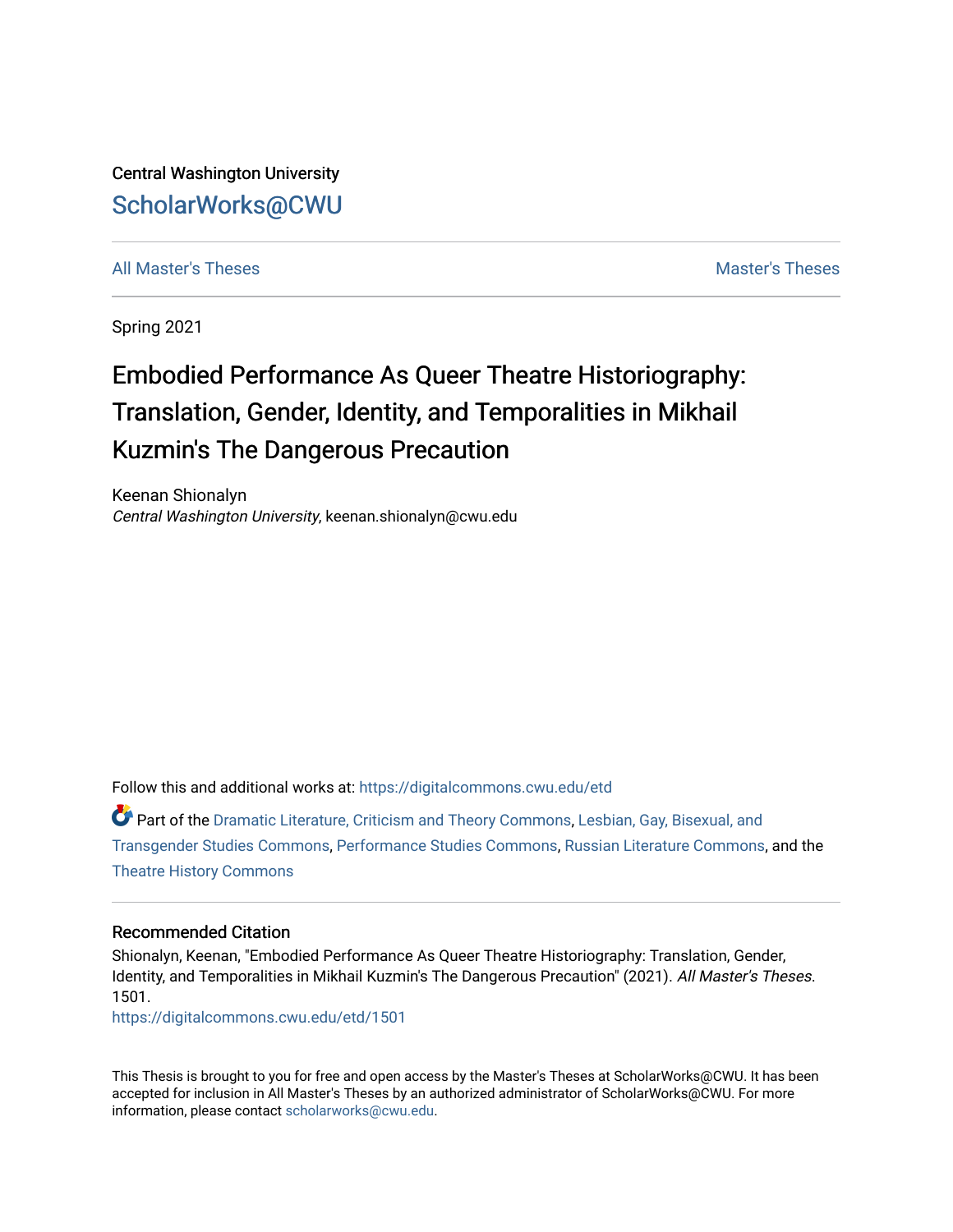## EMBODIED PERFORMANCE AS QUEER THEATRE HISTORIOGRAPHY: TRANSLATION, GENDER, IDENTITY, AND TEMPORALITIES IN MIKHAIL KUZMIN'S *THE DANGEROUS PRECAUTION*

\_\_\_\_\_\_\_\_\_\_\_\_\_\_\_\_\_\_\_\_\_\_\_\_\_\_\_\_\_\_\_\_\_\_

A Thesis

Presented to

The Graduate Faculty

Central Washington University

\_\_\_\_\_\_\_\_\_\_\_\_\_\_\_\_\_\_\_\_\_\_\_\_\_\_\_\_\_\_\_\_\_\_

In Partial Fulfillment

of the Requirements for the Degree

Master of Arts

Theatre Studies

\_\_\_\_\_\_\_\_\_\_\_\_\_\_\_\_\_\_\_\_\_\_\_\_\_\_\_\_\_\_\_\_\_\_

by

Keenan Shionalyn

May 2021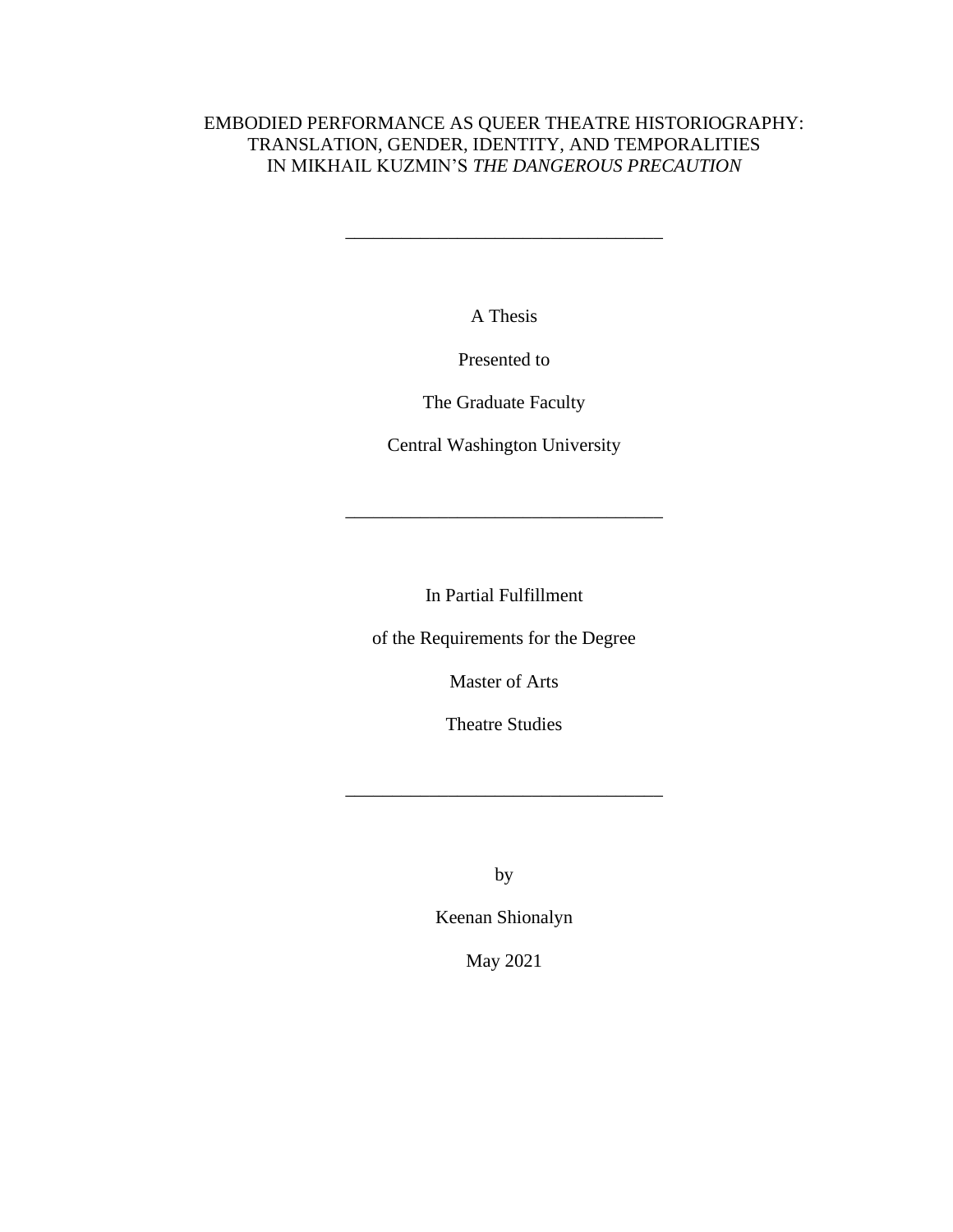## CENTRAL WASHINGTON UNIVERSITY

#### Graduate Studies

We hereby approve the thesis of

Keenan Shionalyn

Candidate for the degree of Master of Arts

## APPROVED FOR THE GRADUATE FACULTY

Dr. Natashia Lindsey, Committee Chair

Dr. Emily Rollie

\_\_\_\_\_\_\_\_\_\_\_\_\_\_ \_\_\_\_\_\_\_\_\_\_\_\_\_\_\_\_\_\_\_\_\_\_\_\_\_\_\_\_\_\_\_\_\_\_\_\_\_\_\_\_\_

\_\_\_\_\_\_\_\_\_\_\_\_\_\_ \_\_\_\_\_\_\_\_\_\_\_\_\_\_\_\_\_\_\_\_\_\_\_\_\_\_\_\_\_\_\_\_\_\_\_\_\_\_\_\_\_

\_\_\_\_\_\_\_\_\_\_\_\_\_\_ \_\_\_\_\_\_\_\_\_\_\_\_\_\_\_\_\_\_\_\_\_\_\_\_\_\_\_\_\_\_\_\_\_\_\_\_\_\_\_\_\_

\_\_\_\_\_\_\_\_\_\_\_\_\_\_ \_\_\_\_\_\_\_\_\_\_\_\_\_\_\_\_\_\_\_\_\_\_\_\_\_\_\_\_\_\_\_\_\_\_\_\_\_\_\_\_\_

Dr. Volha Isakava

Dean of Graduate Studies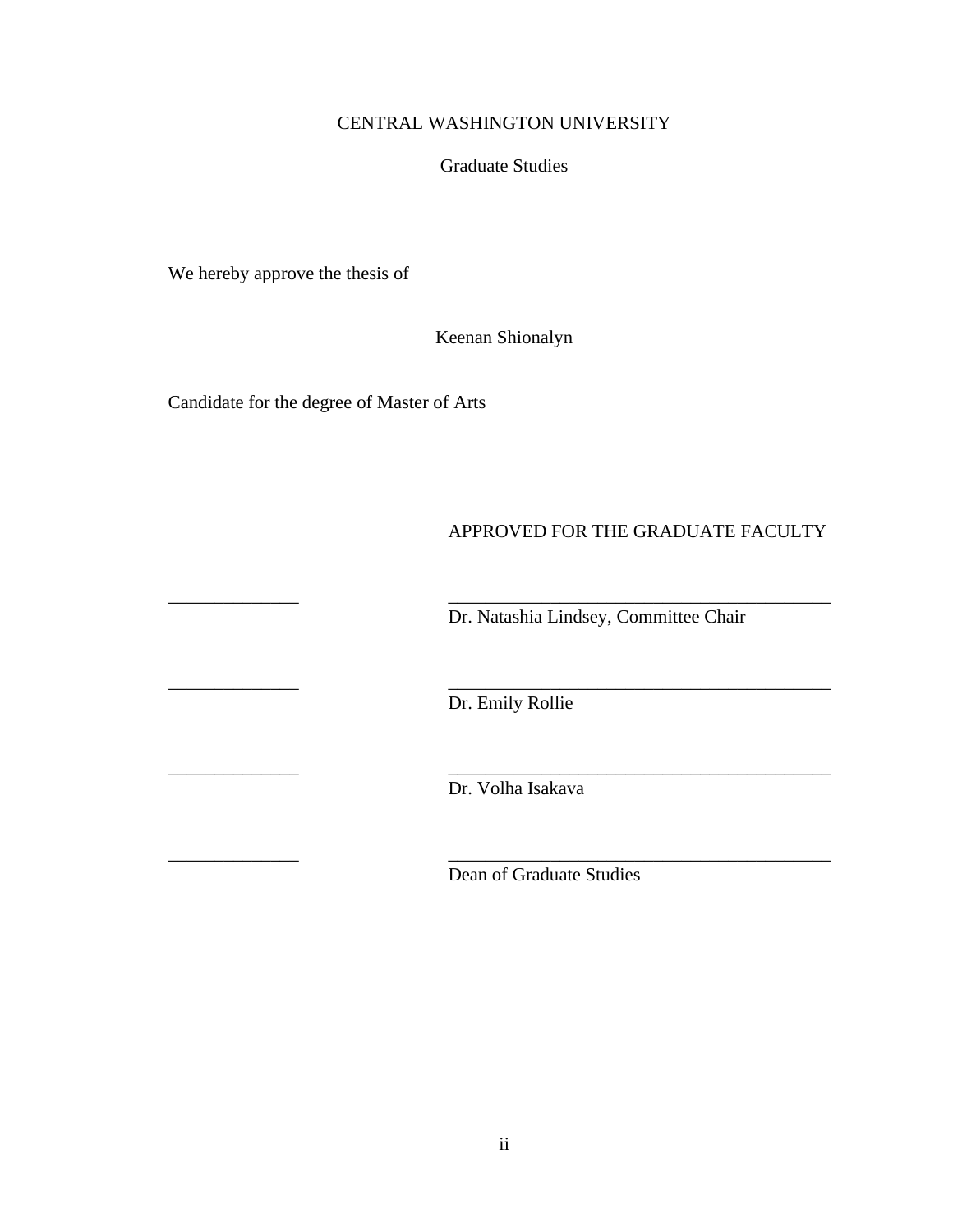#### ABSTRACT

### EMBODIED PERFORMANCE AS QUEER THEATRE HISTORIOGRAPHY: TRANSLATION, GENDER, IDENTITY, AND TEMPORALITIES IN MIKHAIL KUZMIN'S *THE DANGEROUS PRECAUTION*

by

Keenan Shionalyn

#### May 2021

The "World of Art" and "The Tower," two groups of symbolist artists in St. Petersburg at the turn of the  $20<sup>th</sup>$  century, are often noted for their contributions to queer art in poetry, literature, and the visual arts. However, the theatrical record has yet to acknowledge the significant contributions by these groups, largely ignoring their queer dramatic writings. Mikhail Kuzmin, a notable contributor in both groups of symbolists, is recognized for having contributed music to Meyerhold and Blok's *The Puppet Show* but is less known for his multitude of plays. Seeking to remedy this problem, I examine one of the earliest dramatic texts by Kuzmin, *The Dangerous Precaution*. Acknowledging prior censorship, lack of performance, and limited archival materials, I utilized an embodied methodology of translation and rehearsal to create an archival performance encouraging memory retrieval of an event that never occurred. Drawing on queer temporalities, I situate this performance as a form of creative time travel that utilizes a historical text, performed in the present, to envision a hopeful future. Despite the original performance never existing within history, this project examines previously known information about Kuzmin and his earliest dramatic works while simultaneously creating valuable discourse in the present, a form of queer intergenerational storytelling. In the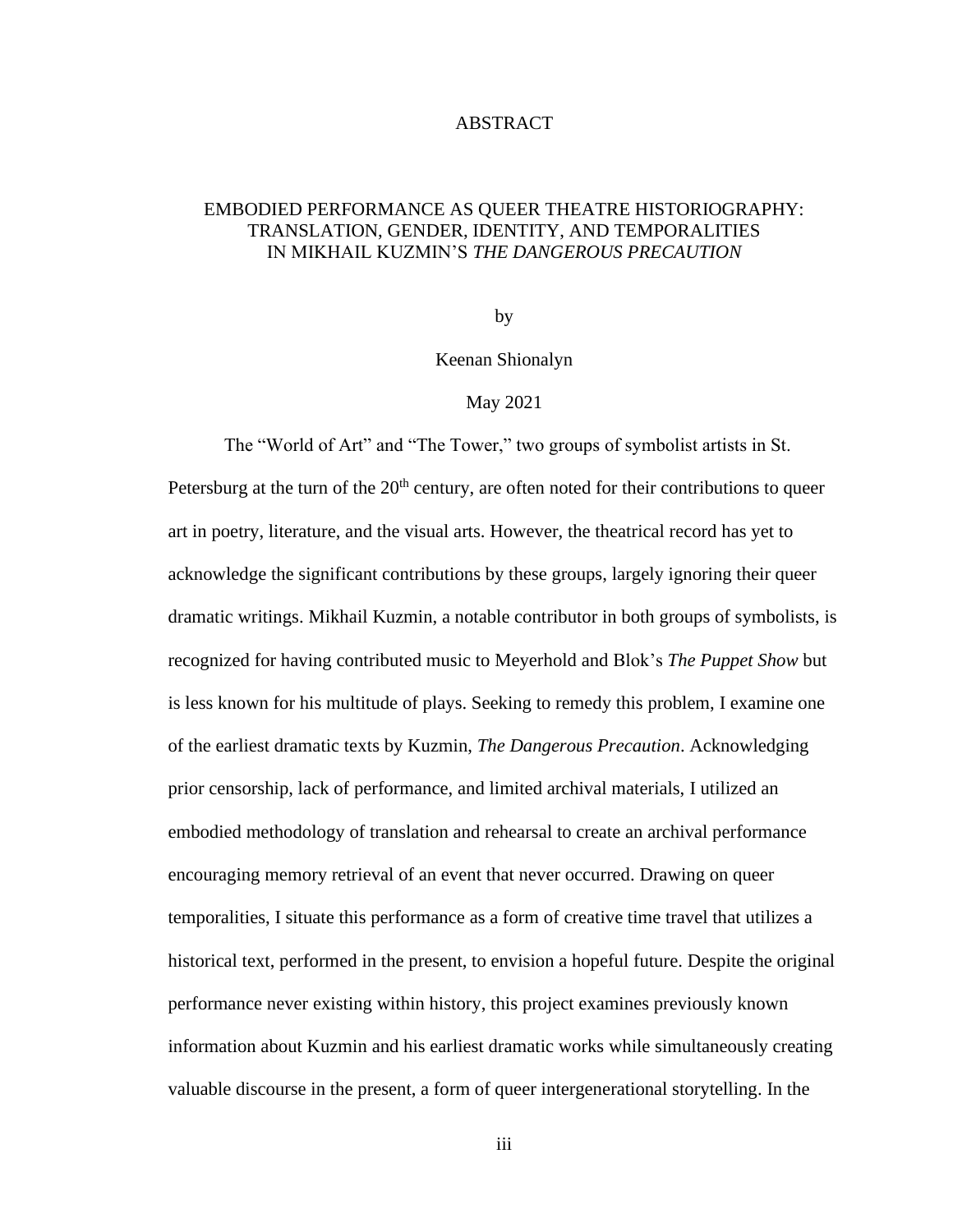past, Kuzmin provided the queer community of St. Petersburg a helpful vocabulary for existing and coming out. His writing, placed on contemporary bodies, created new meanings that brought to light the complex understanding Kuzmin had of gender constructions and sexual identity. *The Dangerous Precaution,* previously considered a straightforward gender disguise narrative resulting in two gay men acknowledging their love, now also tells the story of a transgender woman recognizing herself in what she thought was a created identity. Building upon Kuzmin's complex understanding, our performance explored queer feelings and disidentification to create a queer utopia.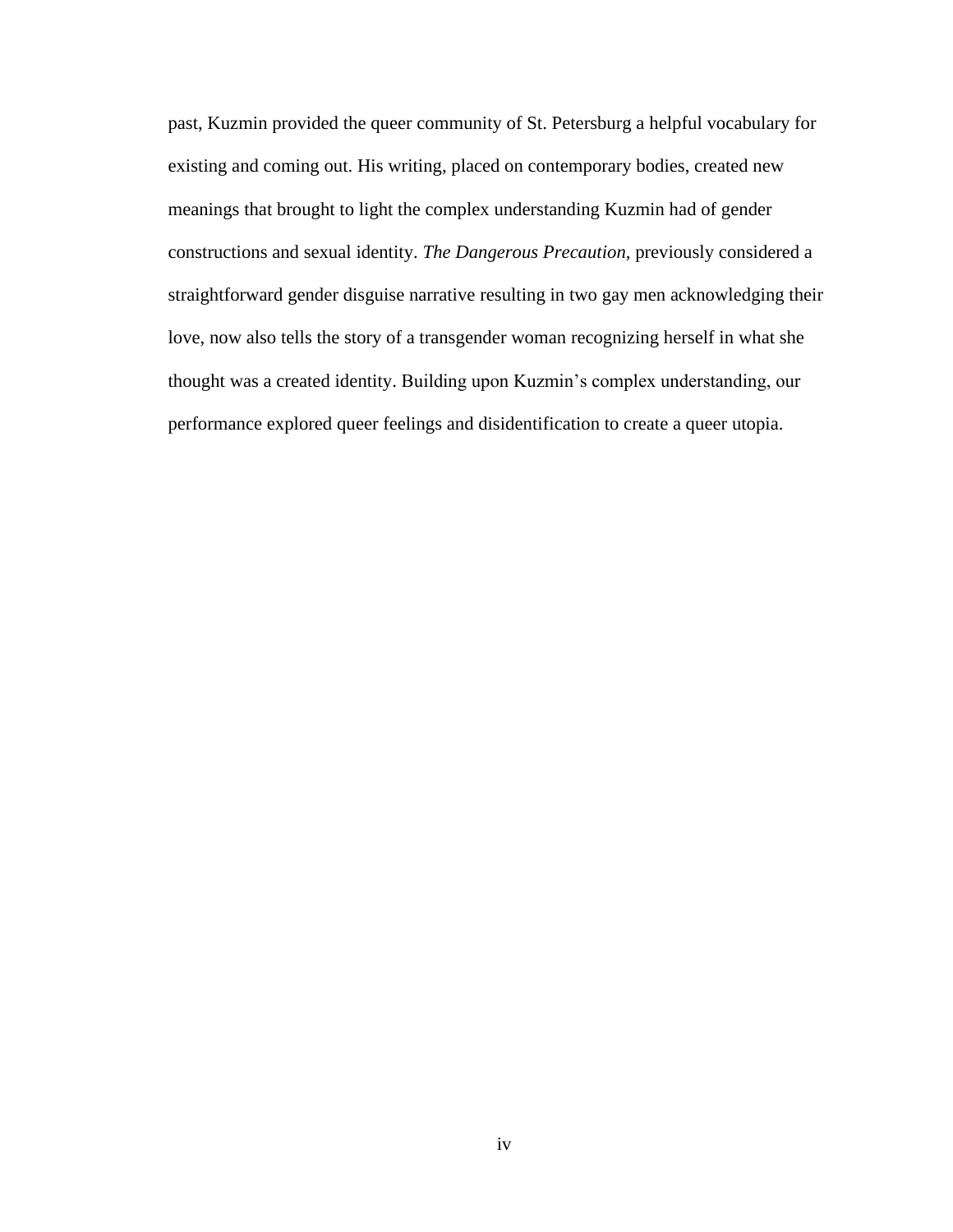#### ACKNOWLEDGMENTS

I would like to acknowledge the help and support provided by many individuals involved in this project:

First, a thank you to Dr. Volha Isakava for your patience and assistance in the translation of the text. Thank you to both Dr. Emily Rollie and Dr. Natashia Lindsey whose work and dedication allowed me to reach this point. I know you have both put in countless hours to assist me. It is something I greatly treasure and please know of my gratitude to you both.

Your work helped provide the foundation from which all of this was created. I also want to extend my deepest gratitude and appreciation to the talented and dedicated ensemble who joined me in this project. Although, I cannot list you by name please know how much I appreciate each of you.

I also want to thank my family for their support, Cailleach, Zeke, and Link. Your cuddles have helped me through many a rough time and your constant calls to be fed have helped me balance my workload.

I would like to thank my husband Kevin Shionalyn. Your incredibly patience and support as I work through ideas, often over dinner or when you are trying to sleep, is greatly appreciated. I could not have done this work without you. I love you. As this research is governed by CWU's Institutional Review Board comments, contributions, and interviews by study participants must remain anonymous in compliance with approval guidelines. Specifically, names have been removed from interviews #1-#3 and the YouTube link to the performance is not listed.

Thank you all!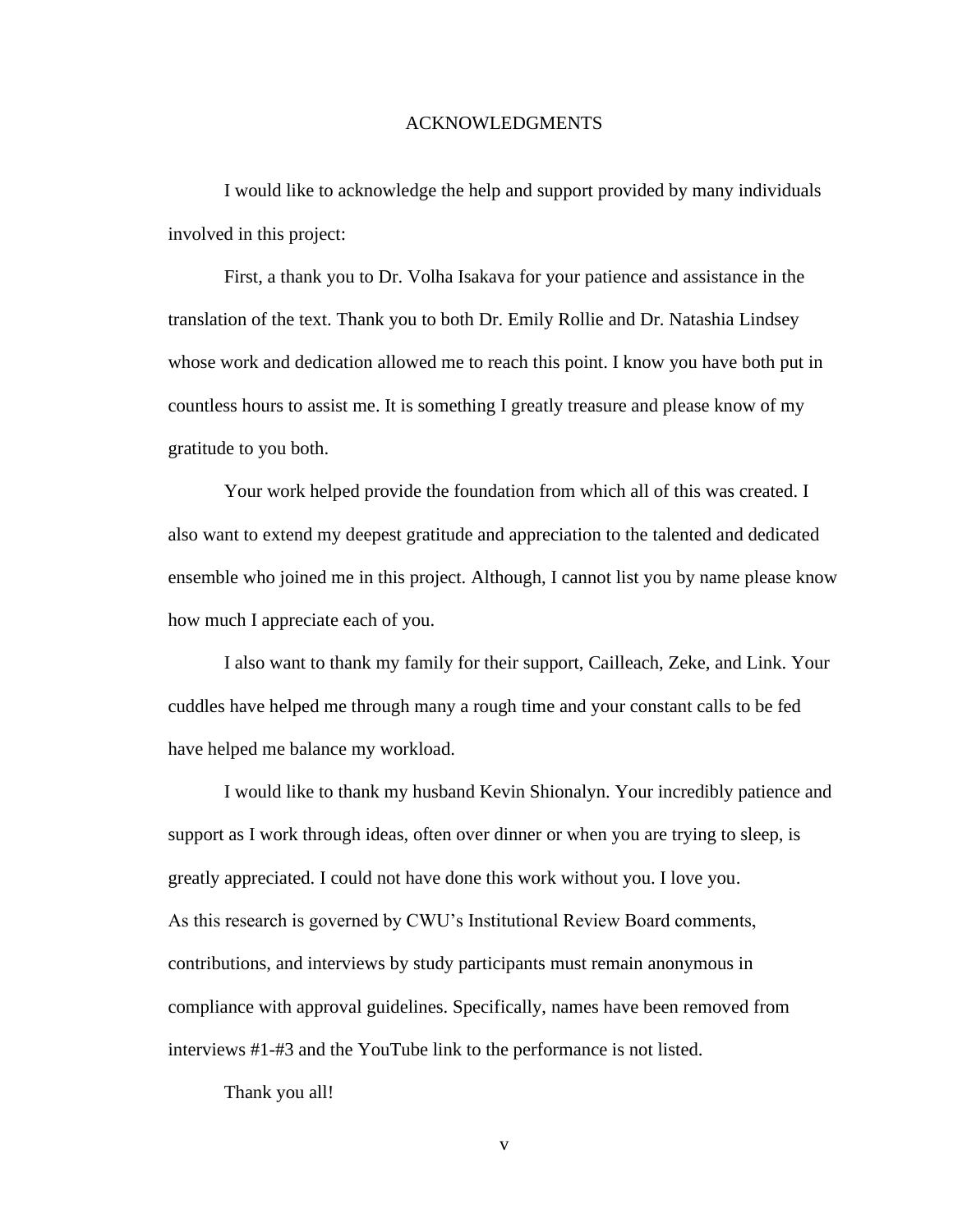## TABLE OF CONTENTS

| Chapter        |                                                                | Page |
|----------------|----------------------------------------------------------------|------|
| $\mathbf{1}$   |                                                                |      |
| $\overline{2}$ | UNSILENCING THE THEATRICAL ARCHIVE OF THE CLOSETED             |      |
|                |                                                                |      |
|                |                                                                |      |
|                |                                                                |      |
|                | Queering the Archive and Performance as Queer Time Travel 34   |      |
|                | Methodology and an Introduction to the Case Study 40           |      |
|                |                                                                |      |
| 3              | GAY MALE FUTURITY, QUEER FEELINGS, AND UTOPIA  55              |      |
|                | Exposition, Discourse of Gender Performatives, and Gay Hope 60 |      |
|                |                                                                |      |
| $\overline{4}$ | A TRANSGENDER READ, DISIDENTIFICATION, AND QUEER TIME          |      |
|                |                                                                |      |
|                |                                                                |      |
|                |                                                                |      |
|                |                                                                |      |
|                |                                                                |      |
| 5              |                                                                |      |
|                |                                                                |      |
|                |                                                                |      |
|                | Appendix A—Translated Script of The Dangerous Precaution 126   |      |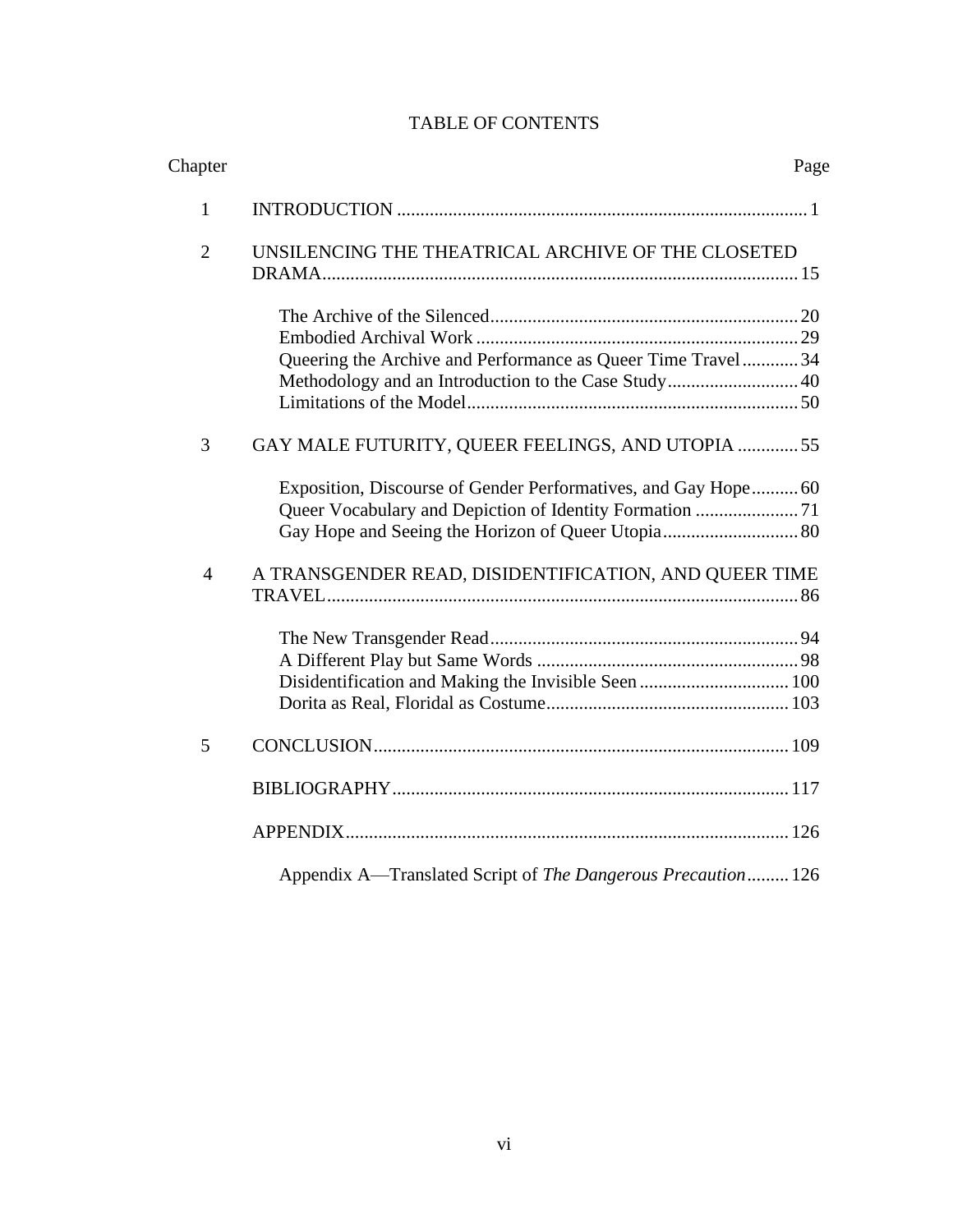#### **CHAPTER 1**

#### INTRODUCTION

"Neither past nor future exists independently from the present a present defined emotionally by all of man's spiritual forces, a present that is supremely sacred, a present that is the object of art."

—Mikhail Alekseevich Kuzmin, 1924<sup>1</sup>

Queer artists have much to glean from the modernist Russian poet, writer, musician, and dramatist Mikhail Alekseevich Kuzmin. Emerging into the St. Petersburg cultural scene in 1906, Kuzmin's work in the prestigious journal *Vesy* introduced the intelligentsia to his poetry and his first novel *Wings*. His novel is considered the first in Russia to center gay male characters in a sympathetic light, a precursor to the coming-out genre, and arguably the first book banned by the Bolsheviks.<sup>2</sup> Likely due to the distractions and reverberations from the failed 1905 revolution, this novel passed the Russian censor and became a celebrated novel. Due to his work centering queer identities and sexuality, Mikhail Kuzmin became known as "Russia's Oscar Wilde" and "Russia's Decadent."<sup>3</sup>

<sup>1</sup> Mikhail Kuzmin, "Declaration of Emotionalism," in *Mikhail Kuzmin: Selected Writings*, edited by Michael A. Green, and Stanislav A Shvabrin (Cranbury: Associated University Presses, 2005), 162-163. The inclusion of the date of the original publication is intentionally included to highlight how ideas influence moments outside of chronological constraints.

<sup>2</sup> Sibelan E.S. Forrester and Martha M.F. Kelly, *Russian Silver Age Poetry: Texts and Contexts*  (Brookline, MA: Academic Studies Press, 2015), 110. The book took up the entire of the Journal along with a singular review. This was exceedingly rare for the journal and signified perceived importance of such a text.

<sup>&</sup>lt;sup>3</sup> John E. Malmstad, "Bathhouses, Hustlers, and a Sex Club: The reception of Mikhail Kuzmin's *Wings,*" *Journal of the History of Sexuality* 9, no. 1-2 (2000): 104, footnote 47. Kuzmin did not appreciate the connection to Oscar Wilde. According to Malmstad, the poor reception of Wilde to Kuzmin was due to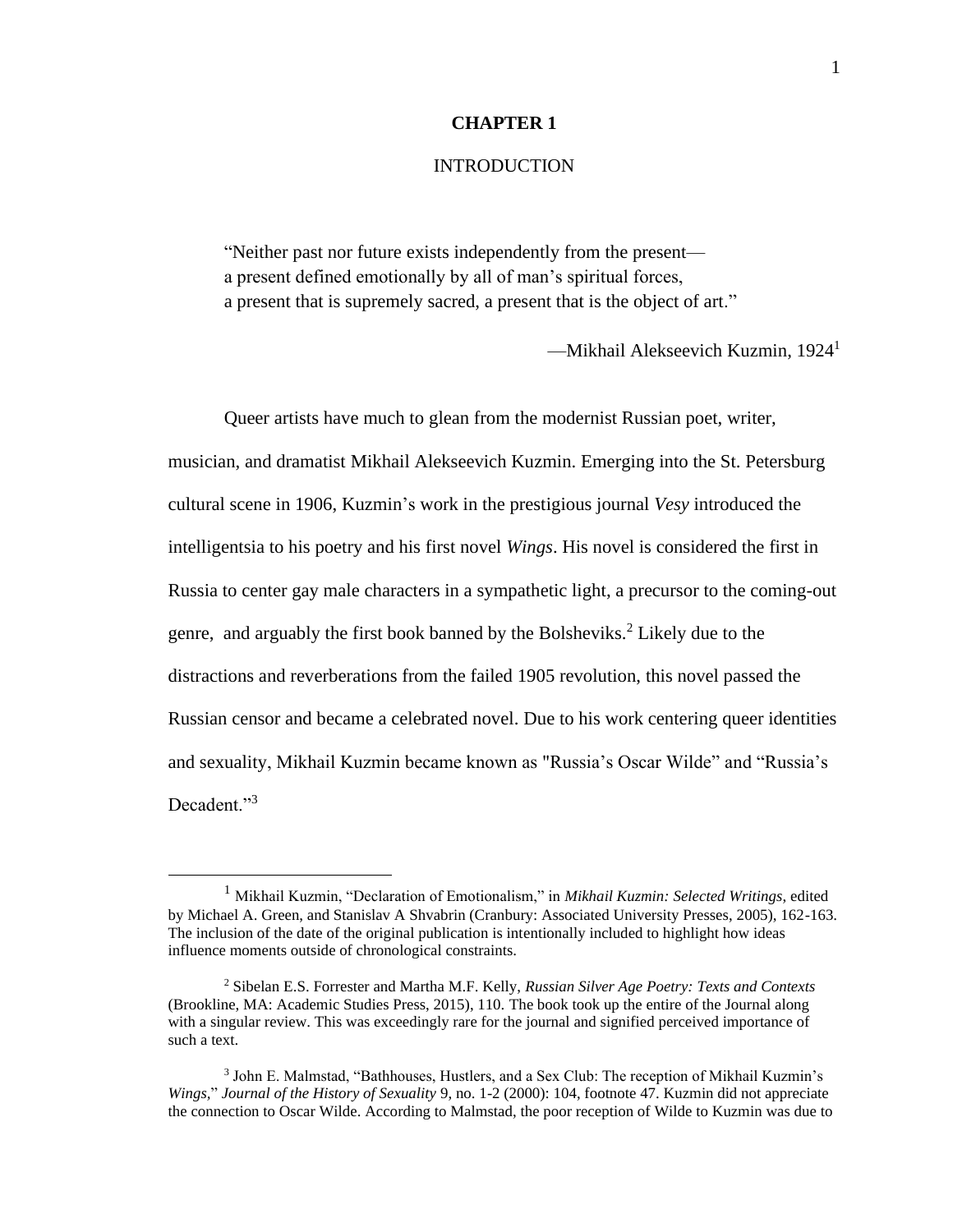While poetry has made Kuzmin known to Russian scholars and literary history, his passion for theatre is evident, having already written operettas and music for several plays, including celebrated *The Puppet Show* by Alexander Blok.<sup>4</sup> With encouragement from his peers at "The Tower," a group of symbolist artists, Mikhail Kuzmin decided to write his first plays.<sup>5</sup> In his first collection of short plays, Kuzmin continues his open discussion of sexual identity, seen in his novel *Wings,* in the dramatic form. His first collection consists of three short comedic one-act plays in various styles utilizing mime, ballet, commedia dell'arte, and Shakespearean style mistaken identities. Shortly after publishing in Tri pʹesy (three plays), the plays were censored due to the content in *The*  Dangerous Precaution.<sup>6</sup> In a letter to the Court on October 20, 1907, the St. Petersburg Press Committee stated, "The work in question A) praises homosexual love and contains reasoning aimed at convincing the reader that pederasty is just as natural as normal sexual relations, and gives the same high pleasures.<sup>7</sup> Although the censorship only addresses

<sup>6</sup> Mikhail Alekseevich Kuzmin, *Три Пьесы.* (St. Petersburg, RU: Т-Во «Вольн Тип», 1907).

the infamous court case in which Wilde denounced his sexuality—seen as a traitorous act, though Malmstad notes that Kuzmin's opinion improved over time.

<sup>4</sup> John E. Malmstad and Nikolay Bogomolov, *Mikhail Kuzmin: A Life in Art*. Cambridge, MA: Harvard University Press, (1999), 106.

<sup>&</sup>lt;sup>5</sup> Ibid, 102-107. "The Tower", sometimes called "Ivanov's Tower" due to the event being hosted in Ivanov's St. Petersburg apartment that somewhat resembles a tower from the exterior, consisted of a group of artists, writers, and philosophers who met each week on Wednesdays in St. Petersburg. The Tower is both part of and a splinter group of "The World of Art" group of symbolists. These salon style gatherings often included reading of poetry and small dramatic performances. Notable members of "The Tower" include the famous director Vsevelod Meyerhold, poet Aleksander Blok, choreographer Sergei Diaghilev, and painter Konstantin Somov. Biographer John E. Malmstad details that some of the more private times at "The Tower" that often consisted of sexualized gatherings, mostly of a homoerotic nature, noting however that Ivanov preferred to think in terms of bisexuality. Interestingly, few women were invited to these more sexual events beyond Ivanov's wife.

<sup>7</sup> A.G. Timofeev, "M. Kuzmin and the Tsar's Censorship: EPISODE ONE (on the materials of the Russian historical archive), 135-136, Accessed on 8/20/20, https://literary.ru/literary.ru/readme.php?subaction=showfull&id=1203429637&archive=1203491298&star t from=&ucat=&; Note that the Russian word pederast does not necessarily imply pedophilia but was a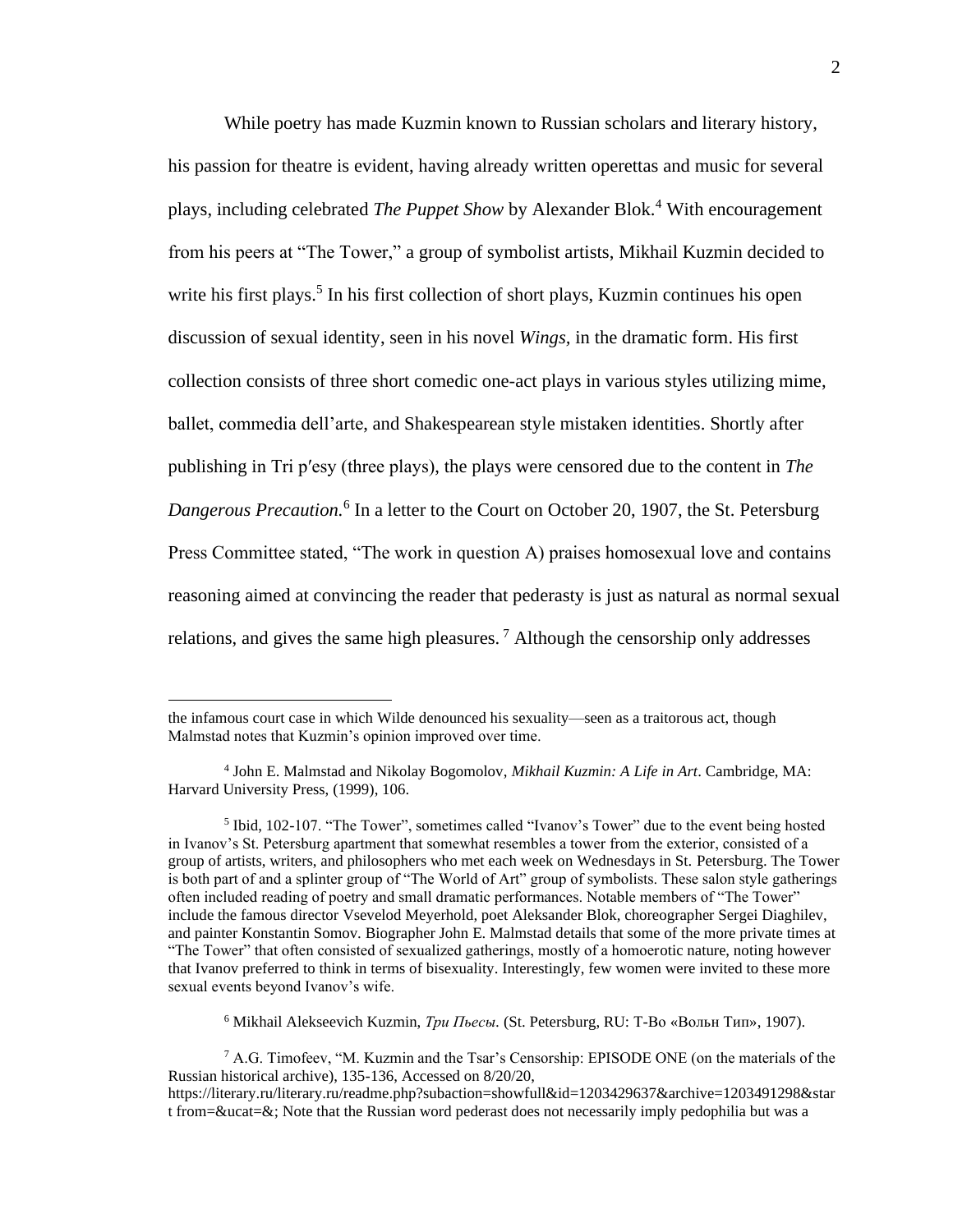one play within the collection, *The Dangerous Precaution,* the other plays, *The Choice of Bride* and *Two Shepherds and a Nymph in a Cottage,* were indirectly censored. Interestingly, the other two receive no mention in the court document, despite their homoerotic undertones.<sup>8</sup> The government censored the entire publication, and Kuzmin received a fine of 200 rubles or a month in jail.<sup>9</sup>

While *The Dangerous Precaution* was possibly performed "salon style" at the many social gatherings of "The Tower," I have yet to locate any documentation suggesting public performance. In contrast, the two other short plays in the collection have received amateur performances.<sup>10</sup> Other later plays by Kuzmin featuring overt homosexual identities, such as *The Venetian Madcaps*, were performed in a salon while never seeing the St. Petersburg or Moscow stage.<sup>11</sup> Due to censorship, *The Dangerous Precaution* remains unperformed. It only exists as a collector's item or in a collection of Kuzmin's theatrical work published by Berkeley's Department of Slavic Studies.<sup>12</sup> There

widespread term to describe homosexuality. Malmstad, "Bathhouses, Hustlers, and a Sex Club," 92-93, footnote 23 contains a thorough discussion of the usage related specifically to Mikhail Kuzmin with evidence from his diaries.

<sup>&</sup>lt;sup>8</sup> As all three plays were examined during the project, it is my belief that the homoeroticism in the other two plays was entirely missed by the censors. The homosexuality and queerness only became noticeable upon queer bodies and could be invisible to audiences in a heteronormative mindset.

<sup>&</sup>lt;sup>9</sup> A.G. Timofeev's archival episode (footnote 5). Note: 200 rubles in 1907 is roughly equivalent to \$1500 USD in 2015 according to Rodney Edvinsson, "History Currency Converter," Historical Statistics. January 10, 2016. Accessed on October 18, 2020. https://www.historicalstatistics.org/Currencyconverter.html

<sup>&</sup>lt;sup>10</sup> Malmstad and Bogomolov, *Mikhail Kuzmin*, 106, 389-390. According to biographer John E. Malmstad, no archival evidence suggests *The Dangerous Precaution* has ever been performed. *Two Shepherds and a Nymph in a Cottage* is noted to have been performed in 1910 and 1916 while *The Choice of Bride* was first performed in 1910 and received a singular review.

<sup>&</sup>lt;sup>11</sup> Malmstad and Bogomolov, 237-238.

<sup>12</sup> M.A. Kuzmin, A.G. Timofeev, Vladimir Markov, and George Cheron. Театр: В Четырех томах (в двух книгах), (Berkeley, CA: Berkeley Slavic Specialties, 1994). Out of print as of 01/2019.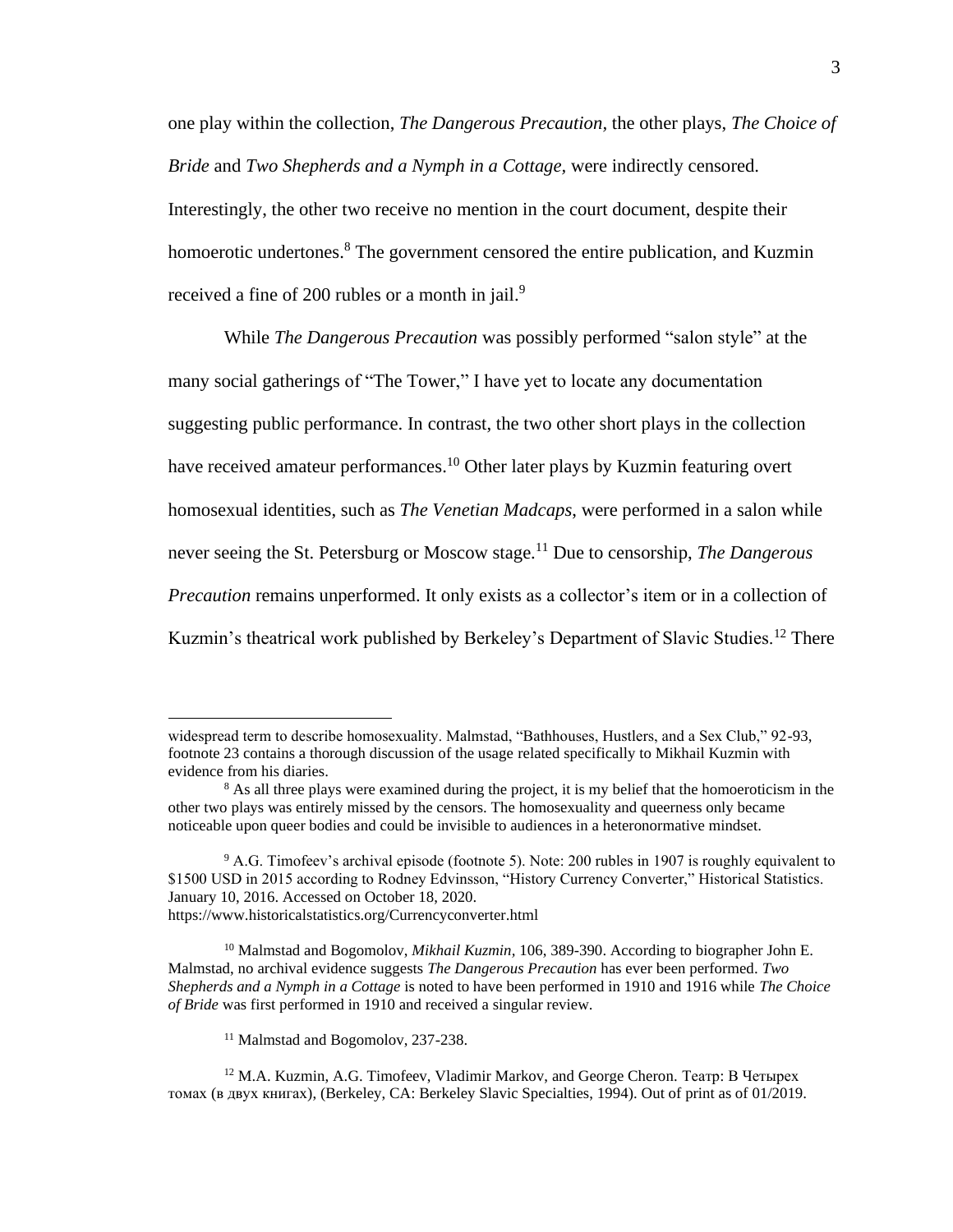is one known translation of *The Dangerous Precaution* by Laurence Senelick, a Russian theatre and gender scholar at Tufts University.<sup>13</sup> Subject to censorship and limited dissemination, the third and final play in the *Three Plays* collection sparked my interest and is the focus of this project.

Before I turn to an in-depth discussion of *The Dangerous Precaution*, it may prove helpful to have a cursory understanding of the scholarly work surrounding Kuzmin in the humanities in general as well as those specific to theatre. I want to emphasize again that although his novel and poetry have received significant scholarly attention, Kuzmin's dramatic works, numbering over twenty, are mostly ignored beyond isolated articles with little discourse between scholars*.* What scholarly attention his plays have received in the West is due to their translation into English. To my knowledge, only four plays have been translated, demonstrating the apparent gap in knowledge of Kuzmin's dramatic work.<sup>14</sup>

Based in the interdisciplinary humanities, the field of Kuzmin studies has emerged and reemerged many times over the last century, mimicking the artistic life of Kuzmin himself. Kuzmin's literary attention and criticism have primarily occurred due to his associations with many others who have had less trouble establishing themselves within art and performance history, primarily due to their non-marginal status. These literary greats include poets such as the founders of Russian Symbolism, Bruisov and Merezhkovsky, and celebrated dramatists Meyerhold and Blok. Malmstad, one of the

<sup>13</sup> Laurence Senelick. *Lovesick: modernist plays of same-sex love, 1894-1925,* (New York, NY: Routledge, 1999), 103-115.

<sup>14</sup> Michael A. Green *Russian Symbolist Theatre*, (Ann Arbor, MI: Ardis Publishers, 1986), 201- 245. Contains *The Venetian Madcaps* and *The Comedy of Alexis*.; Michael A. Green, and Stanislav A Shvabrin (Trans. and Eds.), *Mikhail Kuzmin: Selected Writings,* (Cranbury: Associated University Presses, 2005), 81-125. Contains *The Death of Nero*.; Senelick, *Lovesick* as cited above contains *The Dangerous Precaution*.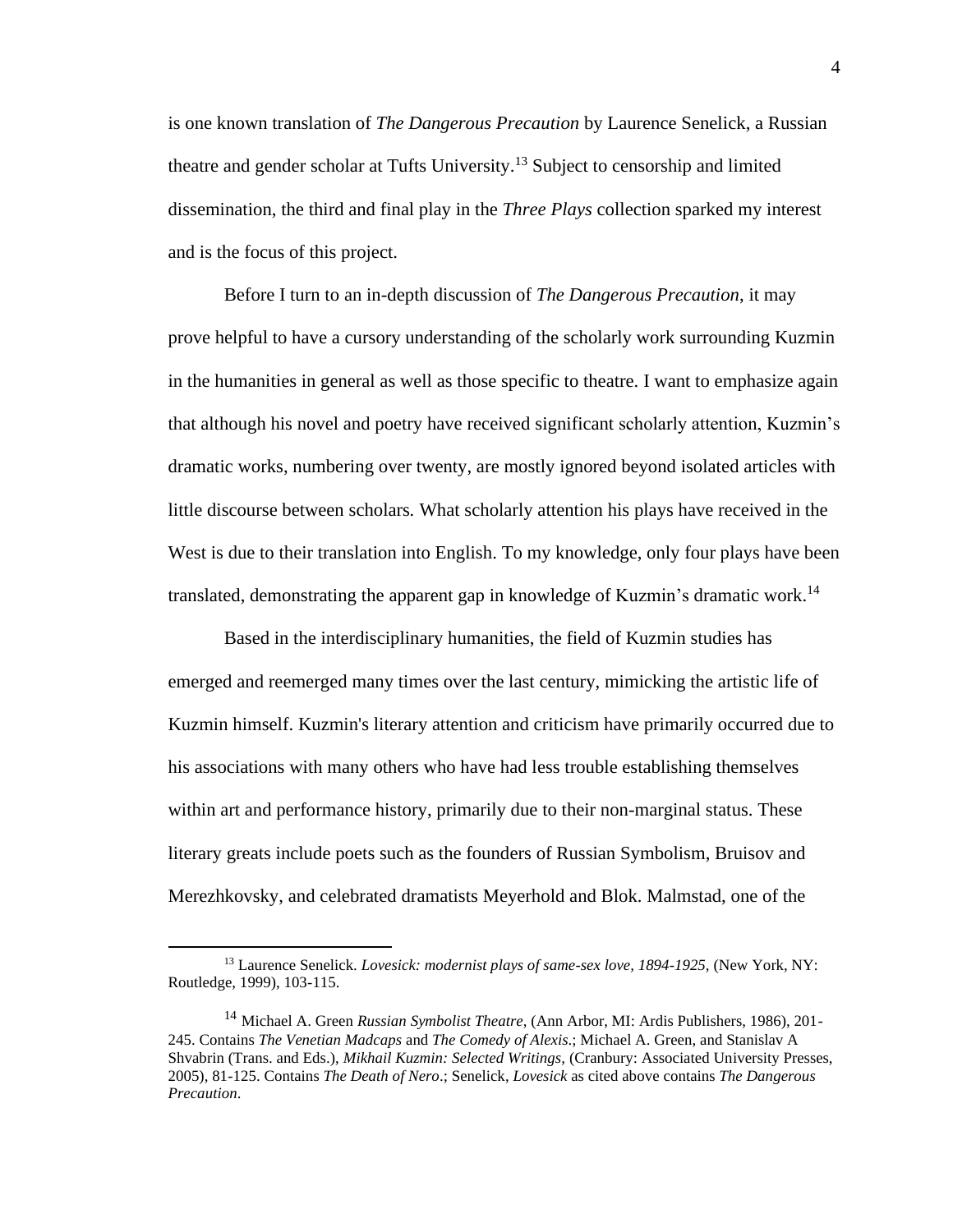foremost Kuzminian scholars in the West, partially blames Kuzmin himself for his fate among art historians due to publishing his missive "On Beautiful Clarity" in 1910. This missive established clear criteria for successful artistic writing and allowed critics to disparage Kuzmin by his own standards openly. As Malmstad rightly points out, however, this missive is concerned with prose, and the majority of Kuzmin's writings are in verse or poetic drama.<sup>15</sup> Much criticism of Kuzmin's work ignores the other artistic statement made by Kuzmin later in his life, including a proclamation for an artistic movement called Emotionalism that more accurately describes his oeuvre.<sup>16</sup> Malmstad additionally asserts that the classification of Kuzmin's post-revolutionary work as untypical has led to general dismissal by scholars.<sup>17</sup>

After the death of Kuzmin, it initially appeared that his work would become a minor footnote of Russian Modernism. However, a revival in Kuzminian scholarship occurred in the late 1960s and 1970s, spurred by Russian scholar Simon Karlinsky. The field expanded when John E. Malmstad and Vladmir Markov published in three volumes, and in Russian, almost all of the poetic works by Kuzmin, alongside one of the only biographies to date. In a review of this monograph, Karlinsky theorized on the reasons for

<sup>&</sup>lt;sup>15</sup> John E. Malmstad, "The Mystery of Iniquity: Kuzmin's "Temnye ulitsy rozhdaiut temnye mysli," *Slavic Review* 34, no. 1, (1975): 44-45.

<sup>&</sup>lt;sup>16</sup> Emotionalism, overly summarized, argues that art is based on the emotional experience of the artist that is free from public or scientific laws. Kuzmin argues that intellect is the opposite of reason and that artists do not exist independently from the past, present, or future. It is important to note that this ideology rejects any canonization of works and states this has caused a "spiritual constipation" in the west. For a full account see Green and Shvabrin, *Mikhail Kuzmin*, 162-163.

<sup>&</sup>lt;sup>17</sup> Malmstad "The Mystery of Iniquitiy", 44. Much of Kuzmin's later work follows from his love of German Expressionism and therefore looks considerably different that his early work that might be considered Symbolic. Further emphasizing Kuzmin's dismissal due to his marginal status, is the knowledge that Meyerhold followed a similar pathway, but is instead celebrated rather than excluded. Malmstad kindly uses the words untypical, while the Russian intelligentsia referred to Kuzmin's later work as bourgeois, or the anti-Semitically charged term, formalist.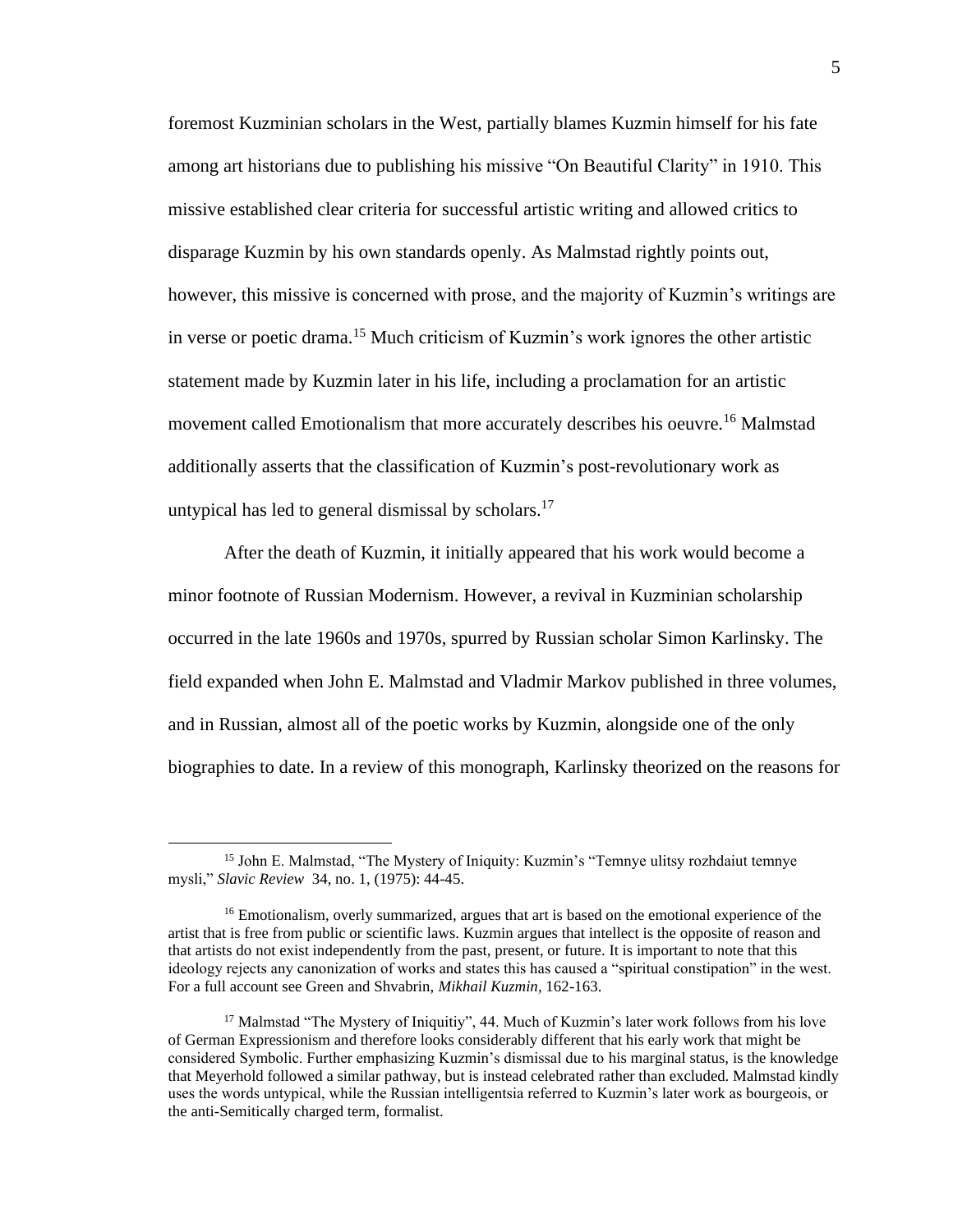diminished visibility of Kuzminian scholarship and blamed Kuzmin's friend and fellow poet, Anna Akhmatova. She criticized his overt usage of queer themes and accused him of lacking originality due to his incorporation of German Expressionism.<sup>18</sup>

Some dismissal comes from the critique that Kuzmin's work is misogynistic and portrays women as mere objects.<sup>19</sup> While I share the critique that in the contemporary, Kuzmin's characters may be misogynistic, I also argue that many, if not most, critics ignore the possibility that such is the result of centering queer characters and attempting to create a vocabulary using gendered terms. Kuzmin adamantly refused to operate in heteronormative writing, and his gay male characters often dismiss women, the target of most criticism. Instead, however, I think it possible, if not likely, that Kuzmin allows his characters to experience attraction to the same sex (often between two men) while expressing their disinterest in women as sexual objects. To scholars operating from a heteronormative perspective, this can appear disturbing. Lindsey Watton, however, argues that Kuzmin operated in a world view that rejected the definition of sodomy as the act of two men engaging in sexual acts. Instead, he believed that sodomy was defined as any sexual act that went against one's predilections, thereby favoring a nonheteronormative view.<sup>20</sup> To Kuzmin, the rejection of women was avoiding the sin of

<sup>18</sup> Simon Karlinsky, "The Death and Resurrection of Mikhail Kuzmin," In *Freedom From Violence and Lies: Essays on Russian Poetry and Music by Simon Karlinsky*, edited by Robert P. Hughes, Thomas A. Koster, and Richard Taruskin, (Brighton, MA: Academic Studies Press, 2013), 125-132. The comment by Akhmatova is contradictory to earlier statements wherein she praised Kuzmin's work and has earlier requested he provide a forward for her own book of poetry. She was likely responding to the misogyny present in some of Kuzmin's work and additionally attempting to alienate herself so as to not appear bourgeois. In the process she participated in the erasure of Kuzmin's work.

<sup>19</sup> Karlinsky, "The Death and Resurrection," 125.

<sup>20</sup> Lindsey Watton, *Constructs of Sin and Sodomy in Russian Modernism: 1906-1909*. *Journal of the History of Sexuality* 4, no 3, (1994): 371.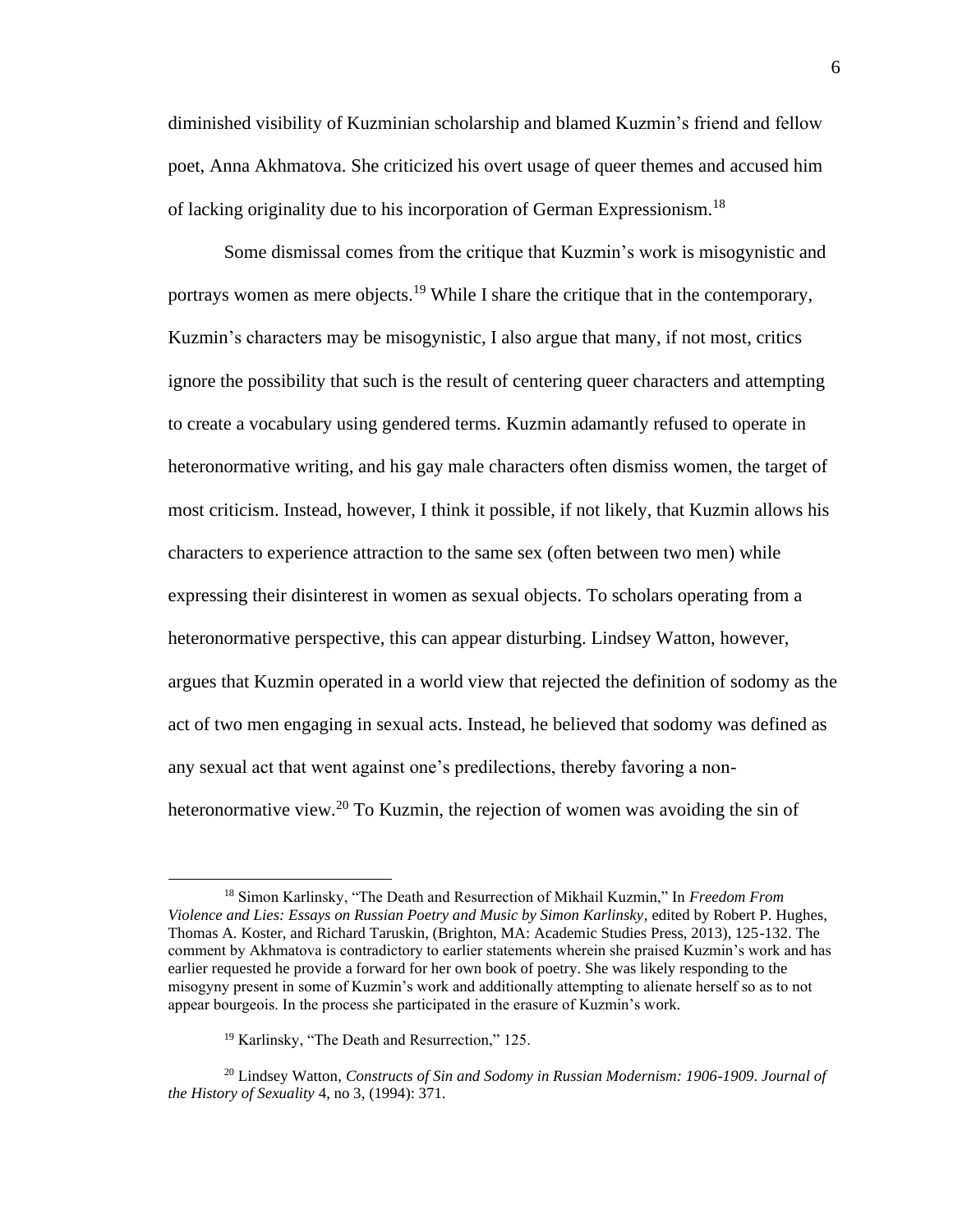sodomy. Given this acknowledgment, it makes sense that women would take secondary roles in his tales, primarily centered on same-sex romantic relationships. By no means is Kuzmin absolved from all critique, and we must acknowledge his statements that gay men are superior to women as problematic. However, it is imperative to acknowledge the heteronormative mindset and bias present in Kuzmin criticism.

Theatrical scholarship around Kuzmin began to emerge in the 1980s and 90s. The interest, however, was limited and centered mainly around Kuzmin's Two-Act Play *The Venetian Madcaps.*<sup>21</sup> Lurana O'Malley Donnels examined Kuzmin's use of the mask and commedia dell'arte in *The Venetian Madcaps* and two other commedia dell'arte styled plays. Of critical note is her identification that Kuzmin's plays operate in a mostly nontextual manner. His scripts are characteristically short yet full of interludes and generic stage directions indicating dances and tableau vivant.<sup>22</sup> O'Malley Donnels argues that this trait gives his scripts an ambiguity which I argue makes them excellent work for directors interested in devising moments. Language acts decoratively, while embodied action reveals the story. Like other critiques, she also emphasizes Kuzmin's mistreatment of female characters, and while acknowledging his status as a homosexual, fails to recognize his operating from a queer world view.

Judith Kalb, in her examination of Kuzmin's only full-length play, *On the Death of Nero*, claims the gap in scholarship for Kuzmin is due to his "unclassifiability."<sup>23</sup> She

<sup>21</sup> Green, *Russian Symbolist Theatre*.

<sup>22</sup> Lurana O'Malley Donnels, "Russian Dramatist Mikhail Kuzmin and the Sexual Ambiguity of the Commedia Mask," *Modern Drama* 37, (1994): 613-625.

<sup>23</sup> Judith, Kalb, "The Politics of an Esoteric Plot: Mikhail Kuzmin's Death of Nero," *The Soviet and Post-Soviet Review* 20, no. 1, (1993): 35-49.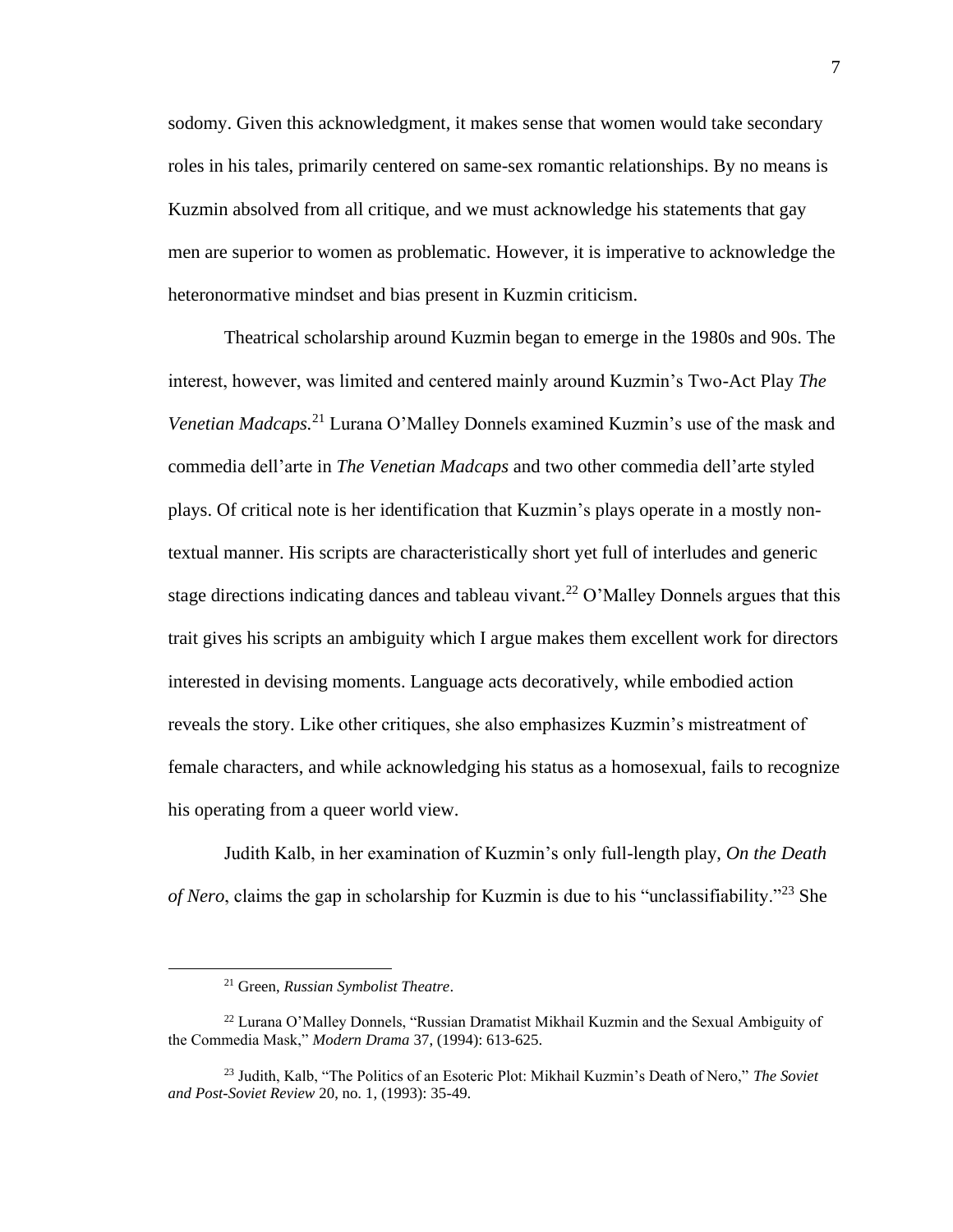argues that due to his involvement in several different and prominent artistic groups, including the Symbolists, the Acmeists, and even OBERIU, he evades simple description.<sup>24</sup> Aided by his openly queer identity, many scholars actively avoid him. Like others, Kalb criticizes his treatment of women and identifies how Kuzmin utilizes female characters as barriers to progress. However, she rightly acknowledges it as a metaphorical tool to describe living in a heteronormative society. More importantly, Kalb acknowledges the centrality of queer identity in his work as she established a pattern in his plays of soul journeying into the world for meaning and finding that meaning in a significant other, often represented by a twin figure of the same-sex.<sup>25</sup>

Beyond the overt queer themes found within Kuzmin's work, there is also a sense of playful historical reimagining. Ahn Ji Young described the heavy stylization used by Kuzmin in *The Venetian Madcaps*, citing his overt usage of 18<sup>th</sup>-century Italian architecture and art, or rather, Kuzmin's interpretation of  $18<sup>th</sup>$  century Italy as a heavy theme in his work.<sup>26</sup> She claims this work was profoundly impactful to other working modern artists of the time, including the celebrated Meyerhold. While previously acknowledged, Ji Young's work critically identifies the "balagan" or messy stylization utilized by Kuzmin, emphasizing his lack of concern for historical accuracy with an

<sup>&</sup>lt;sup>24</sup> The Acmeists were a group of poets who believed in clarity and conciseness in their work moving somewhat apart from symbolists. Kuzmin's "On Beautiful Clarity" is often references as a precursor to, if not the, manifesto of the group. OBERIU was an artistic movement of the avant-garde exploring disruption in style and structure. It is often compared to, or classified as a precursor to, absurdism.

<sup>25</sup> Kalb, "The Politics of an Esoteric Plot," 38.

 $26$  Ahn Ji Young, "The Problem of "Stylization" in Early Twentieth Century Russian Dramaturgy: 'The World of Art' and Stylization in the Vein of M. Kuzmin's 'Balagan'," *Toronto Slavic Quarterly* 1, (2002).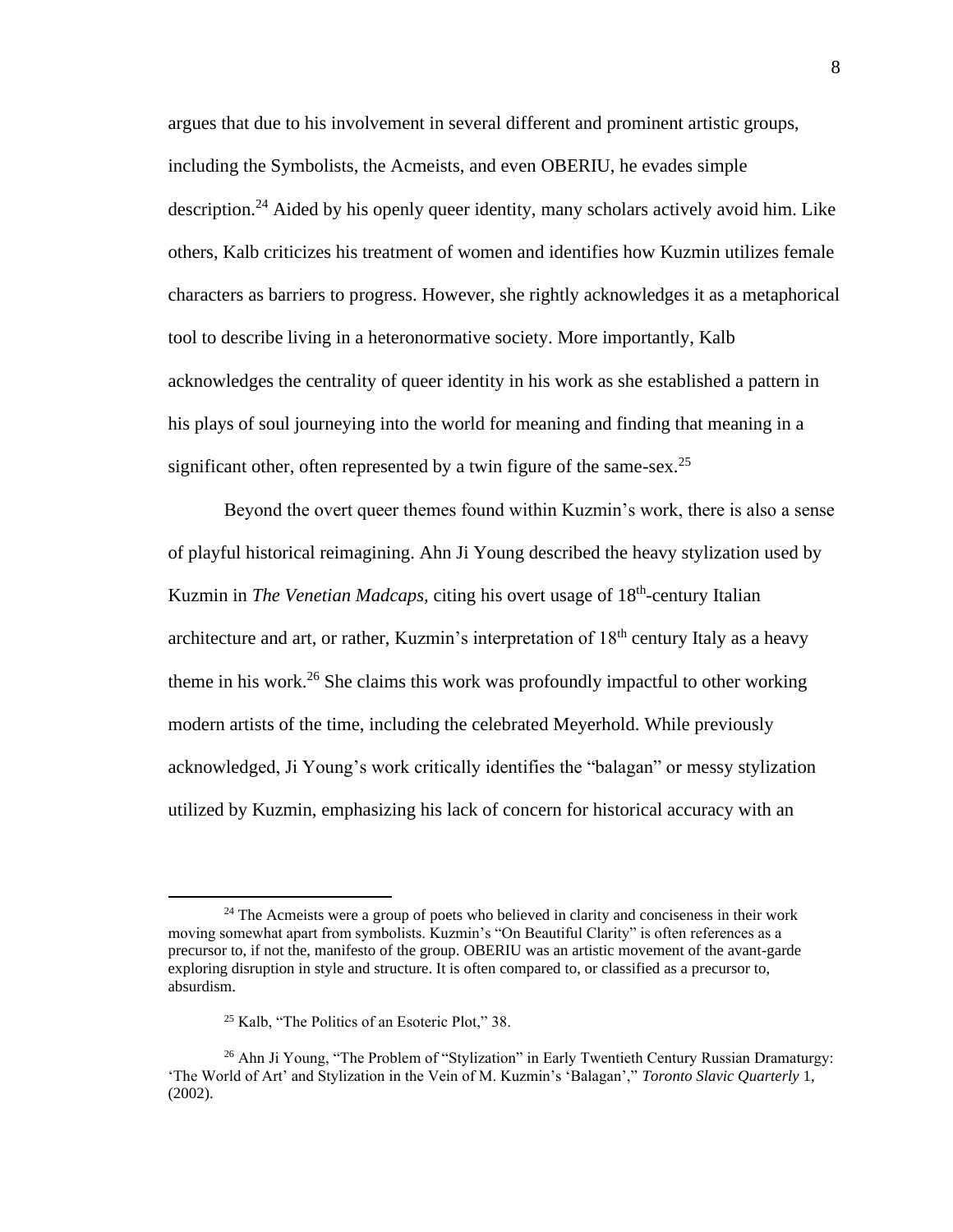intense focus on profound imagery, mythology, and allusion.<sup>27</sup> Arguably, Kuzmin's neglect of historical accuracy aids his work, allowing the simplistic plots to overlay a pseudo-historical backdrop letting life exist within its theatricality, both part of and removed from chronological time. This playful juxtaposition achieves what many modernists strived for in their dramatic works—demonstrating life as theatre, with a nod to both Brecht and Artaud to continue the theme of anachronism. In that life as theatre, Lada Panova states Kuzmin presents his readers with a "riddle to be solved," not in words themselves but what is unsaid and experienced.<sup>28</sup> A riddle in action beyond the script lends credence to the importance of embodied work in the study of Kuzminian dramatics. Placing his words on stage, through actors, then lends a body to reveal the riddle and true meaning behind his plays.

Another barrier to acknowledging and disseminating Kuzmin scholarship is language, as very little of Kuzmin's theatrical work is available in English. Translation is a critical process I believe Kuzmin himself would support. He spent a large portion of his later years translating texts into Russian and not-so-secretly focused on translating queer works, such as the work Michelangelo and Shakespeare. In an examination of several queer translators during the Soviet Era, Brian James Baur identified not only how

 $27$  Ji Young's use of the term "balagan" is intriguing not only for its meaning of chaotic or messy, but also it makes a clear draw to Bloks *The Puppetshow*, in Russian, titled Balaganchik. Her observations question the placement of Blok and suggest that the Modernist aesthetic created by the famous play may owe more credit to Kuzmin himself.

<sup>28</sup> Lada Panova, "A Literary Lion Hidden in Play View," In *The Many Facets of Mikhail Kuzmin: a miscellany, UCLA Slavic Studies: Vol. VIII*, edited by Lada Panova and Sarah Pratt, 91. (Bloomington, IN: Indian University Slavic Publishers, 2011).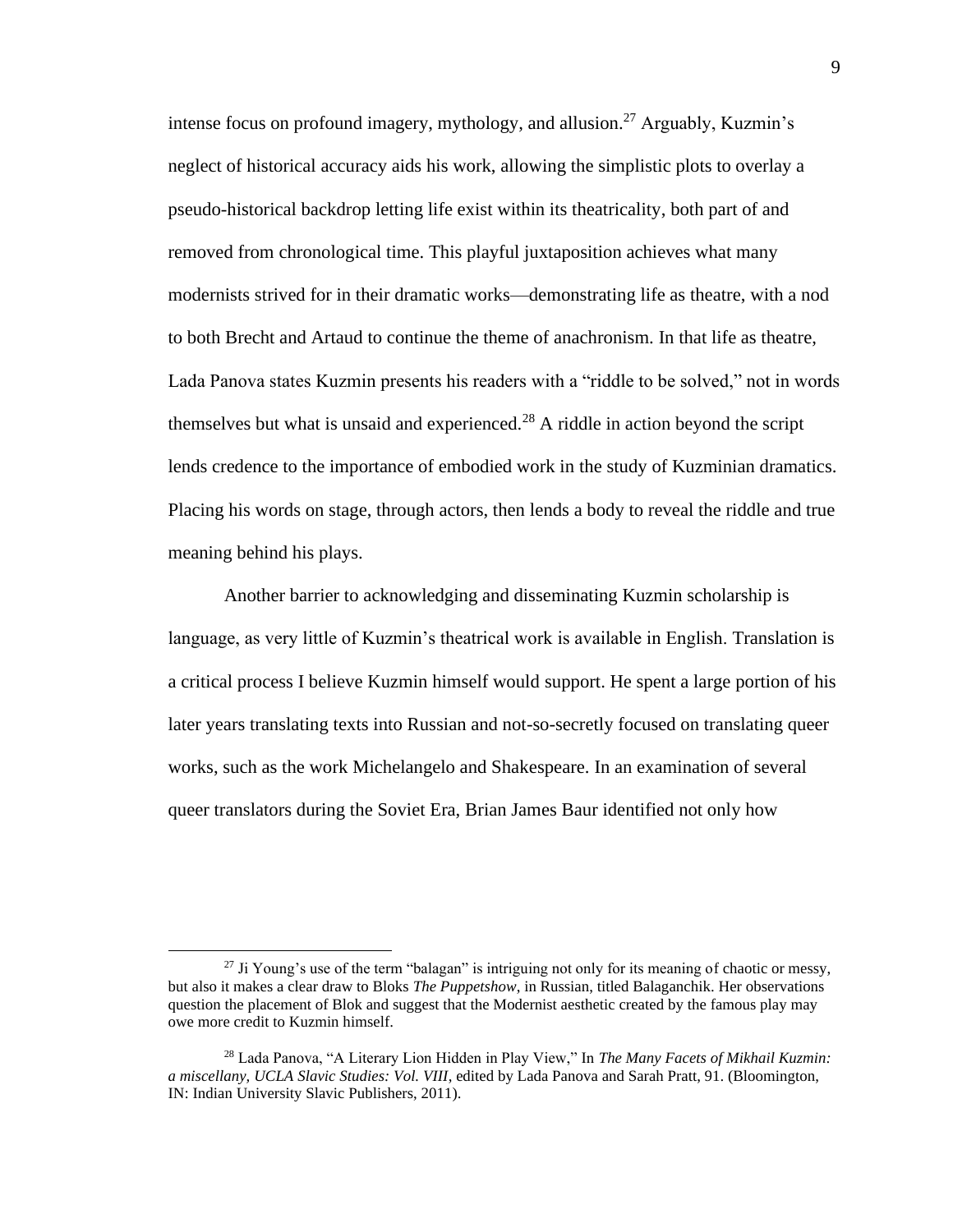Kuzmin used translation work to supplement and survive but also how translation finally allowed Kuzmin entrance into the Soviet Writers Union.<sup>29</sup>

In terms of Kuzminian scholarship, this study is continuing a tradition of examining understudied work and explicitly addressing the need to examine the earliest dramatic works published and subsequently censored. Building upon the works of prior scholars, this study reveals knowledge and meaning that emerges first through the process of simple translation, then aided by the use of embodied performance. The embodied step is critical to examine the "riddle" of Kuzmin's works that may only be accessible through staging and hidden beyond the words on the page.

I also find it critical to mark how few scholars of Kuzmin's dramatic work identify as queer. While not a prerequisite, scholars operating from a heteronormative viewpoint risk leaving many layers of meanings untouched, rendered invisible by privilege. As such, there is a clear need to examine Kuzmin's work through a scholarly lens embedded within queer theory and through performance aided by queer artists. Positionality, then, is essential to acknowledge when studying an artist such as Kuzmin. As a scholar, I operate between Theatre and Performance Studies, where I take an embodied historiographical approach to theatre texts interpreted through the many lenses provided by queer theories. Artistically, I am a director using ensemble-based approaches to staging with a strong preference towards stylized and physical theatre. Personally, I am a white male living in the western United States who identifies as gay and queer. Such an

<sup>29</sup> Brian James Baur, "Translating Queer Texts in Soviet Russia: A case study in productive censorship," *Translation Studies* 4, no.1, (2010): 29-31. Mikhail Kuzmin firmly believed in the "Oscar Wilde Hypothesis" that William Shakespeare was gay. Regardless of the truth in that assertion, it was a motivator in his desire to translate 100 of Shakespeare's sonnets into Russian.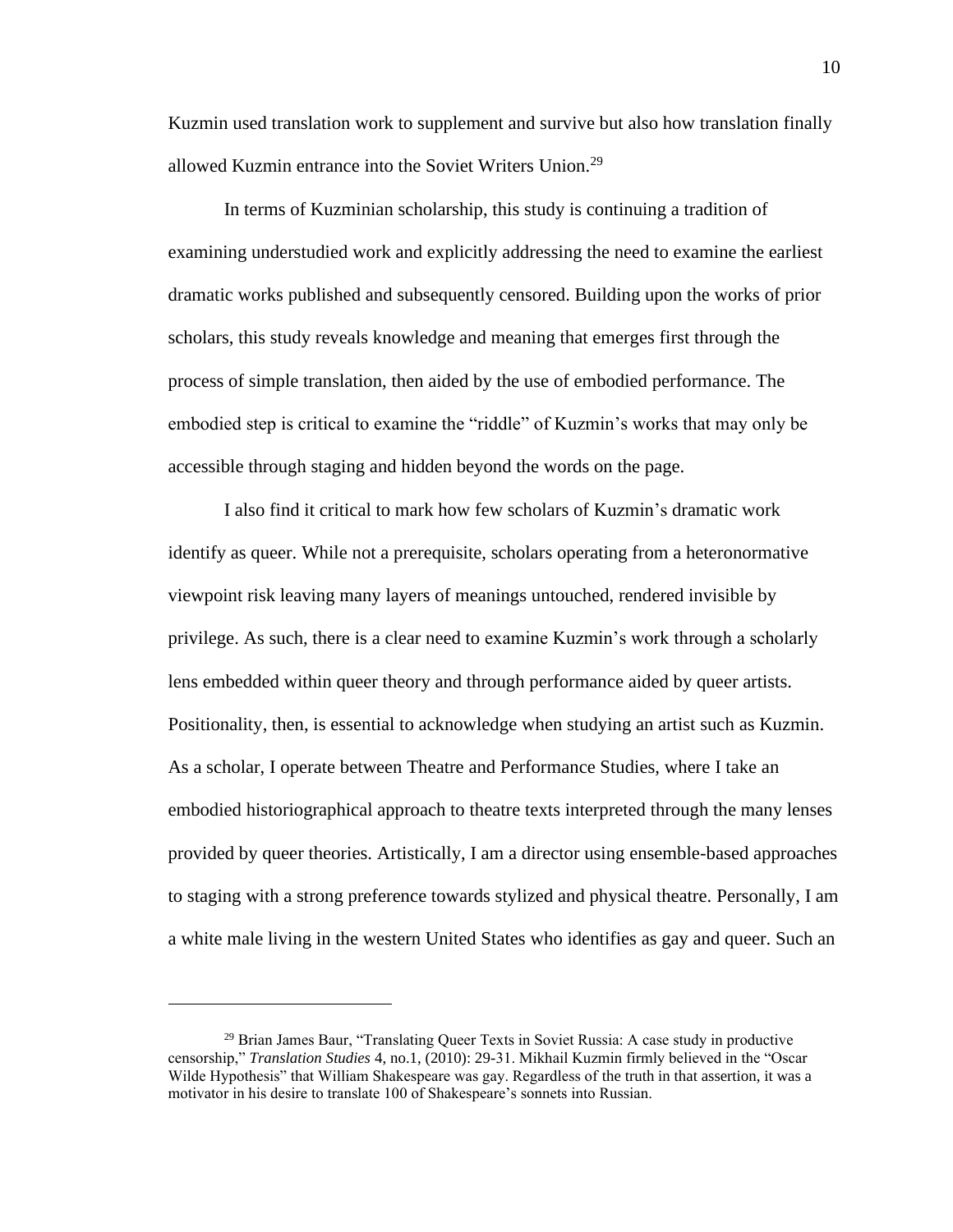identity undoubtedly informs my opinions and analysis. I was also fortunate to work with an ensemble of queer individuals in this project, allowing a more diverse set of voices to participate in the interpretation and artistic expression. As I will demonstrate in this project, the plethora of queer voices allowed additional discoveries to emerge.

With my positionality in mind, I can introduce the goals of this project. With the gap in knowledge surrounding the dramatic works of Mikhail Kuzmin, it is my goal to use an ensemble-based approach to translate, embody, and perform *The Dangerous Precaution*. Through rehearsal and performance, I examine how Kuzmin engages in discourse that utilizes heteronormative structures to create a queer vocabulary that critiques those same structures. By examining the queer identities created by Kuzmin, we can better understand queer history and more fully understand his contributions to the theatrical archive. Finally, I engage queer theory to explore how queer temporalities allow an examination of the past historical record, performed in the present, to engage in the creation of a queer future.

As a queer community, we are often denied access to a shared cultural heritage through systems of power that serve to separate, oppress, and obfuscate. As such, we have limited access to a history, resulting in alienated generations. This project then serves as a form of intergenerational storytelling bridging the gap between two queer communities, separated by historical time and geographical space. To understand our shared queer history, we may resituate the present to serve a hopeful future.

To aid, I have provided a brief outline and summary of the chapters. I intend for my structure to provide the reader a glimpse into the process in this project, beginning with its theoretical foundation to performance and finally to scholarly reflection.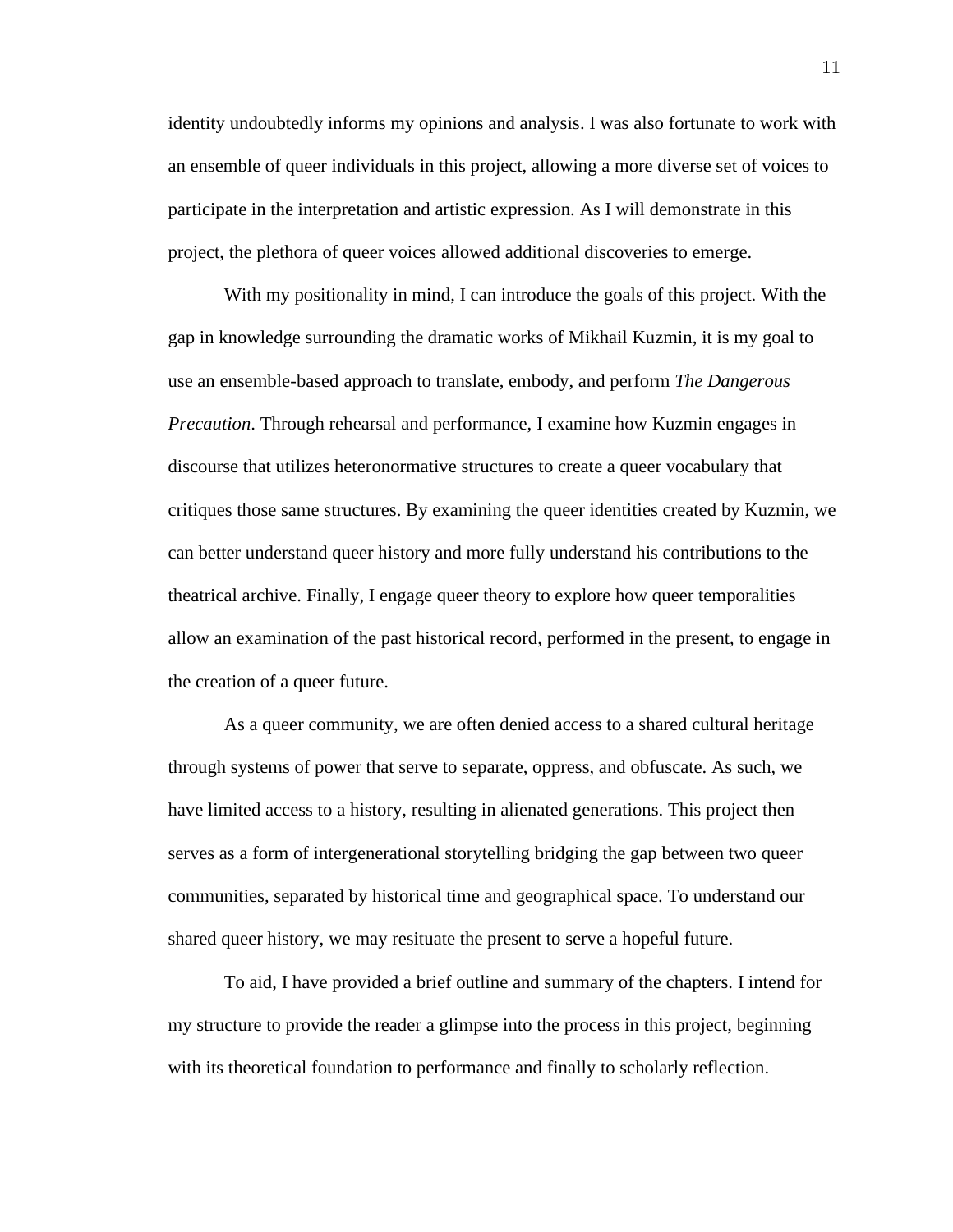In chapter 2, I lay out the framework for the performance project utilized as a case study. Recognizing the need to create a deeper archival record for Kuzmin's theatrical work, I make the case that traditional archival methods are insufficient. Therefore, performance may be utilized to fill in the gaps created by archival silences. Building off of the work of Michel-Rolph Trouillot, Diana Taylor, and Rebecca Schneider, I establish the historiographical potential of performance.<sup>30</sup> The *Three Plays* performance acts either as a form of memory retrieval or temporal dislocation, in the queerest sense, that informs and (re)remembers the messages embedded within Kuzmin's language and found through embodiment. Utilizing Elizabeth Freeman's temporal drag, I situate the inherent camp that occurred in performance as an acceptable and openly acknowledged inauthenticity that aids in embodied recreation. Such camp creates a uniquely queer history.<sup>31</sup> Finally, I lay out the methodology and other critical frameworks utilized in the case study.

In chapter 3, I begin a detailed discussion of the case study, the embodied translation, rehearsal, and performance of *The Dangerous Precaution*. Building from the narrative structure proposed by Lies Xhonneux, I examine the play's function as a coming-out story that acts biographically and builds a queer vocabulary usable by other gay and queer community members.<sup>32</sup> Using Jose Muñoz's theory of queer futurity as a lens, I explore the plot and character actions that create Kuzmin's concrete utopia that

<sup>30</sup> Michel-Rolph Trouillot. *Silencing the Past: Power and Production of History,* (Boston: Beacon Press, 2015); Diana Taylor, *The Archive and the Repertoire*: *Performing Cultural Memory in the Americas*, (Durham: Duke University Press, 2003); Rebecca Schneider. *Performing Remains: Art and War in Times of Theatrical Reenactment*, (New York, NY: Routledge, 2011).

<sup>&</sup>lt;sup>31</sup> Elizabeth Freeman, *Time binds: Queer temporalities, queer histories, (Durham, NC: Duke* University Press, 2010).

<sup>&</sup>lt;sup>32</sup> Lies Xhonneux. "The Classic Coming Out Novel: Unacknowledged Challenges to the Heterosexual Mainstream", *College Literature 39*, no 1 (2012): 94-118.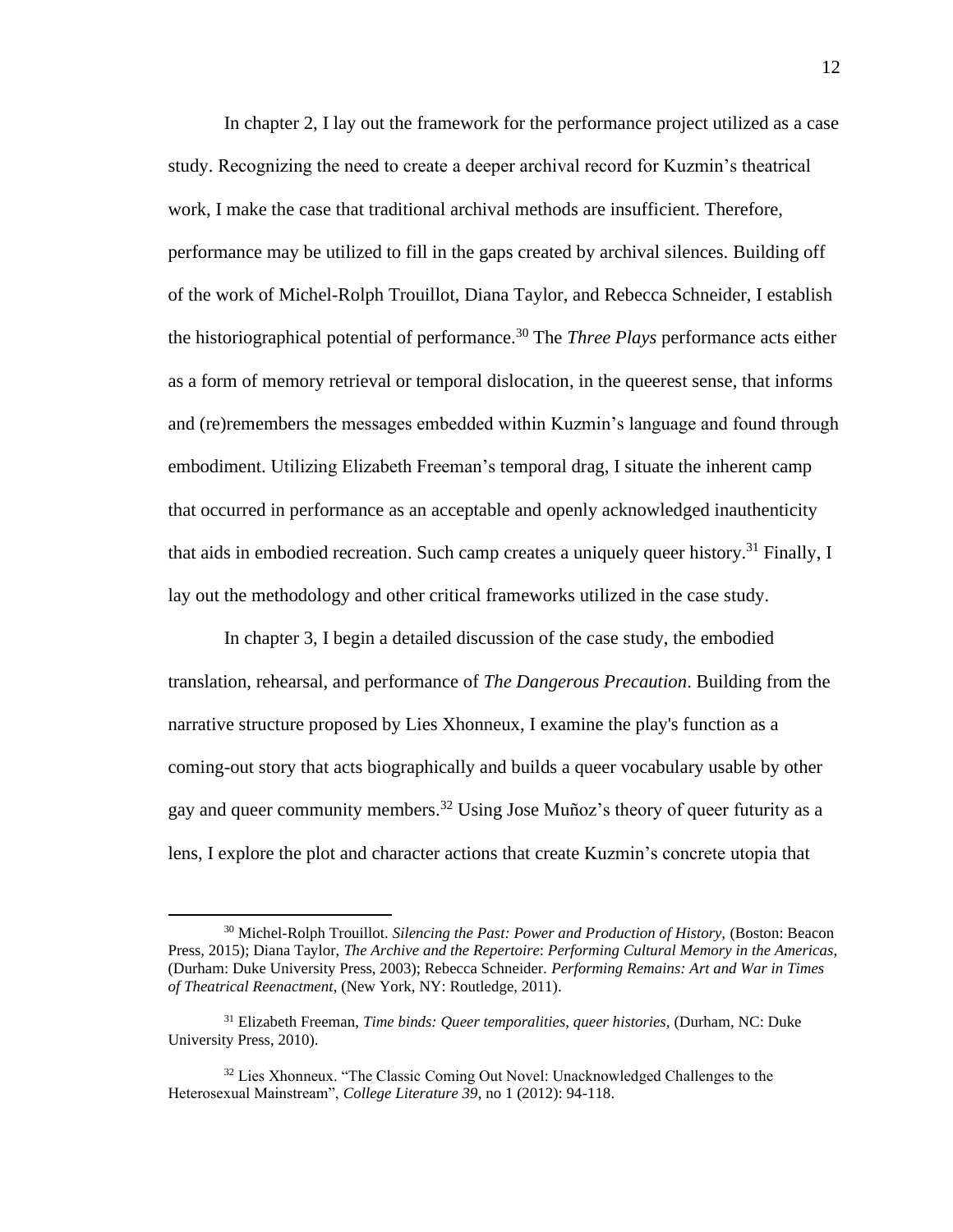looks to a hopeful future while acknowledging the power structures holding us in the present.<sup>33</sup> I also explore how Kuzmin engages in what Sara Ahmed's terms "queer feelings" by depicting pleasure that dismantles gender constructions and creates discomfort when heteronormative ideals are modeled on queer bodies.<sup>34</sup>

I present the unexpected transgender reading made possible through embodied staging and a queer ensemble in chapter 4. By placing transgender bodies into a homosexual narrative, using heteronormative structures, we participate in what Jose Muñoz labels queer disidentification.<sup>35</sup> The reconfigured narrative clarifies how queer feelings and disidentification operate as a tool for survival by working within systems of power. While initially appearing as assimilation, such survival techniques allow safe passage for transgender individuals through gendered performatives. As expected with disidentification, proximity and mimicry of heteronormative structures illuminate and clarify how gender operates within society. The coopting of gender performatives operates similar to Ahmed's queer feelings; however, cis-straight individuals are not discomforted by the other, but through acknowledging their own gender performances made visible through proximity to queer bodies.<sup>36</sup> Finally, I discuss how such a performance works to create a temporal dislocation that reinforms the theatrical record and creates a queer history in a conversation between two generations.

.

<sup>&</sup>lt;sup>33</sup> Jose Esteban Muñoz, *Cruising Utopia: The Then and There of Queer Futurity*, (New York, NY: New York University Press, 2009).

<sup>34</sup> Sara Ahmed, "Queer Feelings," In *The Routledge Queer Studies Reader,* edited by Donald E. Hall, Annamarie Jagose, Andrea Bebell, and Susan Potter, (New York, NY: Routledge, 2013), 422-441.

<sup>35</sup> Jose Esteban Muñoz, *Disidentifications: Queers of Color and the Performance of Politics*, Minneapolis, MN: University of Minnesota Press, 1999.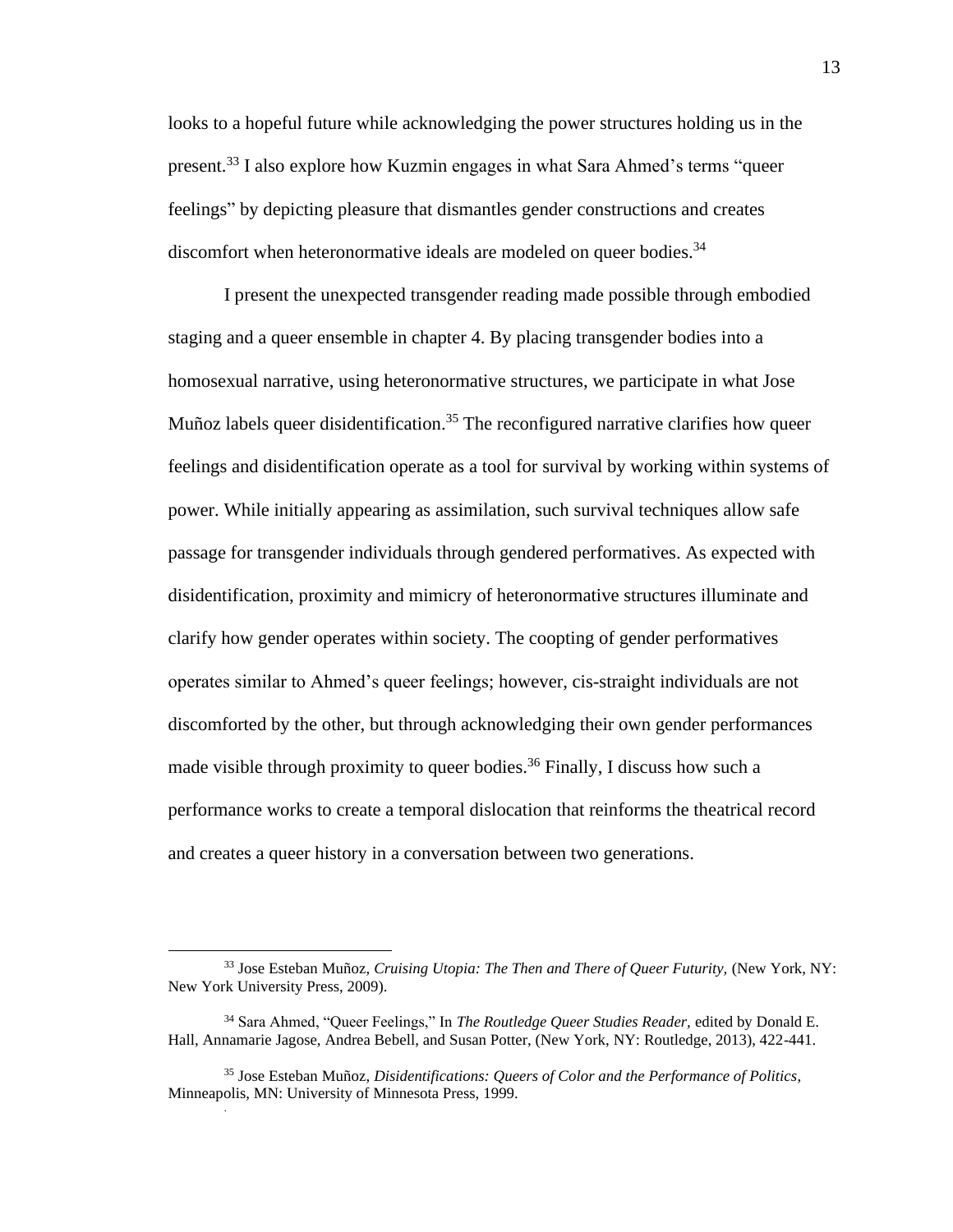It is my hope through this project and my creative play with queer temporal dislocation that I bring to light the potential of performance in historiographical work that serves to provide and perform a queer history to communities disconnected from their elders. My intentional tongue-in-cheek references to time travel provide a queer take on the history project that acknowledges the temporal differences and experiences in queer communities. The rejection of traditional linear time utilizes the past, situated in the present, to create hope for the future. As I have heavily drawn on Jose Muñoz's work in queer theory, I find it only fitting to finish the introduction with a line from the introduction to his book, *Cruising Utopia:*

> We have never been queer, yet queerness exists for us as an ideality that can be distilled from the past and used to imagine a future.<sup>37</sup>

Let us look to the then, perform in the now, to open a window to a hopeful horizon. As Kuzmin advocated, make our art creation exist between the three. Allow the queer, in concept and practice, to disrupt the liminality between time and space.

<sup>37</sup> Muñoz. *Cruising Utopia,* 1.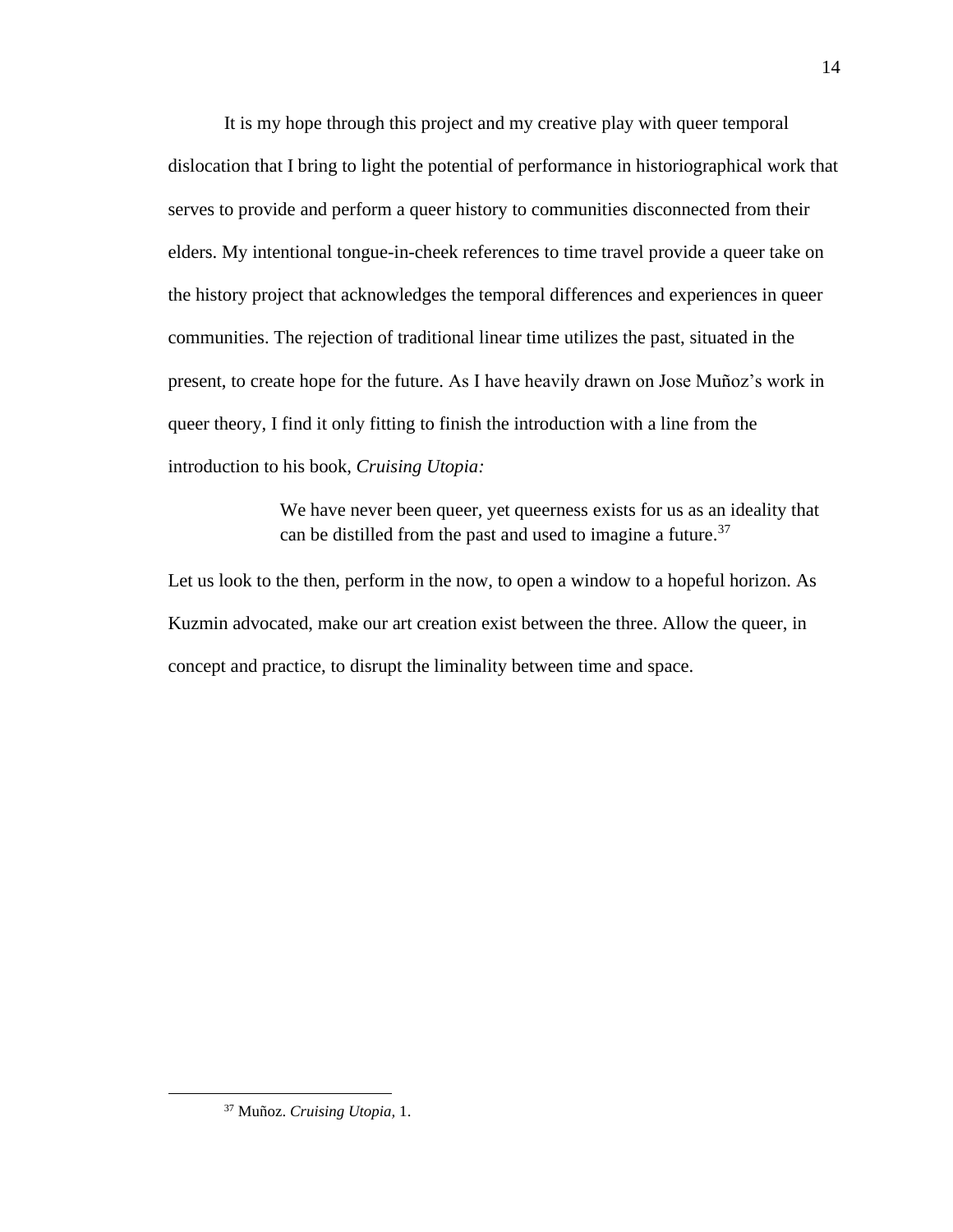#### **CHAPTER 2**

#### UNSILENCING THE THEATRICAL ARCHIVE OF THE CLOSETED DRAMA

"I am alone. But the silence is full of sounds."

—Mikhail Alekseevich Kuzmin, 1926<sup>1</sup>

"Silences are inherent in history because any single event enters history with some of its constituent parts missing."

—Michel Trouillot,  $1995^2$ 

Traditional archival work often involves digging through carefully chosen documents, allowing researchers to briefly glimpse into the past, even if only through tangential documentation. Historians attempting to understand a moment in time may peruse legal records, tax documents, or newspaper clippings that speak to that moment from varied perspectives. Scholars of the visual arts often have access to the artifact itself, a painting or sculpture, and supplement with journals or reviews discussing the art. Researchers of literature often have access to the original text and associated translations.

How then do theatre or performance scholars utilize the archive? What is the artifact of study? If it is the script, then we may take a literary approach to study. The script itself becomes the object of study, yet a script, despite its details of characters, acts, and stage directions, still does not communicate the performance itself or the extra layers of interpretation that occurs in the transference to stage. If a literary approach is then

<sup>1</sup> Green and Shvabrin, *Mikhail Kuzmin,* 180. From a journal entry by Mikhail Kuzmin dated August 14, 1926.

<sup>2</sup> Trouillot, S*ilencing the Past*, 49.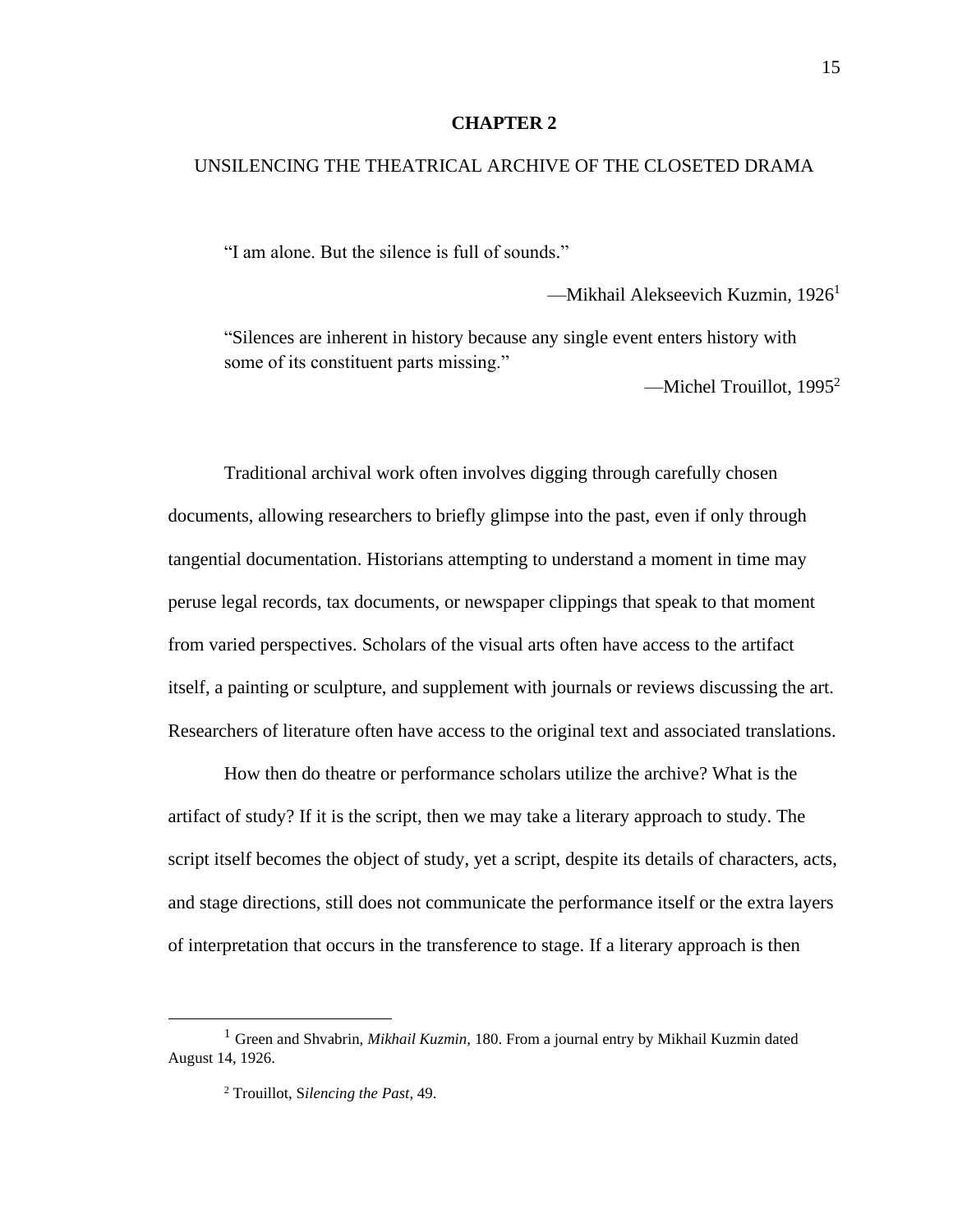insufficient, perhaps we can utilize a historical perspective, analyze it as a moment in time, utilizing documented artifacts such as programs, reviews, journals, letters, or other human-made artifacts surrounding the event. However, I posit that our capture of the artistic endeavor is incomplete even with both a historical and literary approach. Yet, as Richard Schechner critiques, theatre is, "an event characterized by ephemerality and immediacy."<sup>3</sup> The study of an event cannot be limited to the drama (the script) and must include the performance as an artifact. When examining historical theatre, that is, theatre that we cannot witness, the problem compounds. Unlike visual art, we cannot physically examine the artifact—the performance itself.

We cannot experience what happened moment by moment on the stage or behind. We cannot feel what it was like from the front row, the back, or even the lobby. We only gain glimpses into the before and the after. Programs, posters, and legal documents give us a glimpse into the show as audiences arrive, but we do not capture the show itself. Interviews, journals, and reviews are like experiencing a play through a friend's retelling at a café after the show. Neither gives us access to the event itself, only a description of the time and space around the event. The theatrical moment itself exists in the liminal space between the audience arriving and their reaction afterward. In other words, the traditional archive utterly fails to document the art.

What then of the digital archive? Capable of capturing endless amounts of data related to performance and, even more profoundly, multiple perspectives, the digital archive has the potential to open up and free information. Sarah Bay-Cheng states,

<sup>3</sup> Richard Schechner, "TDR Comment: A Critical Evaluation of Kirby's Criticism of Criticism," *TDR: The Drama Review 18*, no. 4 (1974): 118.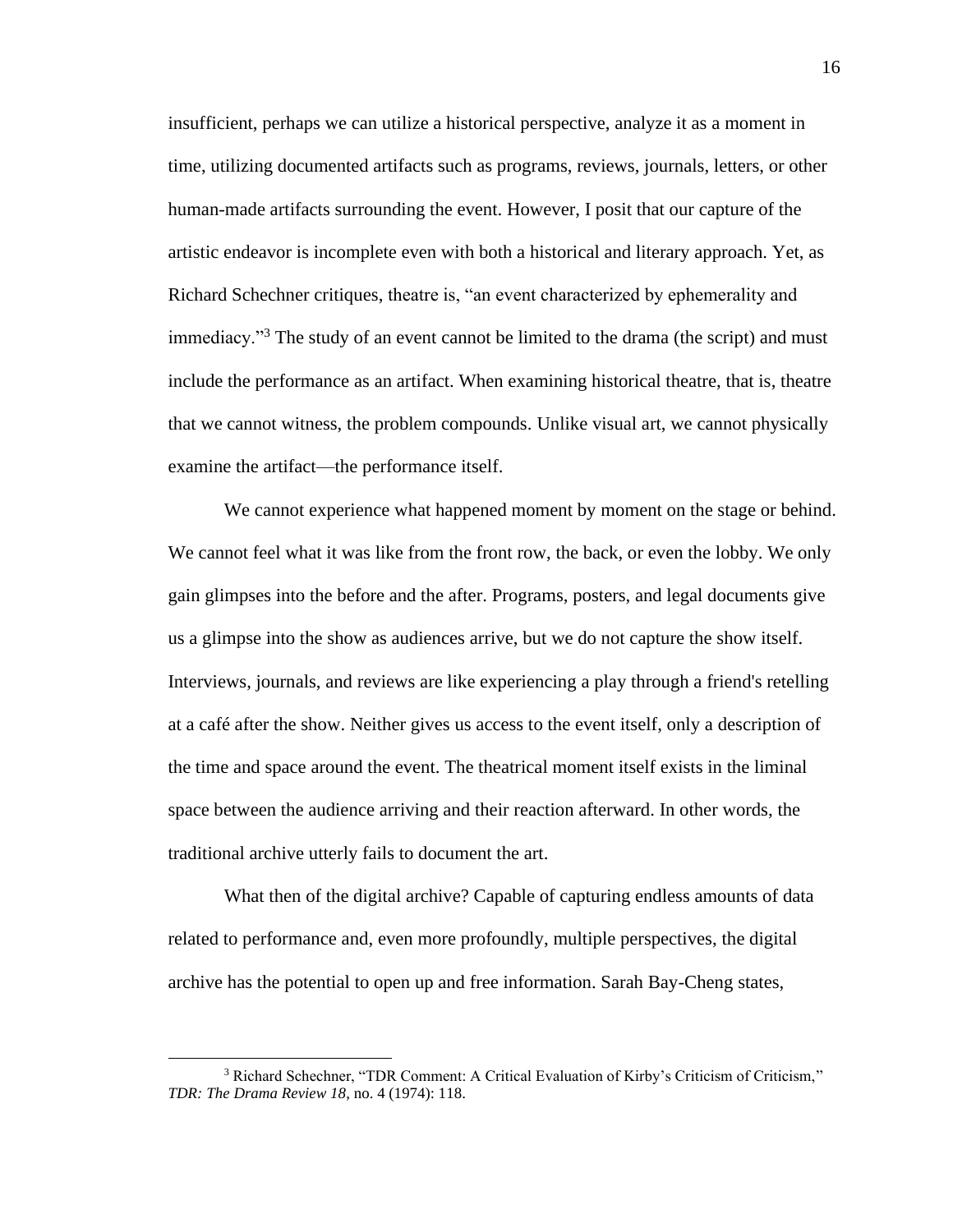"[d]igital tools can democratize the process of documentation, reception, and future appropriation," illuminating the possibilities of an expanded repertoire.<sup>4</sup> Not all agree that such digital tools truly capture performance. Peggy Phelan vehemently argues against such a possibility stating, "[p]erformance cannot be saved, recorded, documented [...] once it does so it becomes something other than performance."<sup>5</sup> I argue, such a distinction is reductive and ultimately limits the usage of resources that further inform our understanding.

While helpful to contemporary theatre scholars, the digital archive is mostly unavailable to researchers of historical theatre. As digital tools have been made available only within the last century and a half, the majority of theatre, throughout history, remains unrecorded. Even within the last century, most plays have not received the benefit of any digital archive. The plays have gone unrecorded for a variety of reasons, such as licensing and access to resources. The theatrical archives will remain incomplete; even as digital archival methods improve; it does not document theatre retroactively.

In my discussion of the archive, I cannot overlook one glaring omission about the limited nature of archival work. I have yet to address the selection criteria for archival documentation in the first place. Determining who is selected and why then becomes the role of the historiographer. The selection of theatre operates at the same level as power structures within society. Those in power can identify works as significant and important,

<sup>4</sup> Sarah Bay-Cheng, "Digital Historiography and Performance," *Theatre Journal 68,* no. 4 (2016): 511.

<sup>5</sup> Peggy Phelan. *Unmarked*: *The Politics of Performance*. (London: Routledge, 1992), 146.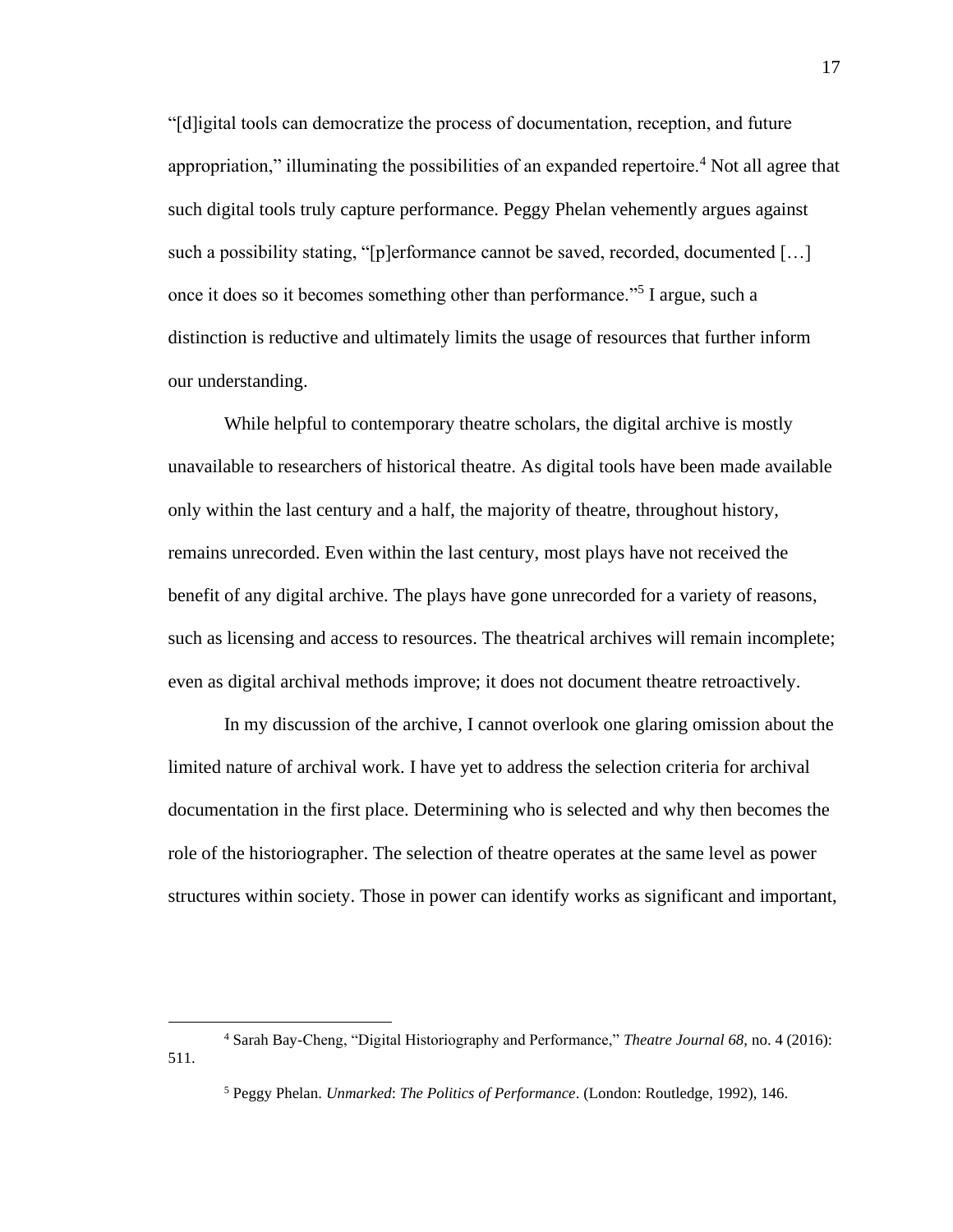therefore warranting archival and continued study. Does that relegate all other works as unimportant and inappropriate for scholarly study?

Marking how we record historical narratives, Trouillot notes that any archive is inherently incomplete due to the power structures that select and record some aspects of an event while ignoring others. <sup>6</sup> Accordingly, "any historical narrative is a particular bundle of silences, the result of a unique process, and the operation required to deconstruct these silences will vary accordingly."<sup>7</sup> To Trouillot, such gaps or silences in the archive will always occur, and the historical narrative is eternally incomplete until we have explored each silence, an impossible task. Likewise, the theatrical archive is empty with silences of performances recorded either incompletely or not at all. Such absences do not imply the lack of an event or any unimportance of work to society at large, only to those charged with archival production.

My work seeks to fill the gaps of the archive by examining understudied theatrical works by queer artists. Queer theatre artists face additional dilemmas as traditional archival methods remain unavailable. Their works are either ignored, undocumented, or censored by government committees. What scripts we have are overlooked by traditional scholarship or relegated to closet-drama deemed appropriate only for reading or study.

When related to queer artists, whose work was written with the intention of staging, I prefer to term these types of plays "closeted dramas." I utilize the term closeted here to connect directly with the act of being "in the closet" or ensuring aspects of one's self remain hidden. Eve Sedgwick states, "'Closetedness' itself is a performance initiated

<sup>6</sup> Trouillot. *Silencing the Past*.

<sup>7</sup> Trouillot, 27.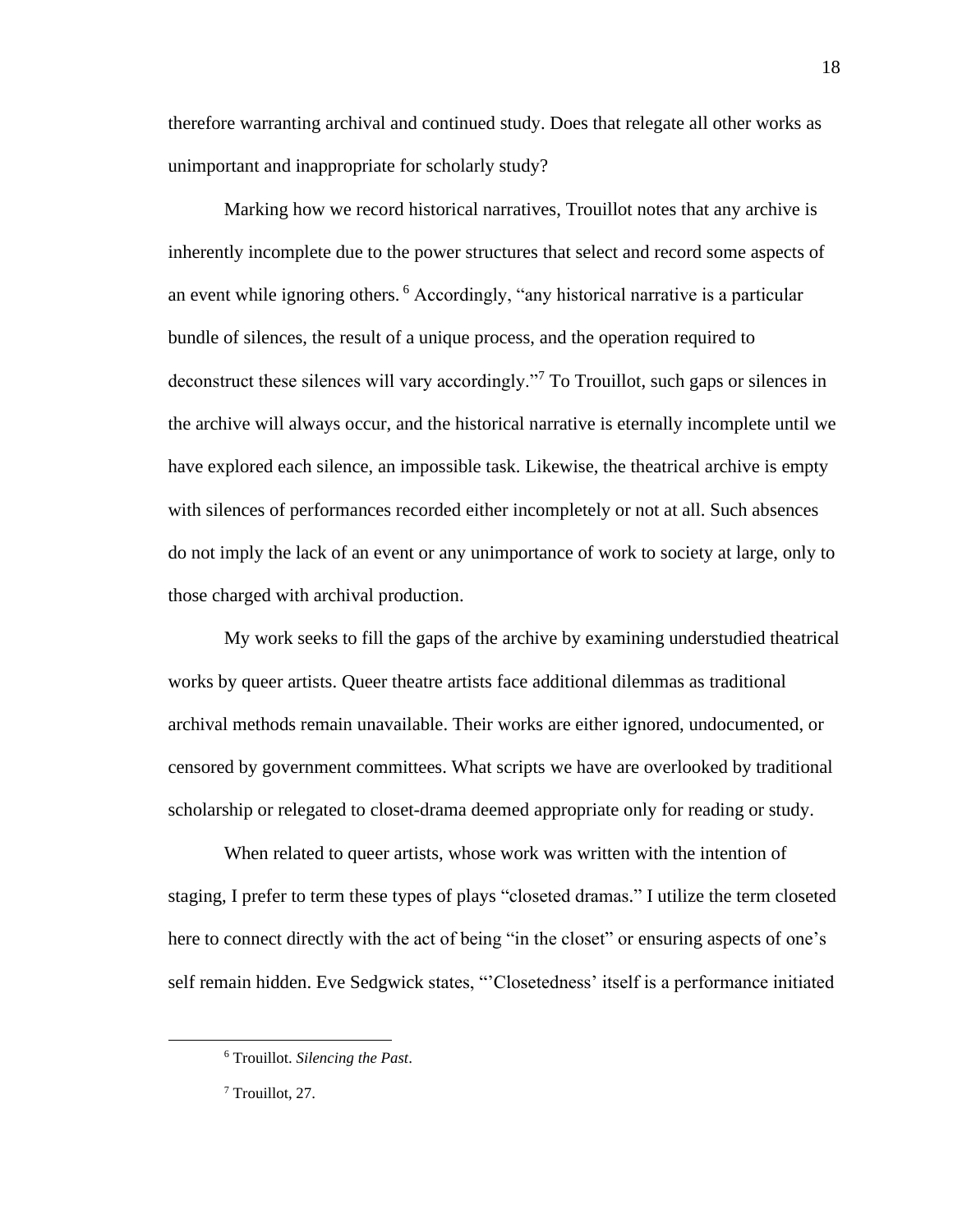as such by the speech act of silence."<sup>8</sup> A closeted drama then keeps its knowledge hidden until safe. In theatre studies, we wish to study the theatre event, and societal conditions privileging the performance of some and not others, does not remove the possibility of performance. If no such event was allowed but desired by the artist, I argue, it is our duty as theatre researchers to create it ourselves as performance adds layers of meaning beyond the dramatic script itself. As Diana Taylor states, "[p]erformances function as vital acts of transfer, transmitting social knowledge, memory, and a sense of identity through reiterative [behavior]."<sup>9</sup> For the closeted drama, performance acts as a "comingout", removing the act of silence created by remaining in the closet.

(Re)creation through performance participates in a form of time travel that allows contemporary bodies to experience a historical text that lives in both historical time and the present. Embodying the work is a crucial tool to the theatre historiographer revealing layers of meaning and helping to rewrite the historical record with contemporary understanding. While this may muddy the waters of the archive, making them less objective, I counter with the argument that due to enforced silencing, the archives have always been subjective.<sup>10</sup> Placing a queer lens upon it, I embrace subjectivity.

Throughout this chapter, I will further explore the dilemma of archival inadequacy alongside a proposed methodology to integrate ourselves into the ephemerality of the theatrical event. As with any methodology, it is not perfect and has its limitations. However, it makes one step toward retrieving the vast collection of

3.

<sup>8</sup> Eve Sedgwick. *Epistemology of the Closet,* (Berkeley, CA: University of California Press, 1990),

<sup>9</sup> Taylor, *The Archive and the Repertoire,* 2.

<sup>&</sup>lt;sup>10</sup> Trouillot, 6-10.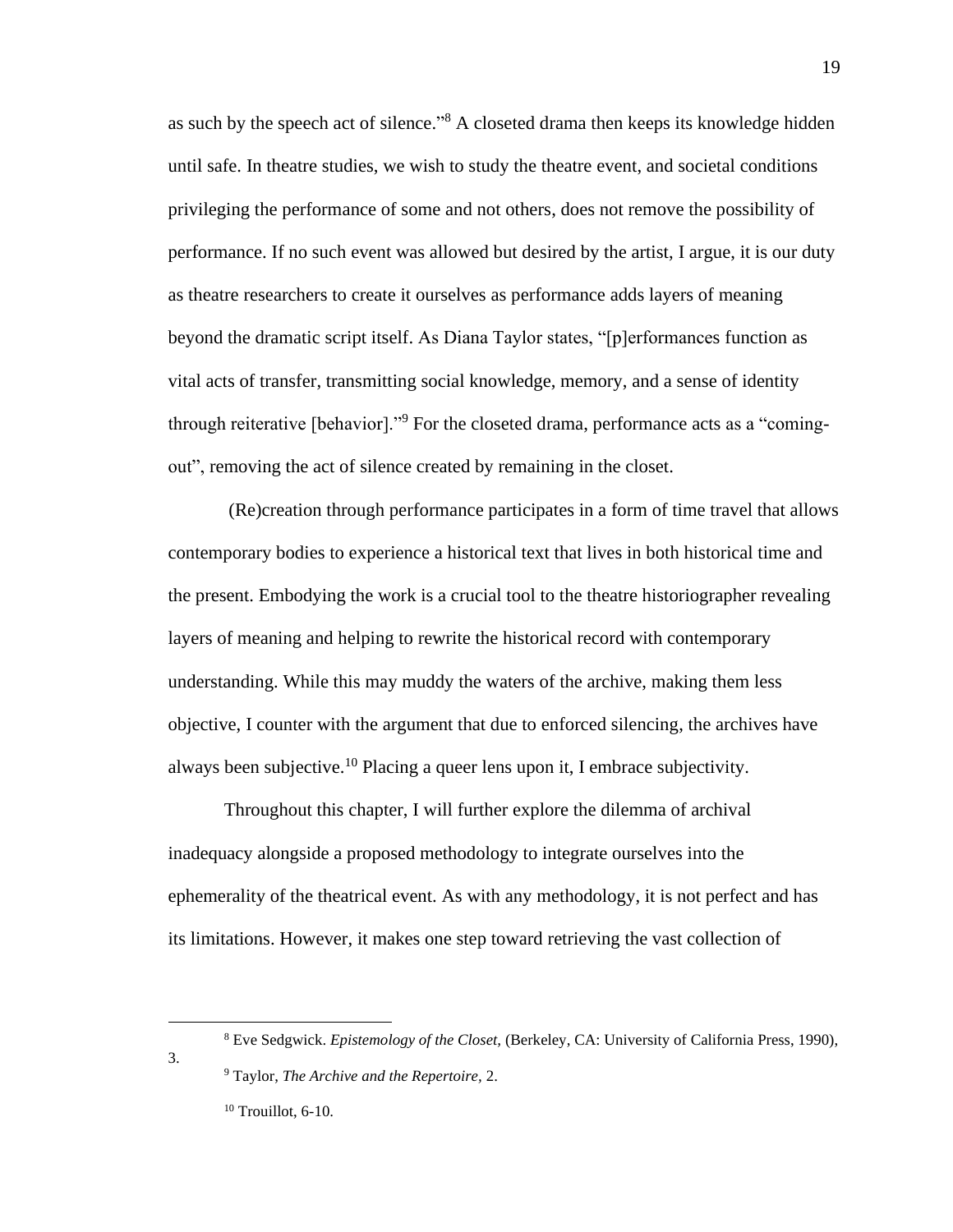missing theatrical experiences never making their way into an archive. I argue that to recover or create an archive, one would have to have the ability to travel through time and space to access the event itself. Until such technology exists, I propose that we as researchers engage in creative play by placing our bodies as actors, directors, designers, and audience members into those events. As seen in the case study, I propose a methodology of creative time travel to recover and give voice to the silenced theatrical archive.

#### **The Archive of the Silenced**

Some see history as the memory of a group or a collective.<sup>11</sup> The storing of those memories, however, is inherently individualistic. Outside of oral tradition, there have been few, if any, attempts to collectively record our history, only historians documenting an individualistic perception of how events occurred. The individualized process of historical documentation inherently prioritizes certain voices, particular perspectives, and chosen narratives by the nature of the individual recording. By doing so, there are gaps in the archive, stories left untold, and history remains a partial recollection. Trouillot argues that archives "are neither neutral nor natural. They are created. As such, they are not mere presences and absences, but mentions or silences."<sup>12</sup> Since archives are created, they are inherently subjective documentation of historical events. Individuals record, access, and retrieve those documents. What becomes the narrative of history then is often formed by artifacts and objects willfully stored. I counter, however, that the more interesting aspect

 $11$  Trouillot, 16.

<sup>&</sup>lt;sup>12</sup> Trouillot, 48.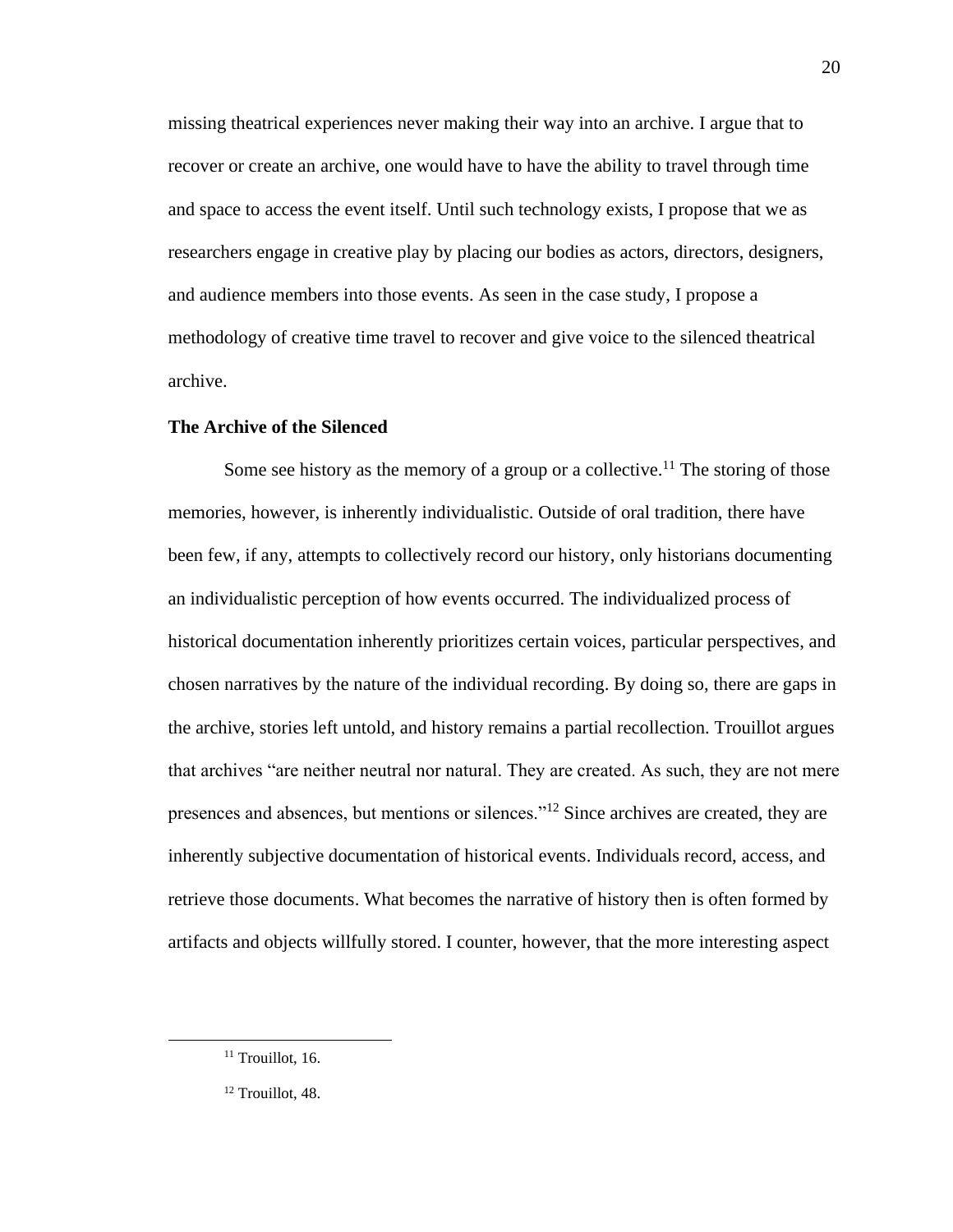of the archive is not what is stored but what is not. How does one find historical evidence of something that is not present?

I find it compelling that Trouillot uses the word "mentions" regarding the function of history and archives, as it was a mere mention that led me to Mikhail Kuzmin. For Russian culture and literature scholars, his work as a poet is known, but he rarely appears in discussions of Russian Theatre. It was merely by a mention that I came across his work, a sidenote in a paragraph about Symbolism in *A History of Russian Theatre*. The oddly worded singular sentence, "The homosexual Mikhail Kuzmin wrote homoerotic poetry and drama and composed music for the avant-garde theatre," serves as a fascinating mention.<sup>13</sup> While simultaneously relegating his work to that of the other, Spencer Golub, the author and Russian theatre scholar, oversimplifies an entire realm of poetry and drama to homoerotic and, therefore, taboo. With such a mention, many readers would ignore Kuzmin unless they specifically were seeking to find sexually laden Russian poetry or drama. To many readers, the remainder of the chapter focusing on the oft-discussed work of Alexander Blok, known for his play, *The Puppetshow*, becomes the narrative of non-realistic Silver Age theatre in Russia, and the brief mention of Kuzmin forgotten. $^{14}$ 

The mention, however, reveals deeper layers to the story. Immediately, I must ask myself several questions.

> • Why did the historian choose to provide only a single sentence about Mikhail Kuzmin's work as a playwright?

<sup>13</sup> Spencer Golub, "The Silver Age, 1905-1917," In *History of Russian Theatre*, edited by Robert Leach and Victor Borovsky. (Cambridge, UK: Cambridge University Press, 1999), 280.

<sup>&</sup>lt;sup>14</sup> The Silver Age generally refers to Russian art, philosophy, and literature that occurred at the end of the 19<sup>th</sup> century and the first few decades of the 20<sup>th</sup> century. It is meant to contrast with the Golden Age that occurred at the beginning to middle of the  $19<sup>th</sup>$  century.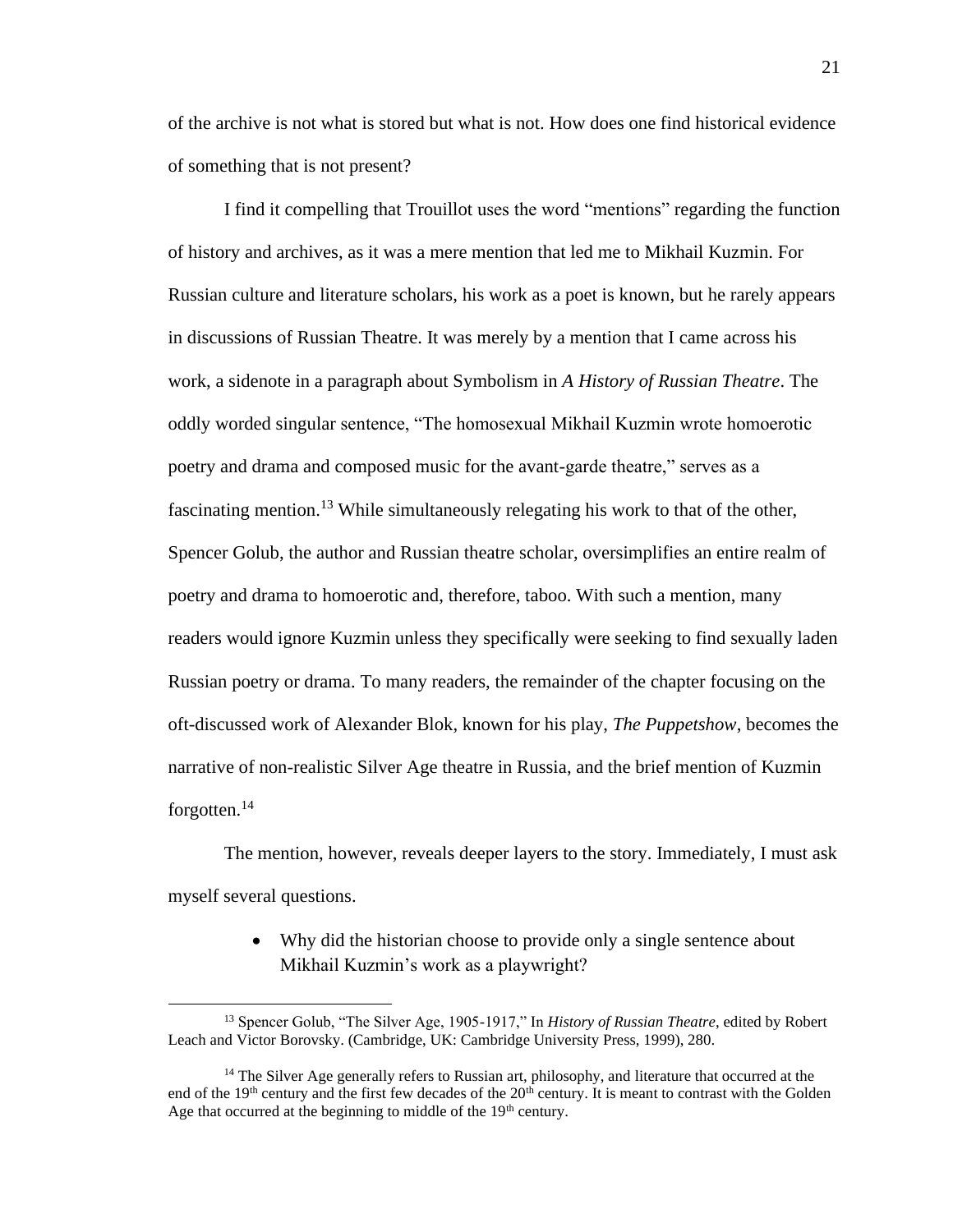- What choices compelled the writer to offer an inclusion at all?
- What other artists could the historian have mentioned that were not present?
- Why is Kuzmin's work included as a comparison to works deemed of greater importance?
- What power structures are at play influencing all of these choices in the author, the Russian government, and academia at large?

Some of those questions are larger than I could answer in a chapter; however, they provide a glimpse into the motivations of historiographers. Given that Kuzmin, mentioned briefly as a theatre artist, wrote plays, I additionally begin to question through a performance lens where his plays were performed, what other artists participated, who attended, what was their experience, and how was it reviewed? These questions make clear what Trouillot was referencing when he spoke of silences in the archive. For many of those questions and most of his plays, the answer is…unattainable; his plays were not performed. Most of Kuzmin's work never saw the stage; there were no actors, no audience, no reviews. How then do we grapple with such a dilemma as historians? Do we, as others have, dismiss his theatrical work and focus only on his poetry or other canonized artists? I cannot dismiss his work so quickly. As a scholar, the mentions and silences are stories to uncover, rediscover, begging to be given life again. Perhaps his works are not worthy of staging? It is possible, but I must then immediately ask why. Are his works unstaged because they are poorly written? That alone is at least worth discovering. Suppose they are well written; why then have they not been staged? The answer to that final question is complicated. Complex because it begins to question structures bigger and beyond the artist. The answers lie deeply tied to power structures and identity. Trouillot is also intrigued by this idea stating, "[f]or what history is changes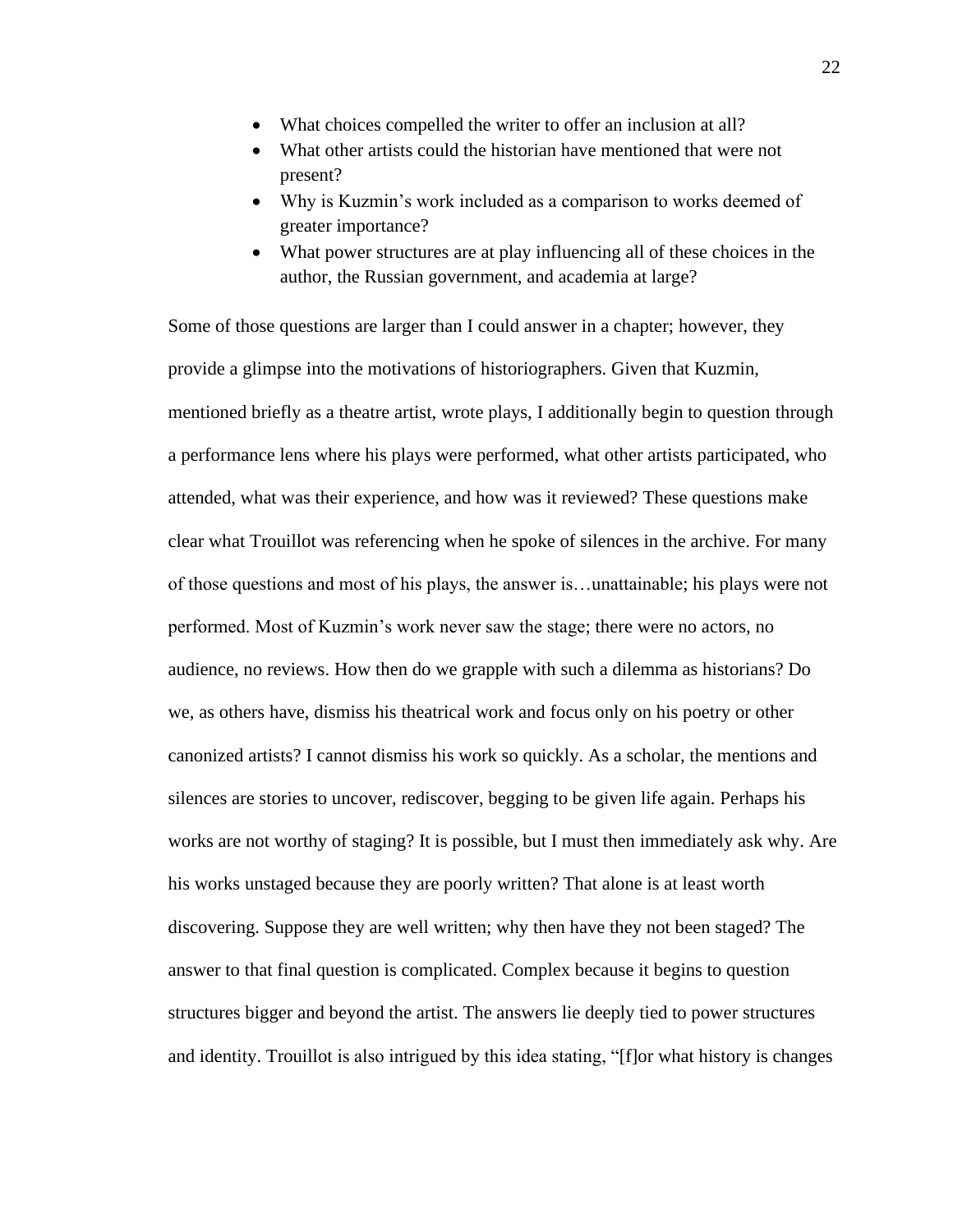with the time and place or, better said, history reveals itself only through the production of specific narratives."<sup>15</sup>

What then is the narrative of the Silver Age Russian theatre? I would argue that this narrative is that of cultural superiority of Russia, predominated by cis-straight white men—men whose focus is primarily on realism. How do I conclude such a motivation for that narrative? I reveal by examining the brief mentions and silences in the historical record. During this era of Russian theatre, Anton Chekhov and Konstantin Stanislavsky are the primary foci of the narrative, the secondary occurring within the Symbolist mentions of Alexander Blok and Vsevolod Meyerhold. Notably missing in the dominant narrative are artists such as Zinaida Gippius, Anna Akhmatova, and Mikhail Kuzmin.<sup>16</sup> These names are well-known in the field of poetry, so why, when they have each written several plays, are they missing from the theatrical record, outside of brief mentions? The answer is tied to their identity. Each pushed forward gender in ways that portray Russia as more effeminate and less heteronormative. Gippius, while believed to be straight and

<sup>&</sup>lt;sup>15</sup> Trouillot, 25

<sup>16</sup> Robert Leach and Victor Borovsky (eds.), *A History of Russian Theatre,* (Cambridge, UK: Cambridge University Press, 1999). To gain insight into my conclusion you can examine the structure of *The History of Russian Theatre*, currently the most comprehensive Russian Theatre textbook. Three chapters are dedicated to this time period, one of which is entirely focused on Stanislavsky and the Moscow Art Theatre, one on the Silver Age (including the Symbolists), and one of post-revolutionary avant-garde. Notice, that realism including Stanislavsky and Chekhov are given a chapter of their own while the Symbolists are only a small portion of one chapter. Meyerhold is given a more significant place and while not given an entire chapter is mentioned over 50 times, roughly the same amount as Chekhov. Stanislavsky is cited and discussed at least 70 times. Comparatively, both Anna Akhmatova and Zinaida Gippius are mentioned only once. Kuzmin is mentioned five times, however each is tied to his role as composer for Blok's play *The Puppet Show*, only one mentions his own theatrical writing. The Symbolists as a whole do not fare as well compared to the realist, with the celebrated Blok receiving only 10 mentions. Realism largely becomes the story of two or three individuals, while Symbolism becomes a community resulting in the perception of greater importance for any individual involved in realism.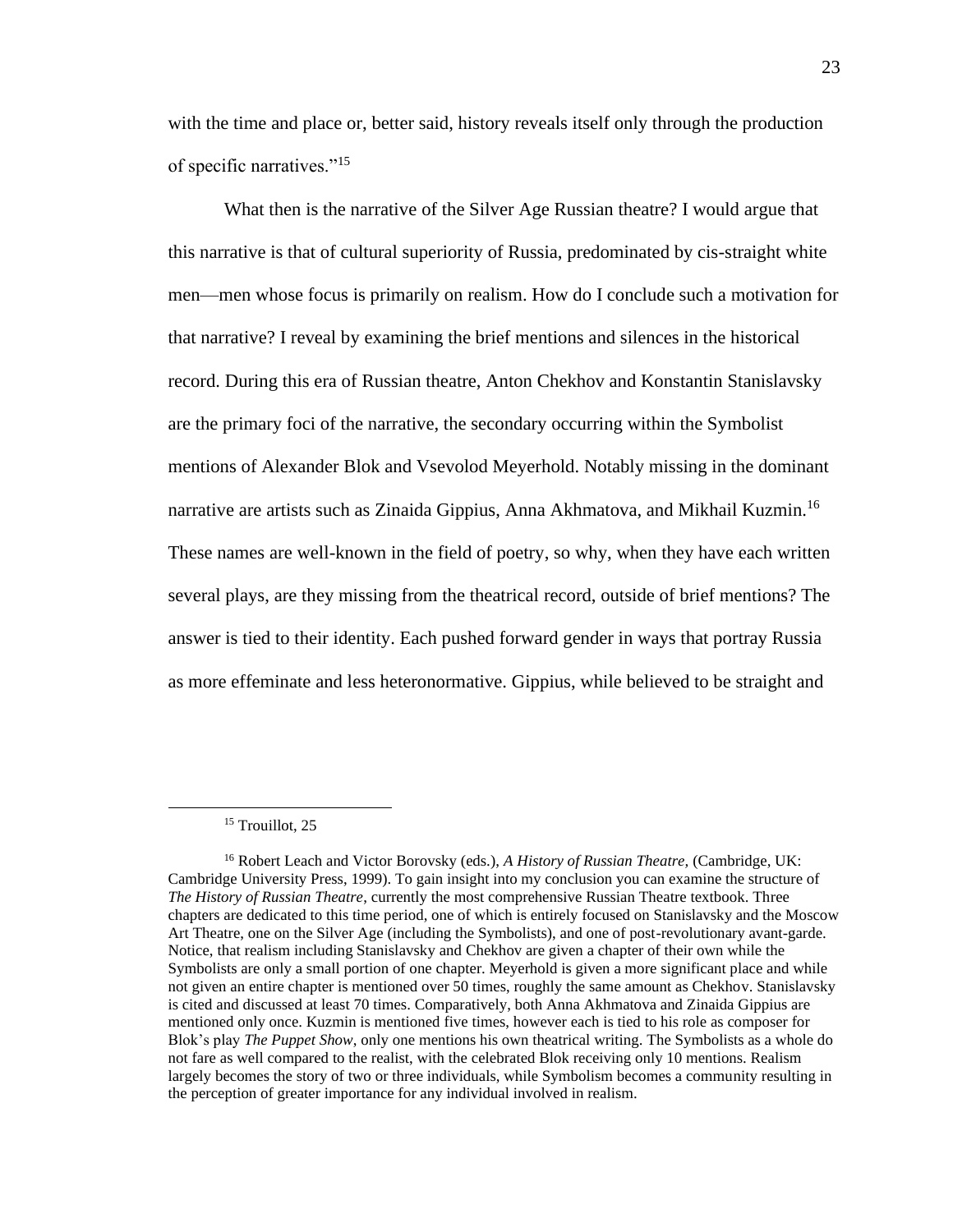married to the founder of Russian Symbolism, frequently performed in public in men's clothing.<sup>17</sup> Both Akhmatova and Kuzmin were known and openly queer.

In his brief mention in the Russian theatre history textbook, Golub makes clear why Kuzmin has been sidelined—his homosexual identity and taboo subject matter make him unworthy of discussion unless he is of assistance to those of greater mention. While I have yet to read and study all of Kuzmin's works in poetry and drama, I can say his writing rarely includes overtly sexual topics and what eros is present includes the typical flirtations overlooked in heteronormative situations.<sup>18</sup> When compared directly to the included *The Puppet Show,* the affectations present between men and women are no more sexual than the flirtations and single kiss found in *The Dangerous Precaution*. However, Kuzmin centers queer identity within his characters, often discussing affections between two men and most certainly questioning the structure and function of gender. His content does not support a heteronormative view of Russia, so when examining the power of historical writing, his inclusion in the dominant canon of theatre history is relevant only as much as his contributions support Blok.

Content, however, is not the only barrier Kuzmin faces in inclusion in the historical theatrical record. While not a formal member of the Symbolist movement,

<sup>&</sup>lt;sup>17</sup> Marina Dmitrieva, "Transcending Gender: Cross-Dressing as a Performative Practice of Woman Artists of the Avant-garde," In *Marianne Werefkin and the Women Artists in Her Circle,* edited by Tanja Malycheva and Isabel Wünsche, (Boston, MA: Brill Rodopi, 2017), 123-136; Avril Pyman, *A History of Russian Symbolism,* (New York, NY: Cambridge University Press, 1994). Marina Dmitrieva has a wonderful discussion not only examining the cross-dressing of Gippius herself, but also how such actions operated performatively; Avril Pyman provides great detail of the life of Gippius and her contributions to Symbolism.

 $18$  I want to note that I am not advocating that queer writings must avoid sexuality, rather the opposite, but instead want to point out that the criticism of Kuzmin itself doesn't hold up and demonstrates clear double standards.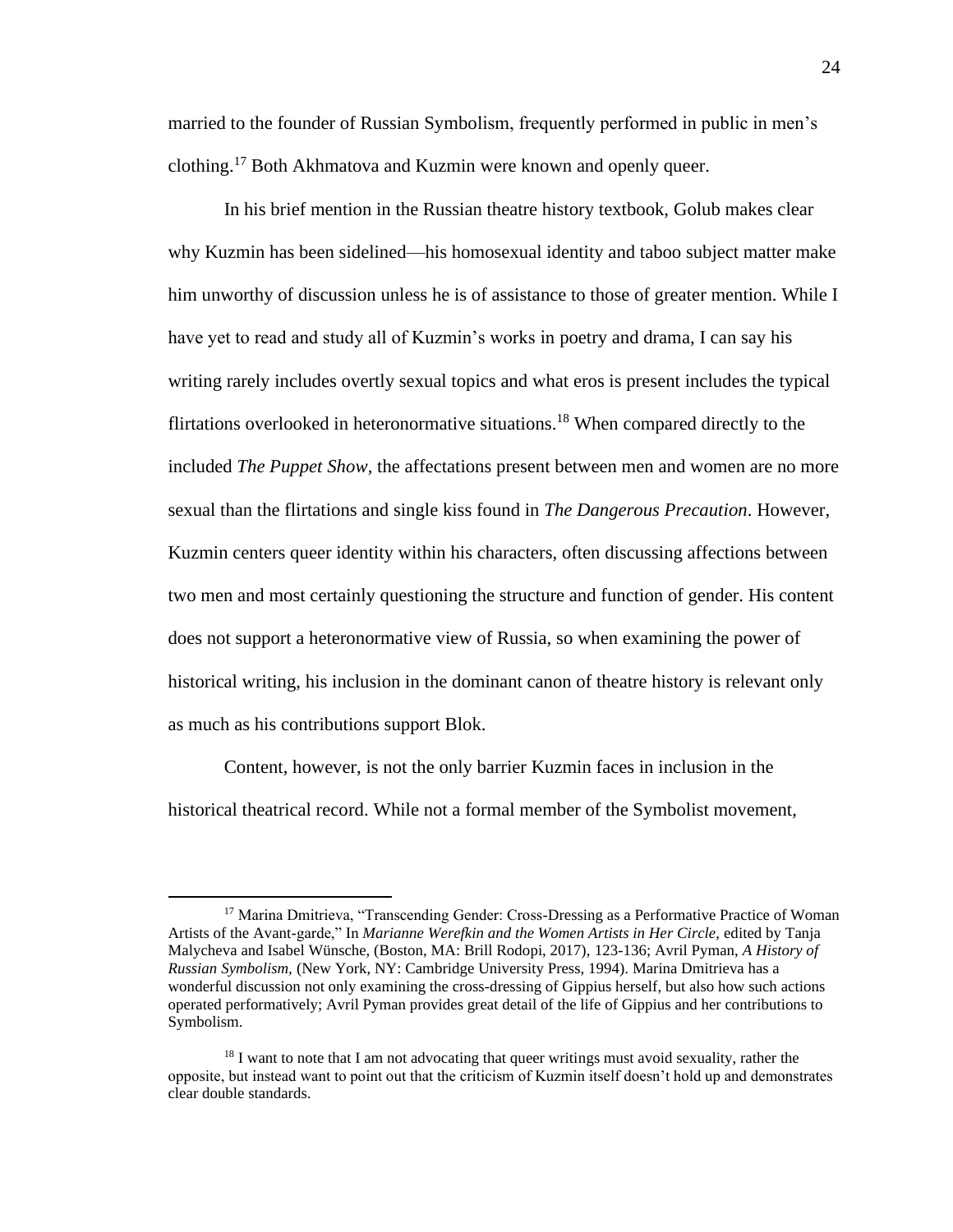Kuzmin nonetheless experimented with non-realistic styles of theatre. Avant-garde and symbolist theatre is still being rediscovered after a real and metaphorical purge of artists not conforming to Socialist Realism under Stalin's regime. Beginning with creating the People's Artist of the Soviet Union award in 1936, the Soviet government recognized artists creating work deemed worthy of the new union. <sup>19</sup> The initial list of awards featured dominant realist contributors such as Nemirovich-Danchenko and Stanislavsky alongside realist actors such as Ivan Moskvin and Ekaterina Korchargin-Aleksandrovskaya.<sup>20</sup> While working in non-realistic theatre, yet widely celebrated, there was one notable name removed from that list, Vsevolod Meyerhold. Making clear the privileging of realistic art forms, Moskvin stated, "I understand why Meyerhold isn't on it. That indicates the line,"—the line being realism versus symbolism or other avantgarde movements.<sup>21</sup> Omission from such a list left artists vulnerable to the removal of funding, closing of theatres, and beginning in 1936, arrest, execution, and murder. $^{22}$ 

If Kuzmin was not a devout symbolist and refused recognition within any formal style, how then do we know he was acquainted with the avant-garde movement? Early clues, during the Silver Age, decades before the Stalin Purge, lends belief to this idea. Kuzmin's association with theatre began roughly in 1906, in St. Petersburg, due to association with a group of symbolists that met in "Ivanov's Tower" for weekly

<sup>19</sup> Inna Solovyova, "Socialist Realism, 1929-1953," In *A History of Russian Theatre,* edited by Robert Leach and Victor Borovsky, (Cambridge, UK: Cambridge University Press, 1999), 330.

<sup>20</sup> Solovyova 330-332.

 $21$  Solovyova, 330.

 $22$  Solovyova, 333. This year and following years are sometimes referred to as the Stalin Purge.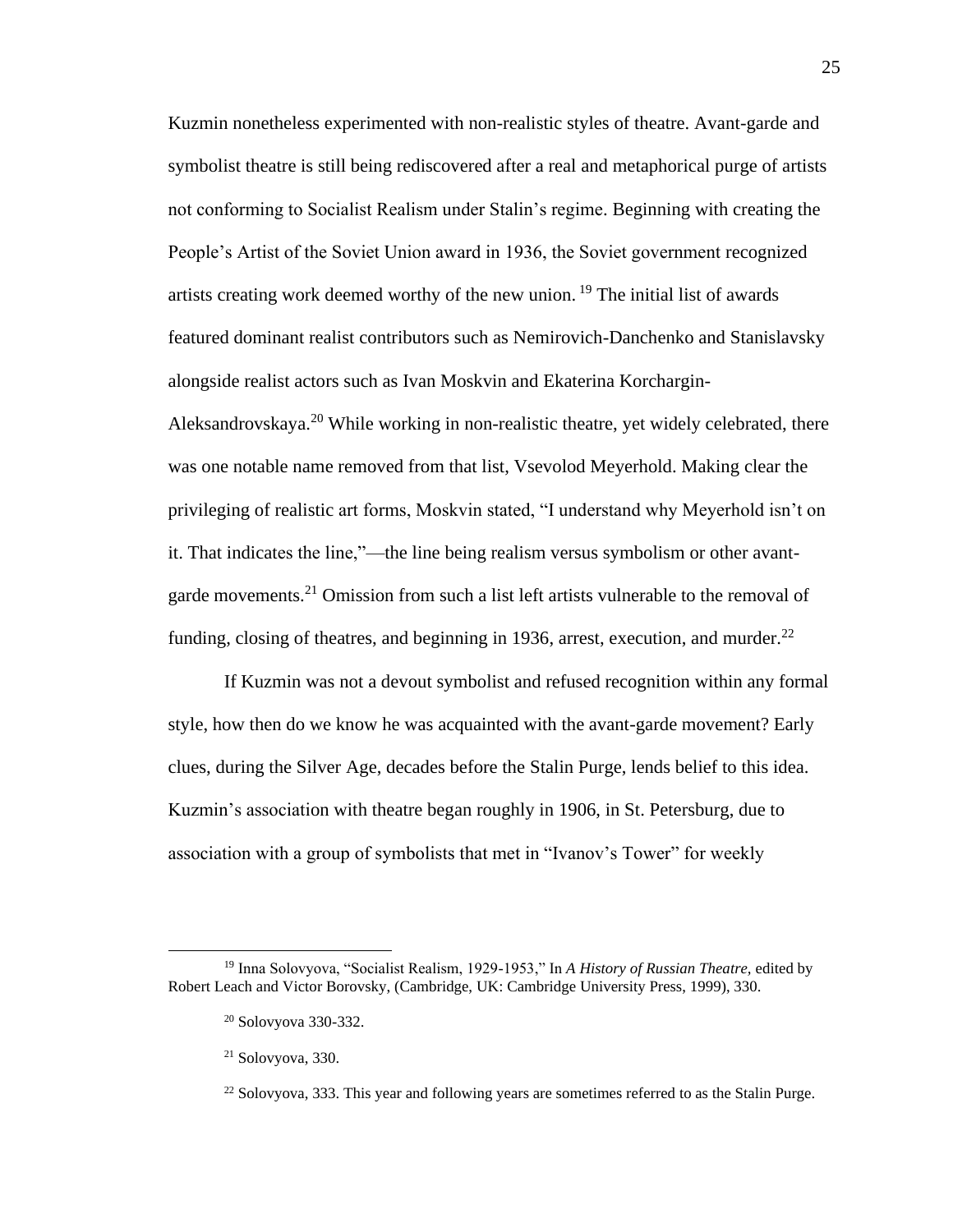Wednesday salon meetings.<sup>23</sup> Through this group, Kuzmin became associated with Vsevolod Meyerhold and Aleksandr Blok, who eventually asked Kuzmin to compose music for the Symbolist play, *The Puppet Show.* Archival photos, gathered by the Mapping Petersburg project at UC-Berkeley, include photos of several instances of the Wednesday gathering that sometimes depict Kuzmin alone and other times next to other artists such as Vsevolod Meyerhold and Aleksander Blok. Such proximity demonstrates his close acquaintances with them.<sup>24</sup> It was also here that Konstantin Somov, the queer symbolist artist, painted the celebrated portrait of Mikhail Kuzmin with his sunken eyes and somewhat ghastly face.<sup>25</sup> During this same time, between 1906 and 1907, Kuzmin wrote the *Three Plays* being analyzed in this project, specifically *The Dangerous Precaution.<sup>26</sup>* In my own comparison, one play within the *Three Plays* collection, *The Choice of Bride*, bears more than a surface level similarity to the character and narrative function of Blok's *The Puppet Show*. The connection between the symbolists and Kuzmin is clear, even if Kuzmin himself refused to pledge to any stylistic philosophy.

While not devout to symbolism, Kuzmin's work utilizes several Symbolist approaches, including nods to physical theatre such as commedia dell'arte. As I will detail in Chapter 3, his poetry style also utilizes common Symbolist approaches such as prime number meters. Kuzmin's later work, not directly studied in this project, mirror the

<sup>23</sup> Malmstad and Bogomolov, *Mikhail Kuzmin*, 102.

<sup>&</sup>lt;sup>24</sup> Ulla Hakanen, "The Tower: Housing Modernity and Modernism," Accessed on 4/2/2021. http://petersburg.berkeley.edu/ulla/ulla2.html

<sup>25</sup> Konstantin Somov, *Portrait of Mikhail Kuzmin*¸1909. Available in the public domain at: https://www.wikiart.org/en/konstantin-somov/portrait-of-mikhail-kuzmin-1909

<sup>26</sup> Malmstad and Bogomolov, *Mikhail Kuzmin,* 107.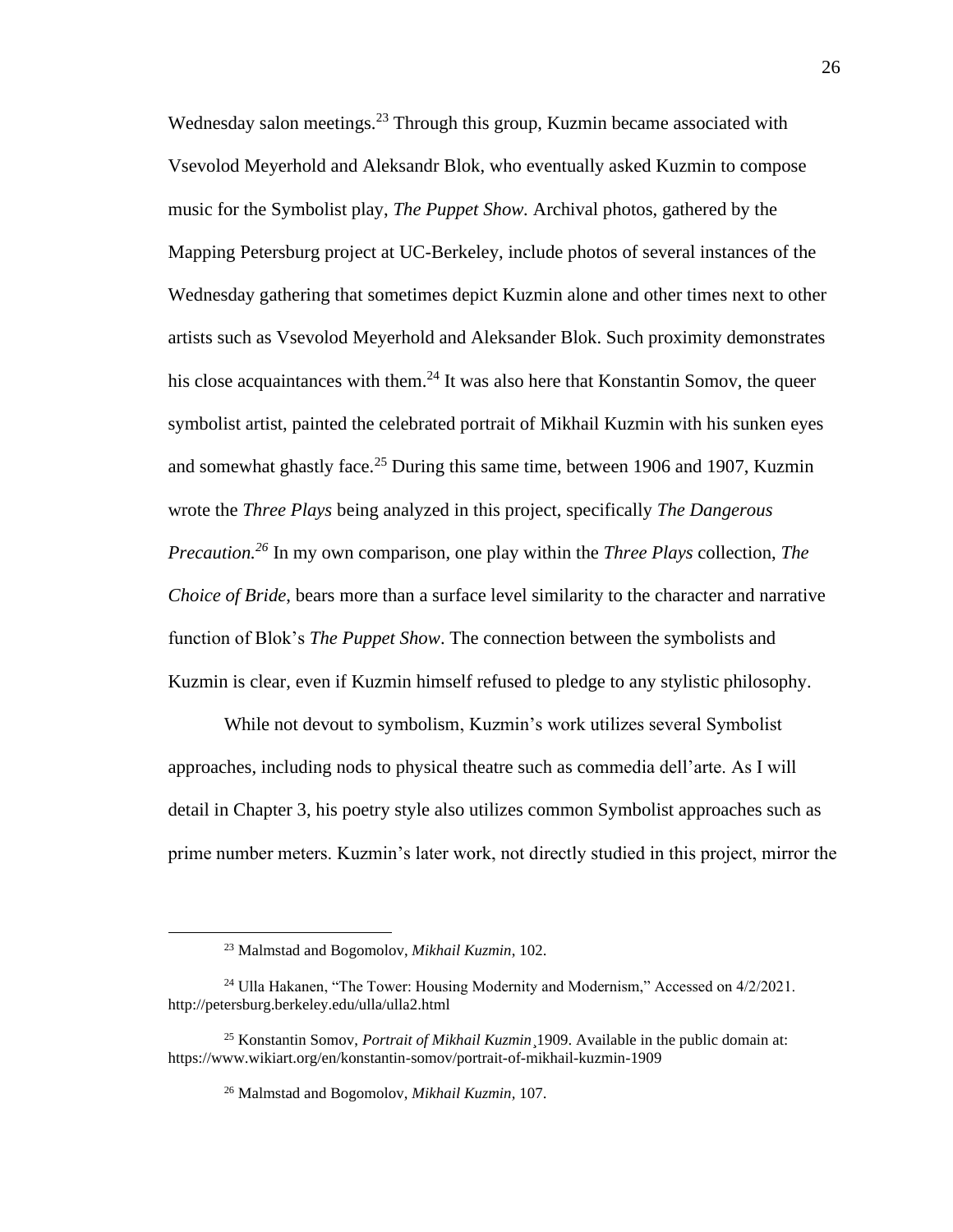choices by Meyerhold and explores more German expressionist styles, popular among avant-garde artists in the 1920s in both theatre and film.<sup>27</sup>

Kuzmin's closeness to avant-garde artists such as Vselevod Meyerhold risks relegating him to a sideline in theatre history as power structures dictate that Socialist Realism become the measure of theatrical success within Soviet Russia. Labeling artists who failed to conform to socialist realism as "formalist" and "bourgeois" acts to control archival documentation.<sup>28</sup> Artists subject to Stalinist removal disappeared temporarily into the historical record, and some were rediscovered many years later under the relaxing of policy and more open access to the archive that occurred after the death of Stalin.<sup>29</sup>

While Kuzmin died one year before the Stalin Purge, his works nonetheless suffered and received considerably less attention, specifically his theatrical work, which in no way could be considered realist. Subject to silencing for stylistic approaches and personal identity, it is not surprising that Kuzmin is missing beyond brief mentions in Russian Theatre History textbooks. As mentioned in the introduction, study of his theatrical works is considerably rare. Even known Kuzminian scholars such a John E. Malmstad and Michael A. Green place preliminary study on his poetic works, despite his long participation in theatre. Such emphasis speaks to both the high status given to poetry

<sup>27</sup> Malmstad and Bogomolov, *Mikhail Kuzmin,* 308.

<sup>28</sup> Solovyova, 330.

<sup>&</sup>lt;sup>29</sup> Marjorie L. Hoover, "V.E. Meyerhold: A Russian Predecessor of Avant-Garde Theatre", *Comparative Literature 17,* no. 3 (1965): 234-236. Hoover provides a compelling discussion of the reasons for censorship and rediscovering process that occurred with the opening of the Soviet Archives written a few years after Stalin's death as the materials were newly available. See the footnotes for a detailed discussion of the active erasure of Meyerhold's name from published materials.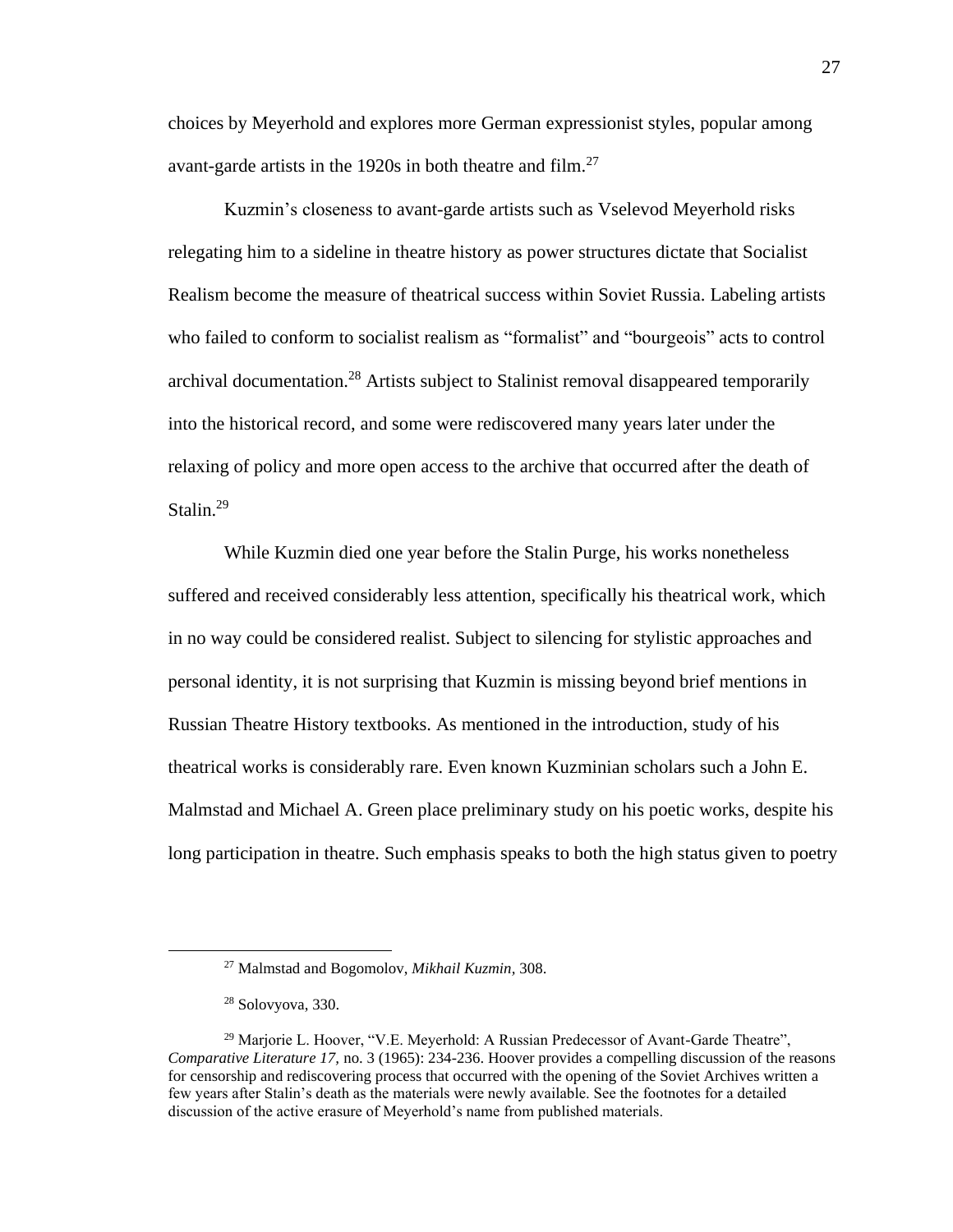over dramatic writing and the continued power of silencing that occurs when work is relegated to the fringe by those in relative power.

Acknowledgement of the power structures at play that privileged realist theatre questions the presumed dominance of realism in Russia, especially as interpreted by Westerners. Noticing the effects that gender identity have on the discussion around dramatics with Mikhail Kuzmin and Anna Akhmatova questions how many theatre artists have never made it into any archive due to their gender or identity. The works of these artists are known due to their non-theatrical art, but how many names are unknown or left to footnotes and mentions due to their inability to prove their poetical worth? We know of these artists due to the willingness of poetry scholars to explore the less masculine side of their art, which is now evident theatre is reluctant to do.

The silences are deafening when we can see such obvious narrative selection in just one brief time in one geographical location. However, such mentions may serve as a call to action. If artists are relegated to brief mentions or outright omission, theatre historiographers must identify new methods of archival study. If these artists gained brief mention due to their connections to straight-male theatre, I must ask whose art we have forgotten due to the artists' inability or lack of desire to support the privileged art forms. As historiographers, we must recenter the narrative to focus on those marginalized to discover a more complete narrative. It is here I start my work. I am startled by the thought that if I discovered Kuzmin's theatrical work through a brief mention, whose works do I briefly mention when I center queer historical theatre. I hope my work provides a lens into those omissions, thereby opening the doors to further artistic discovery that reexamines the historical and theatrical narrative. The rabbit hole of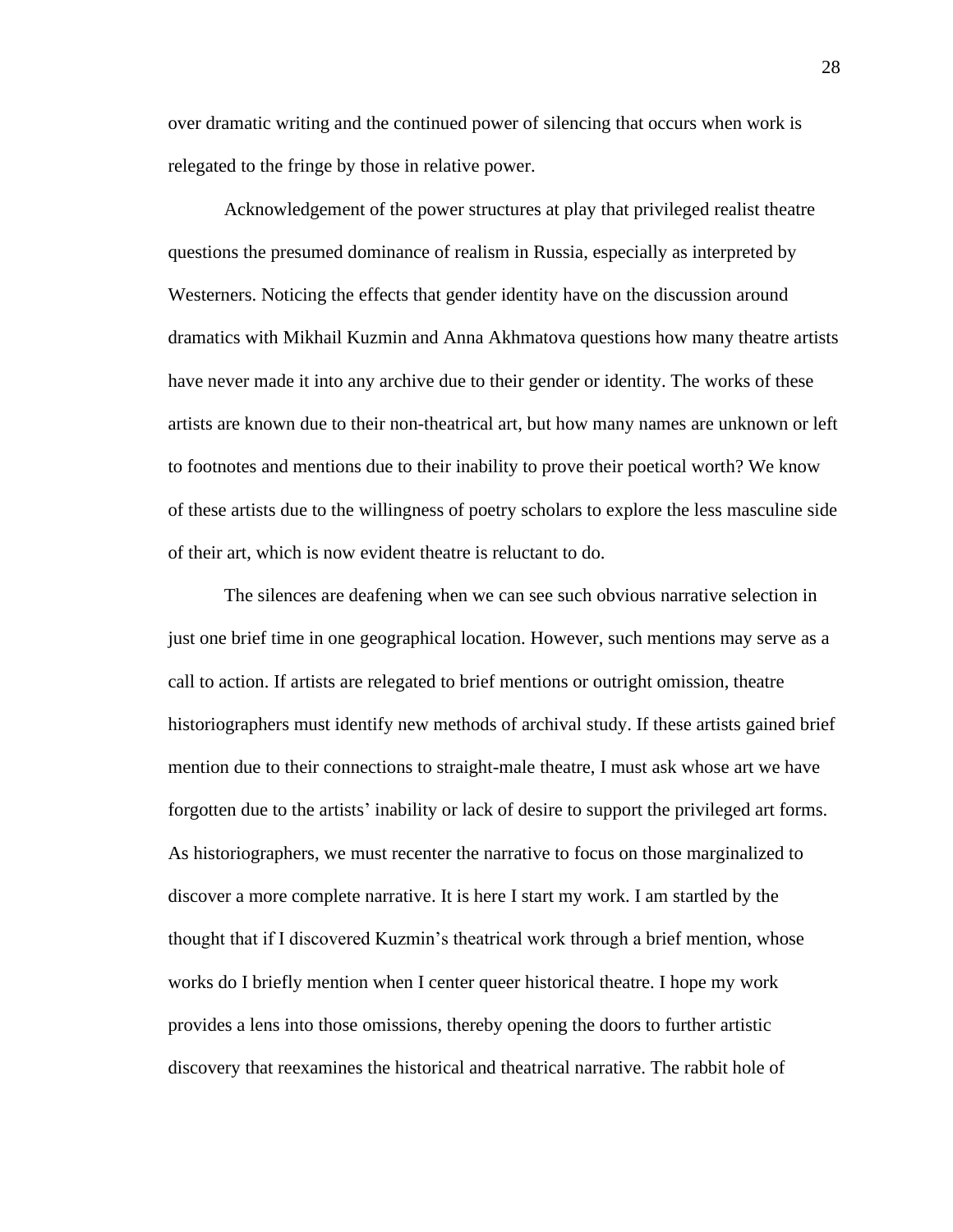historical discovery begins, and the narrative becomes fuller as it echoes with a chorus of those previously silenced.

#### **Embodied Archival Work**

The question remains, if the archive is full of silences and gaps, how do we give voice to those silences? How do we study an artifact not preserved? I cannot fully answer that question; however, I wish to build off the ideas of Rebecca Schneider, who proposes that performance assists in this process and allows the telling of history.<sup>30</sup> To Schneider, performance does not have to be a fleeting act unavailable beyond its limited time of performance, but rather:

> When we approach performance not as that which disappears (as the archive expects), but as both the *act* of remaining and a means of reappearance and 'reparticipation'…we are forced to admit that remains do not have to be isolated to the document, to the object, to the flesh and  $blood.<sup>31</sup>$

Her proposal is intriguing because it removes the burden on researchers to limit their work strictly to the documents chosen for the archive. Instead, we may use performance itself as a methodology and a tool for recreating and reexperiencing. Researchers and audiences do not have to leave the historical in the past but can participate in its iteration in the present. Live performance, created in the now, then participates in historical retelling, and performance becomes a tool for retrieval. As the study of theatre is embedded within the ideas of performance, it is a natural fit to remedy the dilemma of

<sup>30</sup> Schneider, *Performing Remains,* 1

<sup>31</sup> Schneider, 1; emphasis in original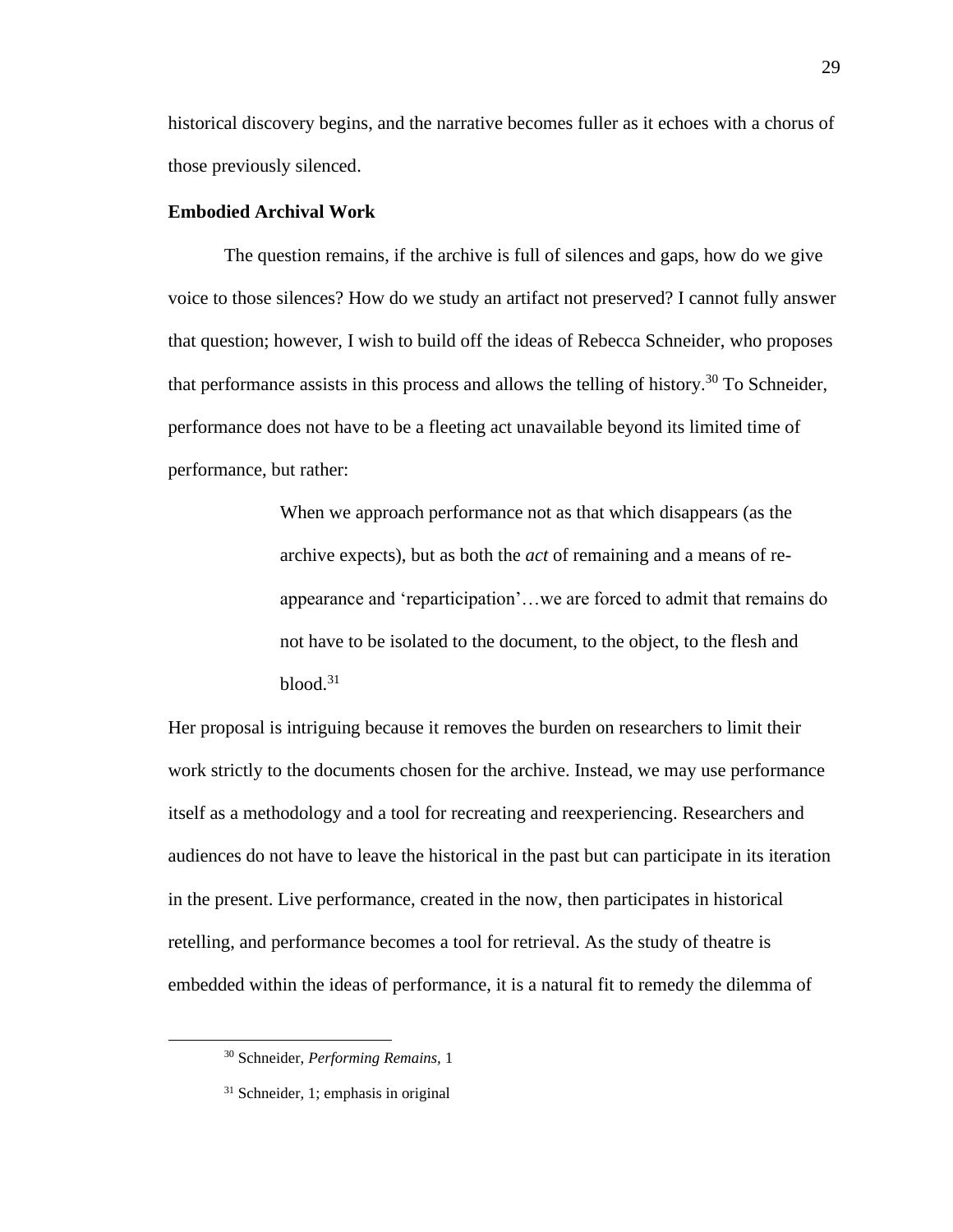archiving ephemeral work by recreating the moment. The missing artifacts, the actors, the directors, the designers, and the audience, simply need new bodies in order to recreate that meaning. New bodies allow a transmission across time in the contemporary, providing a glimpse into the undocumented event of the past.

Schneider's idea is intriguing and opens the field of theatre history to those interested in artists beyond the traditional canon in exciting new ways. It is, however, imperfect. Recreation in the now suffers from various disparities. For certain, time and space operate entirely differently. The contemporary can never perfectly recreate the past; we have changed with new knowledge. The original conditions remain elusive; however, this imperfection need not be a deterrent. Acknowledging this reality, Schneider states, "[p]aradoxically perhaps, it is the errors, the cracks in the effort, the almost but not quite that give us some access to sincerity, to fidelity, to a kind of *touch* across time that David Roman has termed 'archival drag.'<sup>33</sup> The disparities between performance in the past and performance in the present need not be a fault in the system but perhaps a reclamation of theatre's ephemeral nature that produces wonder and pleasure on stage. I push further and argue those errors are of great benefit as it reminds both scholars and audiences of the differences. It raises awareness of history that connects generations across time and space. I find Schneider's reference to fidelity particularly compelling. If we seek access to the liminal space previously denied in the traditional archive, the ephemeral performance, we must also seek to recreate some of those moments. Those moments include the artistic choices of the actors, directors, designers, and even audience reaction. Without them, a recreation would simply be a photograph, a reminder of the

<sup>32</sup> Schneider, 112; emphasis in original.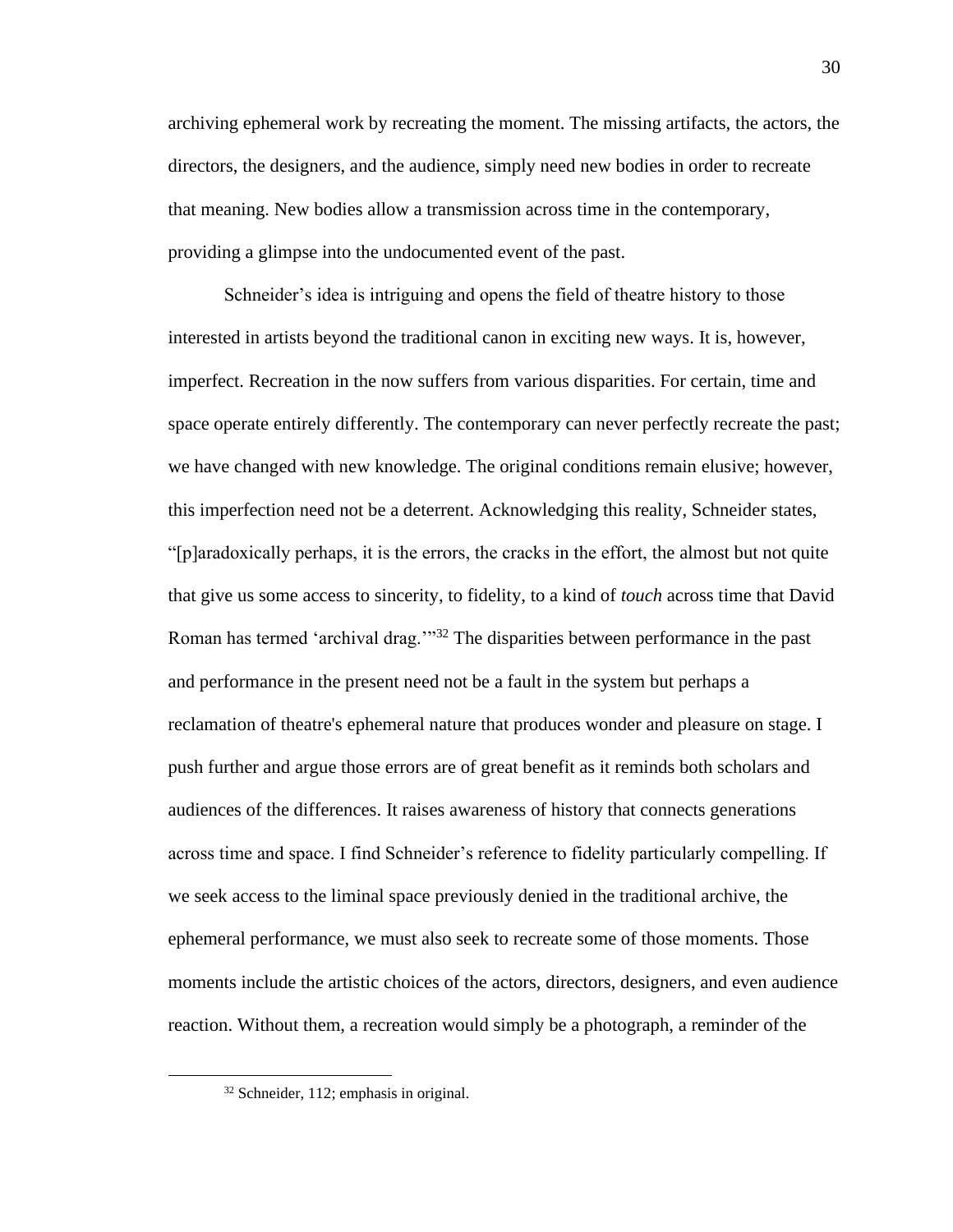past, lacking the emotion and presence of the captured time and space. Like the digital archive, it is an incomplete recreation that as Peggy Phelan suggests, is perhaps something else entirely.<sup>33</sup>

Embodiment is then an essential tool for the theatre historiographer whose archives are inherently inadequate for their art. Theatre is the liminal space between the programs and the reviews, where emotions and responses are visceral and instant rather than reflective. The recreation is the artifact and the object of study. The documents that are present in the archive help to inform such a performance dramaturgically but are not the artifact itself if we wish to say we are studying theatre. This distinction defines the creation of theatre within the academy separate from English departments.<sup>34</sup>

What does embodiment look like, however? The hint is in Schneider's acknowledgment of the errors and the aptly named term by David Roman, "archival drag."<sup>35</sup> Embodiment is a recreation of the entire event, including all the bodies of the process. Those bodies, even when acting historical texts, live strictly in the present with all the extra baggage history brings, hence the term drag.<sup>36</sup> There is a recollection, a

<sup>35</sup> David Roman. *Performance in America: Contemporary US Culture and the Performing Arts*. (Durham, NC: Duke University Press, 2005), 137-178.

<sup>33</sup> Phelan, *Unmarked*¸146.

<sup>34</sup> Shannon Jackson, *Professing Performance: Theatre in the Academy from Philology to Performativity.* (New York, NY: Cambridge University Press, 2004). For a detailed discussion of the shift from the English to the Theatre Department see Jackson's detail account discussing the role that theatre, drama, and performance and played in the university setting leading the creation of theatre department and the distinction of performance studies.

<sup>36</sup> Laurence Senelick, *The Changing Room: Sex, Drag, and Theatre, (*London, UK: Routledge, 2000); David A. Gerstner, *Routledge International Encyclopedia of Queer Culture*, (New York, NY: Taylor and Francis, 2006), 191. While the etymology of the word drag is unclear, Laurence Senelick argues that it stems from men wearing women's petticoats on stage. David Gerstner in *The Routeledge International Encyclopedia of Queer Culture states that "Drag is essentially action, not identity [...] theatre* action—flaunted, spectacular, and camp." Drag in the usage here is meant to show that performance as archive is not authentic, but an exaggeration of the historical event.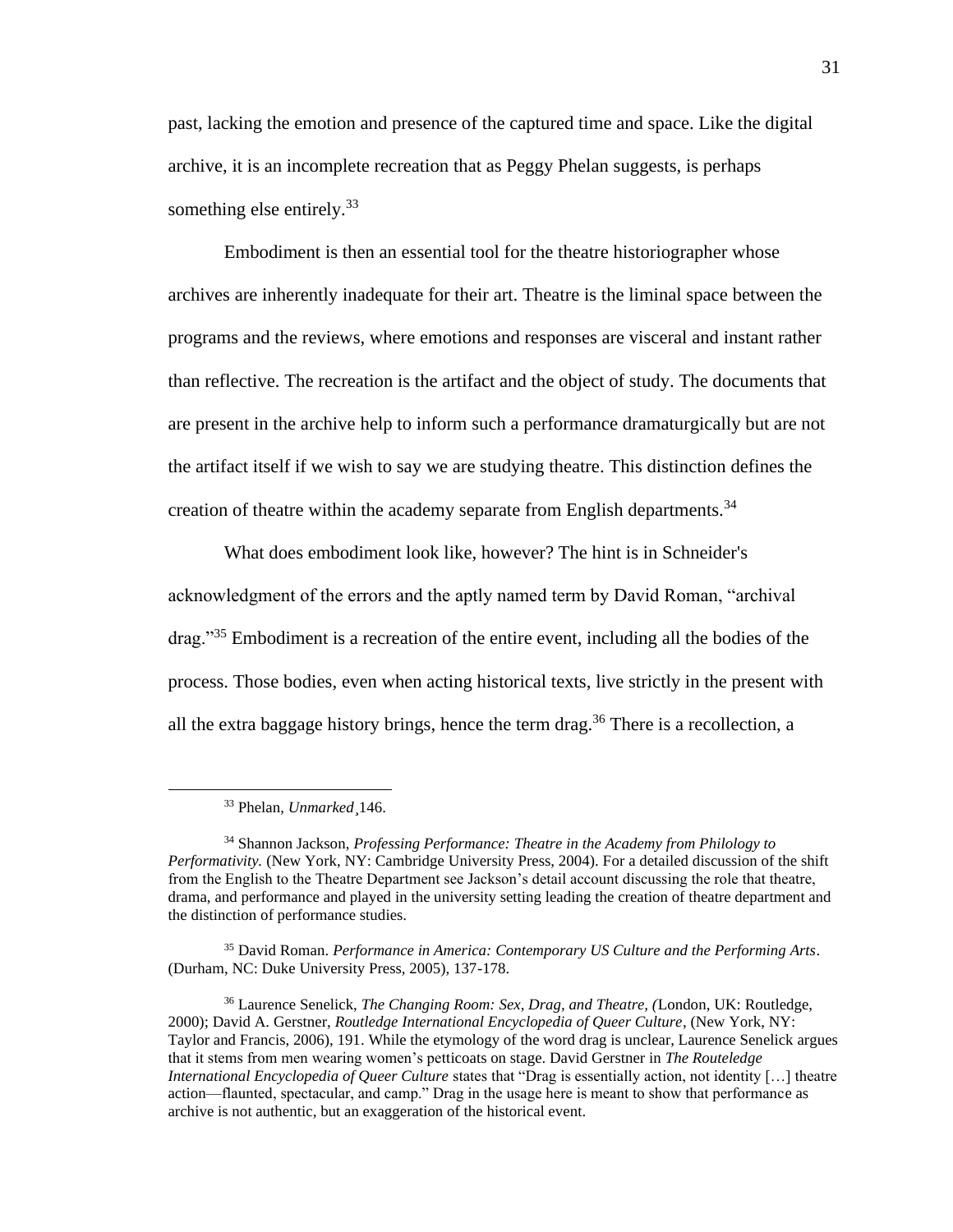vague memory, a photograph of the past, but the event is recreated in the future, so it never fully recreates the event it references, just as a drag queen never becomes a woman, merely a caricature, an act. The entire event is a tableau-vivant, a recreated piece to allow a moment-by-moment study of the event. As Kuzmin himself heavily utilizes tableauvivant, the metaphor and the usage seem only too appropriate.

This approach means a further move away from the dramatic text for theatre researchers and necessitates a performance-based research model, often called PBR. While approaches to performance-based research models vary considerably, my chosen methodology, detailed more fully in the introduction to the case study section of this chapter, acknowledges the reiterative nature of meaning-making. In other words, rehearsal becomes just as important as the performance itself in recreating the missed moment in time. I treat the rehearsal process as a performance itself, a time when we find incredible amounts of meaning and a suitable replacement for the traditional close read of dramatic study, a text itself.

Performance-based methodologies vary greatly, so finding the right one can prove challenging. For a project attempting to embody historical work that informs the past and present, the most fitting approach comes from Joanna Bucknall in the form of "The Daisy Chain Model."<sup>37</sup> In this framework, embodied research happens in several steps, with each step overlapping and informing each other. The researcher is never fully finished with the first step, even when working on the final. The steps I have created for this study

<sup>&</sup>lt;sup>37</sup> Joanna Bucknall, "The Daisy Chain Model: An approach to epistemic mapping and dissemination in performance-based-research," In *Performance as Research: Knowledge, Methods, Impact,*  edited by Annette Arlander, Bruce Barton, Melanie Dreyer-Lude, and Ben Spatz*, (*New York, NY: Routledge, 2018), 50-74.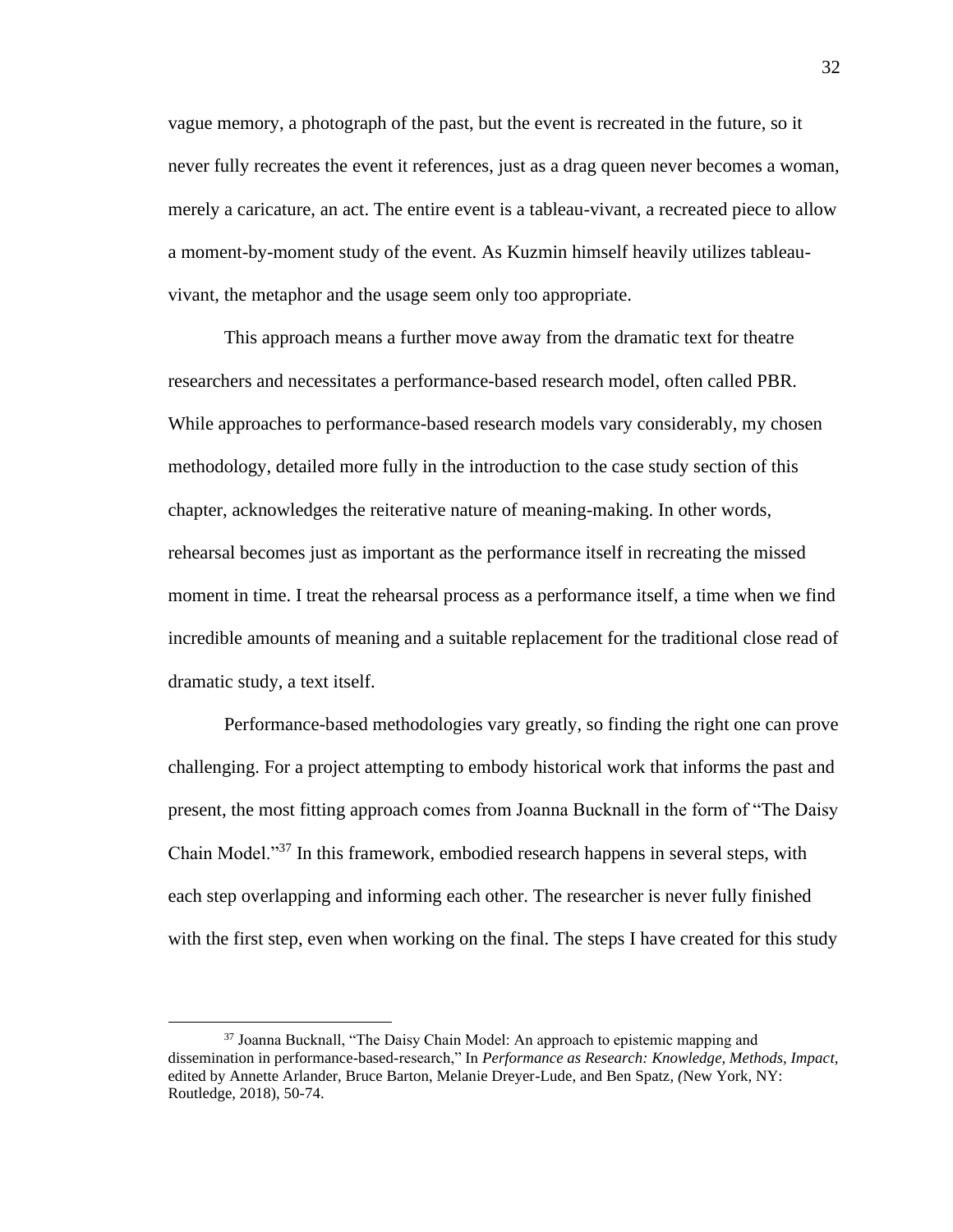occur in five overlapping and reiterative phases: 1) Literal Translation, 2) Ensemble Translation and Adaptation, 3) Rehearsal, 4) Performance, 5) Reflection and Analysis. When I state overlapping, I hope to imply that step one and two may co-occur as well as one and three or two and five. While begun in a linear format, my work in Reflection and Analysis helps to inform the rehearsal. The work of discovery and improvisation in rehearsal informs the literal translation. Just as the study looks to the past to inform the present and the future, so does the methodology.

By utilizing a methodology as proposed, I emphasize process-oriented research that centers on the rehearsal process and the knowledge of the ensemble. To further queer the rehearsal process, I made an effort to remove the power structures present in the traditional director's role. As a scholar and director, my voice was decentered but not removed. The ensemble's voice becomes the voice of Kuzmin's work across time, rather than a singular director's vision or interpretation of just one scholar. One actor reflected:

> It is inherently queer to question and kind-of upend ways that we traditionally approach theatre, I think, devising, which this was a form of, is a fantastic approach to that. It really brings into focus, theatre as a collaborative art form. The final product of this, felt like everybody's final product. It felt like something we as a group created, rather than something that one person directed a group to flesh out.<sup>38</sup>

<sup>38</sup> Interview #1, March 4, 2021. Recording maintained by author. 16:30-17:28. Anonymity protected in accordance with IRB procedures.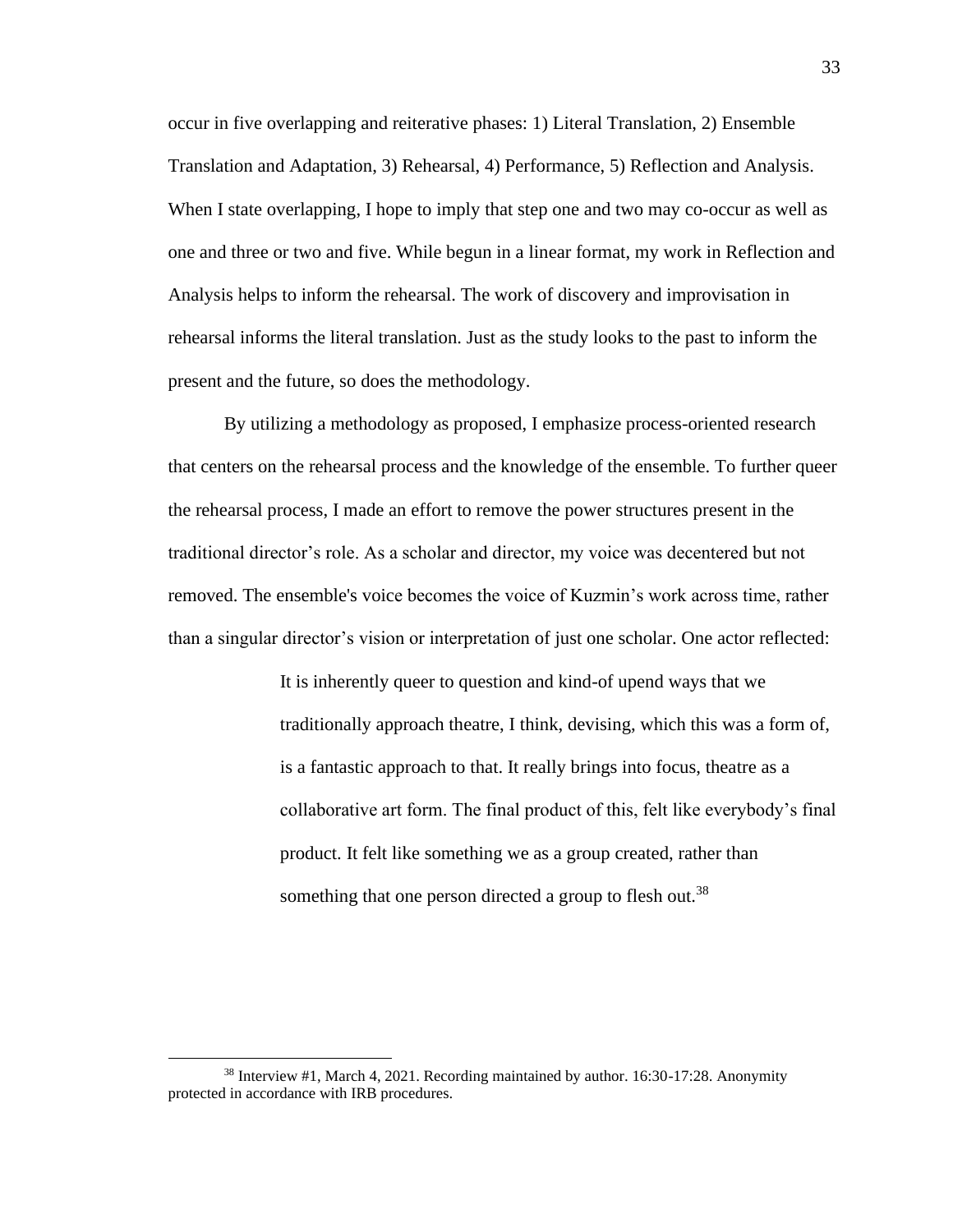The process, the rehearsal, and the performance, then embrace and center queerness and the ensemble. It fits then that the subject matter of the texts revealed through this process is profoundly queer, more so than even the brief mentions in the archive had alluded.

## **Queering the Archive and Performance as Queer Time Travel**

Building upon the idea by David Roman of "archival drag," I want to extend that even further into the realm of queer studies. I want to specifically address how the traditional archival model is "queered" during this study as a direct address to the inauthenticity created by a contemporary performance. I have already addressed how a contemporary performance will have only a recollection of the past. However, I also argue that it participates in a blending of time that rejects linear progression models and typical chromonormativity. Elizabeth Freeman, keeping with the theme of drag, proposes the idea of a "temporal drag."<sup>39</sup> Under the umbrella of queer temporalities, she argues that time need not operate linearly and that the past informs the future, often through time jumps. Stephen Farrier builds further and states that temporal drag "looks to the past not as passed but as a part of a current temporality, and it offers […] to explore what temporal considerations are (re)produced in the work."<sup>40</sup> Accepting that the recreation of a work written in 1906 actively participates in the contemporary while giving us a look into the past, time ceases to flow forward. Instead, it is a negotiation of times and places. In essence, we began to travel through and with time.

<sup>39</sup> Freeman. *Time binds*, 9-10.

<sup>40</sup> Stephen Farrier. "Playing with Time: Gay Intergenerational Performance Work and the Productive Possibilities of Queer Temporalities." *Journal of Homosexuality* 62, no. 10 (2015): 1402.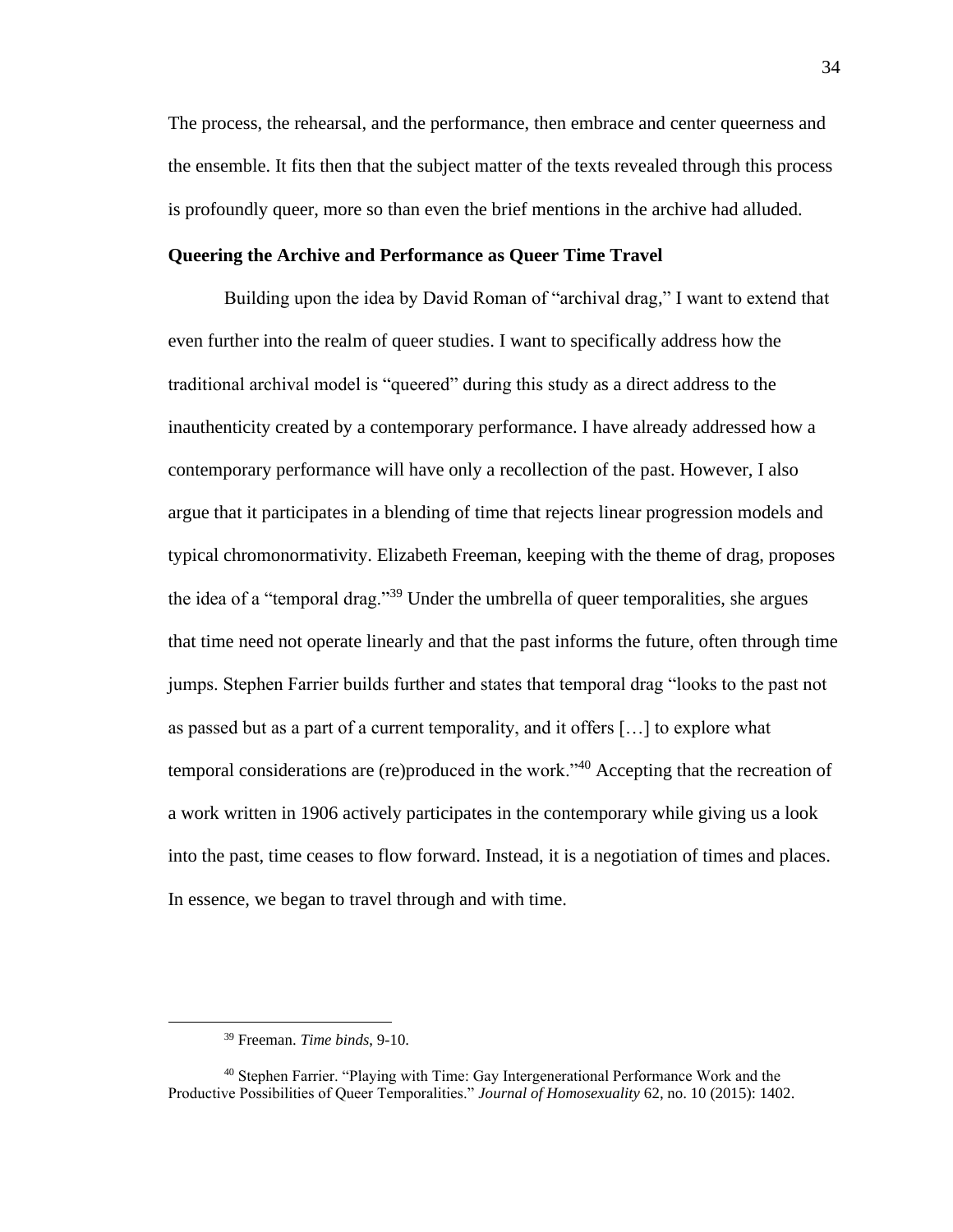The idea of queer time travel, or temporal dislocation, is essential to this study and forms the foundation of the following chapters; however, it is also essential in the methodology introduced here. By recreating and embodying the work of Mikhail Kuzmin, we are informing contemporary scholars about the theatre world of 1906 in St. Petersburg. We are, in reality, rewriting history, or at least the history book, reframed with the new knowledge previously overlooked or simply mentioned. However, the past is not the only thing rewritten as this work directly informs the present. Actor's ideas of historical queer theatre changed alongside their impressions of what queer theatre could be. The work in the present informed both the past and the future.

To emphasize the queerness of the process, I structured the methodology to reject linear time simultaneously. Lee Edelman acknowledges that queer identity lives outside the heteronormative time, disrupting the reproduction process.<sup>41</sup> For Edelman, queerness has no future, only a past and a now. Jose Muñoz counters that queer utopian creation and performance are inherently focused on futurity, opening possibilities rather than rejecting them. <sup>42</sup> In Muñoz's interpretation, we find the site of possibility outside the heteronormative family structure that imposes a temporality of reproduction. Muñoz's future, then, is hopeful and a place of possibility outside the prescribed social structures. Jack Halberstam concludes that queer time and queer temporalities come into existence when one rejects "the institutions of family, heterosexuality, and reproduction."<sup>43</sup>

<sup>41</sup> Lee Edelman, *No Future: Queer Theory and the Death Drive*. (Durham, NC: Duke University Press).

<sup>42</sup> Muñoz, *Cruising Utopia*.

<sup>43</sup> Jack Halberstam, *In a Queer Time and Place: Transgender Bodies, Subcultural Lives, (*New York, NY: NYU Press), 1.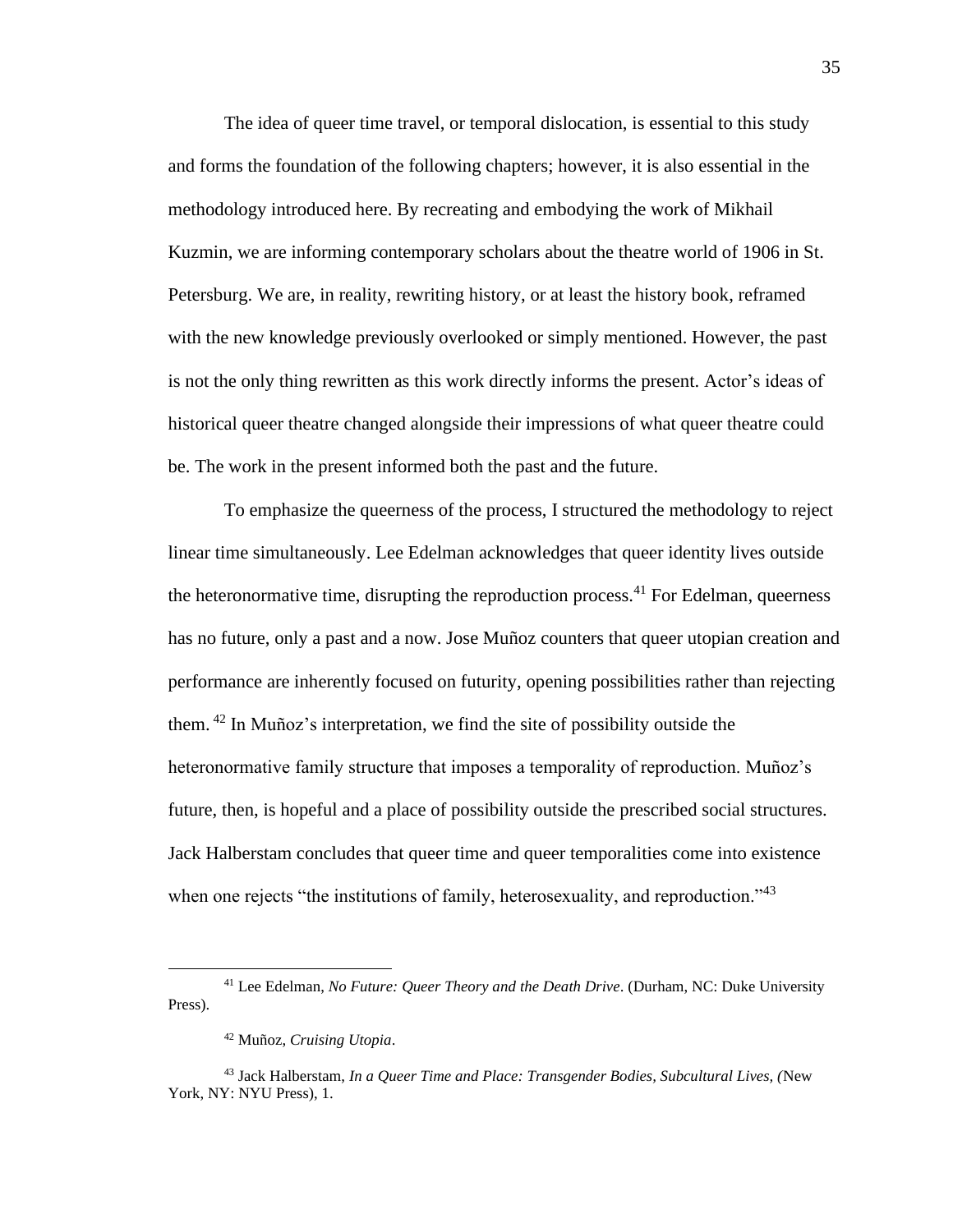Reproduction operates linearly within the theatre by emphasizing the importance of the performance over rehearsal, product over process, in a capitalistic sense. In our production, we remove from our rehearsal a product-oriented procedure allowing rehearsal to be just as, if not more, important than the performance itself.

While rejecting the idea of heteronormativity, we play creatively with alternate temporalities allowing the possibility for movement within or alongside time, giving voice to historical queer moments in the present. Caroline Dinshaw states, "to think outside of narrative history requires reworking linear temporality."<sup>44</sup> Reworking and rethinking how we interact with time introduces the possibility of experiencing a drag history through recreation. Such a recreation, in a sense, participates in temporal and, in the case of Kuzmin, spatial travel. This reworking is whole and embodied. As M. Jacquie Alexander states, such a learning event requires a complete "rewiring of the senses."<sup>45</sup> By reworking our experience of the past, we can re-experience it in contemporary bodies and lift a memory across time and space. The event is not asynchronous or outside of time but alongside two temporalities and historical moments.<sup>46</sup>

Alongside my argument for radical temporalities with a focus on process and discovery, is an acknowledgment of the unique temporal requirements of the rehearsal

<sup>44</sup> Dinshaw et al. "Theorizing Queer Temporalities: A Roundtable Discussion", *GLQ: A Journal of Gay and Lesbian Studies 13,* no.2-3 (2007): 185.

<sup>45</sup> M. Jacqui Alexander, *Pedagogies of Crossing: Meditation on Feminism, Sexual Politics Memory, and the Sacred,* (Durham, NC: Duke University Press, 2005), 308.

<sup>46</sup> Dinshaw et al., "Theorizing Queer Temporalities," Both Carolyn Dinshaw and Annamarie Jagose warn of the utilization of asynchrony or feelings out of time that have been utilized by conservative and fascist parties to exploit those feelings for their harmful imagined future. Whenever, we as queer scholars, engage in radical temporalities, such events must remain in our minds and we must ensure our methodologies truly serve a hopeful queer future community. It is my belief that this project engages is productive radical temporality serving to bridge two queer communities without exploitation.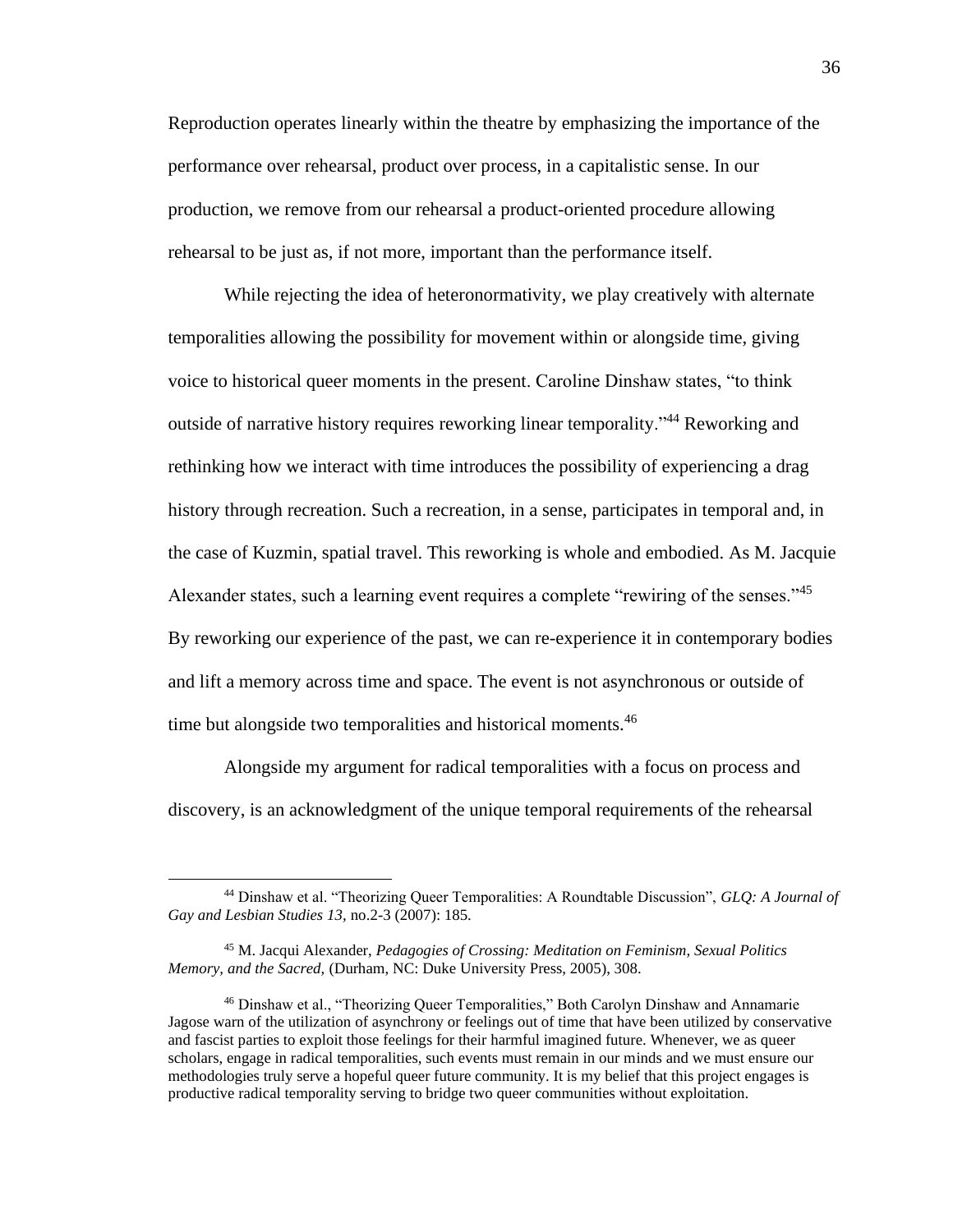process that we altered through this project resulting in a queer time. Elizabeth Freeman, building off of temporal proposals by Walter Benjamin, discusses the temporal realities of sadomasochism as a "slow time" that operates as a call to a past in which the doubletime created by modern temporalities post-industrial revolution are thwarted.<sup>47</sup> While our rehearsal process is not existing within the heightened erotic status of sadomasochism, a similar call and reversion to a slower time are present. The traditional rehearsal process is product-oriented rather than exploratory. Certainly, directors have utilized rehearsal for exploratory means before; however, the process explored by the ensemble removed the requirement for a public performance. By prefacing the beginning of rehearsal in a consent-based environment, the actors were acutely aware of the purpose of the study. Rather than seeking performance for public consumption, the purpose was to seek meaning and learn from a queer elder's writing through embodied translation. If, as an ensemble, we elected for a performance, it resulted from the process—this approach allowed a temporality to exist within the rehearsal space that is uniquely queer.

Partially removed from the necessity of public purview, the actors were free to explore the text through their bodies, becoming more aware of the sensations, emotions, and reactions to the piece. Like Freeman's situation, the focus on bodily awareness

<sup>47</sup> Elizabeth Freeman, "Turn the Beat Around: Sadomasochism, Temporality, History," In *The Routledge Queer Studies Reader,* edited by Donald E. Hall, Annamarie Jagose, Andrea Bebell, and Susan Potter, (New York, NY: Routledge, 2013), 236-237. The double-time mentioned by Elizabeth Freeman is a product-oriented and capitalistic mindset. She argues that time operated differently prior to the industrial revolution. The onset of industrialism separated relationships and emotions from labor resulting in a separate temporality for both "work" and "domesticity". It operated to remove the labor involved in work that did not result in a tangible and sellable product. Slow-time resorts to the blending of these moments where emotions and relationships reintegrate with labor and the emphasis on the product is reduced, but not eliminated.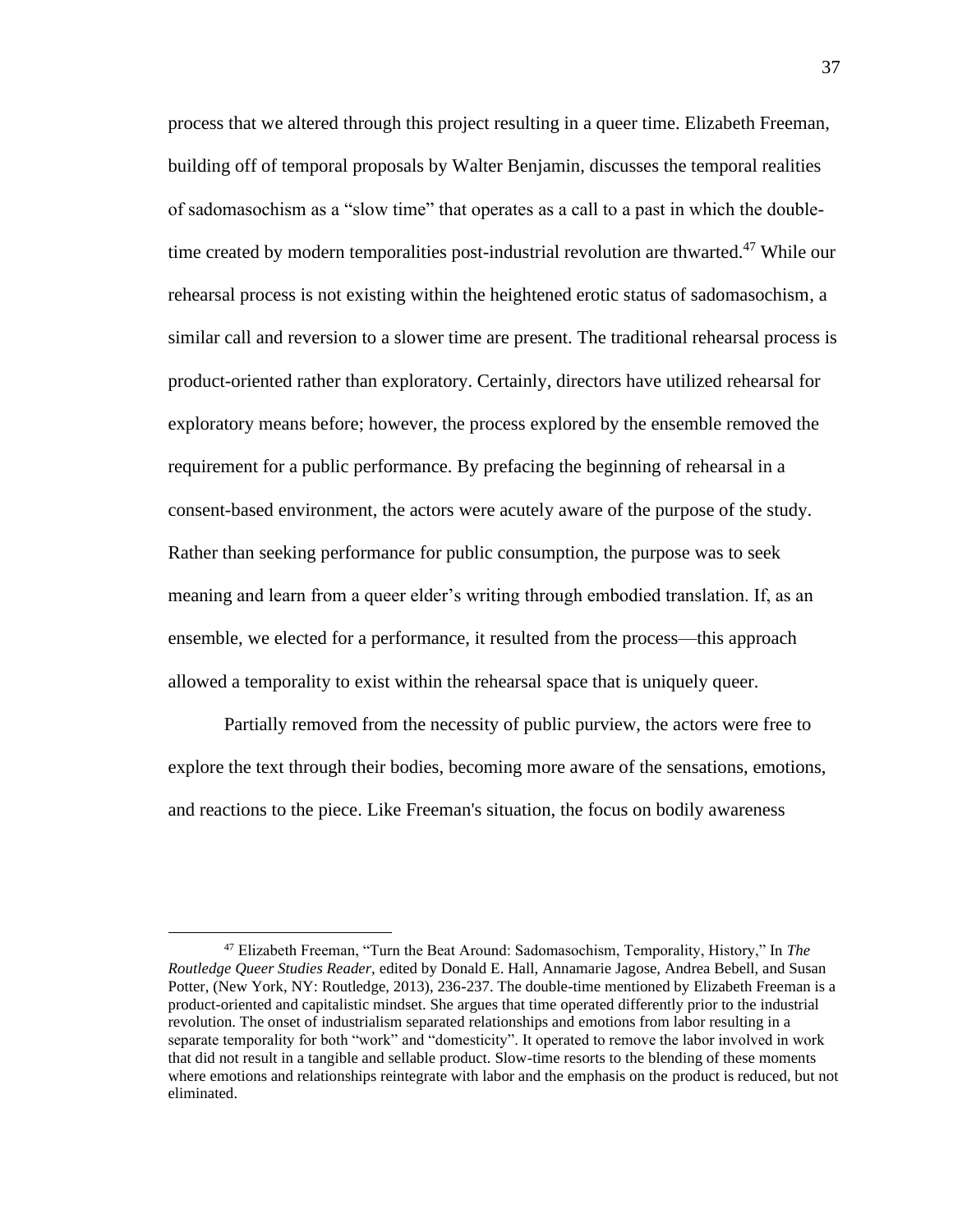reverts to a temporality before the production focus created and expanded post-industrial revolution. One actor acknowledged the heightened bodily awareness stating:

> I got a lot more comfortable with my body, using it as a tool of expression in performance […] I tend to keep my body within the same box when I perform most of the time. Once I was able to relax and focus on the work, I realized I can do this other places too, I can do this in other performances.<sup>48</sup>

The actor acknowledges a new awareness of sensations and movements within their body, bringing to light the altered temporal experience. I find it particularly interesting how the actor mentioned they could relax in other settings, an explicit acknowledgment of the production-centered aspect of most theatrical spaces.

To extend the queer aspects of our approach and purpose of the metaphysical time travel to the present, I want to address the concept of queer memory, or rather (re)remembering history as a queer approach to historicism. Memory, as a concept, helps to address the problem of intergenerational passing of knowledge, often denied to queer communities due to issues ranging from willful forgetting, traumatic loss, and political intervention in what Michel Foucault labels "subjugated knowledge."<sup>49</sup> Embodiment and creative retelling is one approach to access queer memory. Christopher Castiglia and Christopher Reed call this a "process at once disruptive and inventive," noting that "such creativity within memory is not pernicious but rather is the way humans order the world to achieve a sense of coherence and meaning."<sup>50</sup> Such an acknowledgment emphasizes

<sup>48</sup> Interview #1, 18:56-19:33

<sup>49</sup> Michel Foucault, "Two Lectures," In *Power/Knowledge: Seleccted Interviews and Other Writings,* edited by Colin Gordon, (New York, NY: Pantheon, 1980), 81-82.

<sup>50</sup> Christopher Castiglia and Christopher Reed, *If Memory Serves: Gay Men, AIDS, and the Promise of the Queer Past,* (Minneapolis, MN: University of Minnesota Press), 11.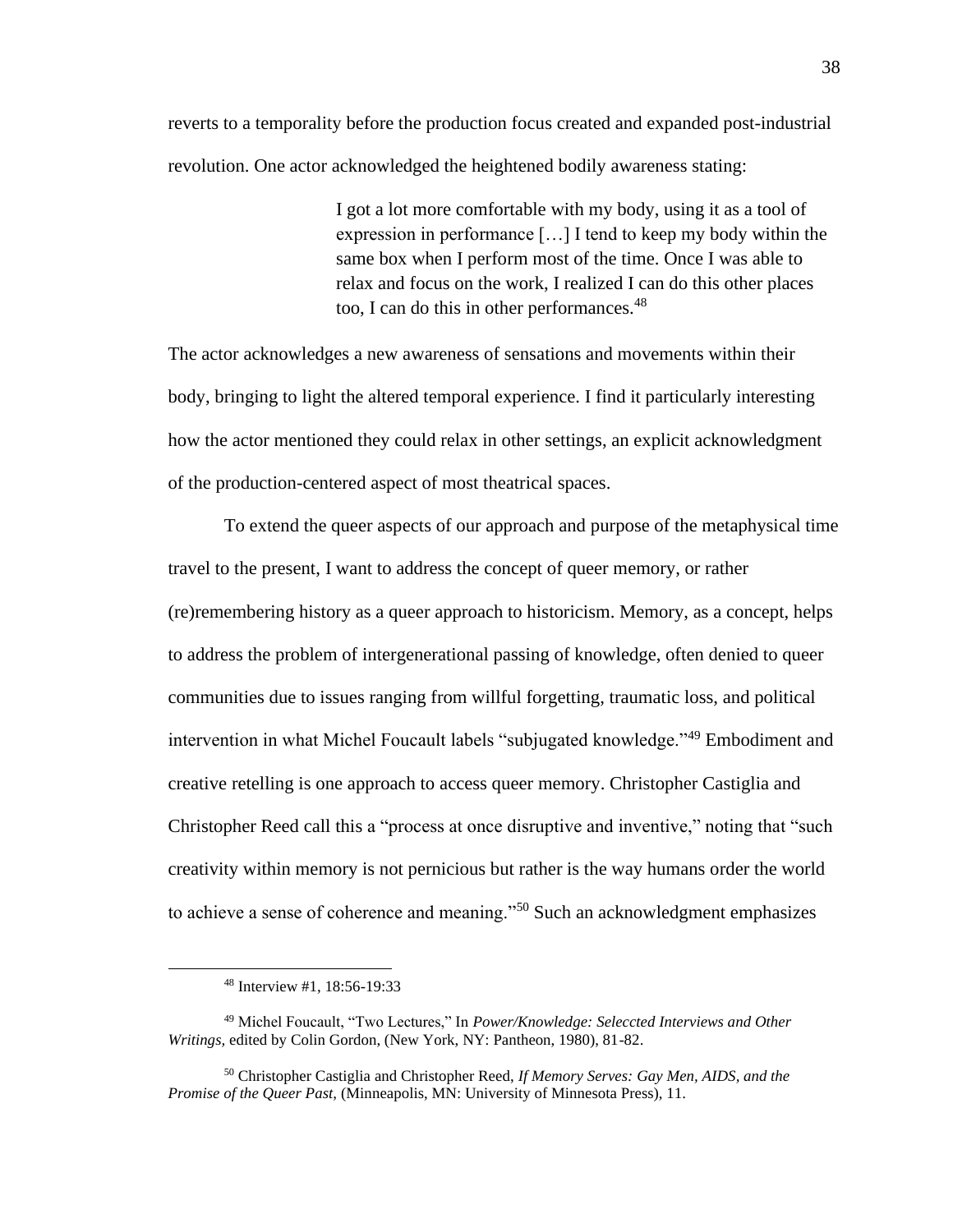the creative ability to reinterpret old writings within the contemporary lens to serve the needs and desires of contemporary queer communities.

Yet, the placement of queer memory is fragile. Due to a lack of intergenerational communications, historical figures within the gay community are replaced with contemporary icons. Henry Ablelove noted how queer students failed to identify with any sort of queer canonical figures.<sup>51</sup> Such a process serves as an amnesiac to queer history. We can undoubtedly critique any sort of canonization as inherently reductive; however, such a complete forgetting of any historical past serves only to reinforce a progressive nature of time that situates queerness only in the contemporary, restricting memory to heteronormative histories. Following similar methodologies, Thomas R. Dunn used a retelling of Oscar Wilde's works to reintroduce the historical figure and reconfigure identity that complicates the reductive label of "gay." His approach allowed a more contemporary reinterpretation of queerness that questions the sexual and gender identity of Wilde.<sup>52</sup> Our creative retelling participates in the same process that allows Kuzmin to move beyond labels as simplistic as gay, allowing a fuller understanding of his placement in queer theatre history when interpreted through contemporary ideas and identities. In regard to memory, this serves to link generations of queer communities, allowing a (re)remembering in a creative interpretation of the past and creating memory denied in original time. Performance then serves as the connector, the bridge between the past and

<sup>51</sup> Henry Ablelove, "The Queering of Lesbian/Gay History," *Radical History Review* 62*, (*1995): 47-48.

<sup>52</sup> Thomas R. Dunn, "'The Quare in the Square': Queer Memory, Sensibilities, and Oscar Wilde." *Quarterly Journal of Speech* 100, no. 2 (2014): 213-240.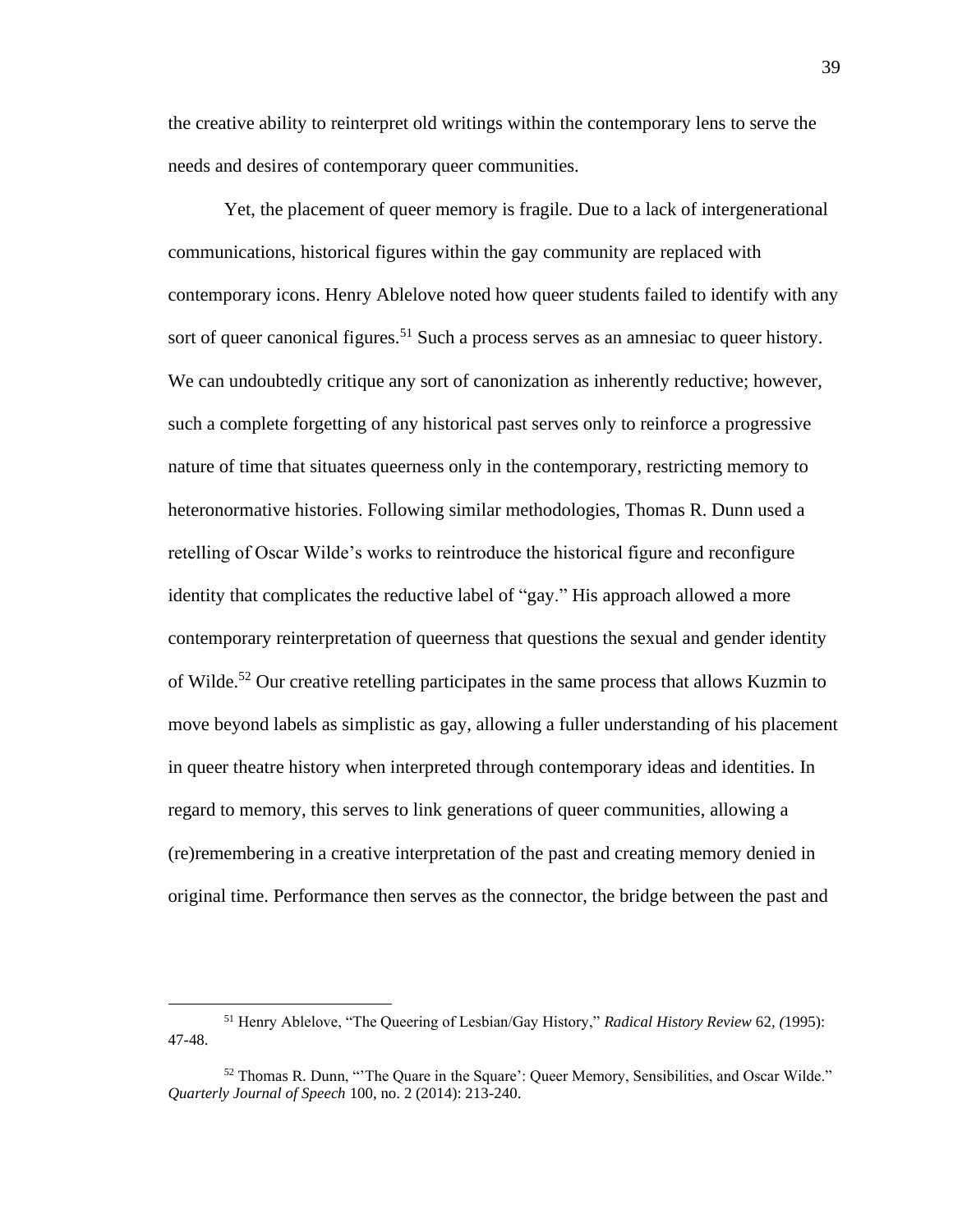the present, rebuilt and redesigned to serve contemporary queer communities in remembering our shared past in service to our collective future.

#### **Methodology and an Introduction to the Case Study**

The play chosen for this project is one of, if not the earliest, written by Kuzmin. My copy, in Russian, was retrieved from the Berkeley collection, although the text was originally published in 1907 in a collection titled *Три Пьесы* or *Three Plays*. <sup>53</sup> The longest of the three pieces in the original book, and the cause of censorship, this project focuses on the new translation of *The Dangerous Precaution* . A short one-act in the style of a Shakespearean comedy, the play resituates the typical mistaken identity and genderswapping tropes to reveal sexual identities and complex gender roles. Due to the direct censorship, cited as promoting "homosexual love," there are no known performances, either amateur or professional, in English or Russian.<sup>54</sup> As none of the three plays have a record of professional performance and due to their queer content, I refer to them as closeted dramas.. Our staging of *The Dangerous Precaution* is likely the first performance of the play in either Russian or English.<sup>55</sup>

In order to create an embodied archival retrieval experience for this play, I first needed to make it accessible to the English-speaking actors and potential audience.

<sup>53</sup> Kuzmin, *Три Пьесы*.

<sup>54</sup> Timofeev, "M. Kuzmin and the Tsar's Censorship," 135-136; Malmstad and Bogomolov, *Mikhail Kuzmin*, 106, 389-390. According to biographer John E. Malmstad, no archival evidence suggests *The Dangerous Precaution* has ever been performed. *Two Shepherds and a Nymph in a Cottage* is noted to have been performed in 1910 and 1916, with no additional details provided. *The Choice of Bride* was first performed in 1910, hosted by Mariya Vedrinkskaya and is noted as being a favorite of choreographers. It also received at least one published review.

<sup>55</sup> Note that we performed all three plays in the *Three Plays* collection; however due to the rich content and previously unperformed nature of *The Dangerous Precaution*, it was selected for analysis. The discussion of the other two performances may appear in future publications.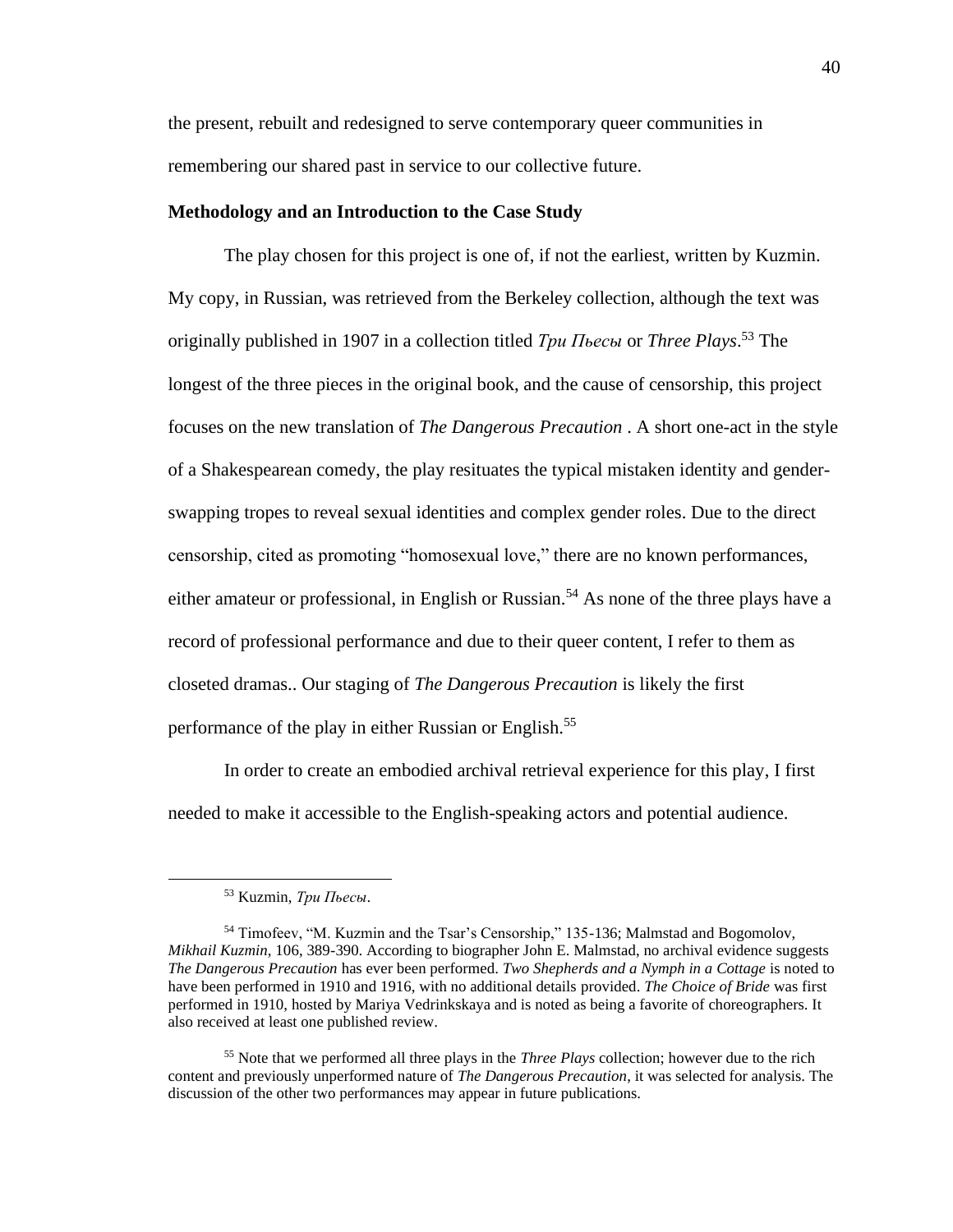Translation, however, is a complicated and charged process requiring intentionality and purpose. Christian Bancroft states, "translation [is] a performative act influenced by culture and therefore irreducible to the myth of an original textual body. In translation, the spaces between languages and the bodies that produce them are nebulous, different, and queer."<sup>56</sup> Such an acknowledgment clarifies the inherently embodied translation process that moves across time, space, language, and culture. I extend by arguing that queering values a creative interpretation that situates the source next to rather than within the target community. This choice maintains a balance of foreignization and domestication with a conscious effort to limit and acknowledge choices that privilege only the target audience. Dramaturgically, translation educates audiences in cross-cultural communication when acknowledging power structures and identities are central during the translation process.

# Phase 1: Literal Translation

As I began the translation process, my first step was a literal translation. A direct source to target movement. During this process, I used my limited knowledge of Russian, a Russian-English dictionary, and a Russian Grammar resource to create the first artifact.<sup>57</sup> As a translator, it is important to specify my skill level and language proficiency to acknowledge the level of bias at which language mastery has influenced my creative decisions. At the time of translation, my mastery of the Russian language could be classified as beginning intermediate. It is my belief that my limited skill set does

<sup>56</sup> Christian Bancroft, *Queering Modernist Translation: The Poetics of Race, Gender, and Queerness*, (New York, NY: Routledge, 2020), 5.

<sup>57</sup> Kenneth Katzner, *English-Russian Russian-English Dictionary,* (New York, NY: John Wiley & Sons, Inc. 1994); Terence Wade, *A Comprehensive Russian Grammar 3 rd Edition*, (Malden, MA: Blackwell Publishers Ltd, 2011).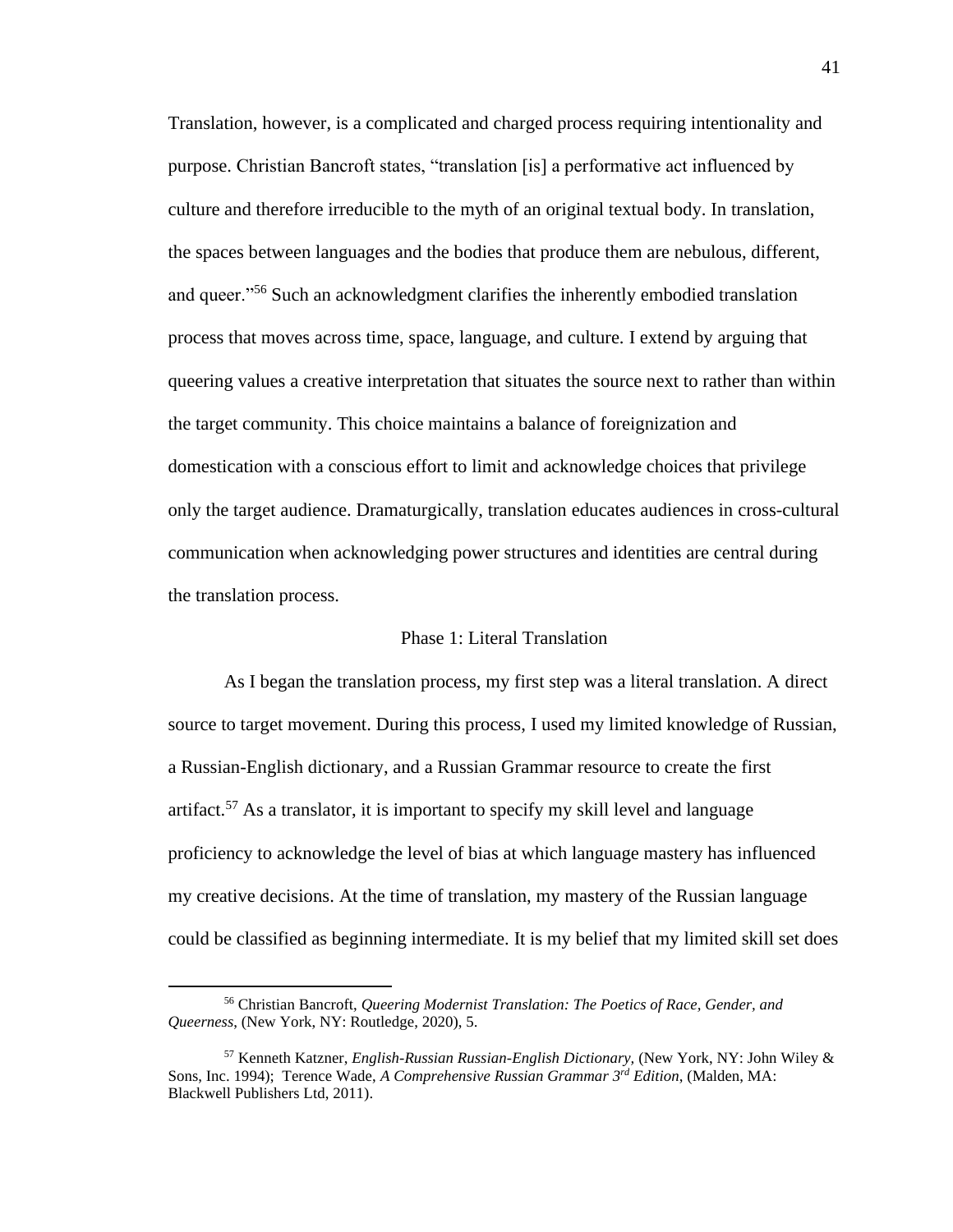not preclude me from the ability to participate in translation work. In one case study, Ezra Pound's translations act as evidence of the creative ways in which lack of fluency may interact with a translation resulting in more unique approaches and observations that may have otherwise been missed.<sup>58</sup> I note my lack of limited fluency not as a dismissal of the importance of language acquisition to the translator but to acknowledge that lack thereof does not preclude the possibility and success of translation.

Acknowledging my deficit and the reality that the Russian I do know is contemporary and not necessarily reflective of language in 1906, I sought out the assistance of Dr. Volha Isakava from the Russian Language Department at Central Washington University. Over several hours we went line by line, finding improved word choices in English and discussing semantics, grammar, and dramaturgical notes that would aid in the rehearsal process. At the end, we had a rough but workable script in English, ready for the next layer of translation

After conducting my initial literal translation and revision with Dr. Isakova, my translation was yet unusable by actors. The primary reason being the open word order choice allowed in the Russian language. Literal word-to-word translation can result in a jumble of meaningless words lacking grammatical or narrative sense. The words were all present, but the meaning hidden, obscured, or even contradictory in the order they emerged. By subjecting my translation to heavy editing, meaning began to emerge, resulting in a jilted but understandable basic text, far from finished but presentable to actors. At that point in the process, the product held workable prose, but the poetry was

<sup>58</sup> Christian Bancroft, "'In the Meantime, My Songs Will Travel': Ezra Pound's *Elektra* and *Cathay,*" In *Queering Modernist Translation: The Poetics of Race, Gender, and Queerness*, edited by Christian Bancroft, (New York, NY: Routledge, 2020), 22-66.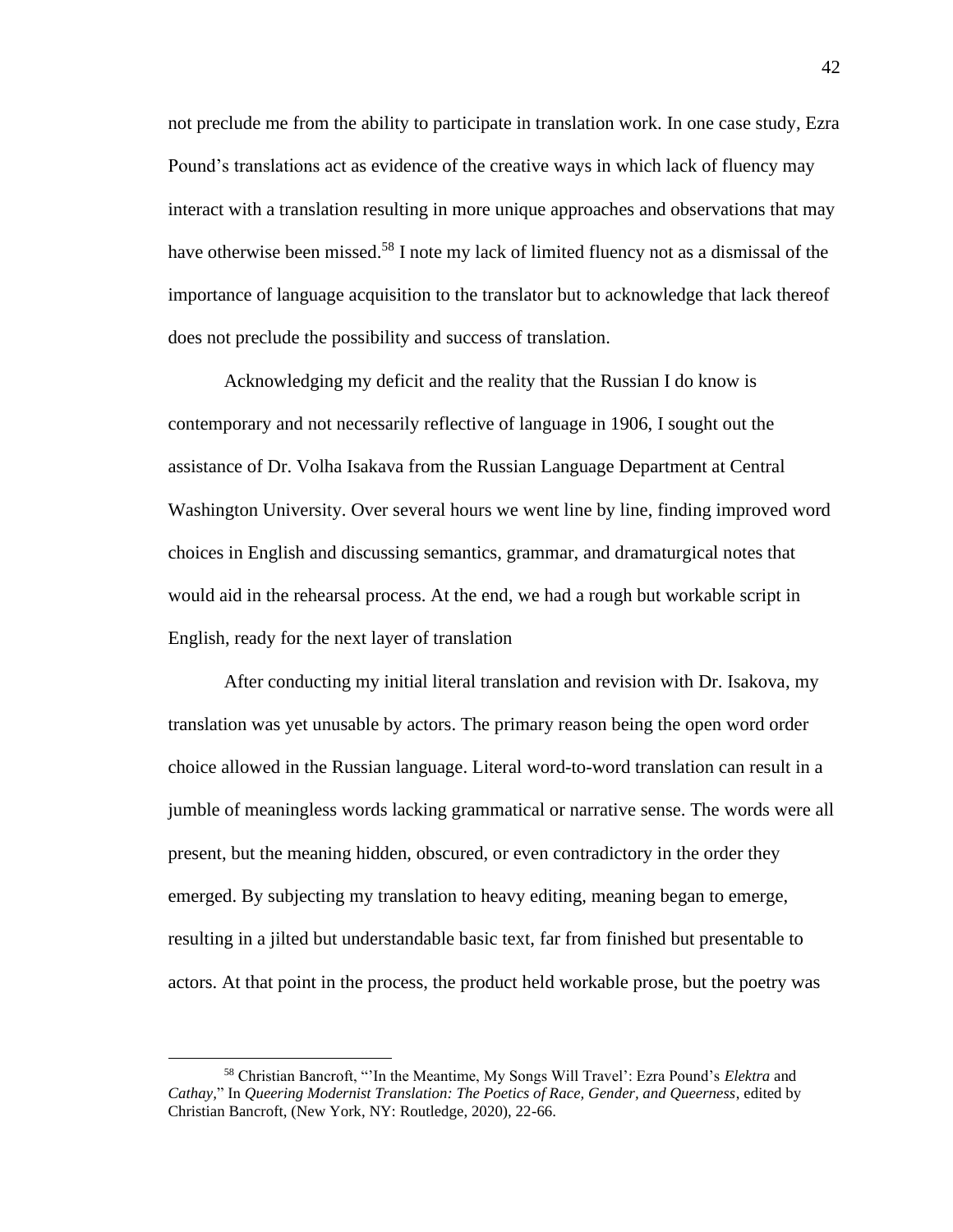bereft of the beauty, meter, and rhyme present in the Russian versions. Rather than force a flow into them at this point, I elected to save that poetry and verse work for ensemble translation so the written meter and rhyme would first have meaning and then meet the poetry's requirements.

Phase 2 and 3: Ensemble Translation, Adaptation, and Rehearsal

With the literal translations in hand but not complete, I then sought actors from our undergraduate department at Central Washington University to assist with the staging of the plays. A cast of six volunteered. Of note, the cast was made up of mostly, if not entirely, queer students. As Kuzmin wrote these scripts with a center on the queer experience and refused to hide his identity, I find this a boon to the process.<sup>59</sup> The actor's contemporary queer experience would prove to bring out more meaning than initially expected in the texts. Chapter 4 details an entirely new reading of *The Dangerous Precaution*, a meaning that I believe to be stronger than the traditional homosexual read. The new read is a direct result of queer, more specifically transgender actors of the ensemble, sharing their experiences and feelings while engaging with the text.

After the cast was selected, the rehearsal process took place over six weeks culminating in a live digital performance.<sup>60</sup> The rehearsal process was different from the

<sup>59</sup> Malmstad, "Bathhouses, Hustlers, and a Sex Club," 104, footnote 47. According to Malmstad, Kuzmin thought poorly of Wilde due to his choice to hide sexual identity in his work and furthered by the infamous court case in which Wilde denounced his sexuality—seen as a traitorous act. Kuzmin's opinion. While Kuzmin's dislike of Wilde was strongest during the era closest to the writing of this piece, it did weaken and was eventually neutral if not positive of Wilde.

<sup>&</sup>lt;sup>60</sup> I need to mention that the project's original intent, rehearsal process, and performance were no longer tenable. The original intent being in-person rehearsals with the possibility of a staged performance. Due to the realty and safety concerns during early 2021 surrounding the COVID-19 virus, I elected instead for a digital performance and rehearsal process. I feel the need to acknowledge this as it alters the translation and meaning-making of the project. However, as the performance and rehearsals were still live, just digitally mediated, significant meaning-making remained possible. I intend to reperform these plays in the future when it is safe to act in the same space together in front of an audience.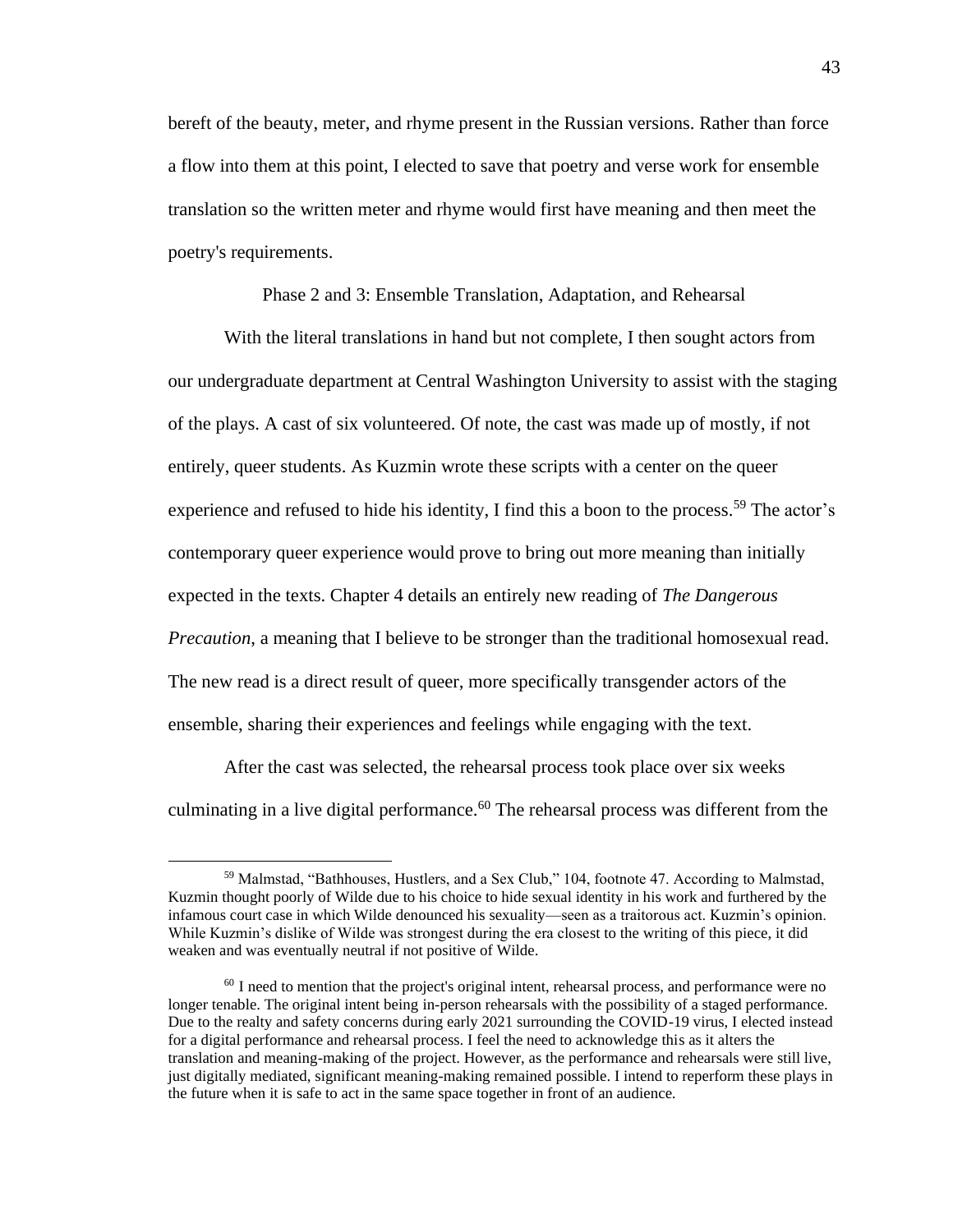traditional top-down rehearsal experience. I instructed my cast that I wanted to approach the texts in an ensemble-based manner as if we were naturalists discovering something entirely new. We went into the process with no expectations for what the performance needed to be. We allowed our experiences with the text to inform our artistic decisions. One caveat is that I was clear with the cast that the purpose was to discover and examine queerness, certainly providing them a lens or focus in the process. To assist with examining our experiences, we utilized Liz Lerman's Critical Response Process as needed to reflect upon our learning to inform future performance.<sup>61</sup> By utilizing her open feedback method, the actors and I could make observations without feeling as much pressure that our observations, performances, and opinions were correct or not. It enabled an open discussion that invited creative interpretation rather than top-down direction.

Initially, I planned the rehearsal process to take place in two phases. The first, to rework the literal translation into a script that felt right on our bodies. In the rehearsal room, this looked similar to a traditional table read and improvisation practices. The second phase was simply rehearsal for reiterative learning and practice. However, true to the non-linear and adaptive model I attempted, modifications became necessary. Within the second week, the sheer quantity of hidden meaning between each of the lines became apparent. That meaning was not going to be found through a table read. We began to focus our rehearsals on physically exploring the words and the resulted action of speaking the word.

<sup>61</sup> Liz Lerman and John Borstel, *Liz Lerman's Critical Response Process: A method for getting useful feedback on anything you make, from dance to dessert*, (Takoma Park, MD: Dance Exchange, Inc., 2003).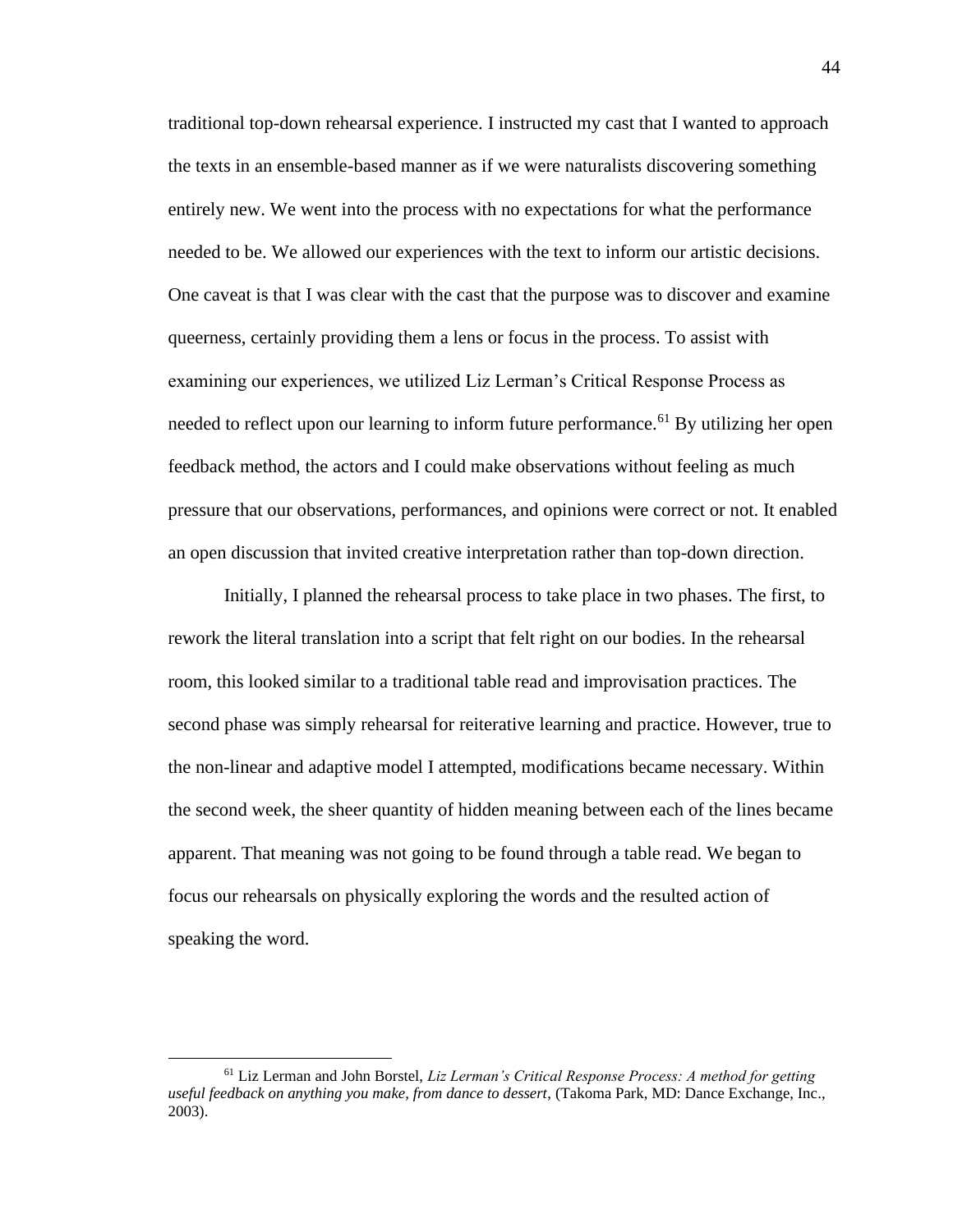Further meaning began to emerge; however, another roadblock occurred. It became clear that the actors did not have adequate physical acting training to continue further. Actors commented that they found it difficult to express what was said and the words themselves did not contribute enough to the plot.<sup>62</sup> The actors' Stanislavsky style training was clear and they excelled at evaluating their characters and choices, but they were ill-prepared to understand how their body makes meaning when they have no words to fall back on. If the meaning was indeed emerging between the words and not from them, as expected of Kuzmin's writing, a new technique was needed.

At first, I asked one of the more experienced actors to take on the role of a movement coach and to guide them. However, I quickly discovered that even they were stuck within a rigid interpretation of the Stanislavsky method. By the fourth week of rehearsal, I knew we needed a new and distinct approach. Based on the text's placement in 1906 and Meyerhold's close involvement with Kuzmin, I decided to utilize Biomechanics training to help awake the movement within my actors. As a methodology of training, Biomechanics is undoubtedly an anachronism, developed almost a decade after the publication of *The Dangerous Precaution*; however, I felt that fit within the archival drag we were attempting.<sup>63</sup> Utilizing etude work allowed actors to become more aware of their bodies and how their bodies may communicate asynchronously from the

<sup>62</sup> Keenan Shionalyn, *Three Plays Rehearsal Journal*¸ Date of Entry 1/26/21. Journal is kept private and secure in accordance to IRB regulations. It is not my belief that students meant these opinions as a critique of Kuzmin's writing, however, they further illustrate Kuzmin's habit of leaving the meaning between the lines. A strict textual read left that meaning unavailable and the actors did not have the tools to access the physical connotations.

<sup>63</sup> Mel Gordon, "Meyerhold's Biomechanics," In *Acting (Re)Considered: A Theoretical and Practical Guide,* edited by Phillip B. Zarilli, (New York, NY: Routledge, 2002), 106-128.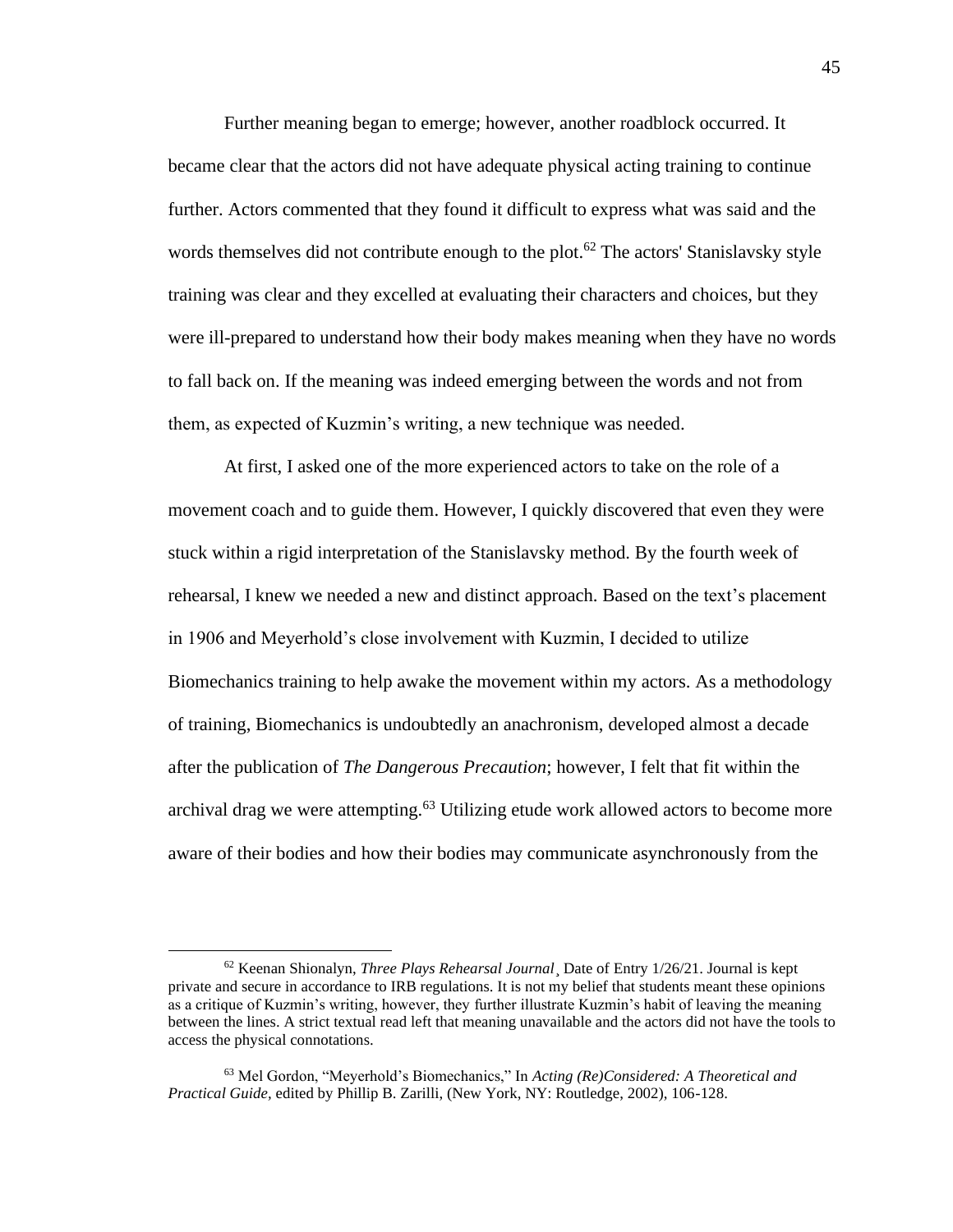lines themselves. In that same vein, we also incorporated Grotowski's plastiques as a way for actors to begin an exploration of distinct body parts as they relate to their characters.<sup>64</sup>

As the actors incorporated the physical object work and gained a heightened awareness of their body, characters began to emerge. Each actor developed a character neutral, or physical stance that communicated personality traits of their character. By shifting from that stance characters could embody complex ideas externally rather than internally as the actors were accustomed. Additionally, the actors began to work asynchronously from the text, allow subtext to be communicated that sometimes did not match what was being said. An example is seen during Clorinda's monologue begging for Floridal to return her lover to her. As the actress playing Clorinda recites the line, "Remove all stems and bud, and heat left in my blood," we see the actress playing Dorita remove her gendered clothing and hair, responding to them as if they were extensions of herself.<sup>65</sup>

Within a week of incorporating these practices, the script began to change dramatically. As the script became tangible on the body, so did the meaning reinforming how the scripts should appear. This non-linear process ensured the analysis, ensemble translation, and literal translation steps were all informing each other. It was also through movement that the queerness of the scripts began to emerge. That is not to say the words themselves were not queer; the homo-romantic relationships were evident with the words.

<sup>64</sup> Ryszard Cieslak and Margaret Croyden. *The Body Speaks : Exercises of the Theater Laboratory of Wroclaw*. Academic Video Online: Premium. (Kent, CT: Creative Arts Television, 2007).

<sup>65</sup> Keenan Shionalyn (trans.) and Mikhail Kuzmin, *Kuzmin's Three Plays*, directed by Keenan Shionalyn (February 28<sup>th</sup>, 2021, Ellensburg, WA) YouTube link not provided in accordance with IRB regulations, 1:17:00-1:17:30.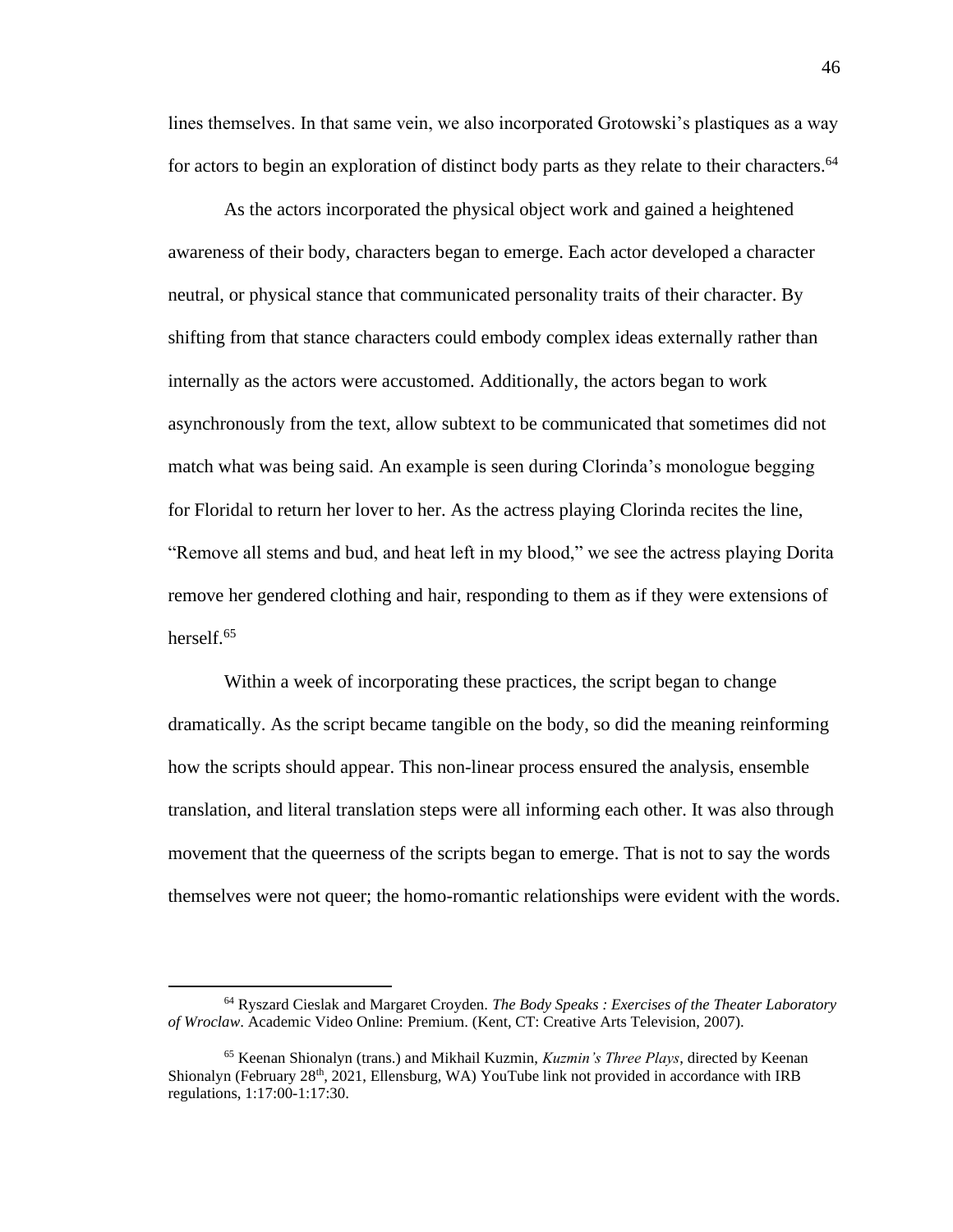However, through movement, a more profound sense of queerness emerged—this deeper queerness providing something most Kuzminian scholars have so far missed.

About midway through the physical movement explorations, we began to explore the verse. Only one other translation of any of these plays is available, and while beautifully written, it failed to capture the Symbolic tools used in Kuzmin's scripts. That is to say, Laurence Senelick's translation of *The Dangerous Precaution* has utilized beautiful Shakespearean style language to capture the rhyme of Kuzmin's poetry but lacked the sophisticated meter.<sup>66</sup> It was clear that we could not simply use his translation as it distorted the flow and feel more than we were comfortable with, even under cover of archival drag. Going line by line or stanza by stanza and improvising the pieces, we began to discover the meaning. Free play with word order became a fun improvisation tool and a word game to find new ways to arrange the words. Each new change required a simultaneous change in rhyme or tempo, yet these changes served as a resource for actors to discover their characters. The verse also aided our movement. Indeed, the movement practice freed the actors to create, allowing them to embody the words and the translation process and feel what was right for their characters in their own bodies, exploring these thoughts as they negotiated two languages.

During our verse work one of the transgender students stopped the rehearsal of *The Dangerous Precaution* just before our break and said, "Is anyone else feeling the trans message in this piece?" I inquired what she meant, and she replied, "Everything being said, how we are moving, this is my lived experience."<sup>67</sup> This moment became our

<sup>66</sup> Senelick, *Lovesick*, 103-115; A.S. Kline (Trans.) and Jean Moreas, *The Manifesto of Symbolism*, (Original in 1886, Translation in 2019), 6.

<sup>67</sup> Shionalyn, *Three Plays Rehearsal Journal*¸ Date of Entry 2/6/21.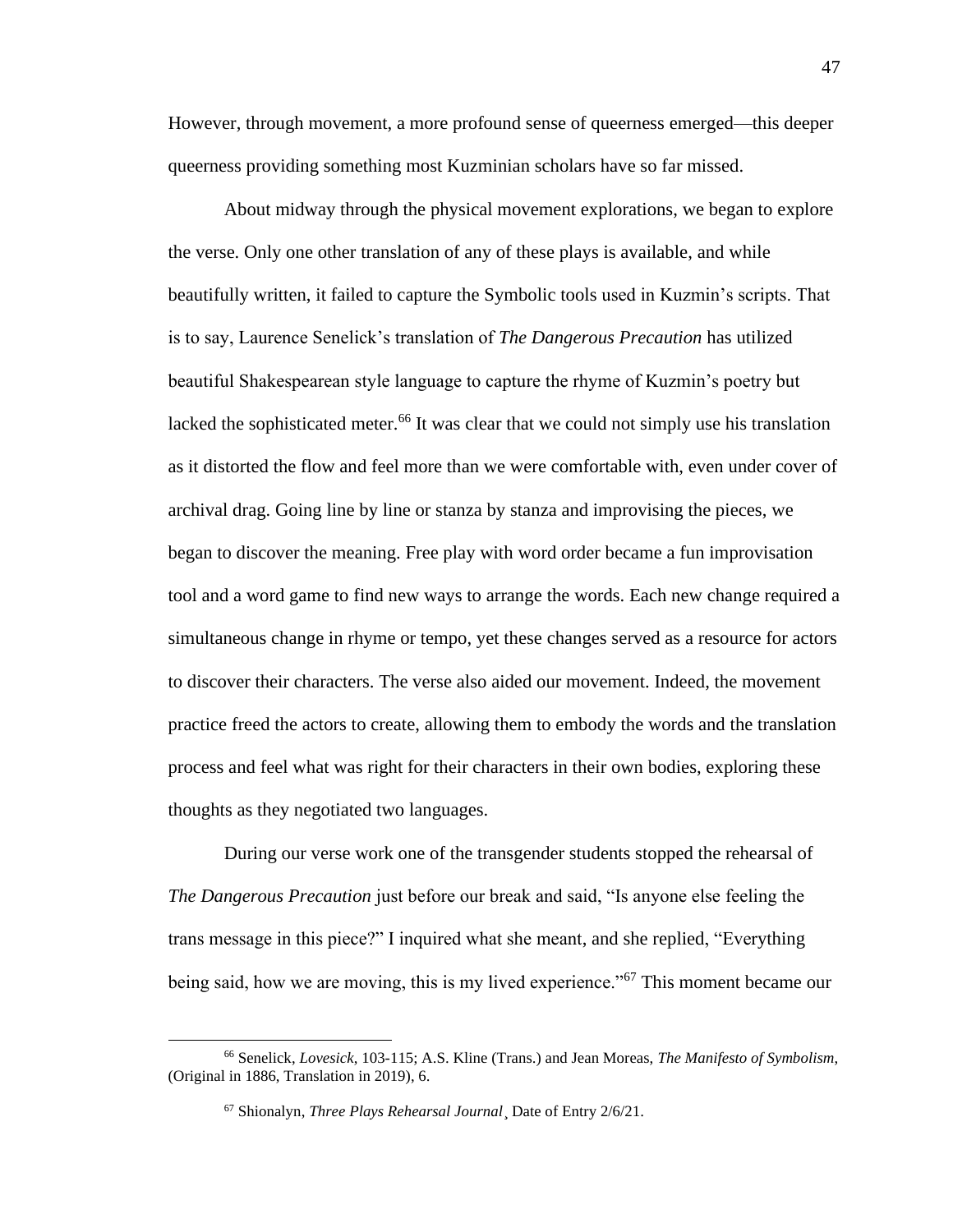discovery. Kuzmin clearly did not have the language for such a message in 1906; however, the message was there in the contemporary, available for discovery through queer bodies performing his script. As an ensemble, we decided to stage two versions of *The Dangerous Precaution*, the one likely intended by Kuzmin, a love story of two men detailed in Chapter 3, and another version exploring the transition and acceptance of a person assigned male at birth coming to terms with their female identity, further explored in Chapter 4. While the discussion of that particular choice and our discoveries become the focus of the later chapters, it is important to note here as it directly altered our methodology and is a prime example of how our work was non-linear. At this point, we were no longer working with a single script but two. The decision allowed us to reexamine and rework the original translation to ensure this story was clear for audiences. We also had to recast the new version, and we decided to center our transgender actress in the lead role for our second script.

Now every moment in each script became a question of interpretation. Was Kuzmin exploring queerness as a gay man or a transgender woman or another combination we had not yet considered? Such a question is anachronistic but critical to the process of archival drag of any queer artist. Eve Sedgwick believes that such an acknowledgment is critical as the queer identity and otherness are so embedded within the artist's mindset that it is erroneous to dismiss such suggestions.<sup>68</sup> Through a queer lens, Kuzmin could no longer continue to be simply a gay man but now a queer individual with an intimate understanding of gendered experience grappling with both gender and sexual identity.

<sup>68</sup> Sedgwick. *Epistemology of the Closet,* 156.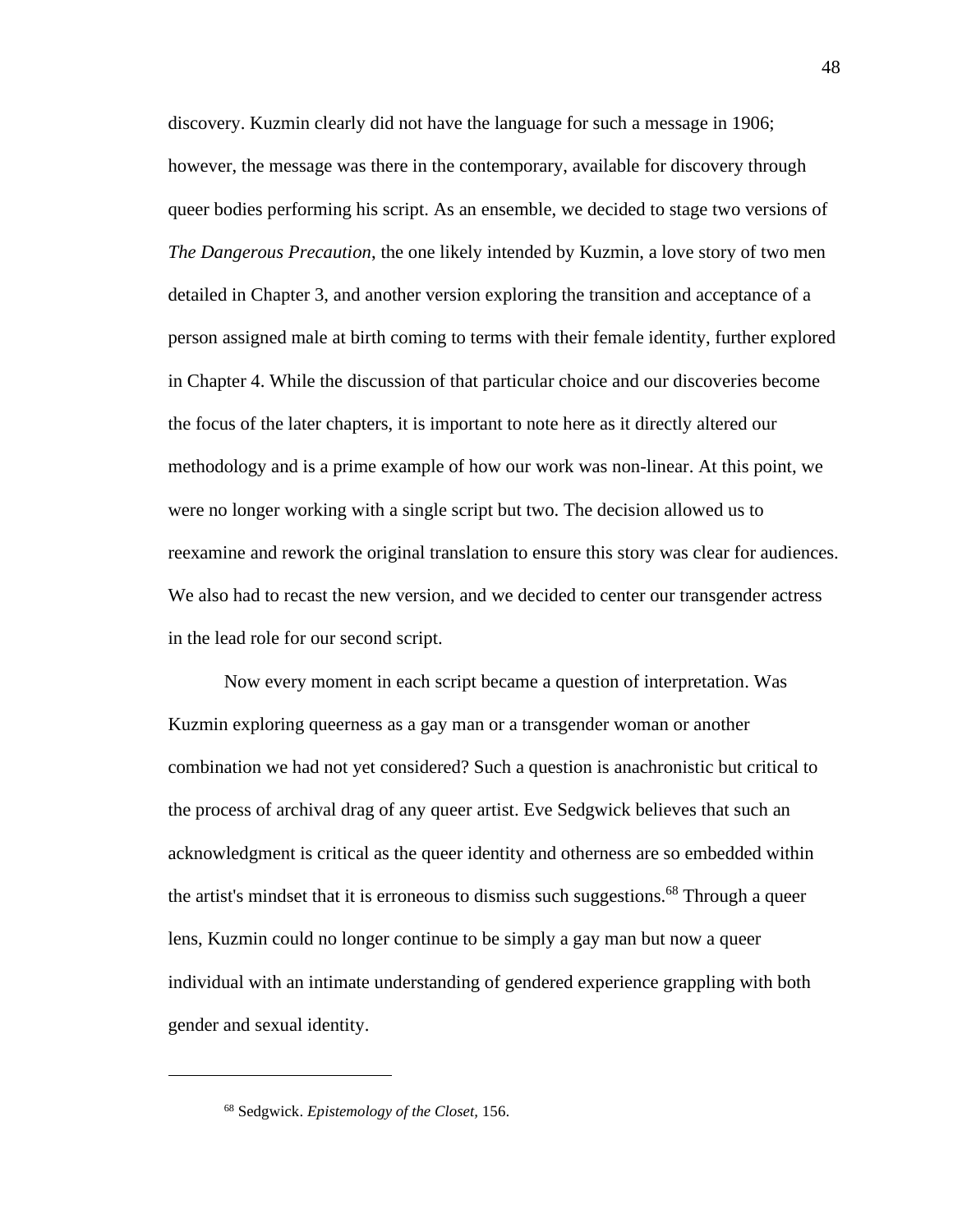## Phase 3 and 4: Rehearsal and Performance

By the end of the fifth week, we stopped adjustments of the translation for the sake of rehearsal, at least for performance. Several additional translations have occurred with notes from that last week and the performance itself; however, audiences did not see these changes. Even after I halted changes, actors still took notes of what lines they wanted to adjust and what remained confusing. This last week resulted in a digital performance with each actor presenting in their own rooms streamed to YouTube and viewed by a peak of 34 audience members live with a total of over 300 views before the weekend was over.

#### Phase 5: Reflection and Analysis

In terms of methodology, the final step was a reflection on the part of the actors about the process. Within any process, there are moments of necessary improvement and celebrated successes. Each actor participated in a 30-minute interview about their experience with language, movement, character, performance, and what they feel we discovered during the process. All actors reported feeling pleased with the performance, given the limitations of Zoom. One actor, in particular, felt compelled to begin studying further Kuzmin literature to expand their knowledge of queer artistry.<sup>69</sup> While the performance itself and the interviews make up most of the later chapters, the most common theme emerging from each interview was how essential they felt the movement was and how exciting living-room or salon-style theatre could be. One actor specifically stated, "Theatre that you do at home with your buds is just as legitimate of an artform and

 $69$  Interview #2: March 3, 2021. Recording maintained by author. 23:45-24:14. Anonymity protected in accordance with IRB procedures.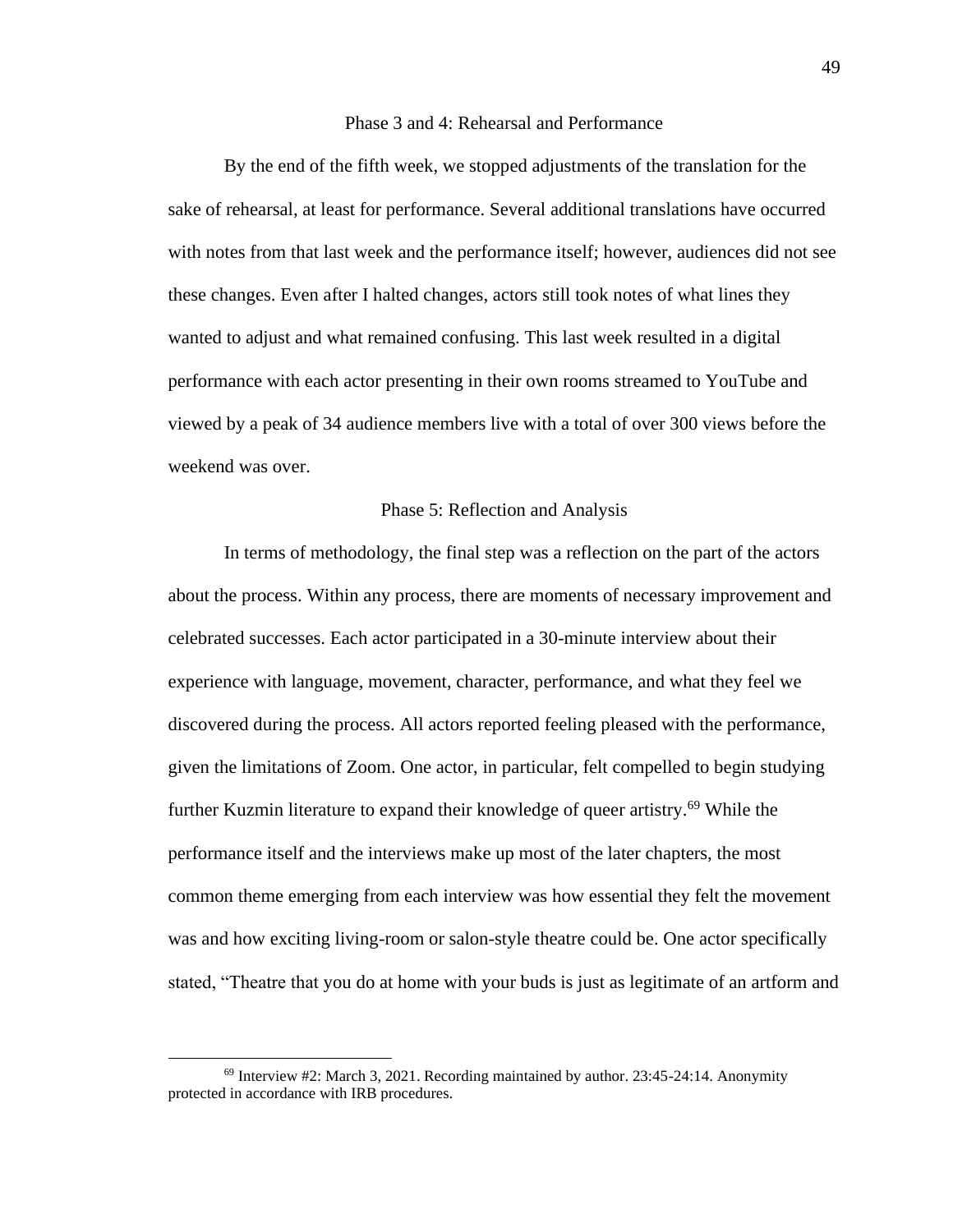can produce just as engaging of conversation and discoveries."<sup>70</sup> When mentioning physicality, another actor stated, "There are [things] that for me are easier to translate through movement and gesture," alongside mentioning the freedom that physicality gives to emotional layers and creative interpretation.<sup>71</sup> To me, this became a sounding call for the importance of uncovering closeted drama and the utilization of physical actor training in queer theatre. Queerness is held deep within our bodies. As queer people, we code our language in such complex ways to hide or protect our identity from a society unwilling to question its normative structures. However, within the body itself, remains the message, meaning, and true identity. Our missteps and delayed reaction in the utilization of physical theatre helped to discover exactly how queer memories operates within the body.

### **Limitations of the Model**

While embodied archival retrieval is an upgrade from the traditional archive for the study of theatrical translation and subjugated theatre, it remains an imperfect method with inherent limitations. Within this study, an additional limitation occurred with COVID-19. As rehearsals were entirely conducted digitally, over Zoom software, elements of the story, meaning, and intention of the playwright remain undiscovered. While of great benefit, movement is limited when actors cannot interact with each other in the same space. We made many discoveries, and the audience interacted with the performance; however, space was not physically shared. Discoveries found when

<sup>70</sup> Interview #1, 22:14-22:37.

<sup>71</sup> Interview #3, March 4, 2021. Recording maintained by author. 8:30-9:11. Anonymity protected in accordance with IRB procedures.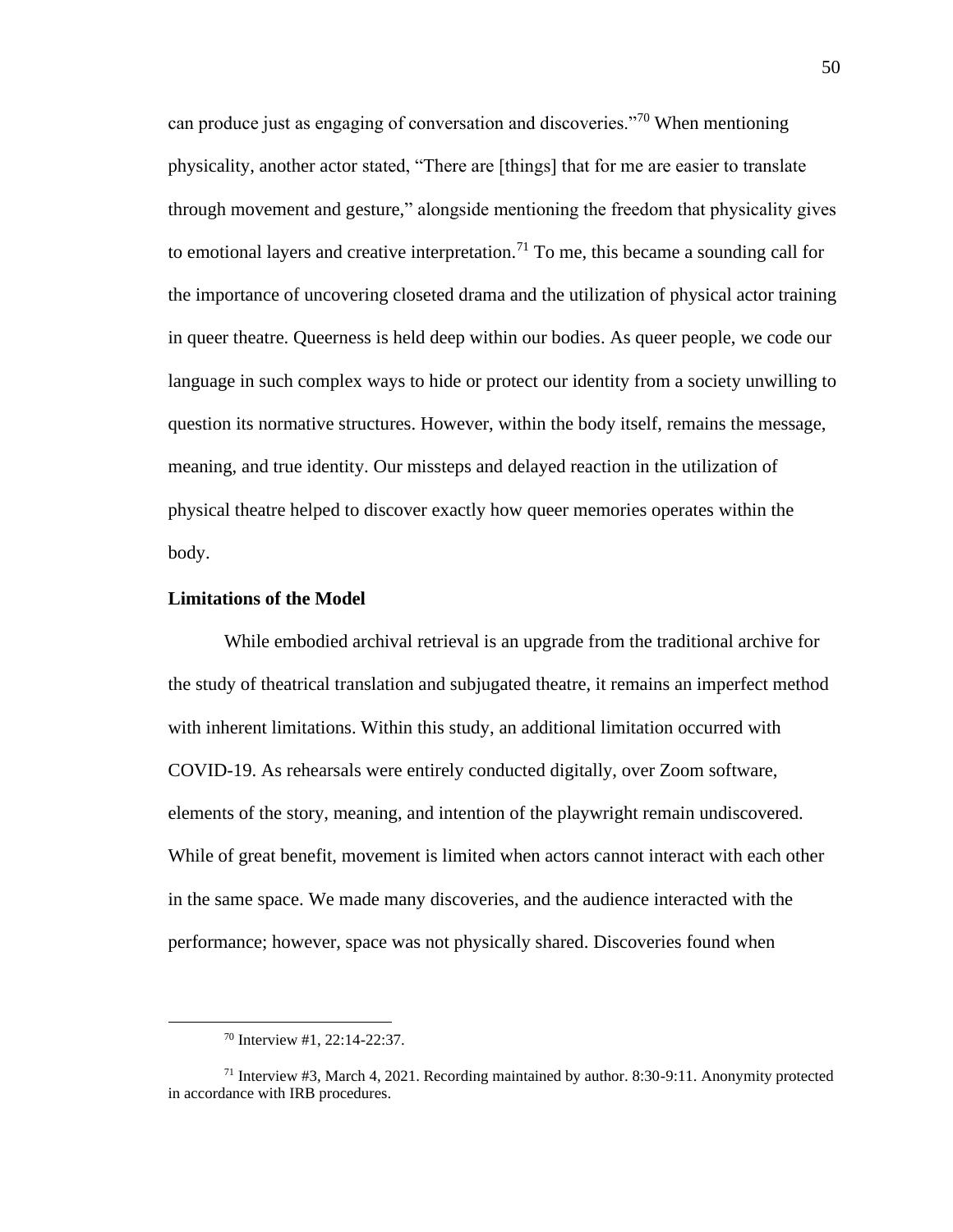performed within the same space remain hidden. What responses the audience may have had while experiencing the performance live and in-person also remain unknown, and I cannot discount their value. 72

Beyond the realities of digital performance, the embodied archive is always incomplete. Our performance is only one interpretation from one location, and varying interpretations with differing populations will produce new and exciting discoveries. In this sense, embodied archival performance is not unlike the scientific method in that repetition and replication produce a richer understanding. This performance can then be seen as a naturalist experimentation diving into the unknown theatrical world of Mikhail Kuzmin and St. Petersburg's queer theatre in 1906 through a lens based in Ellensburg, WA. Participating in such is not an experiment with verifiable results; it is exploratory, allowing us to learn what we would otherwise miss.

The performances were additionally by amateurs, undergraduates still learning the foundations of theatre. Varying the experience level of the actors will certainly produce differing results. Still, multiple actors reported feeling empowered, knowing that Kuzmin and his colleagues at "The Tower" in St. Petersburg often performed salon-style in the living room in front of the fire, with costumes they could easily access.<sup>73</sup> While it is certainly limiting, it also lent a bit of authenticity to a project less concerned with authentic replication. The actors felt a connection to the past and felt inspired that theatre was not limited to the large and the grand. I share this to bring to light that embodied

<sup>72</sup> I do want to acknowledge that digital performance provided at least one benefit in the observation of audience reaction via the YouTube chat system. Audiences were able to comment and applaud through text and emoji during the performance itself, something that is usually not available in a traditional staged performance.

<sup>&</sup>lt;sup>73</sup> See Hakanen for archival photos and accounts from within "The Tower"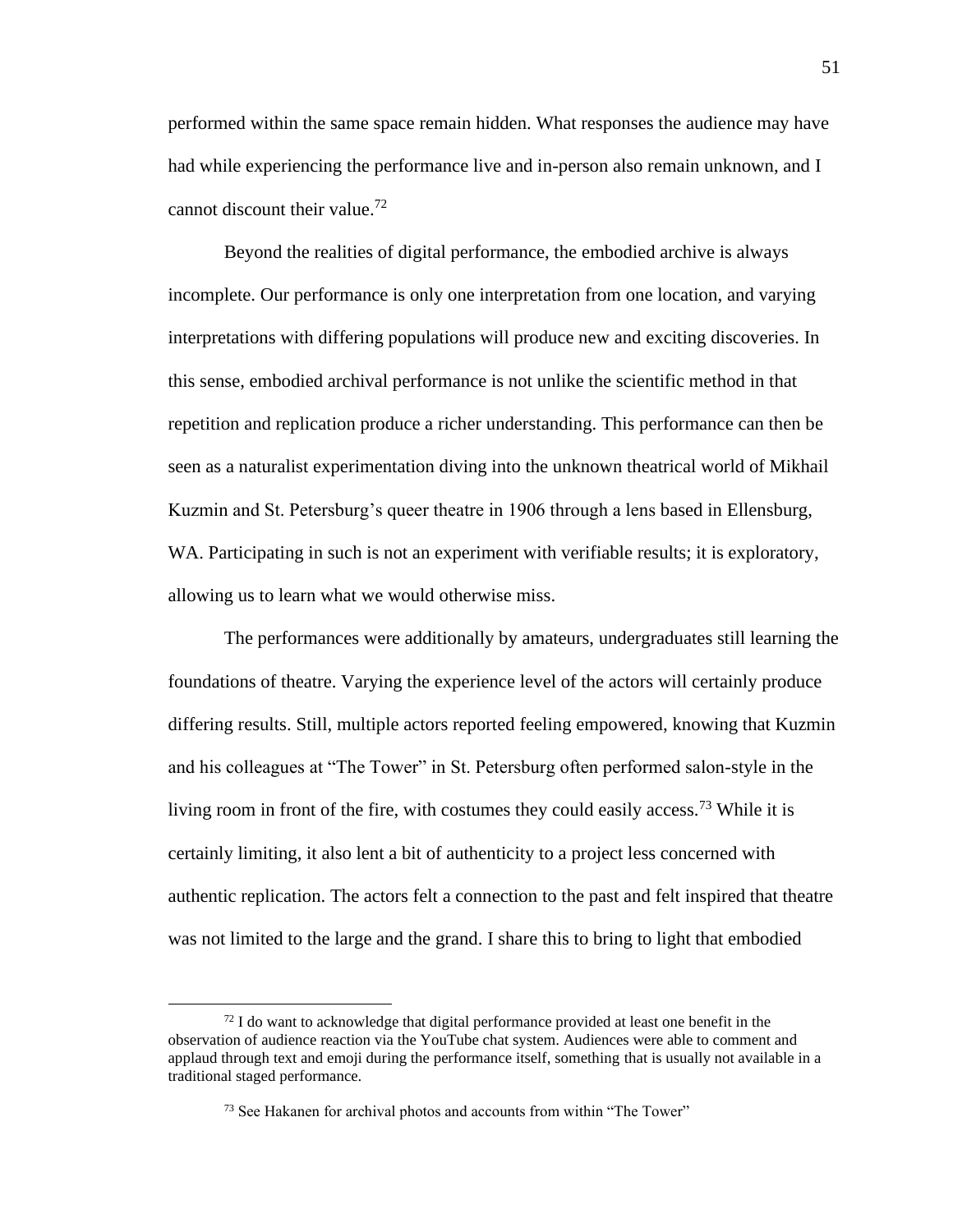queer theatre, relegated to closeted drama status, can be done with no budget and amateur artists. Meaning making in the embodied archive is not available only to professionals. In a sense, I find nothing queerer than a method of storytelling accessible to any queer artists who feel empowered to explore such works.

As the later chapters dive deep into the meaning-making created, I wanted to introduce my recommendations for an improved methodology moving forward. After interviewing the actors, most agreed we needed additional time. Initially, I scheduled two hours of rehearsal for each page of the script, but as we later learned with these scripts based heavily on physical acting, a page can be 30 seconds or 10 minutes. It was also difficult to decipher whether the need for more time was due to the process or rather due to learning to perform in a digital setting.

Along with more time, another request by actors was to begin with learning acting styles appropriate for the time. I interpret that statement to mean they desired direct physical acting training, which, to them, still feels like historical practice—their awareness of contemporary physical theatre seemed limited. I made the erroneous assumption that the actors were familiar with various techniques, something easily remedied with a few weeks of dramaturgical learning and actor training at the beginning of the process.<sup>74</sup> As many of my actors were queer-identifying, it also serves as a tool for intergenerational storytelling. Traditional actor training can be heteronormative with a strong preference for realism; queer theatre tends to be less realistic and, in regards to gay-male performance, often campy.<sup>75</sup> Becoming aware of varying approaches to acting

 $74$  I would further argue this also benefits experienced actors, providing a clear lens for approaching the text while simultaneously building ensemble.

<sup>75</sup> Jill Dolan, *Theatre & Sexuality*, (London, UK: Red Globe Press, 2010), 21.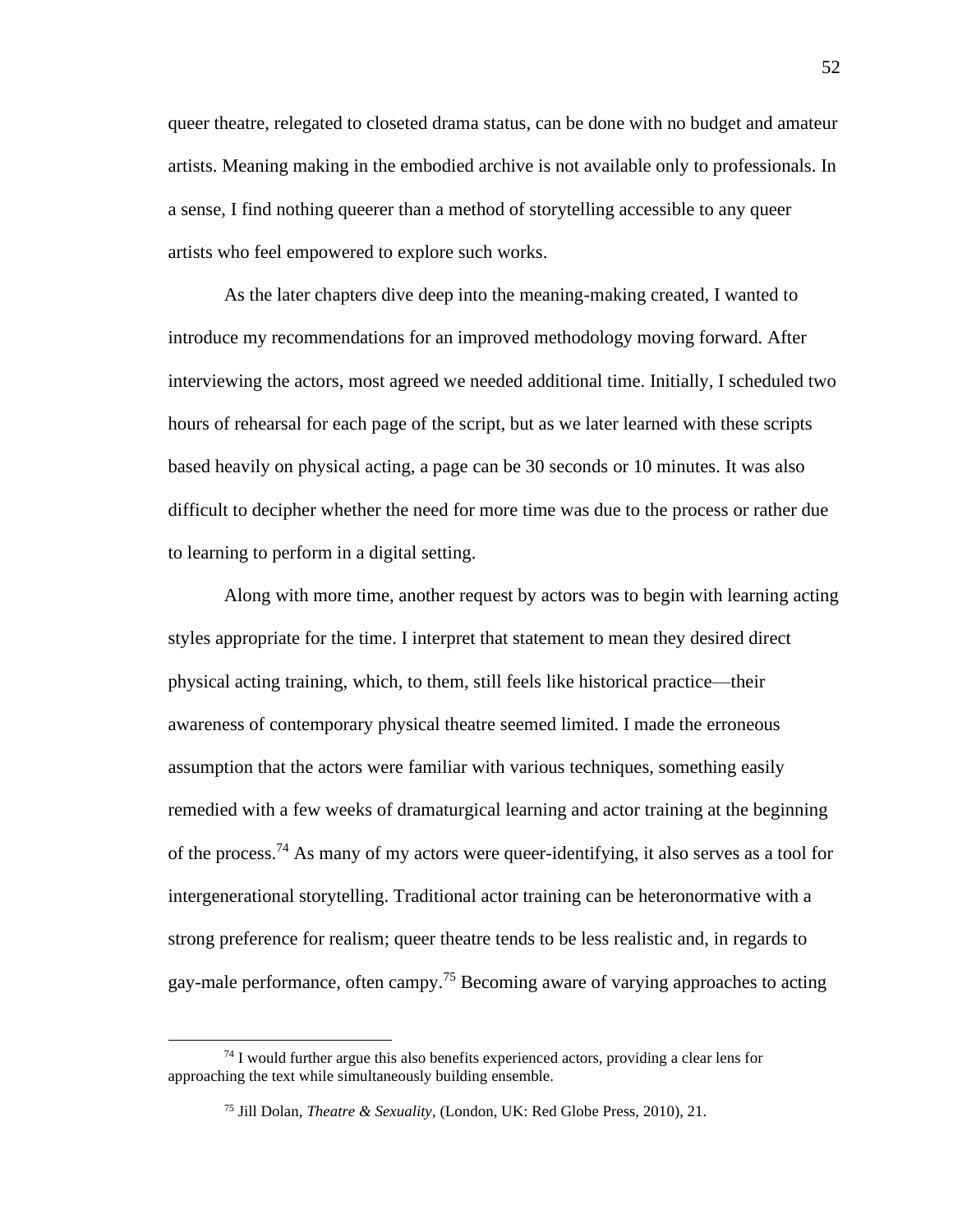across cultures and identities is a critical pedagogical tool for those training young actors, even more so for actors identifying as queer. To queer actors, alternate styles act as a tool to perform their own cultures rather than the heteronormatively assumed in many contemporary acting trainings.

Due to the digital style of performance, this study did not focus on audience response outside of YouTube live comments. With a live performance, audience response would be critical to finding the placement of Mikhail Kuzmin within the theatrical record. On a personal note, I also feel a live audience would greatly benefit from strong dramaturgical engagement, from interactive lobby displays to a possible talkback. Due to limited time and resources, we elected not to participate in a talk-back. However, I think dramaturgy aids any scholarly work by community engagement. I also posit that questions from the audience may raise awareness of ideas, actions, and feelings that the creative team did not notice. My goal in queer theatre is to engage in transcultural intergenerational storytelling; actively engaging with audiences seems like the logical next step to building this methodology as both a scholarly endeavor and artistic practice.

As I continue in the following chapters to further explore the discoveries made by the ensemble about Mikhail Kuzmin, queer theatre, and ourselves, I hope to build a strong foundation for future embodied performance research. I think performance in the academy has as much, if not more, knowledge to provide as traditional theatrical scholarship. I hope that this model helps make embodied theatrical scholarship more approachable while bringing oft-overlooked works to light that help to decenter privileged voices and raise those the archive has silenced, or language has left isolated. Embedding this research deeply within theatrical departments and seasons strengthens the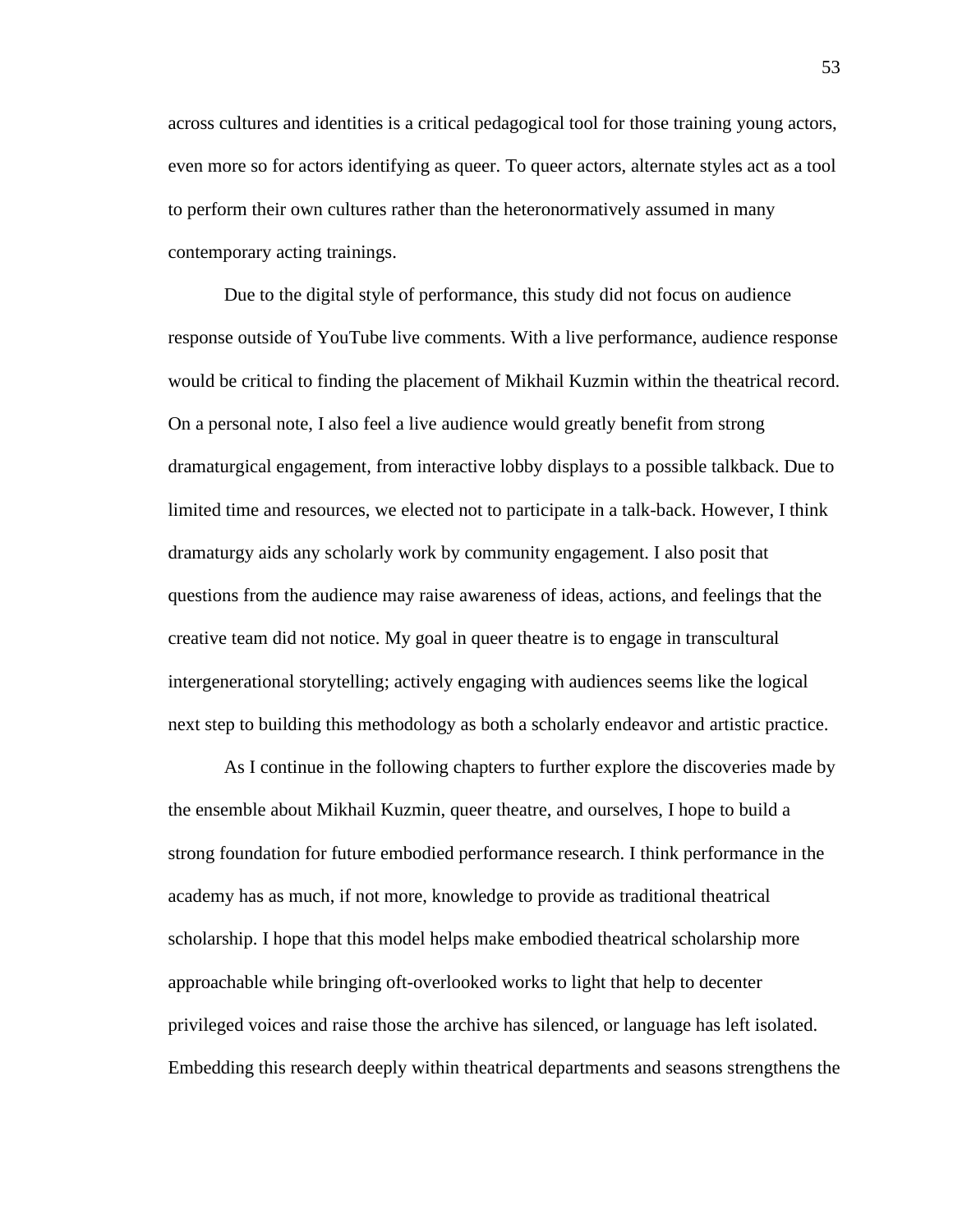pedagogical foundation of our students. It builds a producible form of knowledge-making that engages communities and provides value to the University, ensuring the continuance of academic theatre.

However, for now, let us engage in a bit of creative time travel and see what theatrical performance has to teach us of the past and how we may alter the timeline of theatrical knowledge production. Let us do so in a queer manner, putting aside the expectations and power structures of the theatre canon and letting the voices on the side be loud and irreverent. Let us travel to St. Petersburg in 1906 and join Kuzmin and "The Tower" to experience the queer theatre of our elders.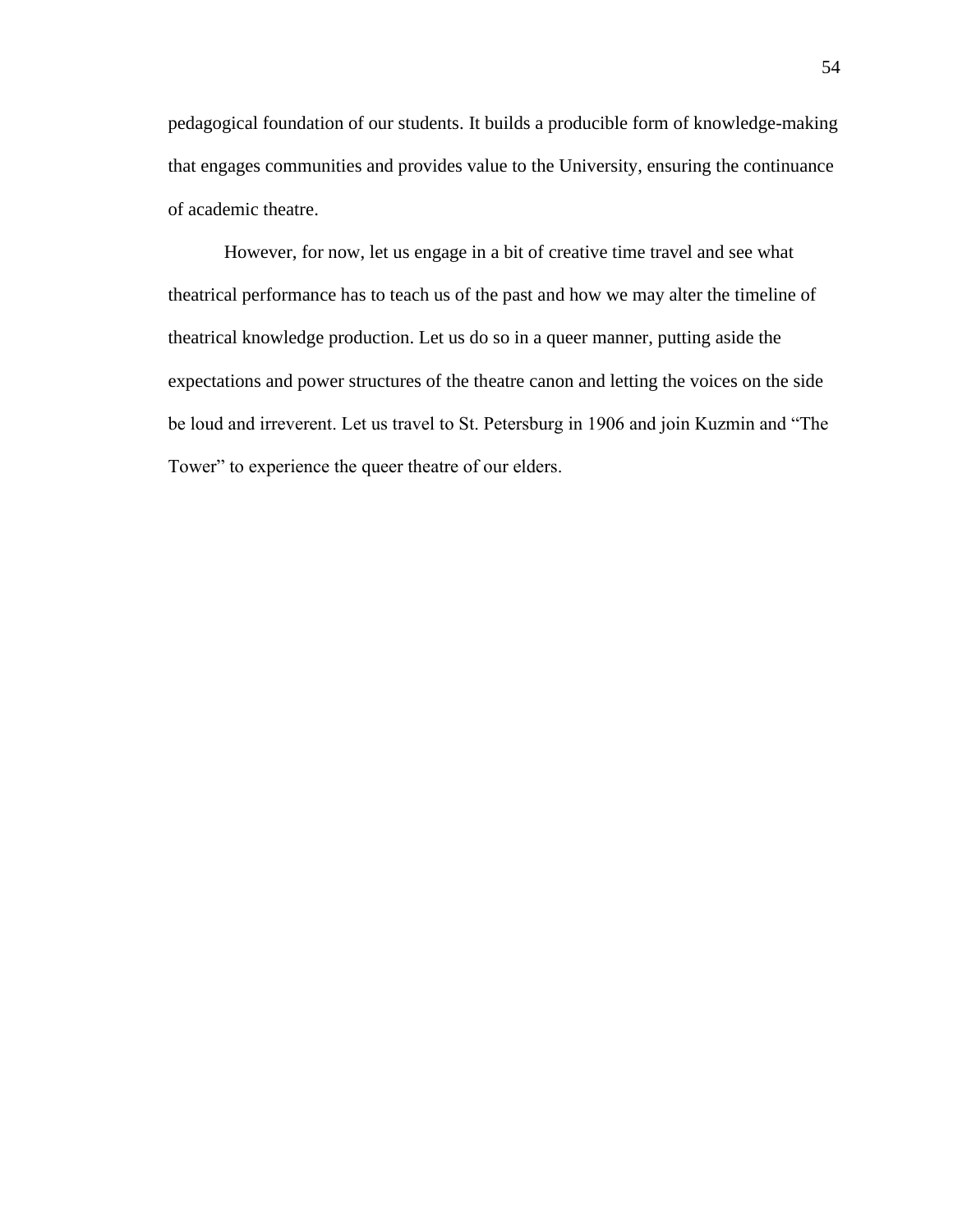### **CHAPTER 3**

## GAY MALE FUTURITY, QUEER FEELINGS, AND UTOPIA

"[A]n attempt to present the past unrelated to the present—is an exercise devoid of life and utility."

-Mikhail Alekseevich Kuzmin, 1924<sup>1</sup>

"Queerness is essentially about the rejection of a here and now and an insistence on potentiality or concrete possibility for another world."

—Jose Muñoz,  $2009^2$ 

A narrative communicating one's sense of sexual identity, often referred to as coming out, is, for Eve Sedgwick, a productive process, or to utilize Butler's term, a performative that acts to bring about a knowledge of identity to others.<sup>3</sup> When we employ literature as the methodology for coming out, Lies Xhonneux identifies two functions it serves: 1) a biographical undertone communicating identity and history about the author and 2) a depiction that provides a vocabulary to assist others in creating their own identity.<sup>4</sup> Critical in that identification is acknowledging that coming out is not merely revealing hidden knowledge but often communication of a new identity. In such a tale, we learn important details about the author, Mikhail Kuzmin, in this project's case. However, we also learn the vocabulary utilized by the queer community to inform further how queer communities operated. Mikhail Kuzmin's *Wings* is often credited with being

<sup>&</sup>lt;sup>1</sup> Kuzmin, "Declaration of Emotionalism," 166.

<sup>2</sup> Muñoz, *Cruising Utopia,* 1.

<sup>3</sup> Sedgwick, *Epistemology of the Closet*, 67; Judith Butler, *Gender Trouble: Feminism and the Subversion of Identity*. (New York, NY: Routledge, 1990).

<sup>4</sup> Xhonneux. "The Classic Coming Out Novel," 95-96.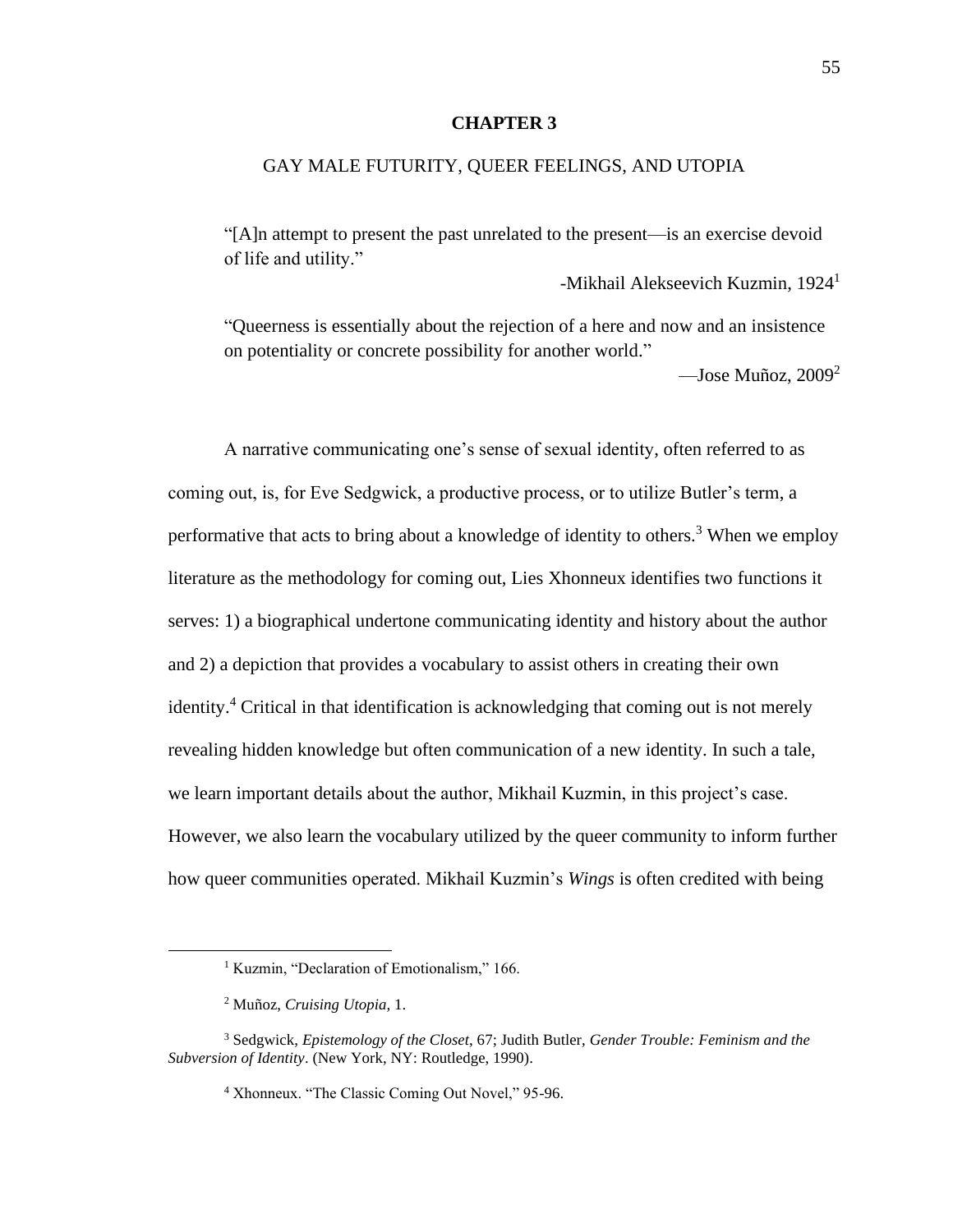the first Russian coming-out novel. However, as Sedgwick acknowledges, the process of coming out is not singular. It must occur reiteratively whenever a queer person encounters new communities who may or may not know their identity.<sup>5</sup> For Mikhail Kuzmin, 1906 was the year of continually coming out, and the publication of *Three Plays* acts as his coming out into the dramatic world. Unlike his entrance into the literary world, censorship interceded.

As we are metaphysically exploring the concept of performance as creative time travel, we can utilize the translation and subsequent staging of *The Dangerous Precaution* to explore how Kuzmin frames the vocabulary of gay men in 1906 and what biographical artifacts appear and inform during the process. In addition to a simple read, thematic elements emerging and discovered during the process will reveal the function of his narrative beyond a simple coming out story. Eve Sedgwick's frames coming out as the beginning of an identity formation allowing the discovery of the true self rather that the disclosing of a previously hidden truth. <sup>6</sup> I argue, in this chapter, that Kuzmin engages in a narrative that supports Sedgwick's argument. As Kuzmin explores his own coming out through the character Floridal, the narrative utilizes a call to the past to frame a utopia allowing for the free exploration of gender identity that ultimately serves to look towards the future, to create a life that could or perhaps should be. Kuzmin justifies homosexuality due to its proximity to heteronormative feelings rather than an overt queering of gender identity.

<sup>5</sup> Sedgwick, *Epistemology of the Closet,* 68-69.

<sup>6</sup> Sedgwick, 68-69.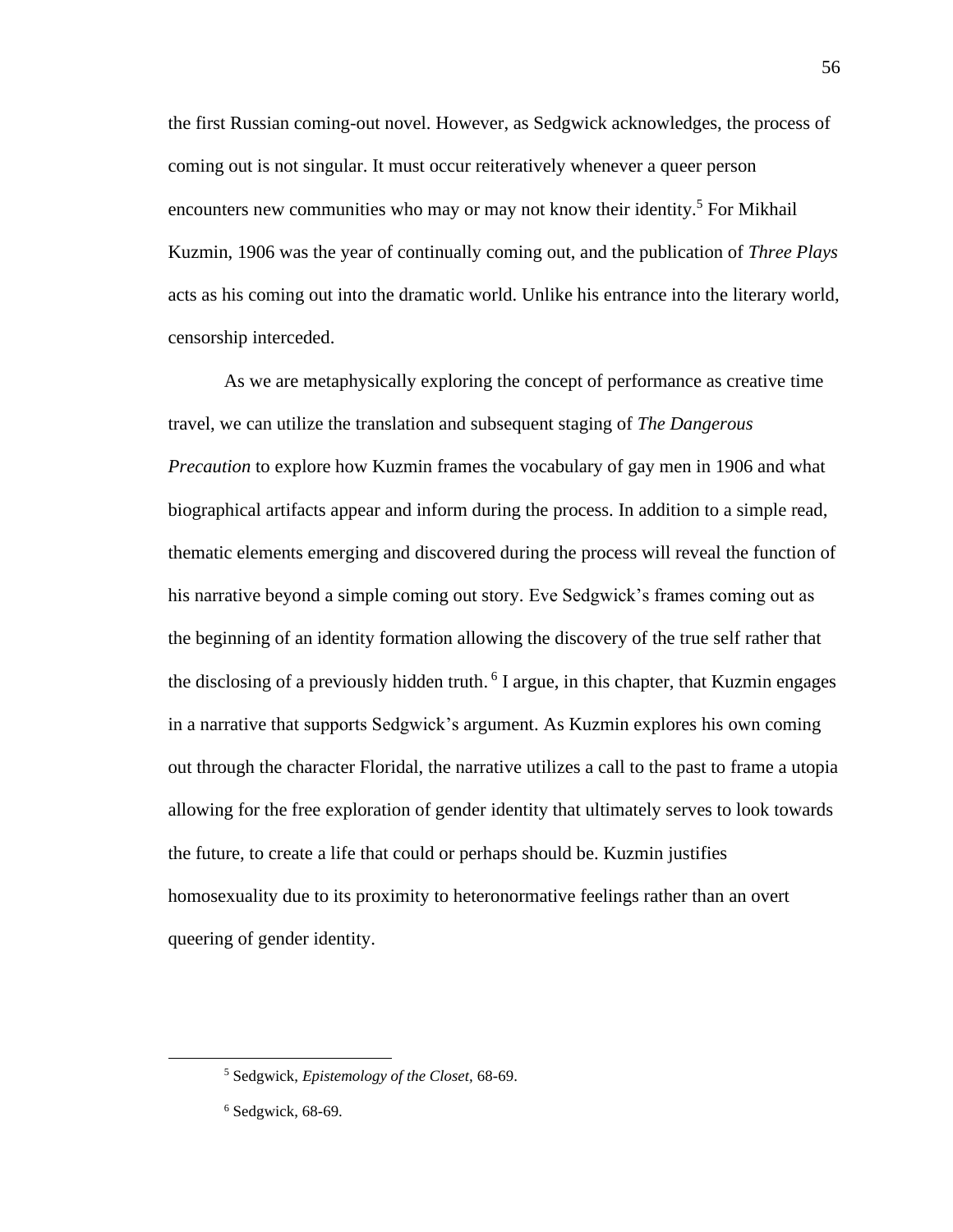My examination of Kuzmin's look towards the future by utilizing the past employs Jose Muñoz's idea of queer futurity. Introducing the concept, Muñoz states, "We have never been queer, yet queerness exists for us as an ideality that can be distilled from the past and used to imagine a future."<sup>7</sup> To Muñoz, queer utopian feelings are not abstract or "banal optimism" but situate themselves within historical and contemporary constraints. <sup>8</sup> He explicitly identifies queer utopian scholarship as one involved with "identifying certain properties that can be detected in representational practices helping us to see the not-yet-conscious."<sup>9</sup> In agreement with Jill Dolan, queer utopianism finds the theatre the ideal art in which looking to the past can create a hopeful future through utopian performatives.<sup>10</sup> As I utilize the ideas of queer futurity, I note that Muñoz wishes to return queer theory to social relationism. His queer theory is intersectional and does not examine sexuality in isolation. By centering in the social and utilizing the past as a tool for a hopeful future, a queer futurist read of any dramatic text constantly reminds of social and political surroundings that artists are responding to and center such hopeful horizons based on the social realities that exist in the present. In *The Dangerous Precaution*, Kuzmin can be seen directly responding to his experiences at "The Tower" utilizing Symbolist ideals. Alongside his novel *Wings* he introduces himself to the queer world of St. Petersburg and frames the narrative to create his new identity as part of coming out while providing a vocabulary to other queer community members. Writing

<sup>9</sup> Muñoz, *Cruising Utopia*, 3.

<sup>7</sup> Muñoz, *Cruising Utopia,* 1.

<sup>8</sup> Muñoz, *Cruising Utopia*, 3.

<sup>10</sup> Jill Dolan. *Utopia in Performance: Finding Hope at the Theater.* Ann Arbor, MI: University of Michigan Press, 2005, 6.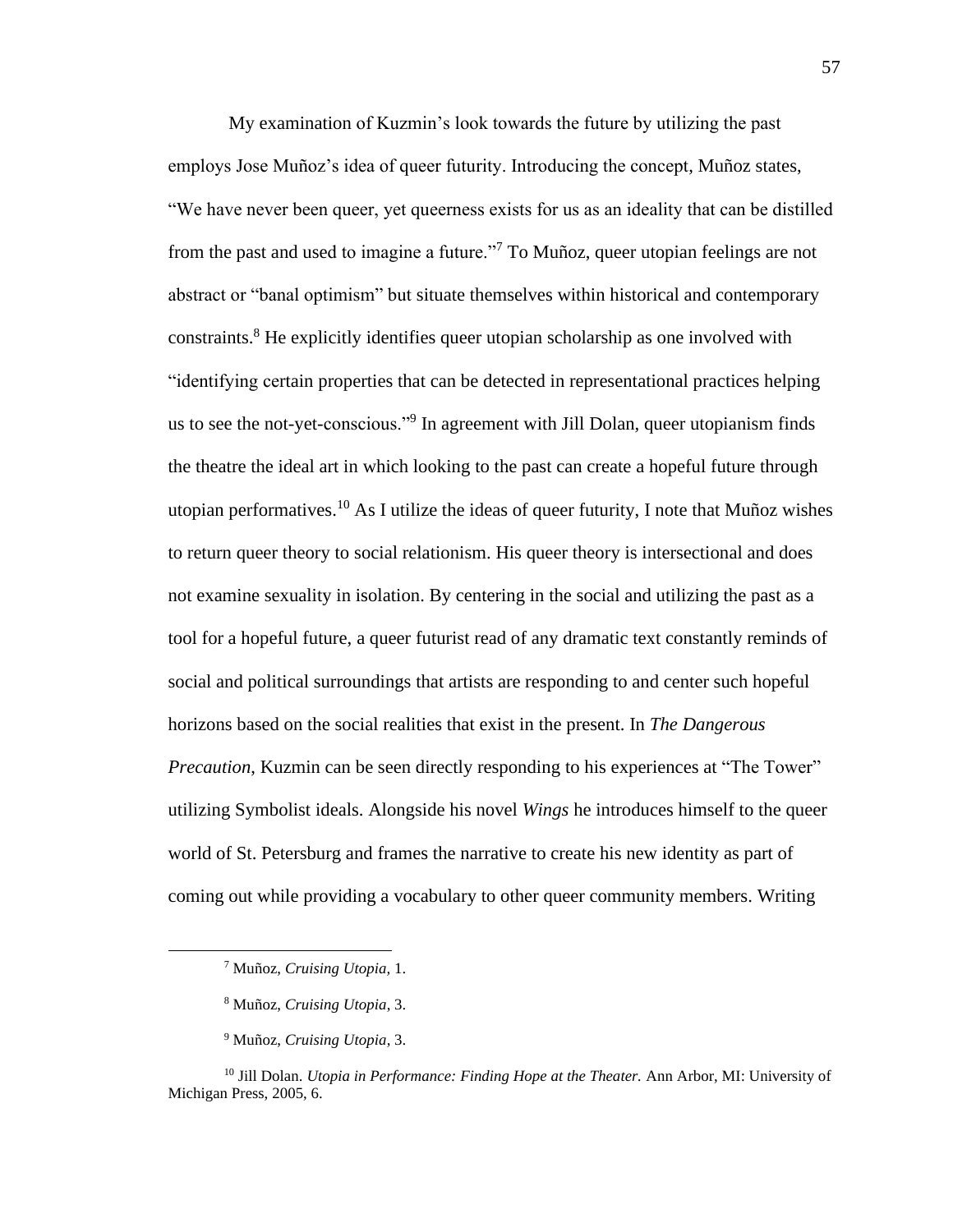from this perspective, Kuzmin then utilizes Shakespearean tropes, calling to the past, to bring hope for a future where homosexuality exists without judgment.

In this chapter, I primarily focus on Kuzmin's placement of homosexuality as proximal to heterosexuality engaging in what Sara Ahmed calls "queer feelings."<sup>11</sup> Rather than arguing a universal affective queer state, queerness does not require an outright rejective stance on social norms. Ahmed argues, "[f]or queers, to display pleasure through what we do with our bodies is to make the comforts of heterosexuality less comfortable."<sup>12</sup> By displaying the actions of two gay men in close proximity to heterosexual dating patterns, it makes the implied heterosexuality obvious and easier to question. Proximity is then a tool Kuzmin utilizes to clarify how heterosexuality operates so queer community members may then construct their own identity of queerness cognizant of social norms.

Kuzmin is able to situate queerness as proximal to heterosexuality due to his gendered discussion of homosexuality. The use of gendered terms builds a vocabulary that is not unlike Judith Butler's gender performativity. Butler states that, "what we take to be an internal essence of gender is manufactured through a sustained set of acts, posited through the gendered stylization of the body."<sup>13</sup> These acts, or performatives, that express gender communicate gender externally and often subconsciously. Kuzmin, however, by engaging in a discussion of drag, makes these performatives conscious, that

<sup>&</sup>lt;sup>11</sup> Ahmed, "Queer Feelings," 422-423.

<sup>12</sup> Ahmed, 437.

<sup>13</sup> Butler, xv.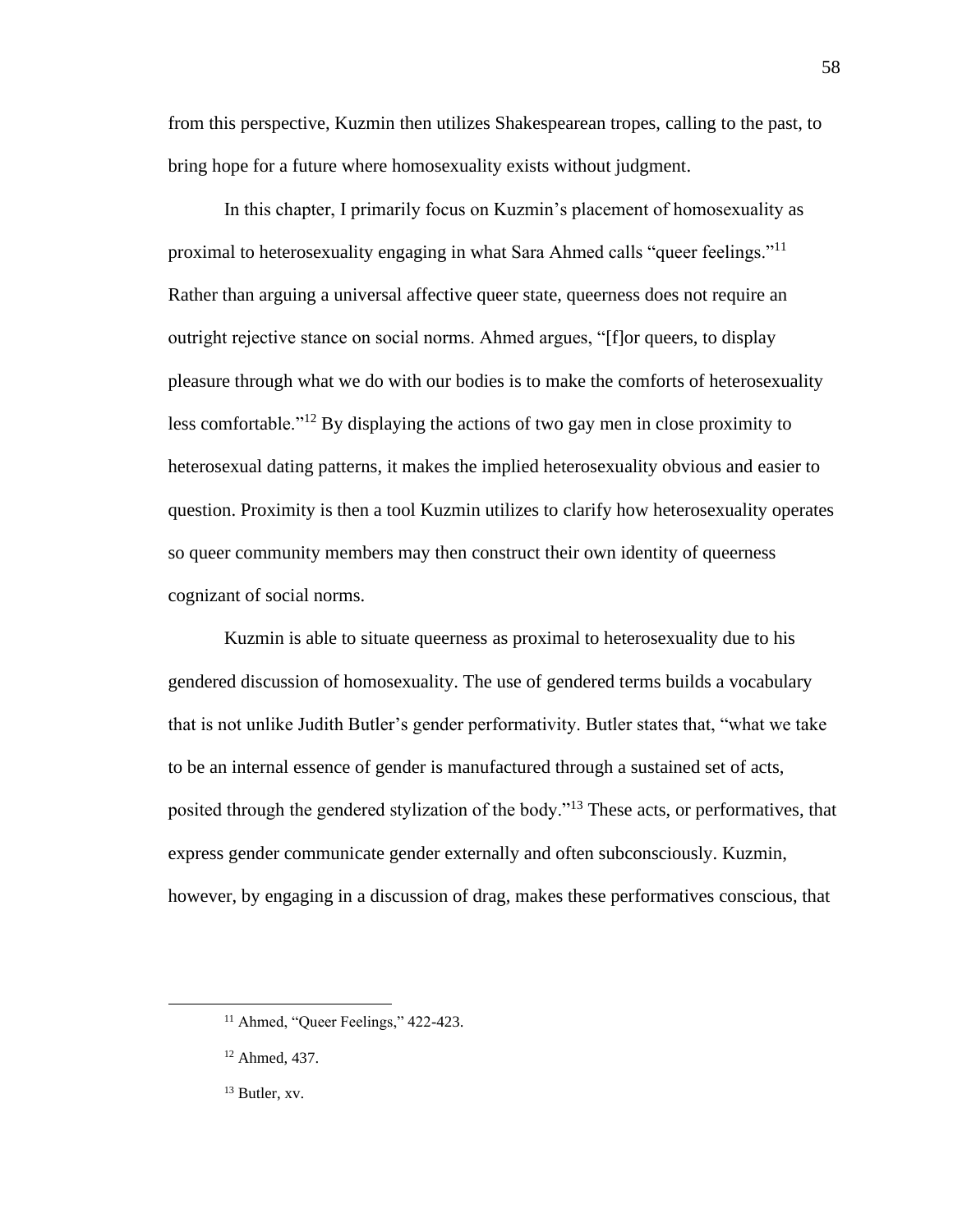is, the characters are aware of how gender is communicated. In Kuzmin's world, that is through dress.

As Judith Halberstam points out, queer scholars must avoid "homonormativity," or replacing heterosexual scripts within a queer context that acts to reify the heteronormative and privilege the most advantaged marginal status (the white gay male). With full acknowledgment of the brilliant observations by the transgender members of the ensemble, I can avoid such a downfall in its entirety. Chapter 4 explores an alternative and more contemporary read that disidentifies the historically expected homosexual read in favor of an intriguing and impactful transgender approach to Kuzmin's script.<sup>14</sup>

As Kuzmin's script has no known recorded performance, it is just as productive to examine the lost knowledge present through a homosexual interpretation. In this chapter, I interpret the traditional gay male read of *The Dangerous Precaution* through the lens of queer futurity and queer feelings, made visible through proximity to heteronormativity. I engage queer temporalities to situate ourselves next to Kuzmin in a performance that touches St. Petersburg in 1906. With a conscious mindset of Kuzmin's presumed homosexuality, the stage becomes the platform for gay male utopianism. Our queer temporality allows such a touching, Kuzmin directly influences the present as we imagine a better future.

<sup>&</sup>lt;sup>14</sup> Judith Halberstam, "What's That Smell? Queer Temporalities and Subcultural Lives," *International Journal of Cultural Studies 6*, no 3. (2003): 331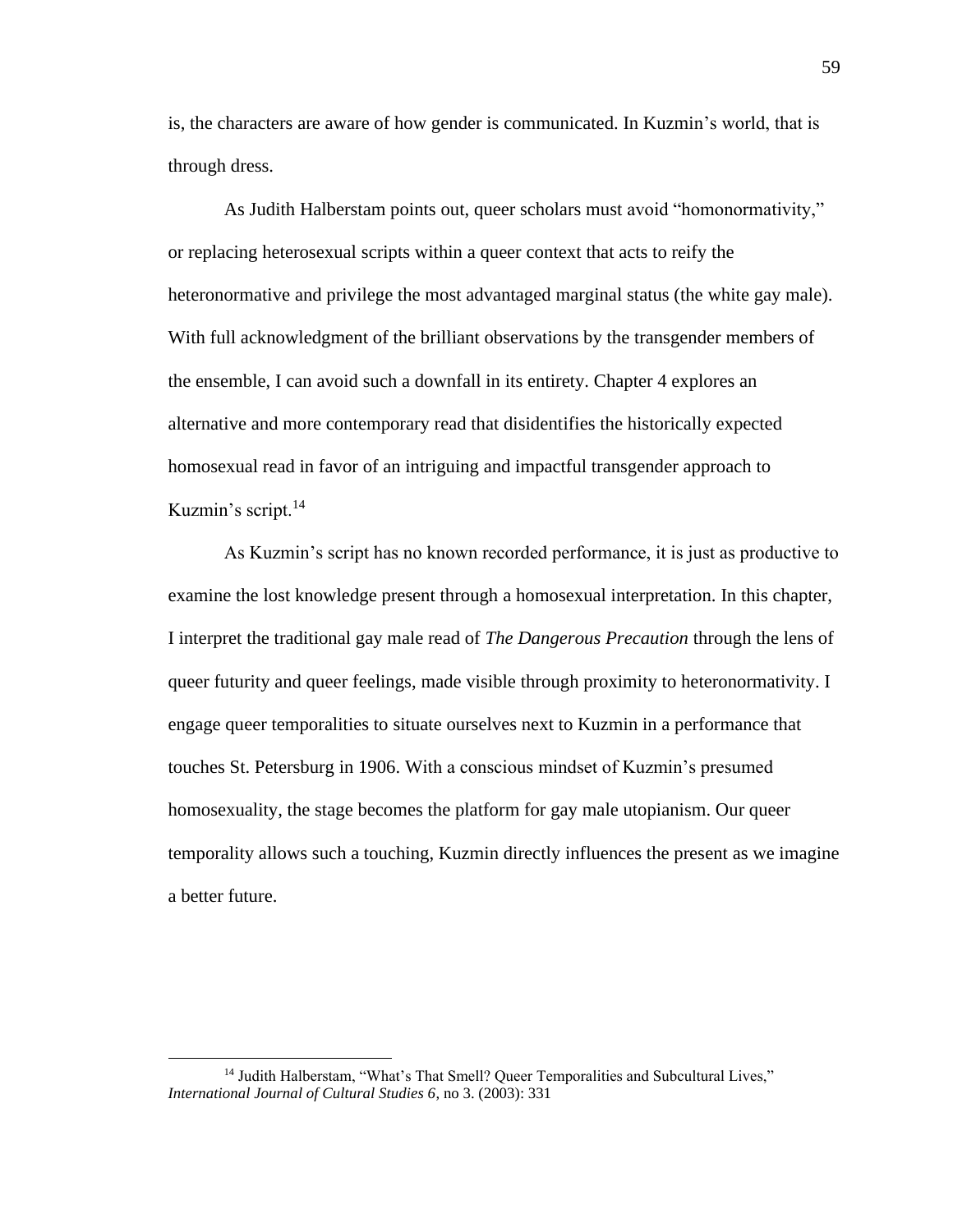### **Exposition, Discourse of Gender Performatives, and Gay Hope**

Within the *Three Plays* collection, *The Dangerous Precaution* is perhaps the most infamous, despite having no known performance record. The longest play of the three, it is also the most sophisticated, involving a more complex plot. Written in a Shakespearean mistaken identity comedy style, the play has strong parallels to *Twelfth Night*, including cross-gender disguising. Due to its censored status for portraying "homosexual love," I argue it is the most deserving of renewed if not original scholarship.<sup>15</sup> As I analyze the play, I move in a mostly sequential manner, alternating textual and performance analysis while occasionally introducing translation notes as appropriate for the read. All textual references refer to the translation created for this project.<sup>16</sup>

Kuzmin subtitles the play a "Comedy with singing in one act," however, at the time of writing, I have been unable to locate any record of the music written for the play within the archive. Kuzmin's music for Blok's *The Puppet Show*, written the same year, is only partially available, so, perhaps, they were stored, lost, or never archived together.<sup>17</sup> As music and auditory processes hold significant memory, our inability to recreate and experience the music in the contemporary is a considerable loss to our potential archival work. As Kuzmin is known for his music, I hope we discover a record at some point. However, in the interim, we have treated his songs like poetry, giving them a musical quality allowing reclamation of some knowledge.

<sup>&</sup>lt;sup>15</sup> Timofeev, "M. Kuzmin and the Tsar's Censorship," 135-136.

<sup>16</sup> Keenan Shionalyn (trans.) and Mikhail Kuzmin, *The Dangerous Precaution,* Unpublished, 2021. See Appendix I.

<sup>17</sup> Malmstad and Bogomolov, *Mikhail Kuzmin*, 392.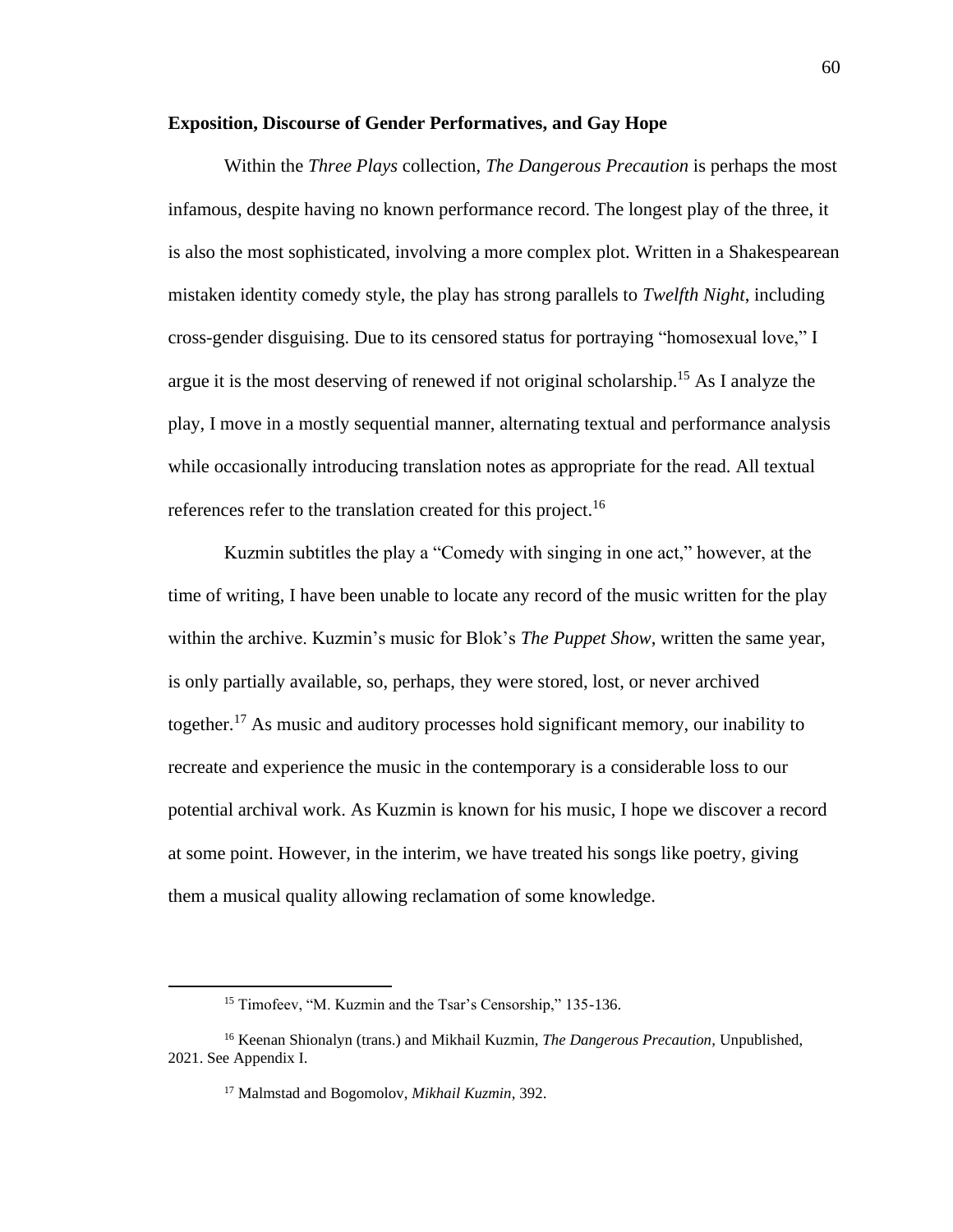The play consists of five primary characters listed in order of appearance:

Postumius, Floridal, Rene, Clorinda, and Gaetano; however, the cast can easily expand given the generic listing of characters such as "courtiers, dames, and servants" who have few lines, but fill out the theatrical space.<sup>18</sup> The character personae provides little character description outside of the primary character Floridal, mentioned as having been mistaken for a girl named Dorita. Postumius and the courtiers have no further description. Rene is identified only as a young prince, Clorinda, his beloved, and Gaetano, a member of Postumius' court. Kuzmin lists the  $1<sup>st</sup>$  and  $2<sup>nd</sup>$  Courtiers distinctly due to their two lines near the middle of the play. Unlike the two other plays in the *Three Plays* collection, Kuzmin moves beyond tropes of commedia dell'arte and fills his characters with depth, not unlike Shakespeare, whom Kuzmin appears to be using as a model. In a single act, the character depth achieved over the course of five acts is not attainable, yet it contains rounded characters with personality and flaws.

Our performance of *The Dangerous Precaution* opens with an English folk tune drawing our audiences with remembrances of the Renaissance. A painted backdrop appears with a path signifying the crossing place of the scenes. As the cameras first turn on, the audience is presented with a variety of views. In the center of the screen, we see a male actor with a stern stance wearing a simple blue button-up shirt; the bottom left, a young woman dressed in a Renaissance style dress and cape with rich browns and gold; the bottom right a young male actor dressed in a simple red v-neck sweater. The placement of the cameras immediately communicates a position of power and subservience by the two in the corner. The mismatching of costumes is apparent and

<sup>18</sup> Shionalyn and Kuzmin, *The Dangerous Precaution*, 1.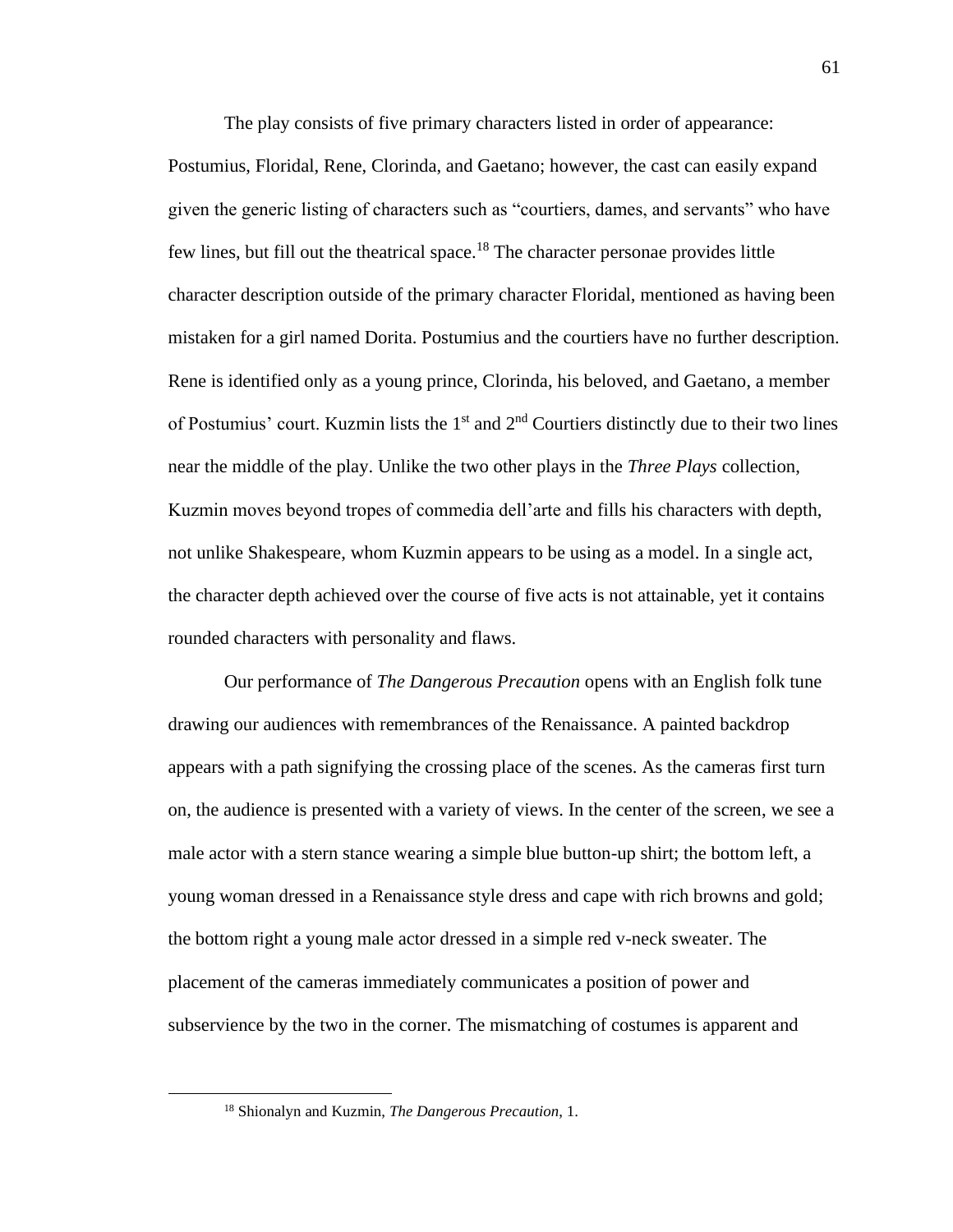noticeable, contemporary clothes mix with Renaissance fashion, and each character appears to be from a different time. This approach was intentional, providing each actor the choice to play their character in the location and time that they felt was the most appropriate. Verisimilitude is of little concern with the hope that we remind the audience they are watching a performance of a historical piece. We have situated the present alongside the past, ours, the time of Kuzmin, and his, Venice of an even earlier era. With the double call to the past, we have laid the foundation for Muñoz's queer utopianism. We have disregarded linear time, queered by using ahistorical placements to create discomfort.

Beginning the exposition is Postumius, played by the actor in the blue shirt, and Gaetano, played by the actress in Renaissance attire. Through his few lines, we learn that, for an unknown reason, they wish to be rid of Clorinda, a woman acting as a barrier of some sort to their political relations with Rene. They reveal nothing further of the problem of Clorinda, and the director/actors are free to interpret. We also learn that Floridal, played by the actor in the v-neck sweater, is also Dorita, a gender disguise performance on the part of Floridal transforming him into a woman. An exasperated voice clarifies that Floridal does not enjoy dressing in the womanly attire, not because the act of performing as a woman is demeaning, but because of the pain it causes Rene, the object of the deception.

Unlike Shakespeare's approach, the female disguise is never seen and not indicated anywhere in the stage directions, a reminder that within this world Kuzmin created, gender is read merely as outward accoutrements such as dresses. By lacking items such as dresses, characters may then be men. This observation is both Kuzmin's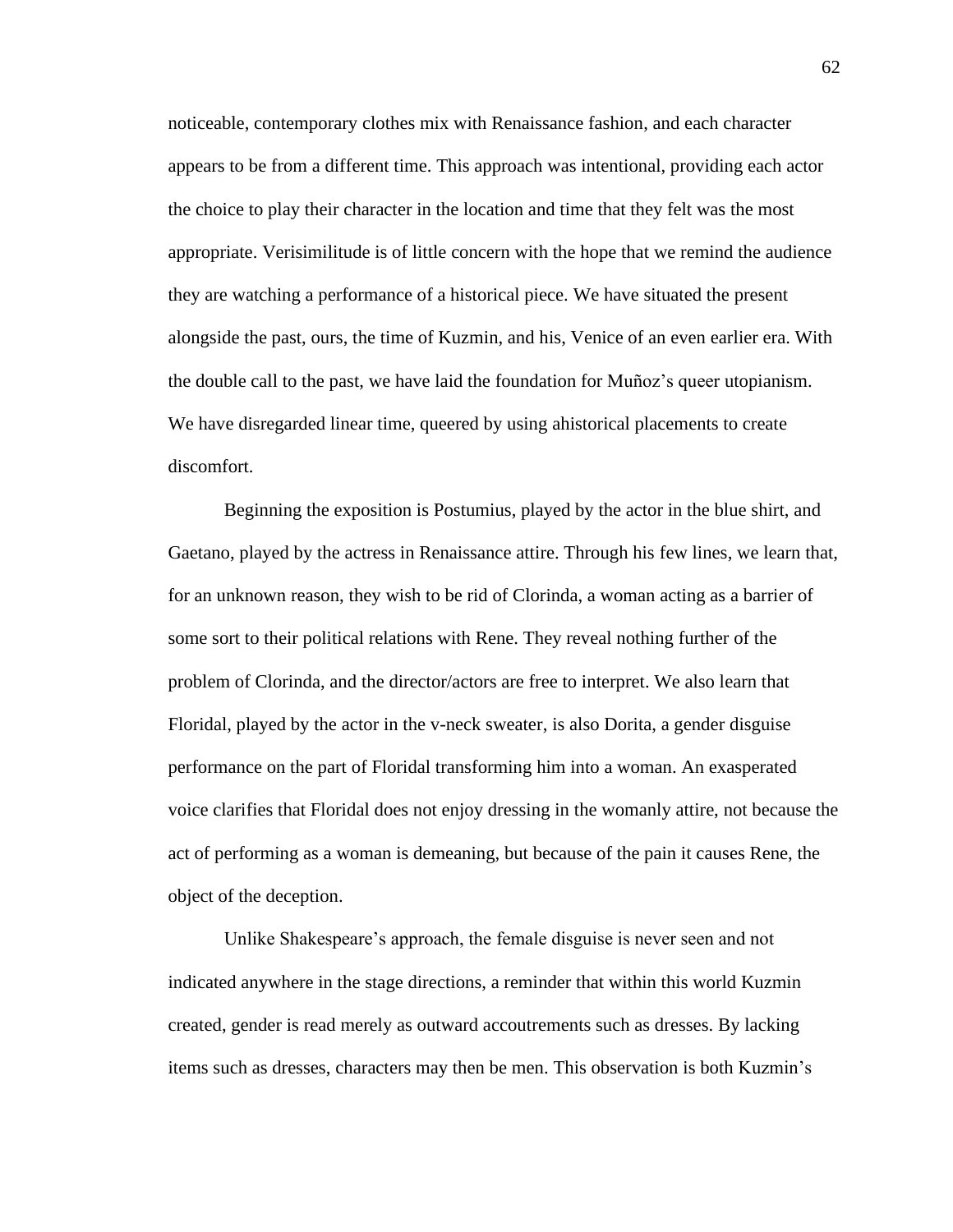exploring of gender as a social construct and evidence of misogyny. Dress acts as a signifier of gender, however it also situates men as the default. To become a woman, for Kuzmin, is to put on a costume to become an other, a not-male. In order to avoid an essentialist reading, I temporarily set aside the misogynistic interpretation. Doing so allows us to gain fascinating insights into his conception of gender and sexuality from over a century ago. These insights are obfuscated when only seen as misogyny. The complete view of Kuzmin must reengage the possibility of sexism; however, a focus on one critique risks removing his complex discussion of gender entirely and is reductive.

Dress and clothing then act as gender performatives within Kuzmin's world. By placing gendered objects upon a body within the world of the play, the characters become women. Floridal, in this case, by donning a dress, becomes Dorita, an identity that Rene does not question. In this reading, Floridal is the presumed true identity whose crisis builds upon the conflicting feelings that arise within the identity of Dorita. Dorita, a woman, can model heteronormativity and therefore express love towards Rene. By performing womanhood, originally only through the costume of Dorita, viewers remain within the comfort zone of heteronormativity. In those moments, it is drag, an exaggeration. Floridal's identity, however, remains intact and the emotions experienced within the costume of Dorita are transferrable. When it is made clear the emotions resulting from the performatives performed by Dorita also apply to Floridal, gender is disrupted, and the critique of those gender structures become clear.

After establishing the identities of Floridal, Gaetano senses the discomfort of Floridal—a man asked to perform womanhood. Gaetano is a traditional Shakespearean foolish bard. Gaetano uses poetry to tell his narrative and seems little concerned with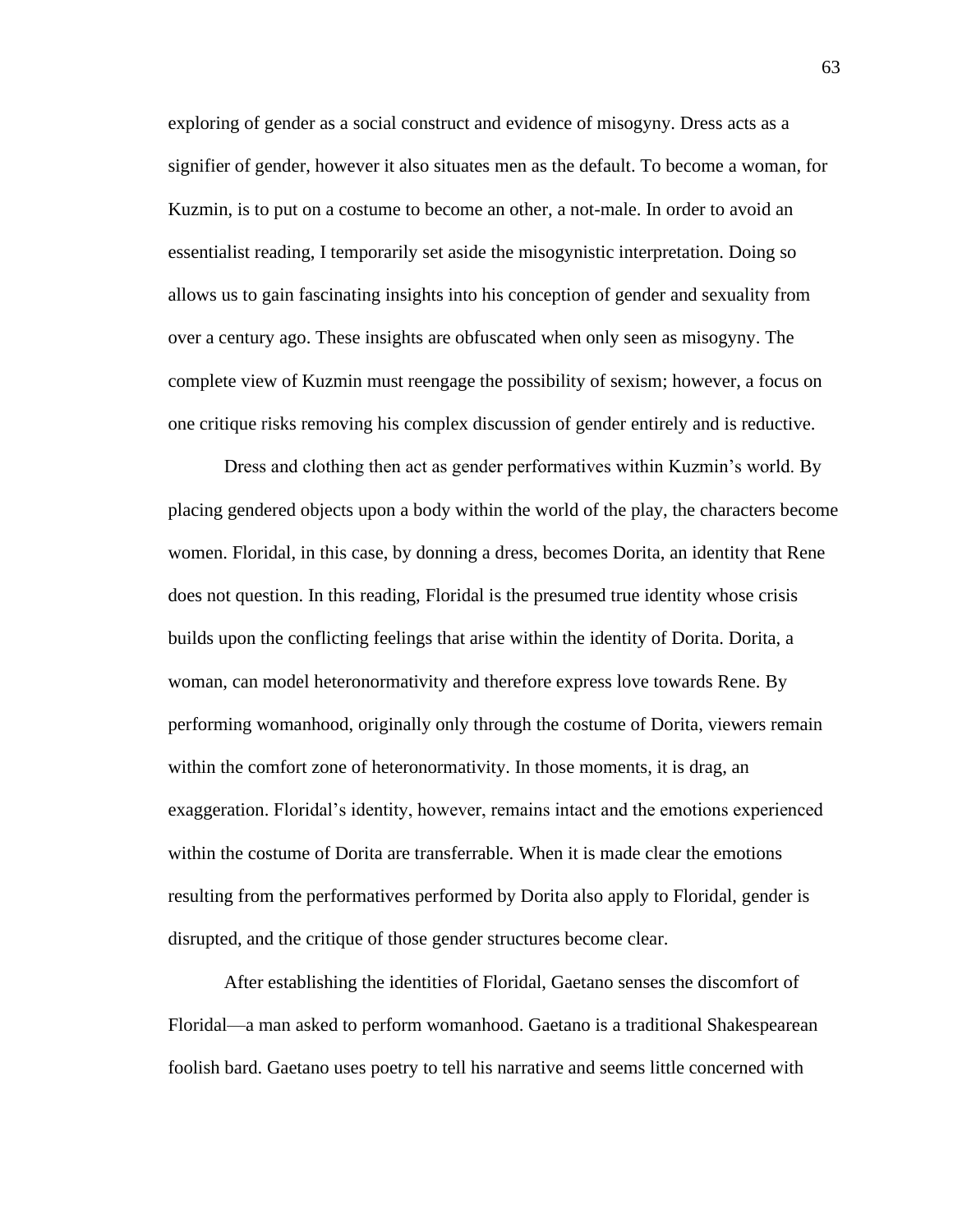propriety. Only appearing in one scene, Gaetano has a full song meant to assuage Floridal of his nervousness associated with disguising himself as a woman. Kuzmin wrote Gaetano's song in alternating rhyming couplets filled with bawdy descriptions of both the male and female sex. I specifically mention sex here to differentiate and heighten the later conversations on gender performance. To Gaetano, the differences between the genders are limited and relegated to minute observable differences that disappear on certain bodies. His description, repeated, states:

> Narrow hips and a slender bod To the young man are the gift from God, While women are round and shapely — That is the difference — do you see?

I find Gaetano's discourse on gender particularly compelling as he makes it clear that sexual differences are only slight, even anatomically. The breasts of a woman and the buttocks of a man serve the same sexual purpose and excite equally in Gaetano's world. Additionally, by emphasizing the visual aspect of seeing, the performative nature of gender is made more obvious. Whether Gaetano was arguing for bisexuality, gender neutrality, or was perhaps non-binary themselves became a frequent discussion in rehearsal. For the original read, the actress playing Gaetano elected to explore Gaetano as a bisexual man.

The argument for bisexuality becomes stronger in the final lines of the song, "Top or bottom, heads or tails, For a player, more regales."<sup>19</sup> To Gaetano, both genders are available to be played with as objects of satisfaction and desire. While demonstrating the minute physical differences between the sexes, Kuzmin also utilizes the male gaze to

<sup>19</sup> Shionalyn and Kuzmin, *The Dangerous Precaution*, 3.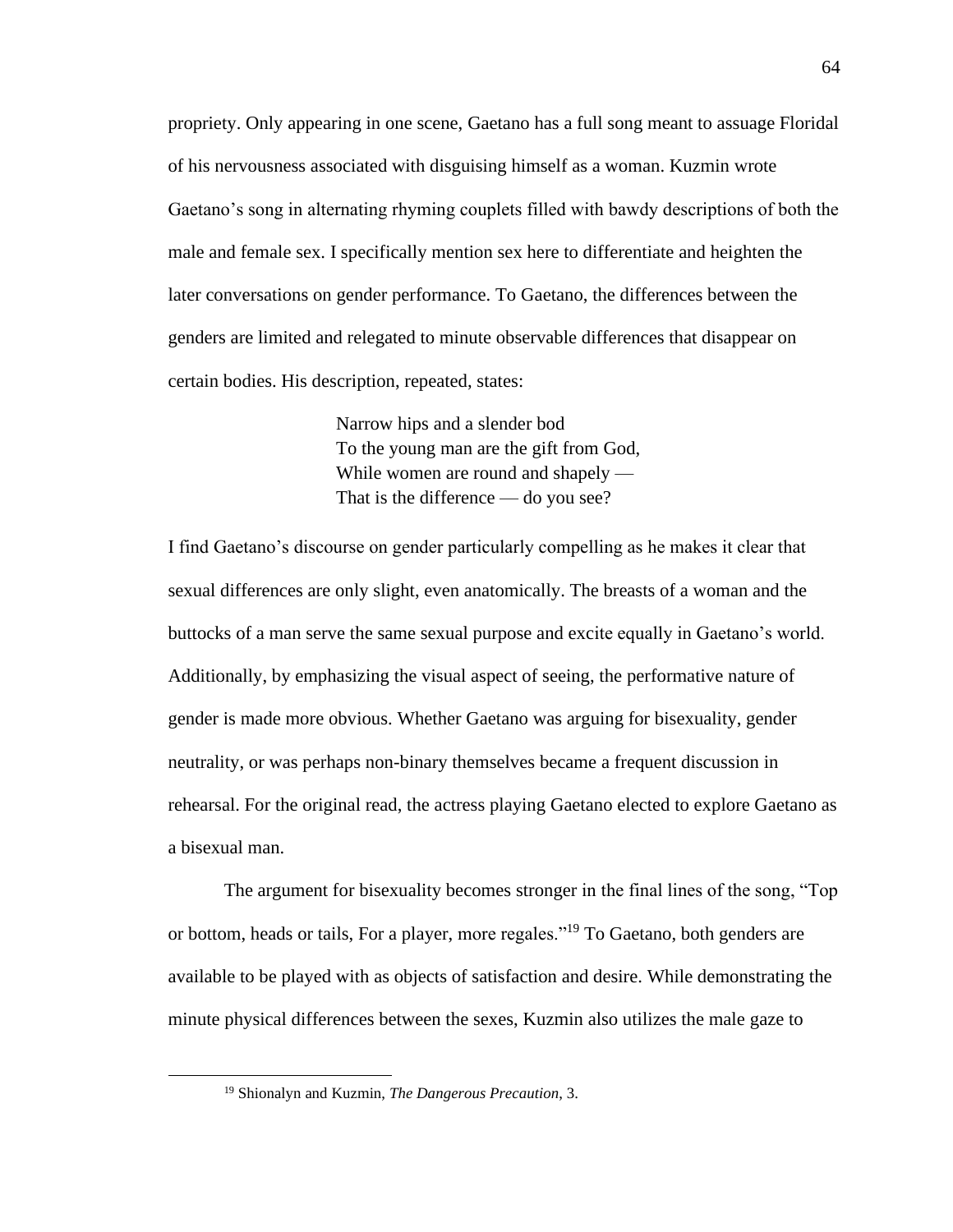describe the playwright's view of attractiveness. Presenting idealized versions of the female body, Kuzmin engages the male gaze by placing pleasure within the realm of heteronormativity. He then engages in queer feelings by transferring those idealizations onto male bodies, thereby discomforting the straight sexualization subjected typically to women. By utilizing such idealized versions, physical gender disparity is made less obvious to audiences. The realization hits some that non-idealized bodies do not fit the gendered expectation detailed by Kuzmin. Men may also be round and shapely, while women may be slender. Contemporary acknowledgment of the diversity of bodies strengthens Kuzmin's argument that physiological differences between men and women are arbitrary at best. Kuzminian scholars note this social criticism; their limited commentary on the play does at least acknowledge how Gaetano "destabilizes gender."<sup>20</sup>

Gaetano, in performance, further accentuates the argument of the social constructiveness of gender. Language and gesture combine to make clear the gender performative within the world Kuzmin has created. The words round and shapely, in reference to women, and narrow hips and slender to men, differ only slightly in gesture. As we see the actress place her hands to the side, as if a judge's scale, we visually see the comparison of the actionable abilities of the sexes with her even balance symbolizing the marginal equity of the two. Furthering the sexualized performance, the actress playing Gaetano gestures to her breasts and slaps her own buttocks while performing the line "top or bottom, heads or tails." Such gestures further subvert the heteronormative interpretation that began the poem and allows the actress's body to communicate both male and female sexuality, living within a liminal social space. Gendered performatives

<sup>20</sup> Malmstad and Bogomolov, *Mikhail Kuzmin,* 107.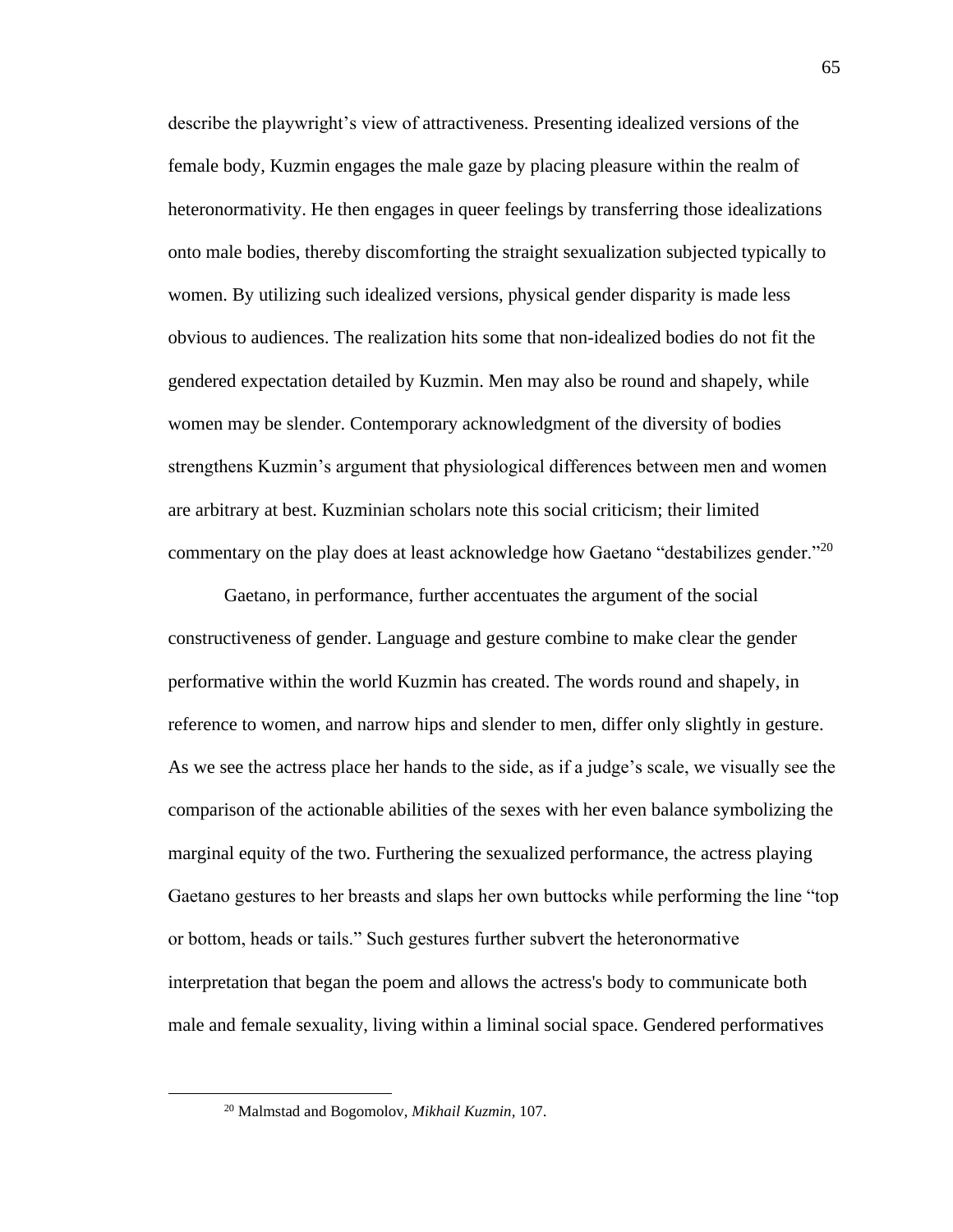then layer the provocativeness of the poem paired with the overt sexuality performed. The actress chose to wear a Renaissance-style dress while playing a character whose name suggests masculinity to further illuminate the construct of gender. Until this point, the audience is entirely unaware of the character's name. In the first line after this monologue, Postumius speaks the name Gaetano, and the gender nonconformity becomes apparent. Perhaps this approach is too on-the-nose; however, the monologue itself is full of overt gestures to gender performatives and openly mocks them. Using performed gendered gestures then provides embodiment signifying directly to the audience the purpose of the speech, even if the language is lost. Such a choice to indicate gender so plainly certainly violates the rules of realism, but I argue successfully engages the audience into the message of the play and primes them for further discourse on gender and sexuality.

The song successfully introduces the themes of gender and sexuality and the topic of debate for the play. Upon finishing his song, Postumius chastises him for being indecent, and Gaetano's response is perhaps the most telling of Kuzmin's stance on gender identity. In a nod to Judith Butler, almost a century too early, Gaetano responds, "Decency is a social construct."<sup>21</sup> While Gaetano's line specifically responds to decency, the allusion to gender as a conventional social construct is obvious and was the first observation the ensemble made when discussing this scene.

The mention of decency and the subsequent chastisement participates in a bit of self-mockery by Kuzmin, Postumius explicitly citing a lack of modesty. Upon delivering such a critique, the actor playing Postumius, visually in a position of power, punches the

<sup>21</sup> Shionalyn and Kuzmin, *The Dangerous Precaution*, 3. Note that the original Russian translates to "conventional thing"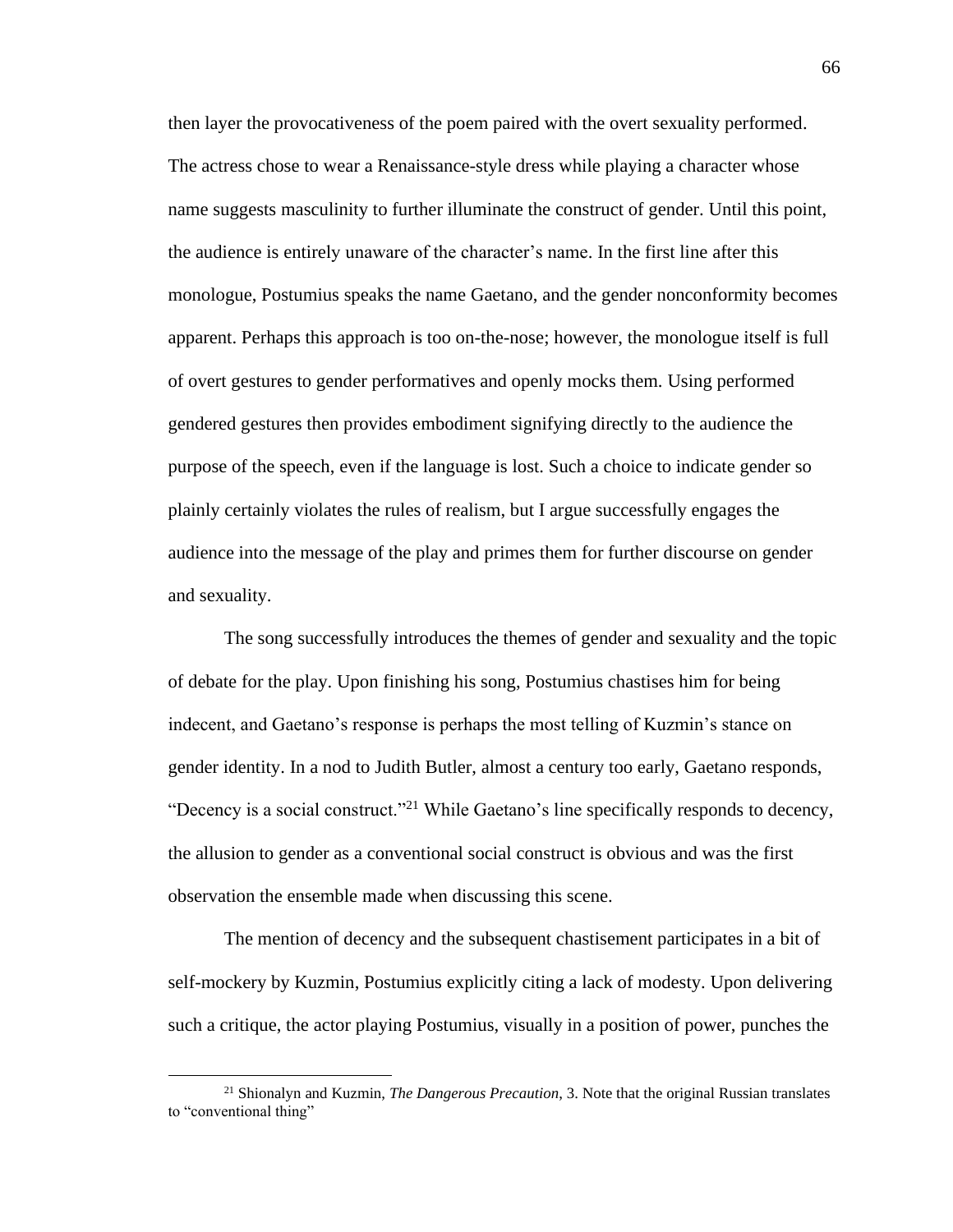word modesty while the actor playing Floridal agrees, displaying subservience. Such action mimics the life and critique of Kuzmin, whose work debates gender ideas ahead of their time to a society that was not yet ready for such discussions. Through the silencing of Gaetano, Postumius acts like the critics of Kuzmin's novel *Wings*, acting to censor any discussion of sexuality beyond heteronormativity. Simultaneously, by targeting Floridal in his discussion of sexuality, Gaetano situates Floridal as the voice of Kuzmin. Such a placement allows Floridal to serve as autobiographical character of Kuzmin while simultaneously providing a narrative illustrating the pathway to coming out.

The last piece of information Postumius provides before he and Gaetano disappear forever: Floridal is to remain disguised for three days only. Similar to the thirteen days of disguise in *Twelfth Night*, Kuzmin makes the parallels to Shakespeare clear. I note, however, that such a change is symbolic, altering the thirteen days of Christmas to become the three days of Christ's resurrection. The symbolic adjustment allows Floridal to be a pseudo-Christ figure, wherein Floridal must die and at the end of the deception is reborn anew.

I also find it interesting that while Floridal is distraught at the idea of misleading Rene, he feels no such regret for unseating Clorinda. While it is possible to see this moment as another example of Kuzmin's misogyny, ignoring the desires of the only named female character, I also see it as a glimpse into the world of Kuzmin grappling with his sexual orientation, his sexual attraction towards men. With that acknowledgment, it makes sense that Floridal is not concerned with Clorinda, instead focused on both appearing as a woman (as Dorita) and as Floridal, a heteronormative male. Such an act would require a complicated focus to go against what society tells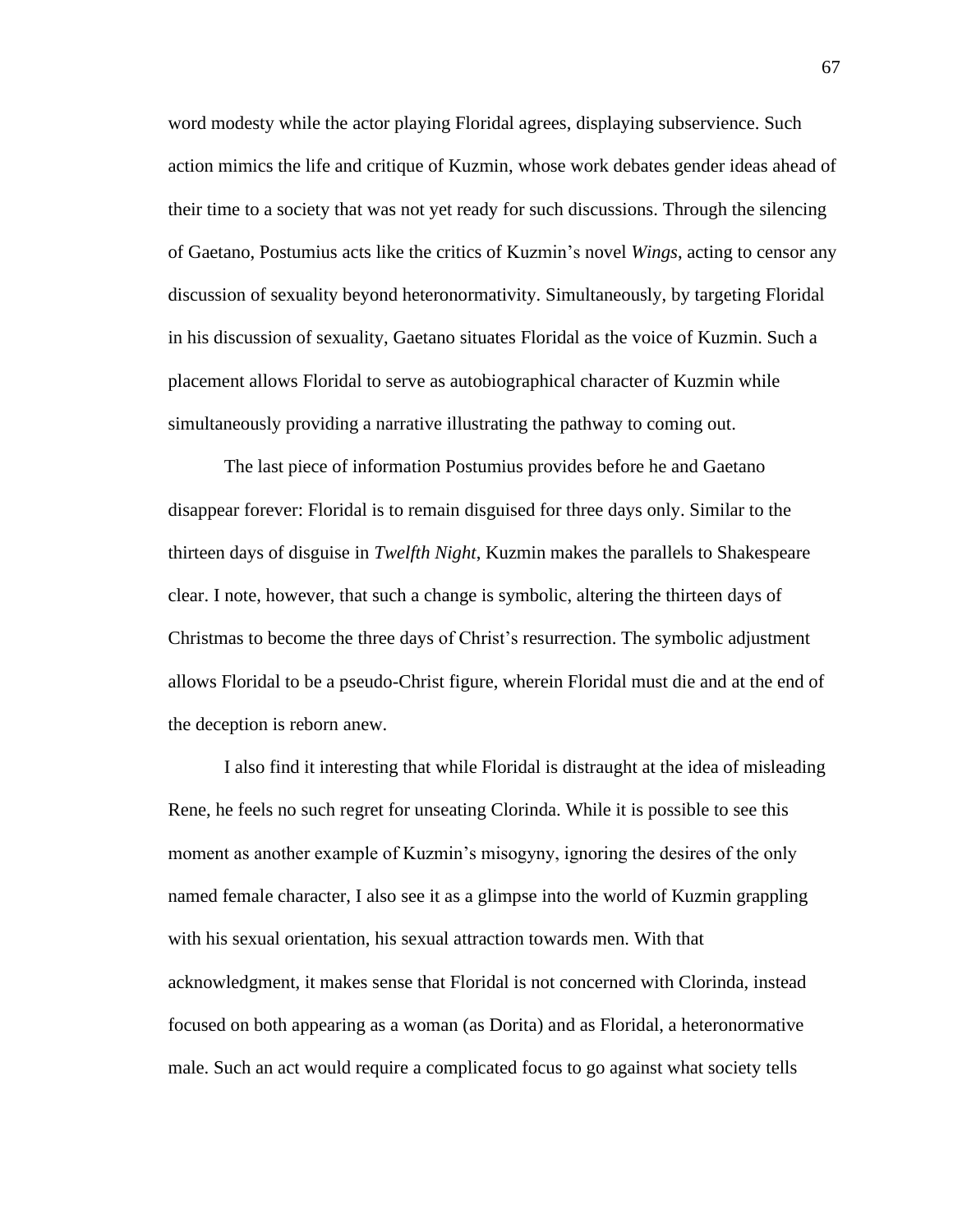Floridal to do (appear straight and unattracted to men). He must flirt with another man while also appearing straight; with such a task, there is little room in the mind for others. What initially appears as apathy towards Clorinda is rather a concern for selfpreservation. The only other possible role of Clorinda, for Kuzmin, would have been as the object of flirtation to signify Floridal's straightness to the world. I am grateful Kuzmin has not opted for such a choice and instead allows Clorinda to exist beyond a mere object or proof of straightness. This choice acts to mark and disregard heteronormative assumptions and remove such concerns from becoming a focal point of the narrative. It discomforts while operating within heteronormative structures.

As Floridal is left alone at the end of the first scene, Kuzmin introduces us to Rene. Rather than having Rene appear on stage, Kuzmin makes clear in his stage directions that we are to see only Floridal, alone on stage, present with only a voice. After the discourse on gender by Gaetano, I find this a compelling choice. Rene's literal disembodiment allows audience members to experience the complicated emotions of Floridal as he hears the song of Rene, centering Floridal as the character of concern rather than the relationship. The song itself, written in rhyming couplets interspersed with alliteration and frequent consonance, is a beautiful example of symbolic poetry utilizing calls to nature and line structures in lengths of prime numbers. A love song to Dorita, it acts as a form of queer utopian storytelling where we transport to an ideal. Free of gendered speech, the beginning of the poem flows with calls to a personified nature as we hear, "The viridescent grass, blossoms full and sings, The wind blows and whips, flaps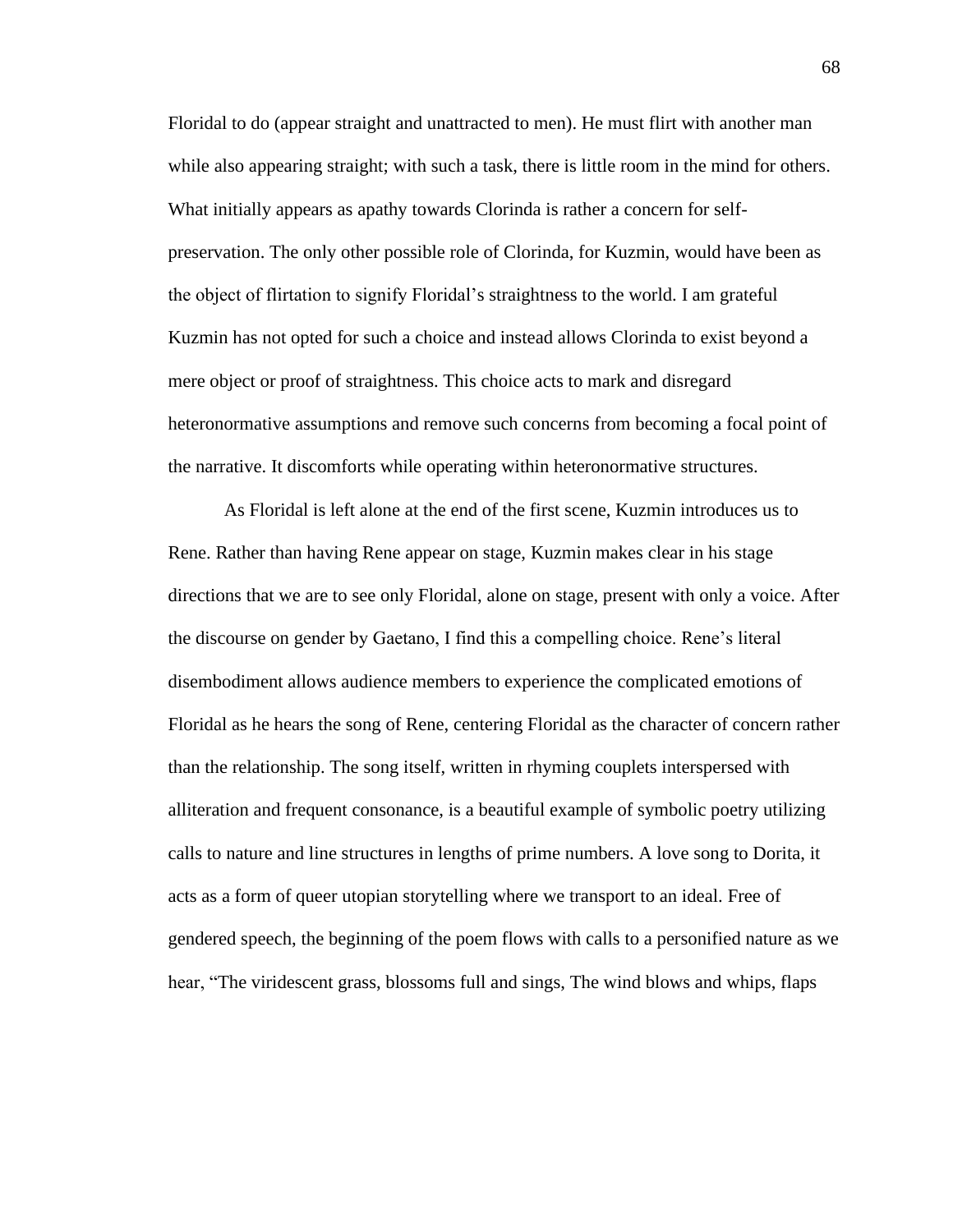and spreads its wings."<sup>22</sup> The words beckon to the familiarity of nature and comfort that exists beyond gendered love.

Yet, the return of gendering creates a false utopic feeling, evident on the face of the actor playing Floridal, transitioning from blissful and peaceful expressions into sudden discomforts visible with tensed muscles and downward glances. As we hear the words, "There, in the dense moss and ivy a hut you'll find, There I will live, will live with Dorita entwined," the optimistic utopia destroyed as the actor, by being visible as Floridal on stage, reminds us of the male-gendered body incompatible with the words spoken by Rene. This moment directly engages in Ahmed's queer feelings, situating a familiar heteronormative situation on a body that does not sexually match the male voice, creating discomfort. For the contemporary queer, this moment replaces optimistic hope with potentiality or what Muñoz calls "educated hope," should we discard the social construct of gender just introduced into Kuzmin's world.<sup>23</sup> In order to transform fully to educated hope, the optimistic utopia must transform into a concrete utopia, one that acknowledges the systemic changes that must occur to create a potentiality. For the sake of dramatic tension, this scene leaves such a hope unresolved and unattained. Nevertheless, as we will see in the following scenes, Kuzmin engages in a depiction that dismantles the systemic barriers preventing our utopia for Floridal, caught in between desire for Rene and gendered sexuality expectations.

As Xhonneux hypothesizes for coming out narratives, the next scenes lay out a framework or vocabulary for queer individuals to navigate their own sexual identity and

<sup>22</sup> Shionalyn and Kuzmin, *The Dangerous Precaution*, 3-4

<sup>23</sup> Muñoz, *Cruising Utopia,* 3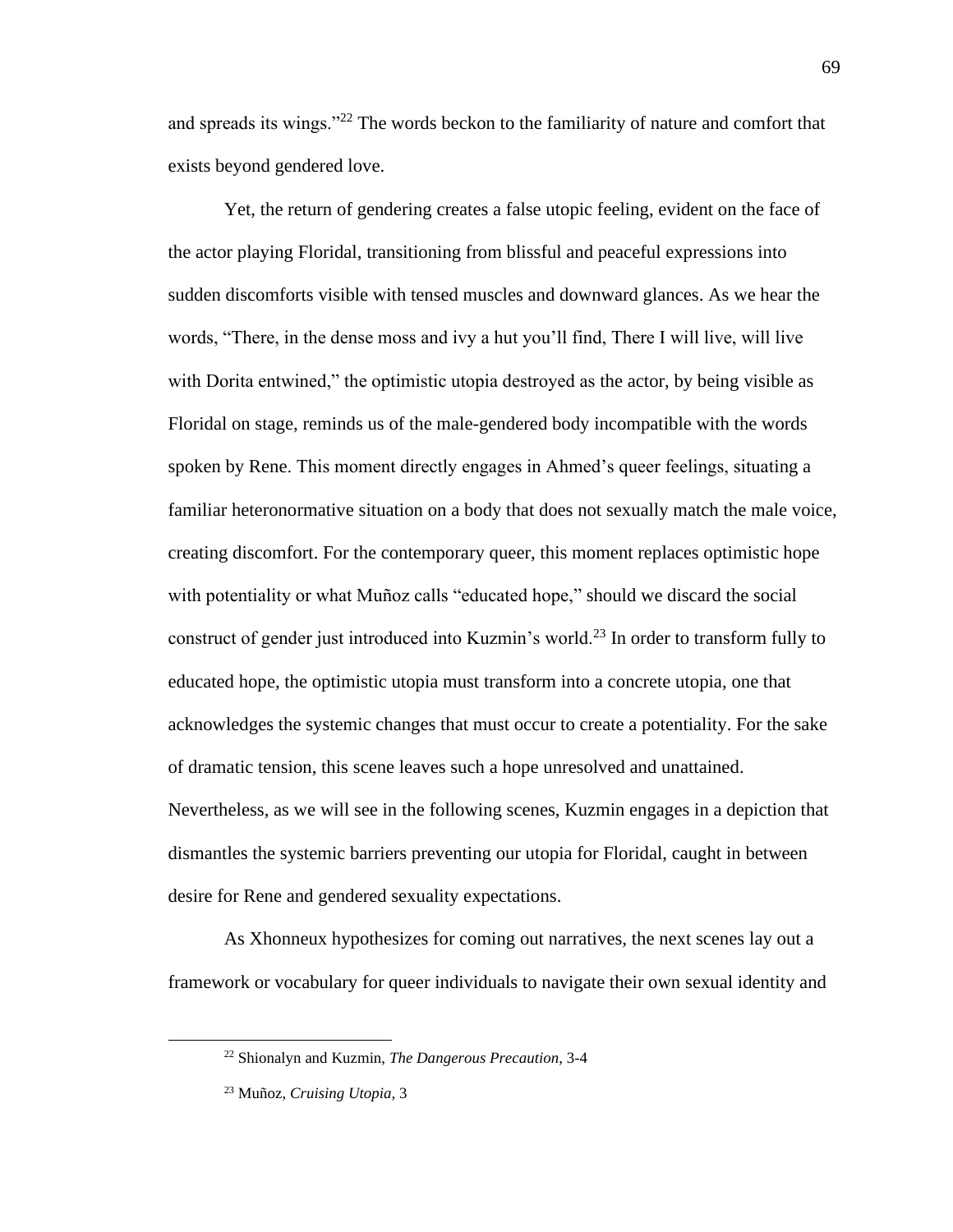attain their utopia.<sup>24</sup> However, in the interim, the actor playing Floridal exits without words, and even more is communicated in the silence. The emotional impact of dual identity is palpable. The fake Dorita robs Floridal of his desired affection from Rene. Floridal, knowing he cannot truly be Dorita, is stuck performing a gender and giving affection that Rene cannot return, given Floridal's status as a man. While cognizant to queer audiences, Kuzmin has not yet engaged with the possibility of homosexuality or becoming gay.

Floridal, seen by the actor to be deep-in-thought, reenters and is quickly interrupted by Clorinda wearing a dress to indicate herself a woman, the signifier Kuzmin utilizes for gender.<sup>25</sup> Further communicating the queer feelings that Floridal is feeling, Clorinda states, "You look like a lover, who has not seen his beloved for more than an hour," evidence that Floridal's facial expressions have betrayed him.<sup>26</sup> Floridal escapes condemnation by stating his visible emotions are merely a natural reaction to hearing the poetry written for Dorita, successfully evading further suspicion, while notedly, not a lie. Interestingly, enjoyment of poetry is not a gendered action in Kuzmin's created world. The conversation turns to the new woman Dorita, known to the audience but invisible to the characters on stage. Clorinda seems especially intrigued by her, clearly indicating the character's suspicion of romantic involvement with Rene, heightening the tension as such

<sup>24</sup> Xhonneux, *The Classic Coming Out Novel*.

<sup>&</sup>lt;sup>25</sup> I want to note that Kuzmin utilizes dresses as signifiers, something we have occasionally disrupted in our production. In this moment, Clorinda's clothing, name, and behavior match gendered expectations set-up by Kuzmin, unlike Gaetano who intentionally disrupted those preconceptions both in speech and in costume. In the world of this play (the gay male version), Gaetano is the only character to violate these norms. In the transgender read in Chapter 4, multiple characters disrupt gender through clothing and cross-gender casting.

<sup>26</sup> Shionalyn and Kuzmin, *The Dangerous Precaution*, 4.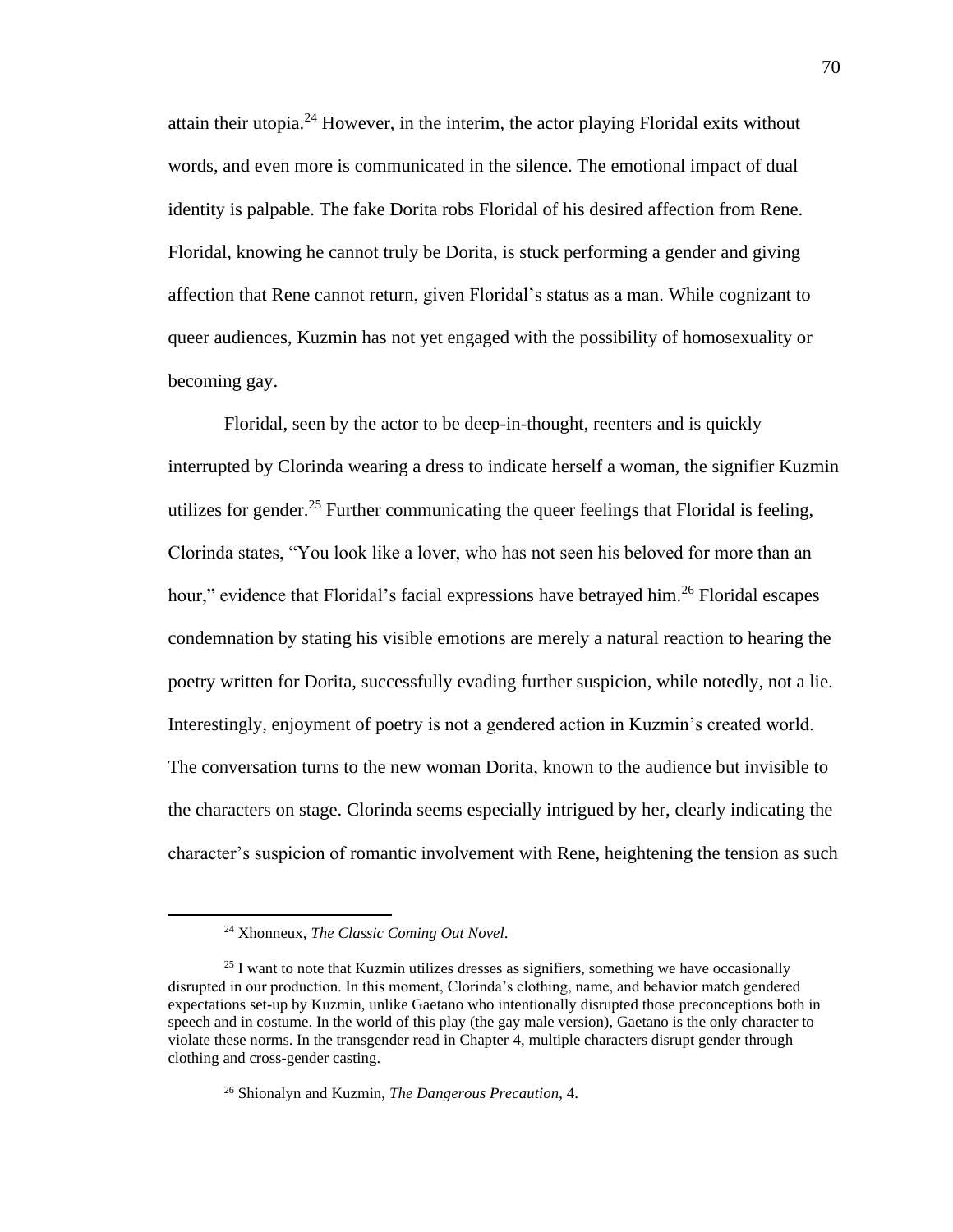an action would lead to the removal of Clorinda. Possibly engaging in a gender performative, Clorinda appears less concerned with the conversation and more about her appearance in the mirror when Rene's physical presence interrupts the conversation.<sup>27</sup>

Signifying interruption, we quickly swapped the position of the cameras showing Clorinda and Rene. The interruption then serves a dual purpose of changing the scene's action while also further communicating the fall of Clorinda in the eyes of Rene. Within the scene, all of Rene's attention is on Floridal, a guest in the court. The discomfort of the scene is evident to audiences, yet Rene misinterprets it as boredom and decides to arrange a dance. While primarily expository, there nonetheless are telling clues to the gay narrative Kuzmin is crafting. So far, there has been no indication that Rene is anything other than heterosexual, having written a love song for someone he believed a woman. Yet, within this scene, Rene's subconscious betrays him as he unknowingly focuses all his attention on Floridal. As viewers, we are aware of the Floridal/Dorita duality, but Rene is not. Consciously, Rene is merely concerned for a peer who appears bored, yet subconsciously he is drawn to Dorita and unconcerned with the woman in the room, Clorinda. The foreshadowing intrigues and the tension successfully builds.

### **Queer Vocabulary and Depiction of Identity Formation**

The next scenes have a striking similarity to the forest scenes in Shakespeare's *A Midsummer's Night Dream.* Couples enter for a short bit of plot before dispersing and repeating with new character combinations. Instead of a forest, however, we appear to be on the outskirts of said party, at Rene's court. The scenes then play as conversations on

 $27$  Of note, it is unclear what purpose the mirror serves. Perhaps Kuzmin is implying a vainness in her, or perhaps she was merely preparing for the party later. Even through embodied rehearsal the function and purpose of the mirror evaded us.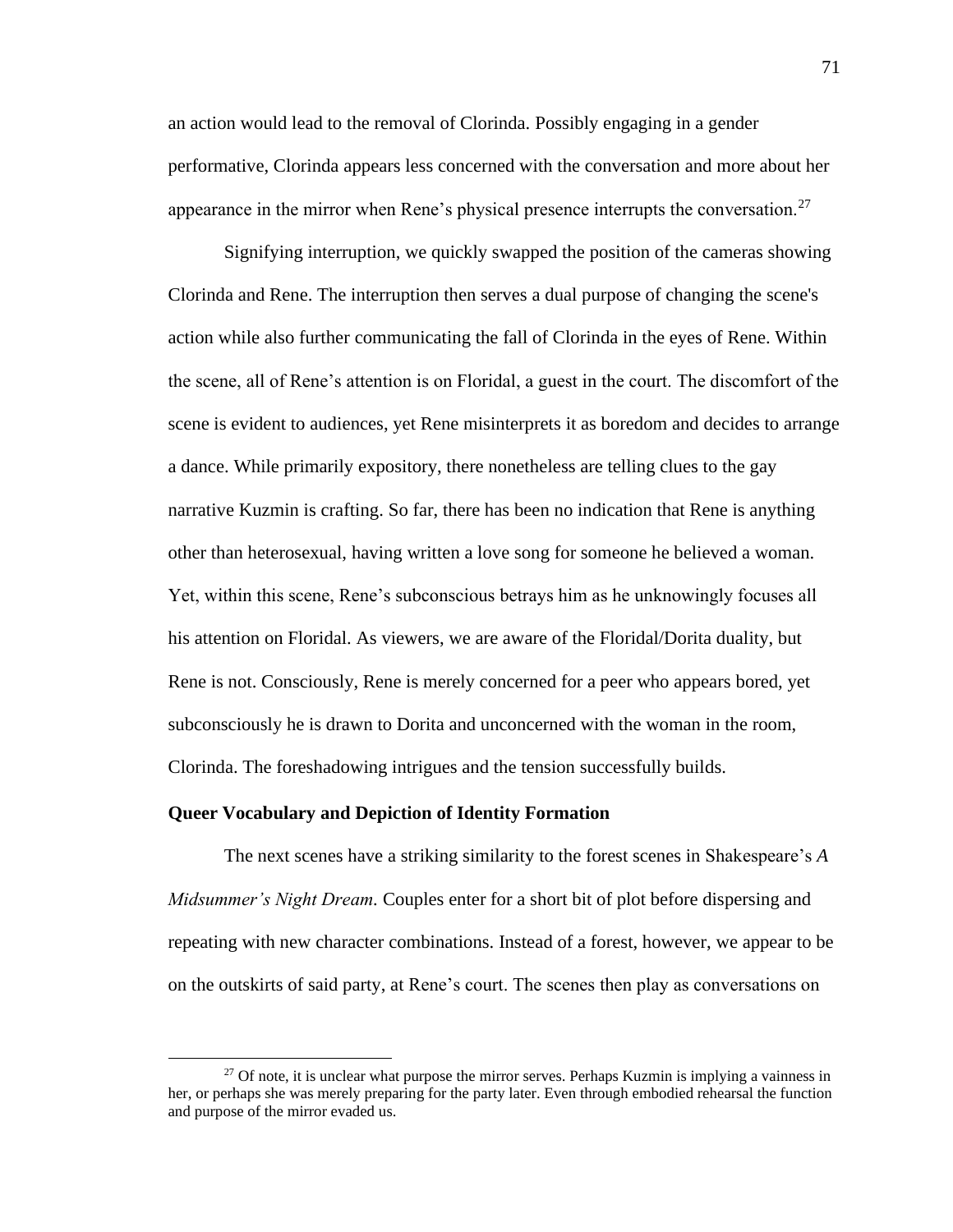the garden terrace as people excuse themselves from the noise for brief conversations and breaks.

As the scene transitions, we hear ballroom music as two actresses enter in overly gendered clothing. In a fin-de-siecle women's outfit along with gloves and a hat, one actress appears ready for a day in the park while the other enters in a white and black striped dress with hair flowing over her shoulders. The contrast between period and contemporary is visible, but the gendered performative of clothing remains. Other performatives mark gender in this short performance, such as curtsies, doe-eyes, and accentuation of the hips through hand gestures. The two characters seem overly concerned with the attire of a certain woman at the party. The courtiers observed how taken Rene is with her; however, her choice to wear pants to a party left him uninterested in dancing. One courtier responds that pants do not hinder such behaviors before snide remarks are shared between the two ladies.

On its surface, this scene appears simplistic and likely serving only for filler to allow for a scene change or other theatrical business; however, when taken with Gaetano's call to question gender, the purpose becomes evident. It does not take much to realize that the woman mentioned, is in fact, Floridal (a fact confirmed at the start of the next scene); however, the partygoers are confused as they are reading Floridal as a woman. Until now, the only markers for gender had been dress, yet Floridal, dressed in masculine attire, is read as a woman. Kuzmin is engaging in a direct critique of gender performatives, establishing a narrative dictating clothing as markers of gender, yet he allows characters to read gender in other mannerisms. This contradiction is not an accidental choice but an apparent rebuke to clothing as gender.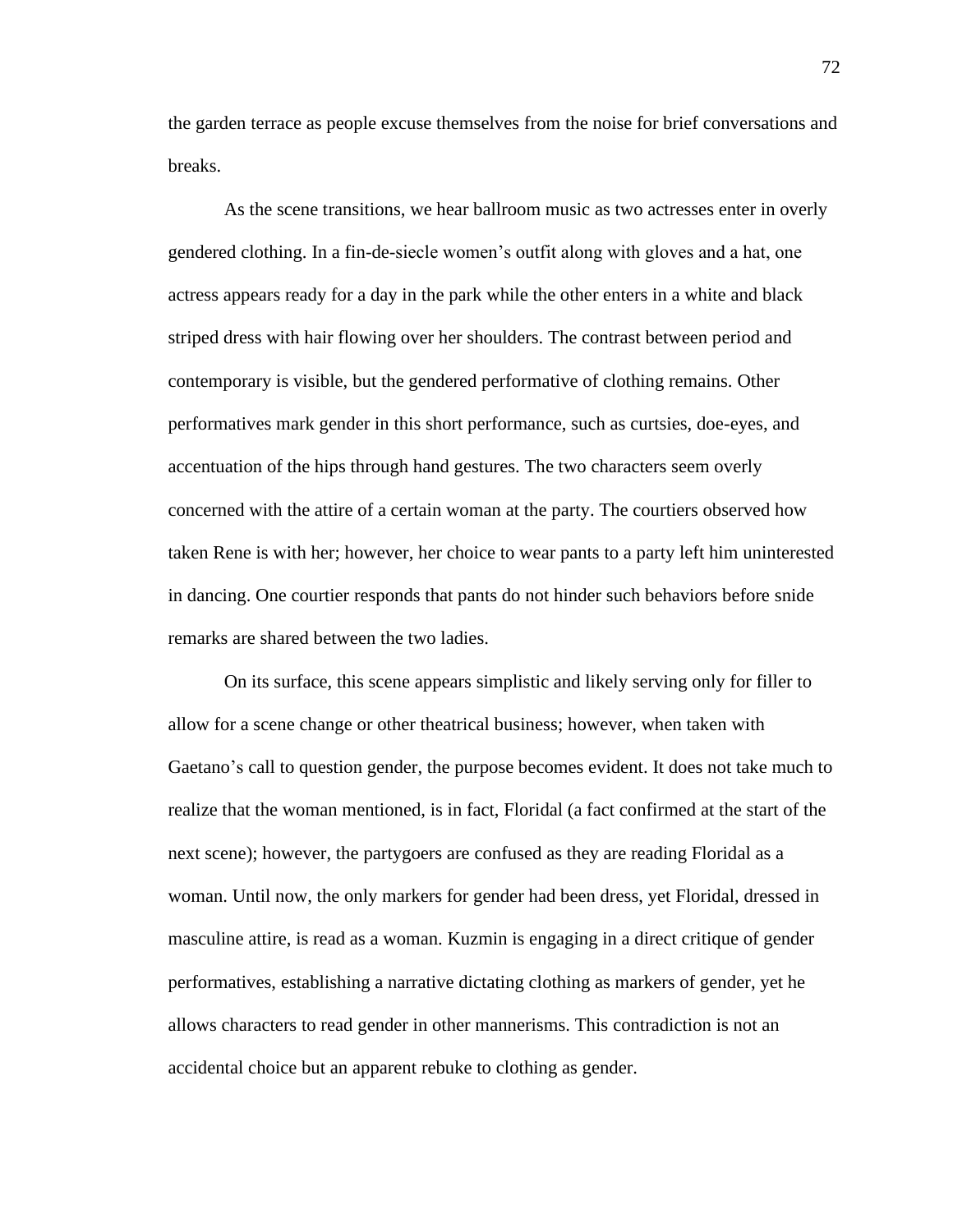As the scene flows in only four lines, Kuzmin engages in a Butlerian-style argument, with the first courtier stating, "He would have gladly danced a Sarabande with her if she wasn't wearing pants." He establishes pants as a gendered marker for masculinity, notedly the only accessory available for masculine signification, while simultaneously introducing the social consequence for violating the norm, sexual rejection. To them, this woman has violated the expected gender performatives reducing her desirability. This plot device is an effective ironic tool because we as viewers are aware that the opposite is true. Floridal is instead performing performatives to appear male and heterosexual, aka wearing pants instead of a dress. Yet, this conversation is unsettling, as we must wonder why they read Floridal as female. Are gay men frequently read as female? Do they perform performatives that communicate womanhood? Kuzmin, here, appears to be struggling to define queerness for himself and is utilizing these two characters to debate its definition openly. <sup>28</sup> To Kuzmin, it appears, sexuality is performed on gendered terms, and therefore to be homosexual is to perform non-conforming gendered actions.

Confirming the suspicion that the previously mentioned woman is rather Floridal, Clorinda enters, flustered at her observation of Floridal. Unlike the two women before, Clorinda seems perplexed by her perception, seeing Floridal rather than Dorita as the disguise stating, "Although she calls herself Floridal, her face is that of a schoolboy. Even though she lacks all the feminine charm in her clothing, his heart has turned to her." We, again, have a discussion of clothing as a gender performative. However, Clorinda

<sup>&</sup>lt;sup>28</sup> I also want to note this is further indication that a gay male reading may not be the only or even the most appropriate. As Floridal reads as a woman, it lends further credence to the possibility of a transgender reading, further explored in Chapter 4.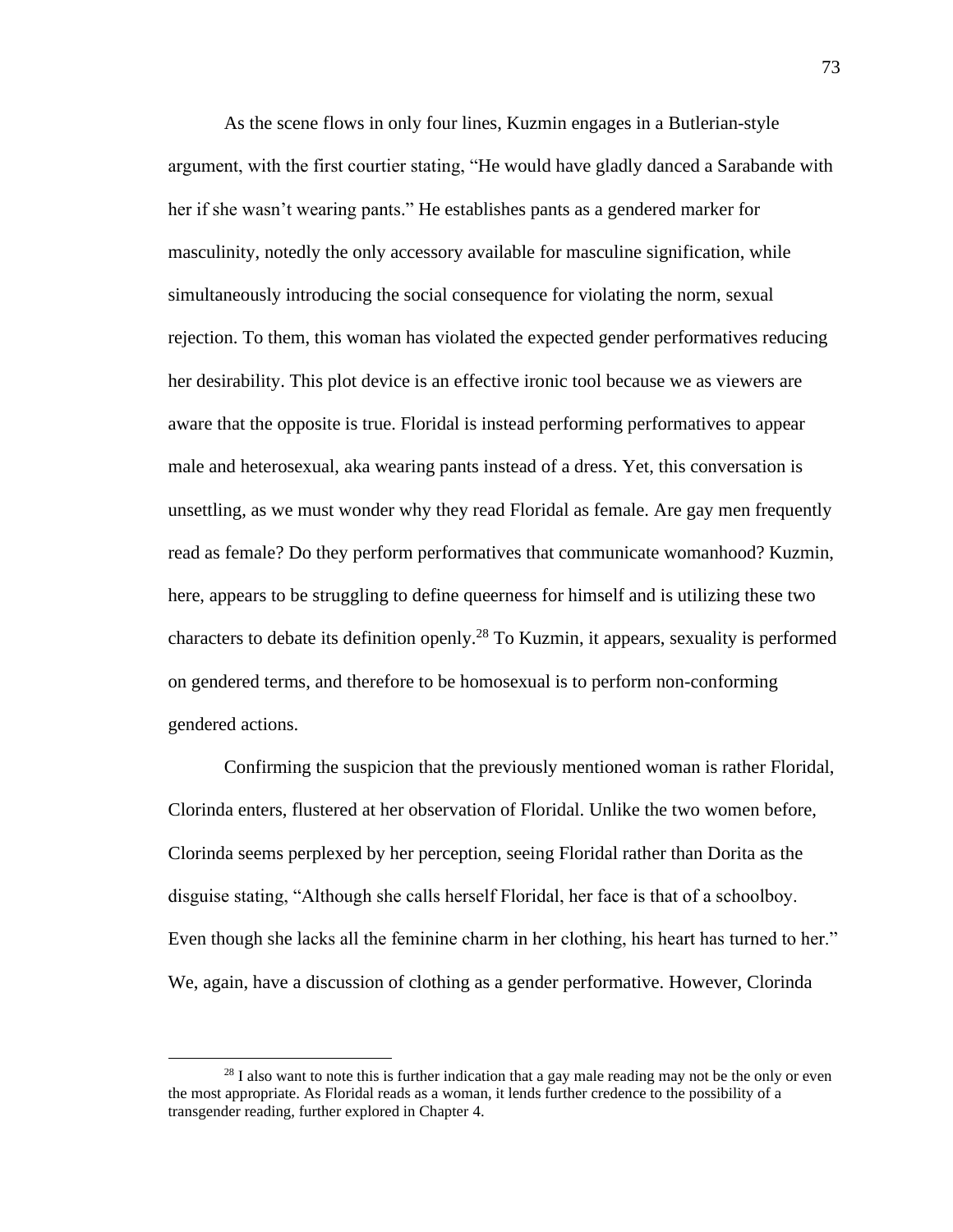also identifies facial features that she has determined to be youthful but masculine, a contradiction in gender for Clorinda. In her heteronormative worldview, Rene, a purportedly cis straight man, to use contemporary terms, should be attracted to strong elements of femininity such as those displayed by Clorinda, her dress, and soft face. The cognitive dissonance experienced when we uproot her expectations is a discomfort to her as she sings of her woes. Becoming the embodiment of the dilemma of queer feelings, Clorinda feels intense discomfort at the disruption of heteronormativity.

Clorinda's song is surprisingly unlike the poems of Gaetano and Rene, using an obnoxiously simplistic tail assonance scheme overusing the sound 'lee.' The poem differentiates itself from others in the play by utilizing an inconsistent alternation of line meter, avoiding prime numbers, and repeating in decreasing meter lengths or decreasing by even amounts such as 8, 6, 4. Upon hearing the poem initially in Russian, the ensemble commented, "Well, that was a choice," in a sarcastic tone communicating the lack of aesthetic maturity in the lines.<sup>29</sup> If all of Kuzmin's poems were such, it would be easy to dismiss it as a faux pax of the writer; however, he is a celebrated poet who has already delighted our ears in the earlier poems in this play. What then does this infer upon our character Clorinda? I see Kuzmin's poetic choice as an attempt to ensure we center Floridal and using obnoxious rhyme so audiences' distance themselves from her, thereby weakening the impact caused by the creation of the Rene/Floridal relationship. By using the overly repetitive rhyming scheme, Clorinda can express her real emotions

<sup>29</sup> Shionalyn. *Three Plays Rehearsal Journal*. Date of entry: 2/6/21.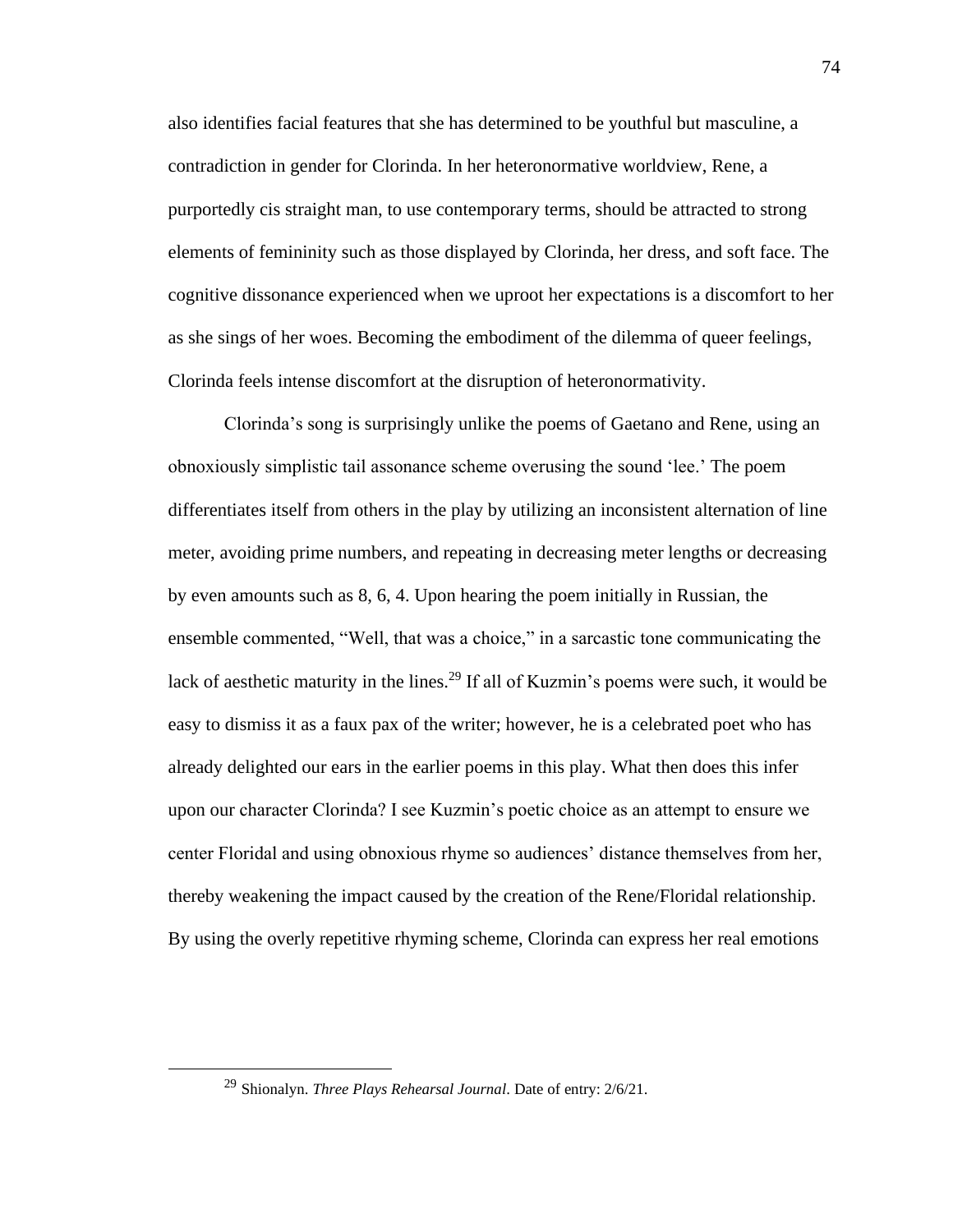allowing her to be a whole person without overtaking the focus of the story. We understand her, but the rhyming is just enough to place some critical distance.

In performance, the gendered observations of Floridal are made clear with gestures to a female body, that of the actress playing Clorinda. Using direct indication, the actress portrays a visual contrast between her face and dress, indicating the necessity for the two to match. Grabbing her dress like pants, the contradiction of Floridal is made clear. Floridal, to Clorinda, communicates womanhood in body and the clothes are the violator. As the actress paces the room, her unraveling of gender matches the slow discourse revealed by the playwright. During rehearsal, the actress discovered a duality in this scene that allows two distinct personalities to emerge. Within the gay male read, the actress chose to display a Clorinda as a flat villain, representing the ultimate upholding of the heteronormative and an acknowledgment of Kuzmin's possible misogyny. To her and the other ensemble members, she became the straight performative queer ally, one who advocates for equality until such equality invades her comfort. The repetitive rhyme of the poetry aids such a read as the childish and selfish nature of the character.<sup>30</sup>

As Clorinda finishes her first song, she is interrupted by Floridal, who is stepping away from the party for just a moment. Seizing the opportunity, Clorinda implores Floridal, through another song, to leave Rene and allow him to return to her. Upon introducing her dilemma to Floridal, Clorinda overly states her perception that Floridal is a woman and not a man when she says:

<sup>&</sup>lt;sup>30</sup> I want to over emphasize that I do not feel this is the correct read of the character just as I do not feel the gay male reading of the play is most appropriate either. See Chapter 4 for my discussion on Clorinda, where a transgender reading allows a rich and complex personality to emerge that is neither misogynistic nor flat.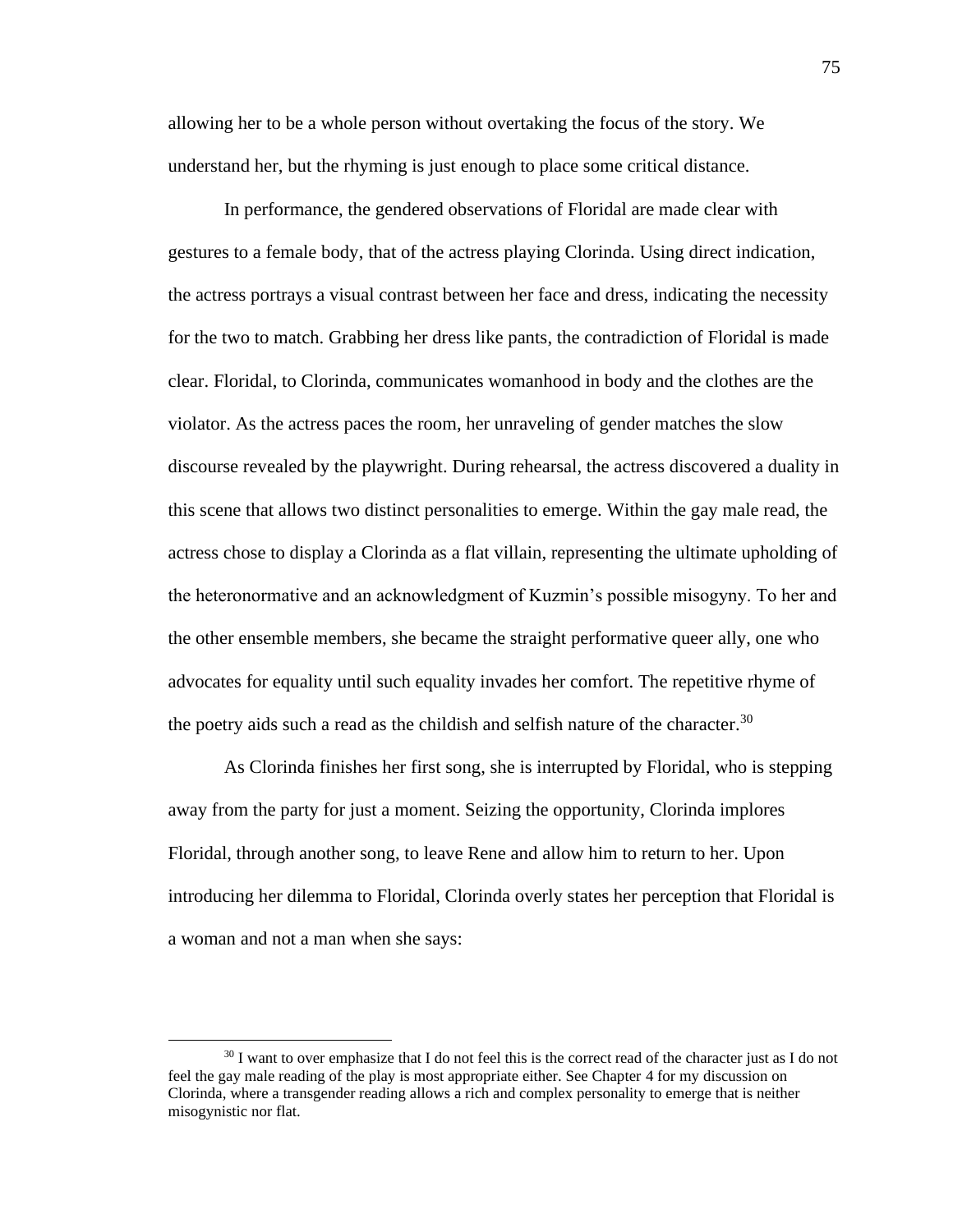It is no secret to you that I love Rene, it is not a secret that he doesn't love me, he is infatuated with you, which is not Floridal, but Dorita. You can, as a woman, understand my torment and help me, I beg you.

Intriguingly, she again mistakenly finds Floridal to be the fraud rather than Dorita. It is not within her worldview to accept that Rene could be so infatuated with another man, so the operatives of her gender performative understanding become clear. To Clorinda, Dorita must be the real identity as a man cannot be attracted to another man, regardless of gender performatives present, Floridal must be the disguise.

Clorinda continues in a song more sophisticated than the previous, returning to symbolist practices such as primes and odds in meter with rhyming couplets. The frequent calls to nature, another symbolist technique, communicates her complicated emotional state. Floridal responds sympathetically yet remains oblivious to the level of infatuation, towards Dorita, on the part of Rene. Of note, Clorinda convinces him to let Rene go, referring to Floridal as her sister, a more familiar state than their shared stage time suggests. I see this familiarity as further evidence of Kuzmin's intended discussion on the role of gender and gender identity, acknowledging a kinship amongst women. Floridal, by performing those gender performatives, is welcomed into that inner fold.

The contrast between Floridal being referred to as a woman while the actor presents in contemporary men's clothing further engages in gender play and continues the discourse on such performances. Unlike other works of Kuzmin, whose discussion of gender and sexuality is between rather than within words, in *The Dangerous Precaution,*  he goes to great lengths to make it clear in words and embodiable actions.<sup>31</sup> While

<sup>31</sup> While not discussed in this paper, *The Dangerous Precaution* was performed alongside the two other plays in the *Three Plays* collection. In *Two Shepherds and a Nymph in a Cottage* and *The Choice of Bride,* the queer messaging only became visible with considerable performance.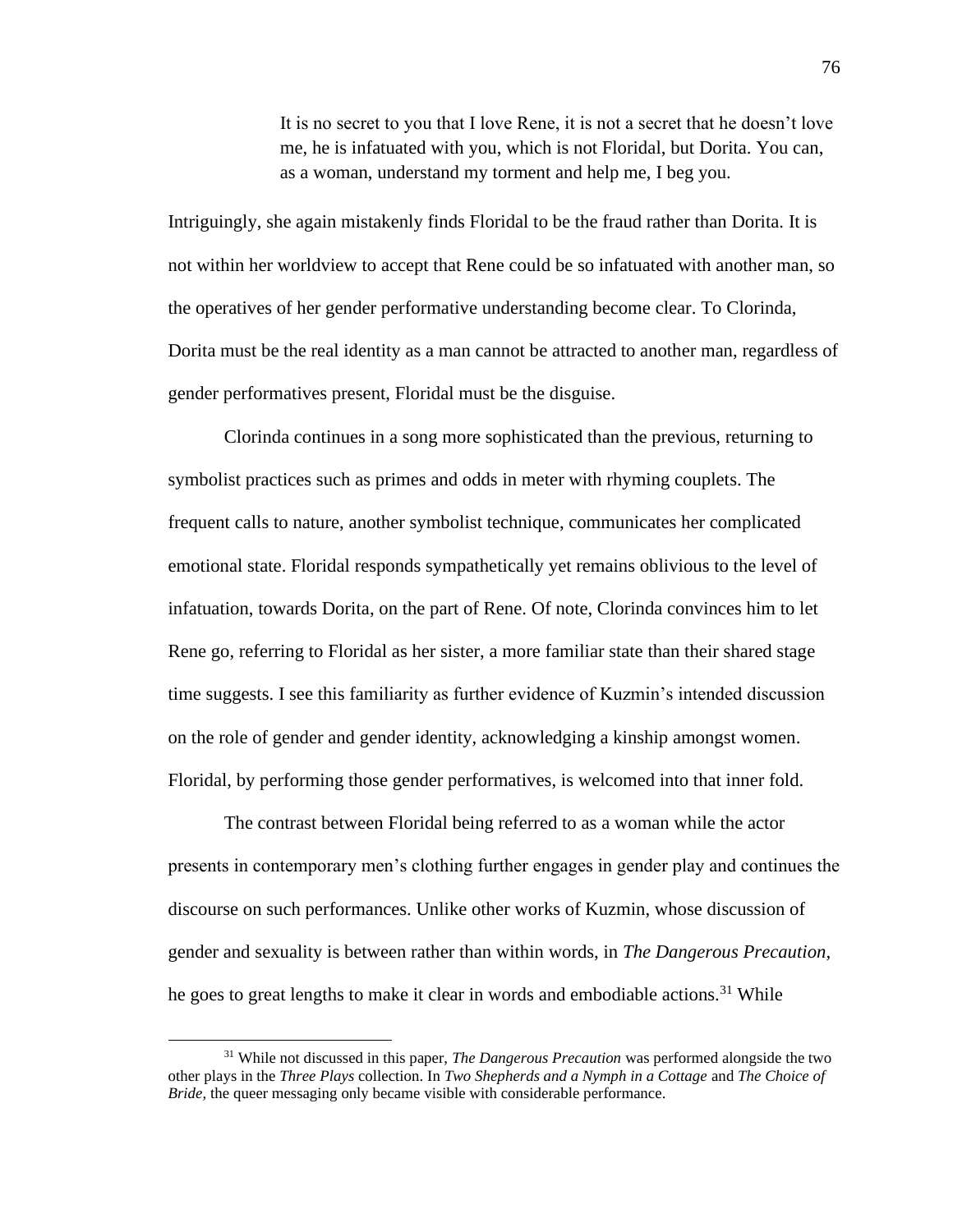censored for the portrayal of homosexuality, it is surprising that there appears to be little concern for such overt violations of gender norms. Although there is a history of playful cross-dressing within the Russian nobility as early as the reign of Elizabeth I, so such markers might have been seen as frivolous entertainment of little concern.<sup>32</sup>

After obtaining her goal, Clorinda excuses herself, and once again, Floridal is left alone to ponder his dilemma, having agreed to part from Rene. Alone on stage, the actor playing Floridal displays a mixture of confusion and anger. Additionally, the attraction to Rene emotionally is made clear and physically implied as Floridal exclaims: "This game has gone too far, and furthermore, I sense a kind of emotion, which cannot simply be pity for Rene. What is this?"<sup>33</sup> This statement is the first moment the script allows Floridal to speak of his attraction to Rene. Like Sedgwick's belief that coming out is a creation, not revealing a pre-formed identity, Floridal is unsure what such attraction is. Awareness of the emotion is present, but it is not yet part of Floridal's identity. Such distance is made clear in the line, "Has a woman's heart awakened within my body?" where Floridal's proximity to heterosexuality has not yet allowed the conception of homosexual attraction.<sup>34</sup>

By the end of the song, the real lived consequences of the Dorita/Floridal duality have become apparent, but rather than a simple identity confusion, the attraction of Floridal to Rene moves the dilemma beyond the comedic possibilities explored in Shakespeare's cross-dressing heroes and heroines. Floridal, in the style of a soliloquy,

<sup>32</sup> Vera Proskurina, *Creating the Empress: Politics and Poetry in the Age of Catherine II*, (Brighton, MA: Academic Studies Press, 2011), 16.

<sup>33</sup> Shionalyn and Kuzmin, *The Dangerous Precaution*, 7

<sup>34</sup> Shionalyn and Kuzmin, *The Dangerous Precaution*, 7.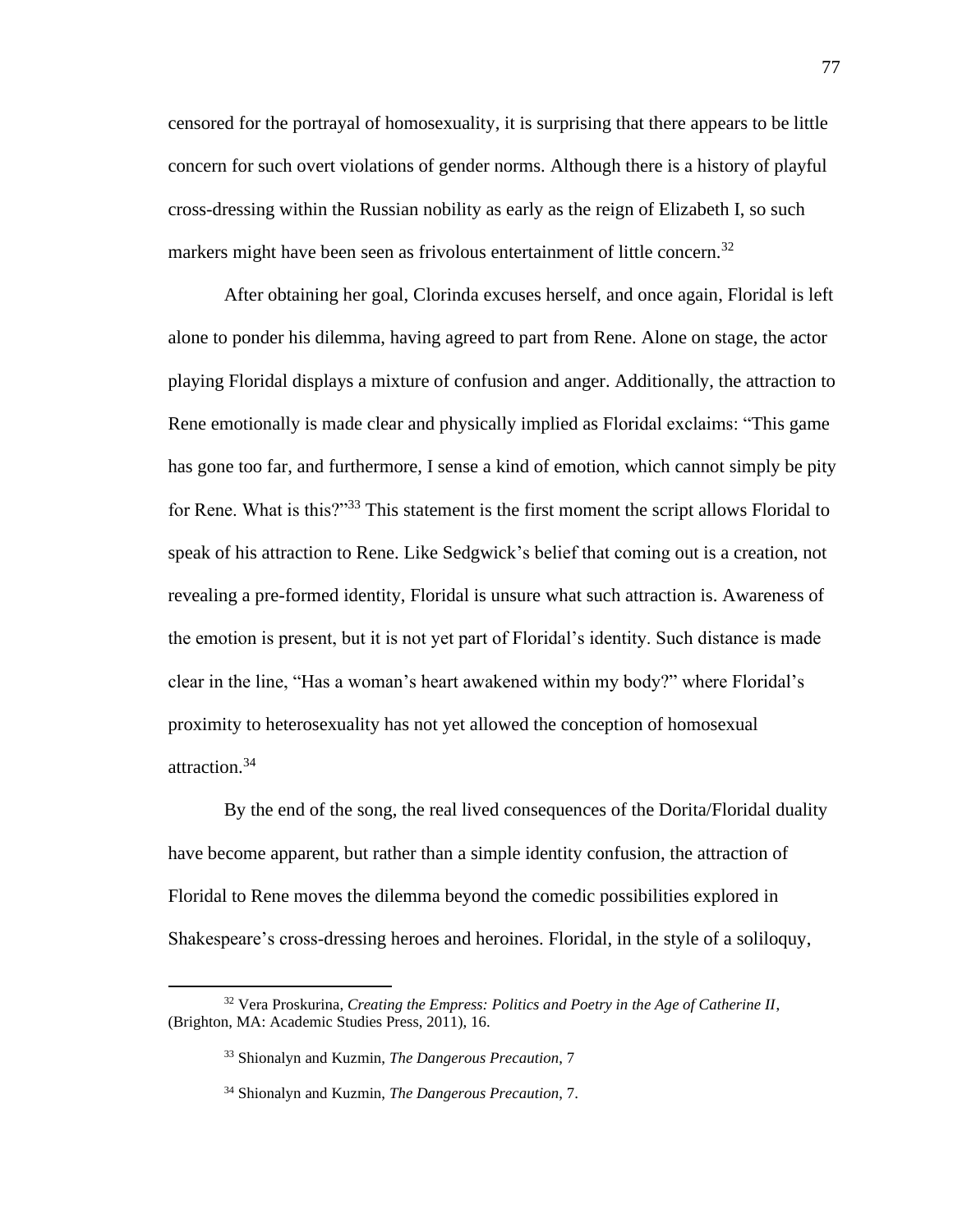sings of this conflict in a poem that has no apparent rhyme but a descending meter (12, 11, 10). For a poet, who so liberally uses rhyme, to avoid it for this monologue, is telling. Such a choice informs us of the distraught state of Floridal and the seriousness of the decision before him. While written as verse but sounding like prose, this trademark of later Kuzminian writing pulls us out of the Renaissance or Shakespearean masquerade and reminds us that despite the thematic and stylistic similarities, the experiences of Floridal are real and lived in the contemporary.<sup>35</sup> Additionally, the meter is eloquently broken mid-line as the monologue reaches its crescendo, feeling frantic.

While the emotional tone is evident in the style of writing, the content is even more so. Floridal, first acknowledges he cannot and never will be Dorita, a sadness found in the rejection of expected gender roles.<sup>36</sup> Yet, rather than feel that what he has done is wrong, instead, he wonders, "Has a woman's heart awakened within my body?"<sup>37</sup> Why would Floridal expect a woman's heart to appear within him? He is either reifying the gendered stereotypes of sexuality or acknowledging a change. I choose to entertain both possibilities, allowing Floridal to be a complex individual capable of more than one outcome. Floridal also agrees that the argument is moot as he points out, "And who suffers, whose honor suffers, When your eyes look at me Rene, and excite me so? $138$ 

<sup>35</sup> Andrew Field, "Mikhail Kuzmin: Notes on a Decadent's Prose," *The Russian Review 22,* no. 3, (1963): 289-300.

<sup>&</sup>lt;sup>36</sup> In Chapter 4 I also explore the possibility that such a call is also grief at the perceived impossibility of becoming Dorita.

<sup>37</sup> Shionalyn and Kuzmin, *The Dangerous Precaution*, 7.

<sup>38</sup> Shionalyn and Kuzmin, *The Dangerous Precaution*, 7; Note that Floridal fails to remember that his actions will involve Clorinda, but as discussed earlier, Kuzmin is not concerned with her as a character and attempts to ensure the audience does not overly empathize with her.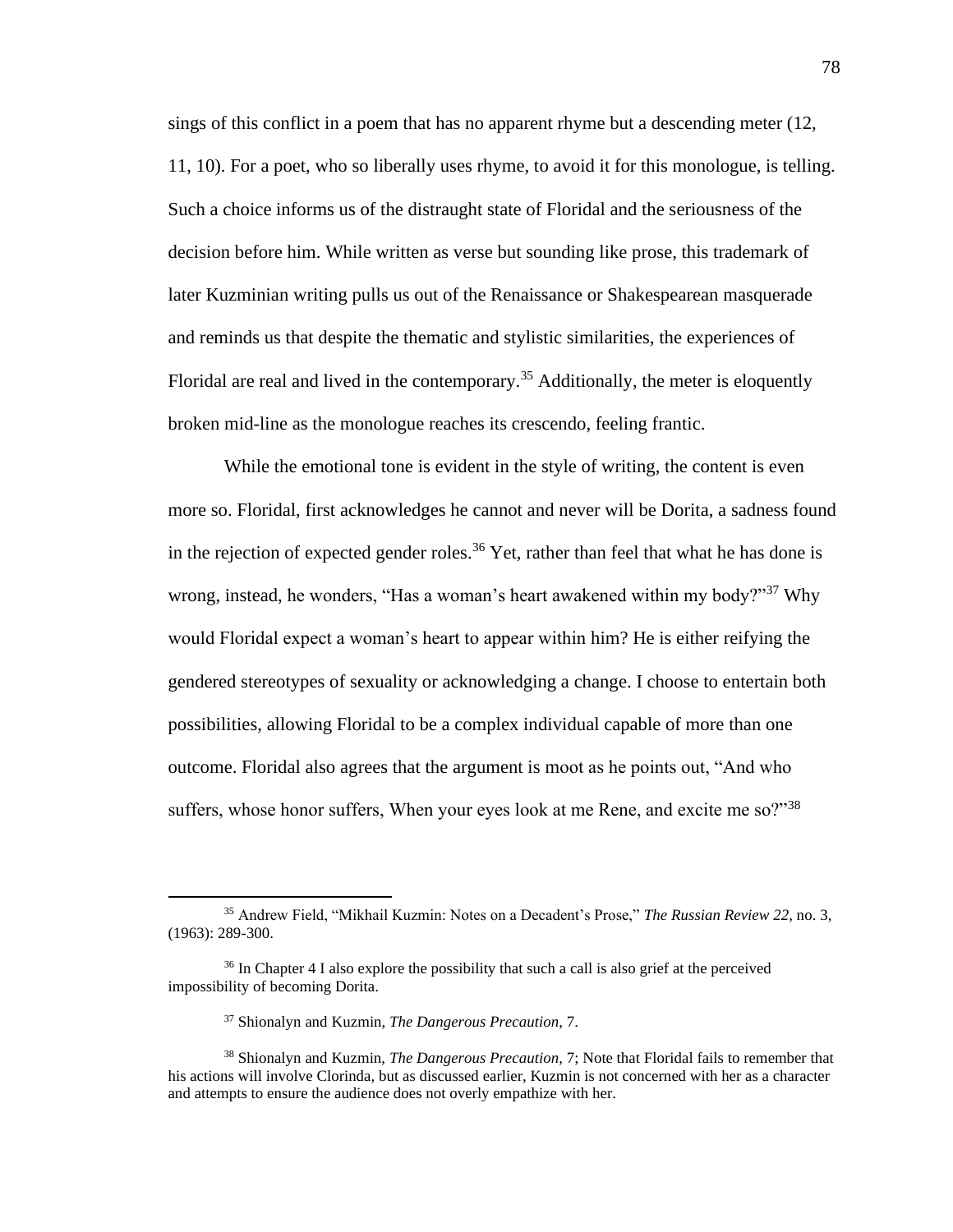However, reality sets in for Floridal when he realizes his disguise as Dorita is the target of Rene's love, regardless of his personal feelings for Rene. In a final call to the new identity emerging within him, Floridal states, "If there is no Dorita, his love dies. And I return home, my love and I forgotten."<sup>39</sup>

In performance, the monologue's alternating pacing accompanies disembodied looks into space, strengthening the dilemma's impact on viewers. As the actor speeds into the line, "If there was no Dorita..." a hushed silence falls.<sup>40</sup> The silence betrays the aspirations of Floridal desiring to uphold social norms, and the true identity becomes clear. While performing as Dorita, his object of sexuality was attainable, yet Dorita is not possible, and therefore, Floridal's sexual desire is unavailable. The sadness and sense of loss are unmistakable as the actor slows his speech, his strength in vocalness dying alongside the love Floridal desires.

In these moments, Kuzmin lays out his structure for coming out and provides a workable vocabulary for those on similar paths. Laying out a depiction of heteronormative role confusion, Kuzmin shows queer individuals the moment of possibility, potentiality, and the place to begin building a queer utopia. For him, it is in the moment of acknowledgment of sexual attraction that the process begins, and it is fitting that this moment is in isolation. By visualizing Floridal alone, Kuzmin requires no others, no society, to create a new identity, only a recognition of attraction. In agreement with Ahmed, it was only through Floridal's proximity to heterosexuality that reveals such a situation. By queering the heteronormative gender roles, inhabiting, and performing as

<sup>39</sup> Shionalyn and Kuzmin, *The Dangerous Precaution*, 7

<sup>40</sup> Shionalyn and Kuzmin, *Kuzmin's Three Plays*, 1:01:43-1:01:51.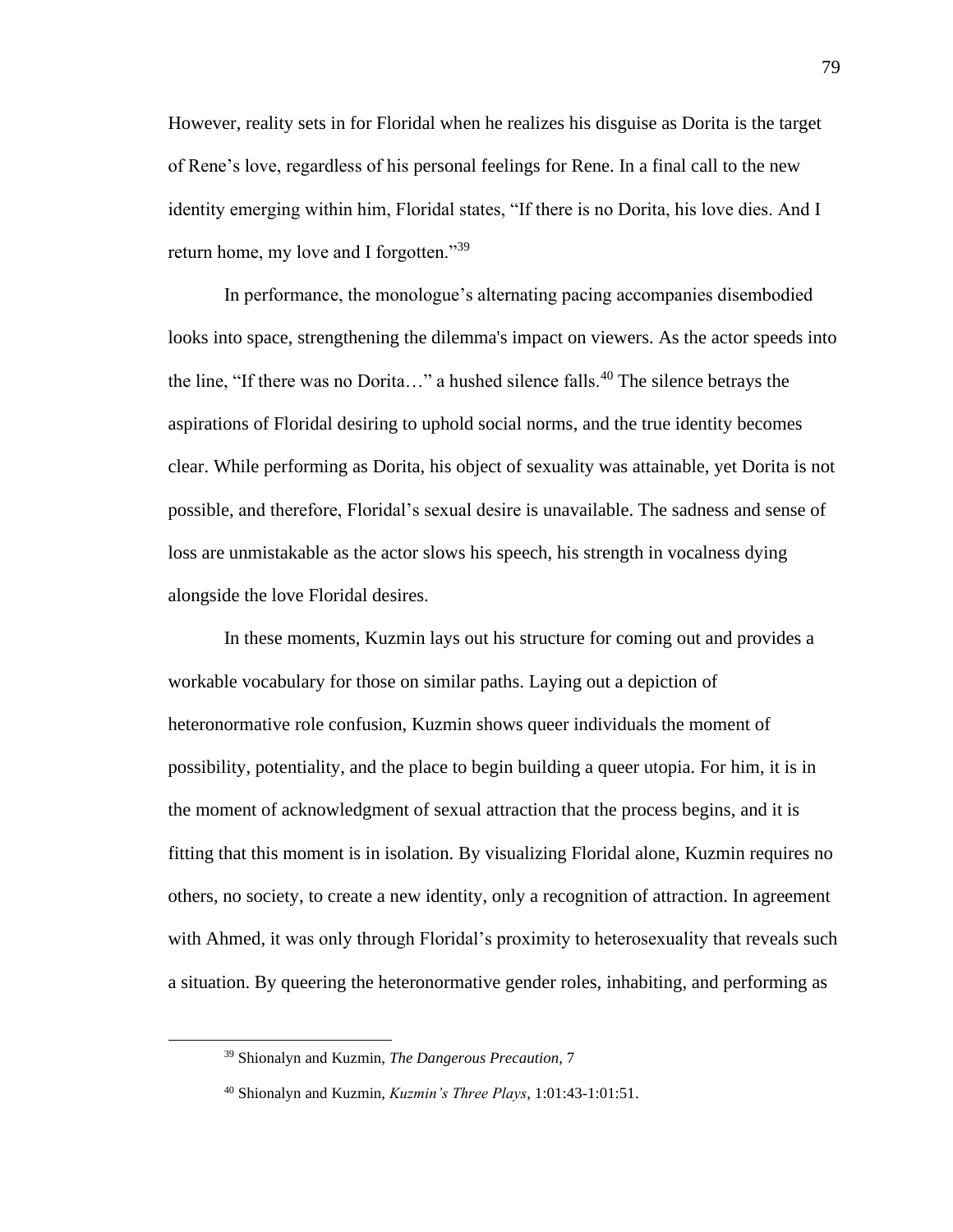a woman, Floridal finds the overlap between feelings he initially perceives belonging to a woman and his own. By seeing the junction, Floridal dismantles, for himself, gender roles and admits his attraction to Rene. Following Muñoz's idea of queer futurity, Kuzmin places Floridal in a position of acceptance simultaneous with disappointment, acknowledging that queer utopia is not optimistic but concrete, aware of the social boundaries placed by a heteronormative world-view that adjusts but does not destroy hope. $41$ 

# **Gay Hope and Seeing the Horizon of Queer Utopia**

As Floridal is about to reach the climactic decision, denying himself a queer utopia, Kuzmin denies us such a dramatic, as is usual, using interruption by Rene. The speed and insistence portrayed by the actor playing Rene makes it clear that he has done some serious soul searching of his own and appears ready to explode if denied the chance to express. Like Clorinda, the assumed straight Rene announces he is sure that Floridal is a woman. His confidence evidence of Floridal's successful gender performatives and reification by Rene of the heteronormative state. Proudly stating his love for Dorita, Rene violently declares he will assault anyone who denies that Floridal is Dorita. With a touch of toxic masculinity, the intent is moving, but the visual representation is disturbing. Fear and annoyance visible on the actor playing Floridal, who, after a period of silence, responds, "I fear, that you will break my skull, because I cannot say anything other than, I am not Dorita..."<sup>42</sup> Rene interprets such actions as a refusal to love him, but Floridal reproaches stating he does love Rene but is not Dorita. As the speech finishes, the actor

<sup>41</sup> Muñoz, *Cruising Utopia,* 3.

<sup>42</sup> Shionalyn and Kuzmin, *The Dangerous Precaution*, 7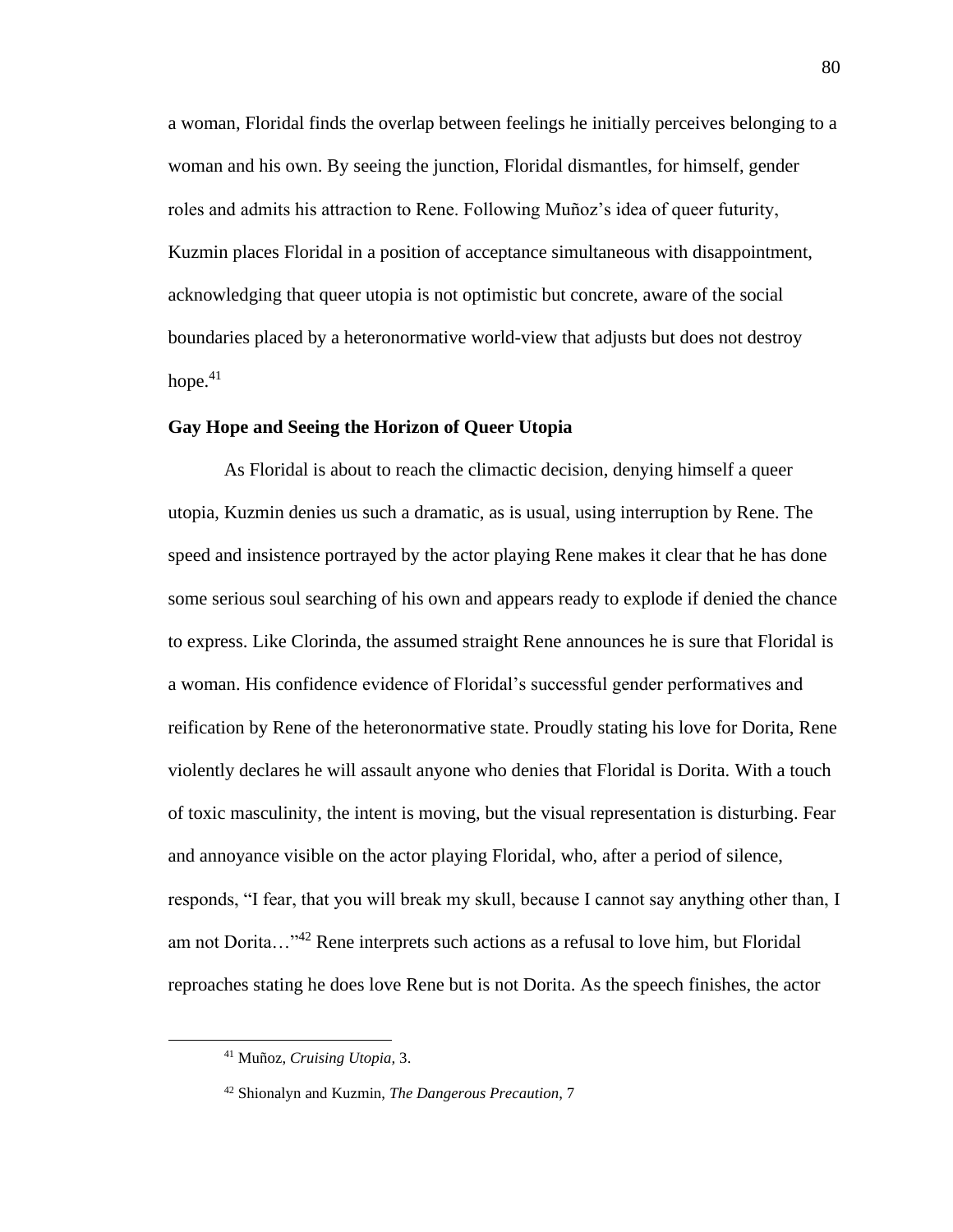playing Floridal looks off-camera. His silence communicates the over handedness of the attempt by Rene, whose attempt feels more like violence rather than providing support as intended. This action creates a failed climax that serves to create queer feelings again. Expected heteronormative behavior is made uncomfortable by the reality of queer experience.

Amidst the awkwardness that should have been climactic, Floridal begins his last song combining the two styles seen of Floridal earlier. It begins and ends with rhyming couplets in a prime number meter, while the middle contains no rhyme. While rhyming, Floridal addresses Rene, while avoiding rhyme, reveals his inner monologue. This eloquent usage of varied meter and rhyme brings viewers back into the narrative after a failed climax and builds a sense of hope. Within the inner monologue, Floridal debates gender performatives stating:

> Would a woman really have such rosy cheeks, Like I have? Would a woman really have such a strong handshake, Like I have? Would a woman really have such passion in embrace, Like I have? I weep with you Rene, but what can be done? $43$

Most compellingly, however, is that Floridal himself seems confused about what gender performatives are. Kuzmin succeeds in a deep analysis of how bodies operate with gender performatives juxtaposing mismatching performatives that society has determined to communicate man or woman. The rosy cheeks betray Floridal's masculinity despite his strong handshake. Floridal communicates both masculine and feminine gender

<sup>43</sup> Shionalyn and Kuzmin, *The Dangerous Precaution*, 8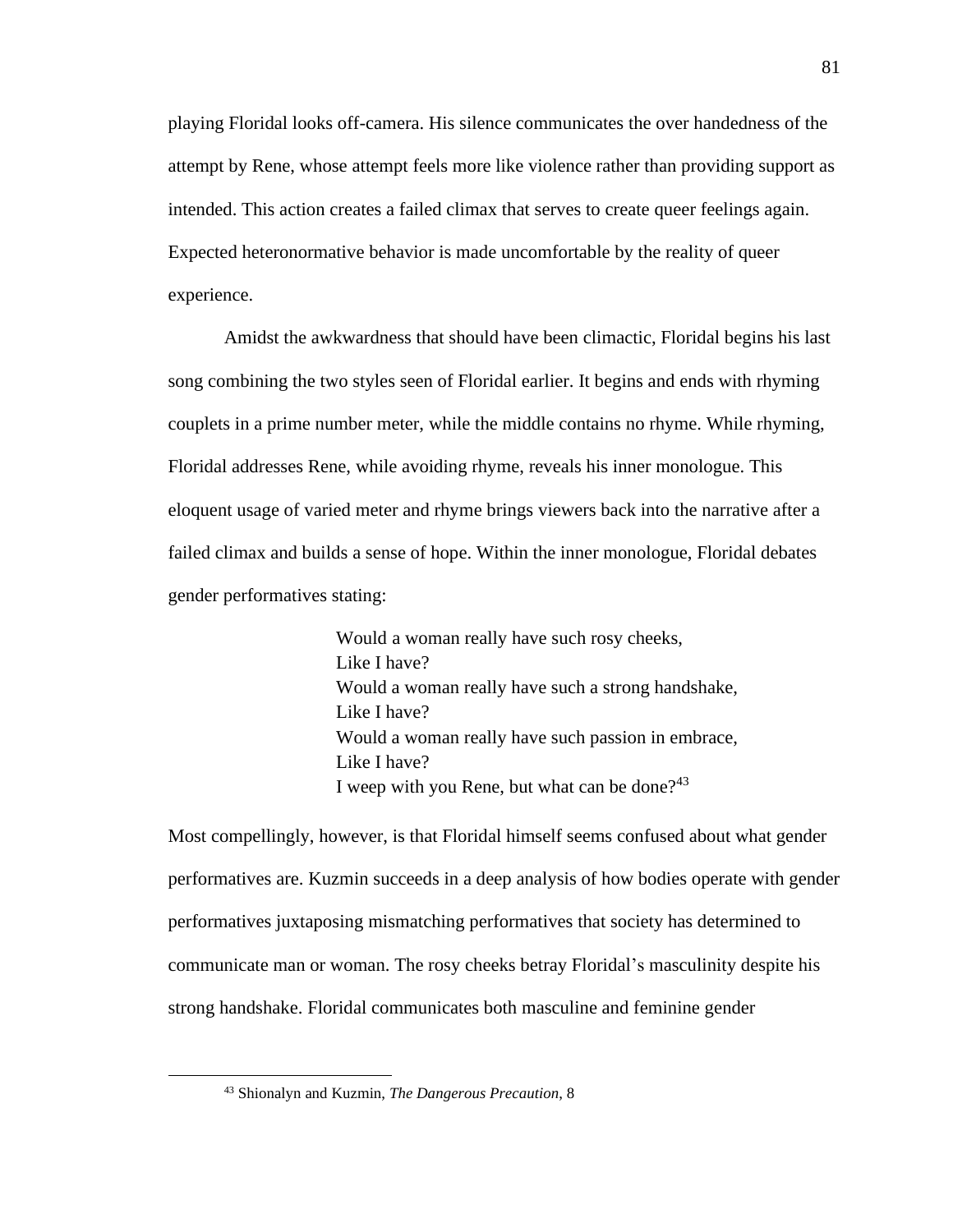performatives, a walking contradiction. The hopelessness created by failing to see beyond such contradictions is made clear as he states, "but what can be done." Floridal remains in a liminal and uncomfortable space between man and woman, a space a heteronormative society strives to ignore.

Rene confirms the arbitrary and socially constructed nature of gender, as alluded by Gaetano when he responds, "I look at you here and I feel my heart beats, my head spins, just like when I thought of Dorita."<sup>44</sup> Rene's love and emotional state were not responding to gender performatives but the living person in front of him. The reality that Floridal is a man does not halt Rene's emotions, only his actions. Kuzmin upsets the trope of the tragic queer as Rene exhibits no fear response, and there is no pending tragedy. What remains is the real emotion and connection shared between the two as they grapple with the confusion gender performatives have placed upon their bodies. Rene appears to be further along in realizing the situation and more comfortable with his sexuality as he dismisses the contradictions begging, "Forgive me, this will pass."<sup>45</sup>

Floridal, determined to demonstrate his gender, kisses Rene. He believes so strongly in gender performatives that such an action will only reinforce the incompatibility between two men. In performance, the two attempt a kiss across digital space, signified by touching the lips and hands, reaching beyond the camera before returning to the lips. In the script, Kuzmin makes an intriguing note stating the kiss is slow, which we interpreted as an instant loss of Floridal's objective. By kissing, Floridal intends to prove manliness by eliciting the expected uncomfortableness that would occur

<sup>44</sup> Shionalyn and Kuzmin, *The Dangerous Precaution*, 8

<sup>45</sup> Shionalyn and Kuzmin, *The Dangerous Precaution*, 8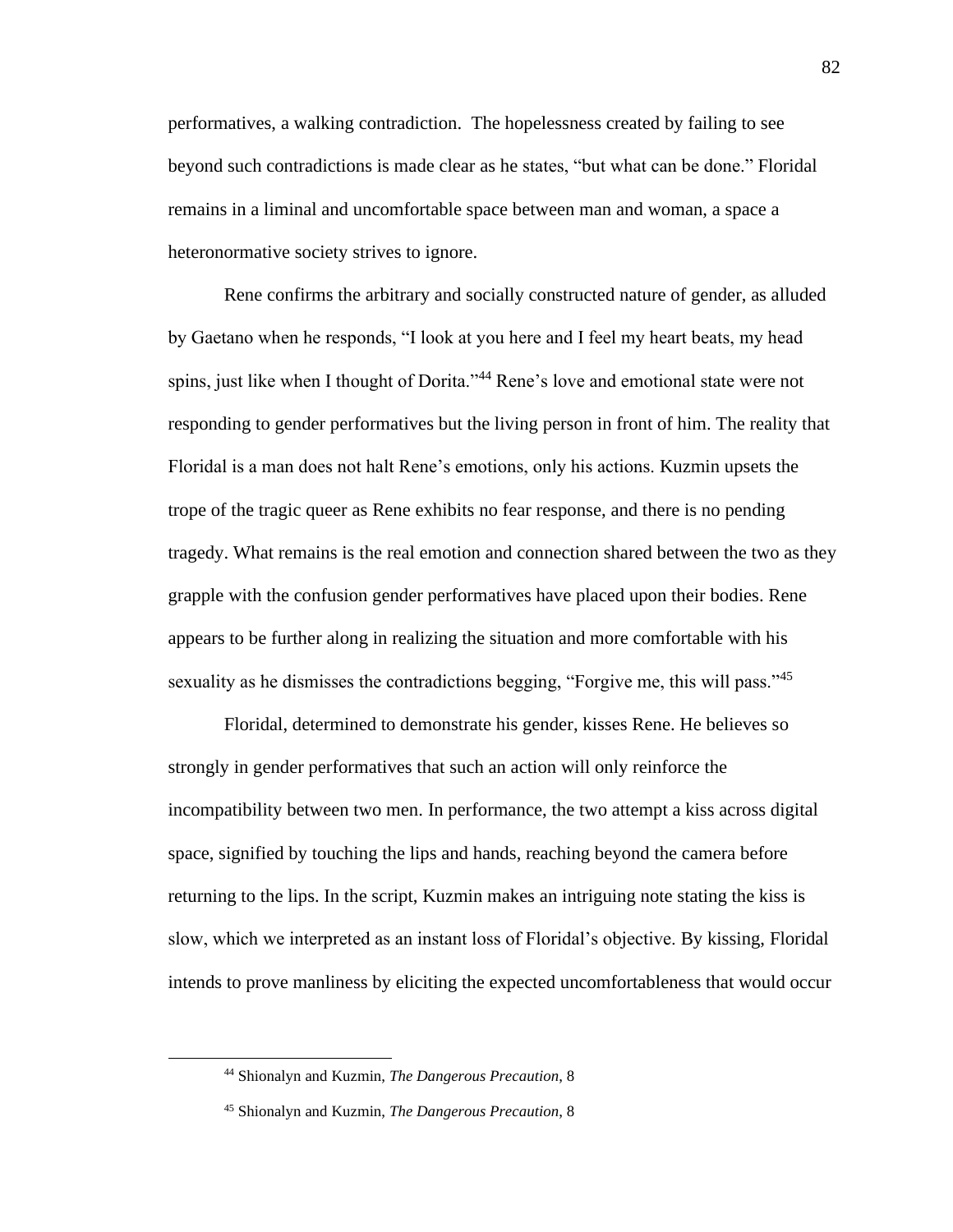in a heteronormative society. Yet, Kuzmin thwarts his intent, and the reality of their love sets in, an experience that brings an intense desire to both Rene and Floridal.

In a celebratory manner, Rene responds, "There is no Dorita," not as a fear response but to announce the attainment of a queer utopia, the existence of a relationship not built upon heteronormative expectations but between two men.<sup>46</sup> Floridal, so concerned with gendered performance, failed to realize such arbitrary barriers were of no concern to Rene. While Floridal participates in a coming out, Rene feels no need. The process is the creation of a new identity unique to the person creating it. The message of Kuzmin is clear; love exists in whatever form it chooses—not dictated by the performed gender of the actor. Finally, attaining queer utopia is possible. As queer audiences, we can imagine a world where coming out is celebratory and relationships can exist outside the confines of gendered norms. The choice of such an embrace was shocking to the censor in 1906, resulting in an immediate ban. Today, however, with queer actors, such a moment becomes cathartic, and we are relieved at the dilemma's resolution, as Kuzmin originally intended.

Rene orders a celebration, and the ensemble of characters rejoin the stage to share the love of these two. A traditional gavotte starts up; however, Rene clearly understands the overt power structures of such a dance meant strictly for nobles displaying gender roles. Rene is insistent this is a happy occasion and not hidden in a bedroom away from society or limited by such conventions. The entire court must join together to celebrate their love in public. In a playful turn of phrase, Rene concludes with, "My sadness turned sour, and the cork popped out. I want to be absurdly merry, as I am madly happy today. A

<sup>46</sup> Shionalyn and Kuzmin, *The Dangerous Precaution*, 8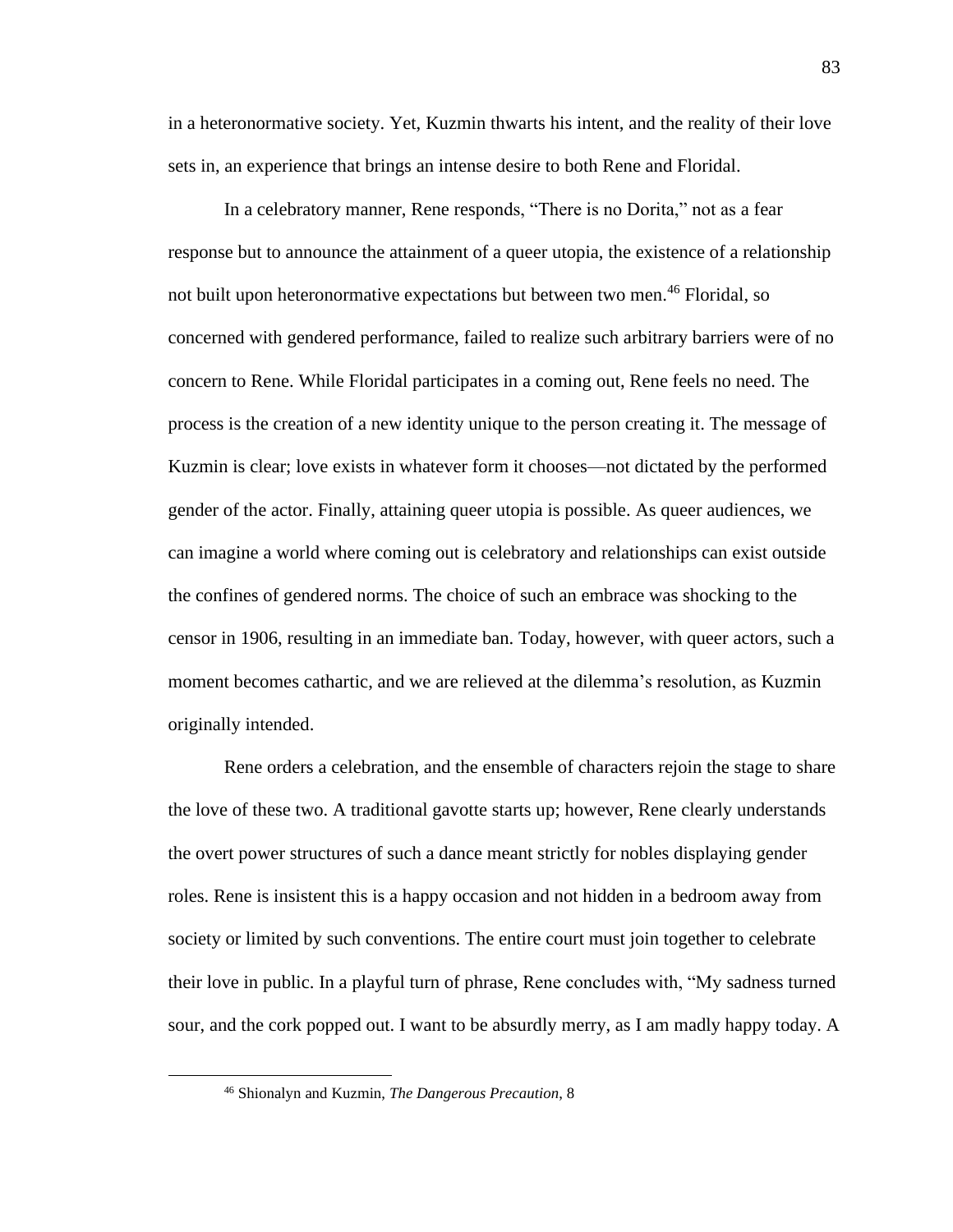iig, a jig!" $47$  A jig is an interesting choice for its popularity amongst lower classes and that a jig does not require a gendered performance. Two men, two women, or any combination can dance a jig. Partnering may be present, but gendered pairings do not read in the same way they would for a regal gavotte. Both dances are playful but have entirely different connotations when placed upon gendered bodies.

As the actors awkwardly dance, they exude a playful merriness as Kuzmin's message lands with audiences. While on initial glance, the story is simply that of a boy in drag revealing his identity, however, the ultimate celebration and lengthy discourse on gender make the story more unique and impactful. Not only is love between two men celebrated, but Kuzmin questions the entire construct of gender roles that prohibited such a notion. As I imagine Kuzmin did, we feel relief to finally see the result of his work not mocked for the content but allowed its joyful celebration.

Through our time travel experiment, the performance of *The Dangerous Precaution* gives biographical insight into Kuzmin. Floridal becomes the embodiment of Kuzmin as he explores his sexuality, first confused as misplaced gender norms then actualized into acceptance of a homosexual identity. Kuzmin engages in creating a utopia wherein two males can freely acknowledge their love for each other in public, celebrating such actions. In line with Muñoz's concrete utopia, such an experience is not without heartbreak, and the reality of dismantling socially created gender norms is required. By situating the narrative closely in style to Shakespeare, who utilized cross-dressing for comedic effect, Kuzmin engages queer feelings weaponizing the proximity to heteronormativity. The final disruption and destruction of the heteronormative

<sup>47</sup> Shionalyn and Kuzmin, *The Dangerous Precaution*, 9.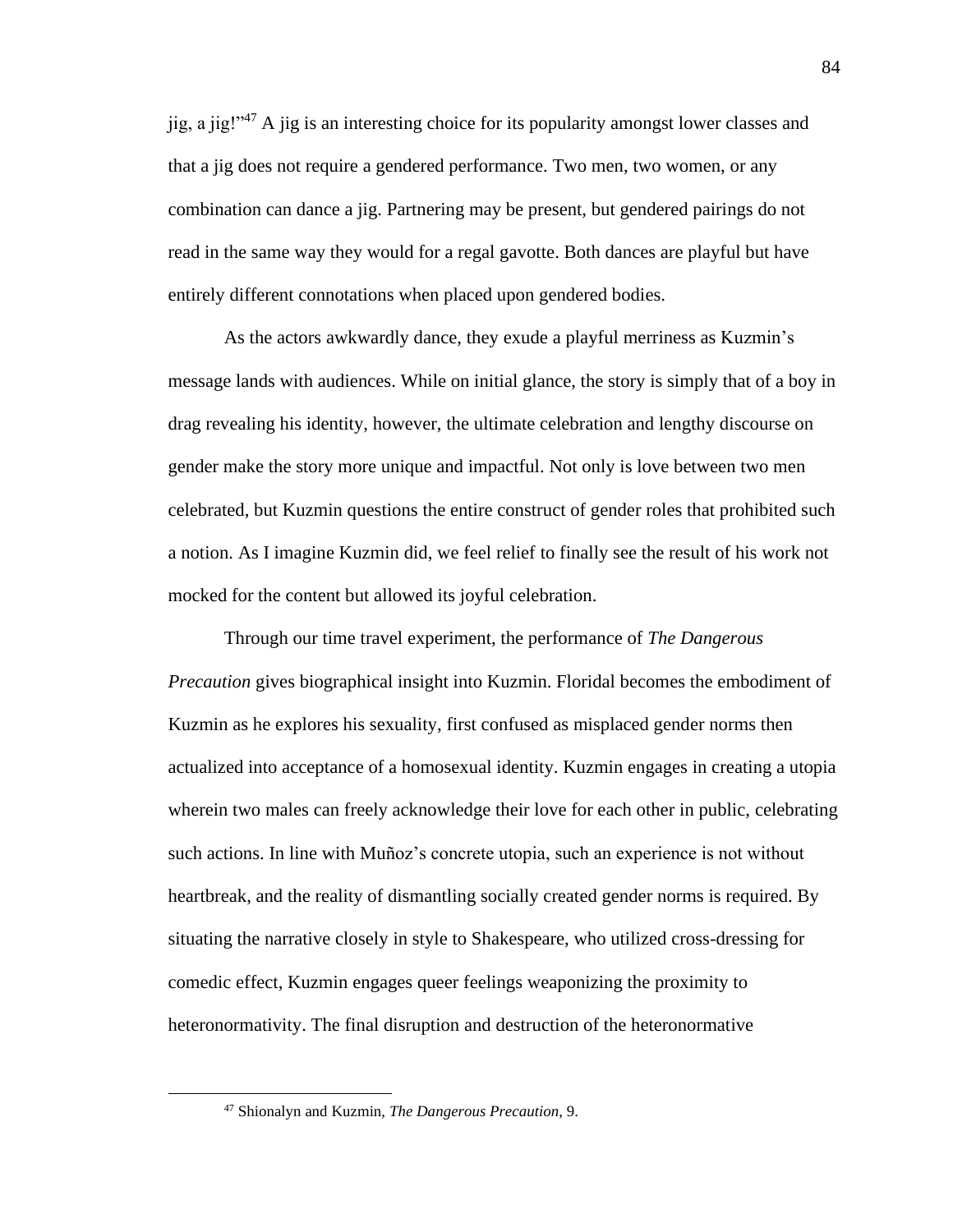expectation create a productive discomfort that upends gender norms and sexuality expectations. Placed in the contemporary through performance allows queer communities to look into the future and acknowledge the difficult steps necessary to move forward but still look forward with hope.

Our first time trip has been fruitful, and we have discovered a complex coming out tale available to the St. Petersburg queer community in 1906. Performed in the contemporary, the play has traversed across time and space and communicates with gay audiences of 2021 in Ellensburg. However, you cannot gain a complete account with a single trip. As we retravel back to St. Petersburg in 1906, familiar with the narrative, let us see how it changes when our travels situate us with a slightly different perspective. What new meaning will this perspective provide, and how does it change our current view? Is Kuzmin perhaps more complex than just a gay man writing gay closeted theatre for gay readers? As we put Kuzmin's work on our bodies, new memories suggest that there is more to be observed.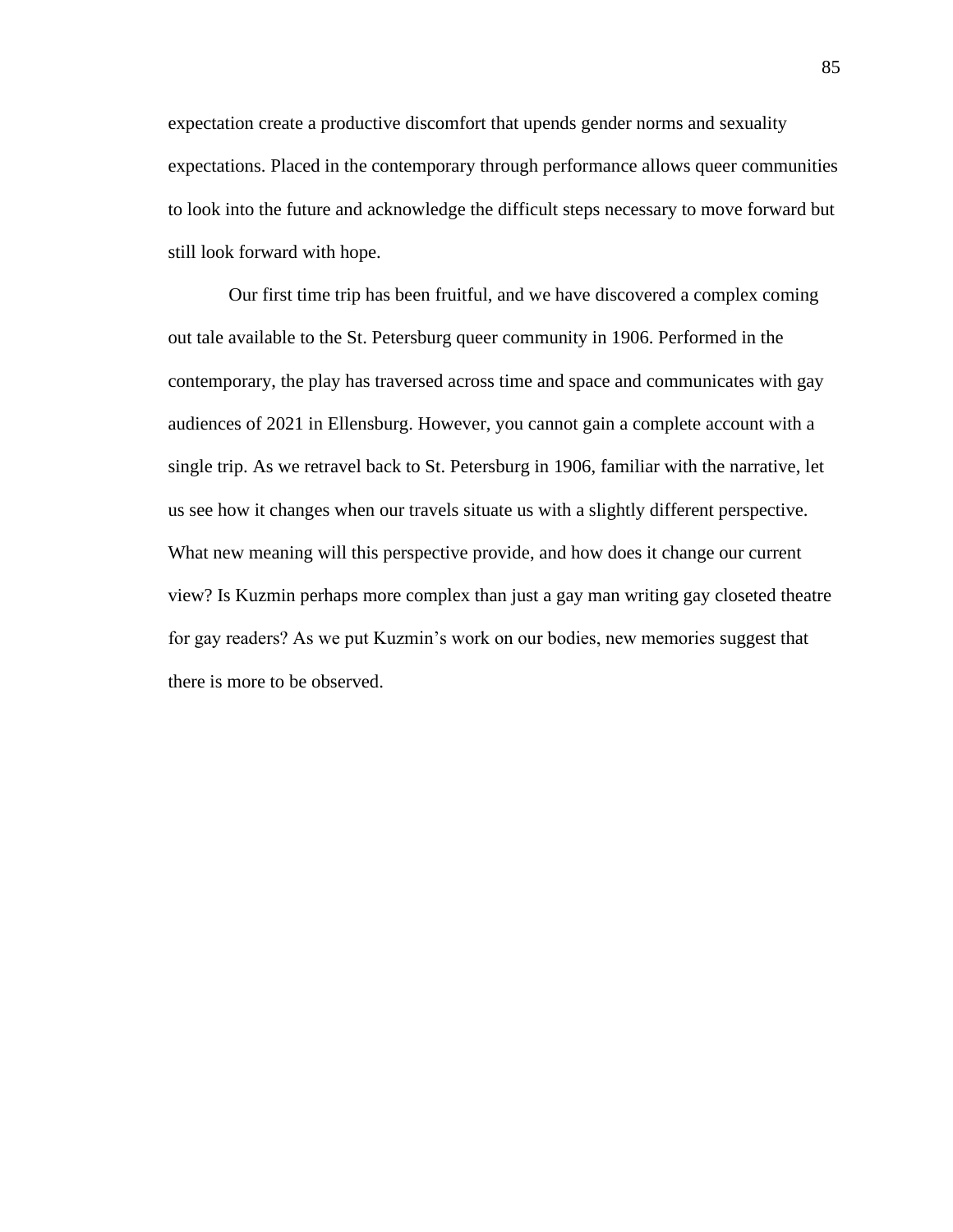### **CHAPTER 4**

# A TRANSGENDER READ, DISIDENTIFICATION, AND QUEER TIME TRAVEL

"It's my belief a trout can break the ice that prisons it if only it persevere." —Mikhail Alekseevich Kuzmin, 1927<sup>1</sup>

"I find myself emotionally compelled by the not-quite-queer-enough longing for form that turns us backward to prior moments, forward to embarrassing utopias, sideways to forms of being and belonging that seem, on the face of it, completely hanal"

—Elizabeth Freeman,  $2010^2$ 

Having spent considerable time exploring Kuzmin's *The Dangerous Precaution* through a gay-male lens, I now consider whether other reads are available. Other perspectives, lenses, and angles allow us to find new meaning that further informs our knowledge of Mikhail Kuzmin's theatrical record. This chapter will explore one other possible read discovered as actors began to place Kuzmin's script on their bodies. As with the previous read, neither is the true or correct read. I liken the two versions to two separate individuals attending a performance. Each saw the same play yet based on their own lived experiences interpreted it differently.

Bodies communicate meaning in various ways, ranging from the way we adorn them to movement, vocal inflections, etc. As such, bodies are also centers of memory wherein performance enables the passing of knowledge. Expanding on the idea that bodies act as memory transference across time, Joseph Roach states, "Performance

<sup>1</sup> Mikhail Kuzmin, "The Trout Breaks the Ice," In *Mikhail Kuzmin: Selected Writings,* edited by Michael A. Green, and Stanislav A. Shvabrin, (Cranbury: Associated University Presses, 2005), 76.

<sup>2</sup> Freeman. *Time Binds*, xii.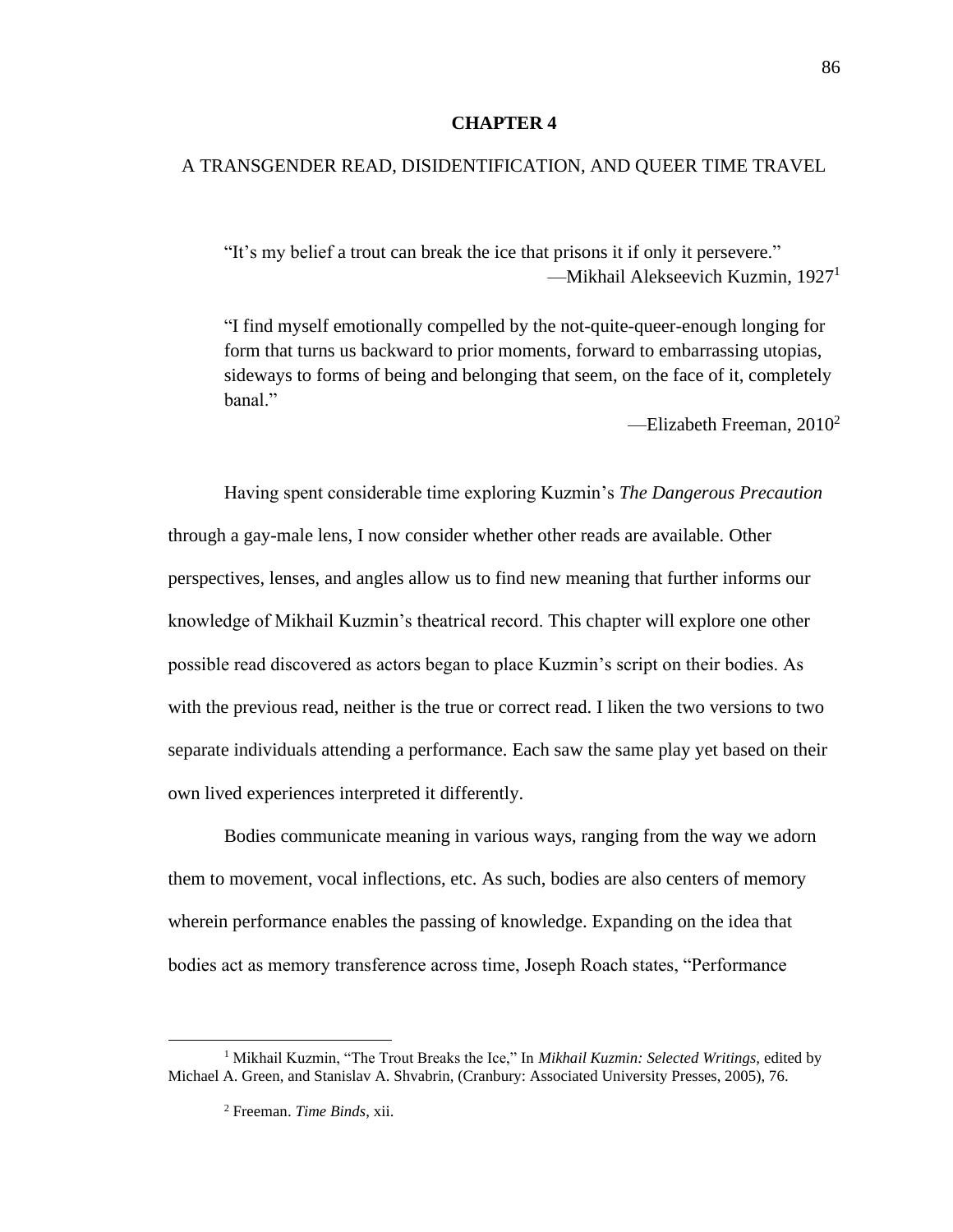genealogies draw on the idea of expressive movements as mnemonic reserves, including patterned movements made and remembered by bodies, residual movements retained in images and words (or in the silences between them)."<sup>3</sup> Engaging this idea, the way and how bodies communicate provides access to stored memories. As seen in Chapter 3, performance allows access to meaning; however, it may also provide new meaning and a new angle of analysis.

As Kuzmin engages in a discourse of gender performativity, it is unsurprising that additional layers of meaning emerge only when performed and moved beyond the page. As Diana Taylor acknowledges, "[gender] is harder to identify because normalization has rendered it invisible."<sup>4</sup> These systems of gender hide within and on bodies. However, as practiced by the ensemble in this project, engagement with our bodies makes the invisible visible, and the memories emerge. Such is the case in our project, when Kuzmin's language, acted out, led to a realization of transgender experience. Such a realization speaks to history as retrievable through an "archival drag" in and on bodies and speaks to Richard Schechner's acknowledgment that "history is not what happened but what has been encoded and transmitted."<sup>5</sup> In our project, transmissions, whether intentional or not, whether matching actual history or not, were revealed through body memory by reenacting the actions of the text. Kuzmin's theatrical history can be now be modified by acknowledging the information learned through embodied practice.

<sup>3</sup> Joseph Roach, *Cities of the Dead: Circum-Atlantic Performance. (*New York, NY: Columbia University Press, 1996), 26.

<sup>4</sup> Taylor, *The Archive and the Repertoire*, 5.

<sup>5</sup> Schneider, *Performing Remains*, 112; Schechner. *Between Theatre and Anthropology*, 50.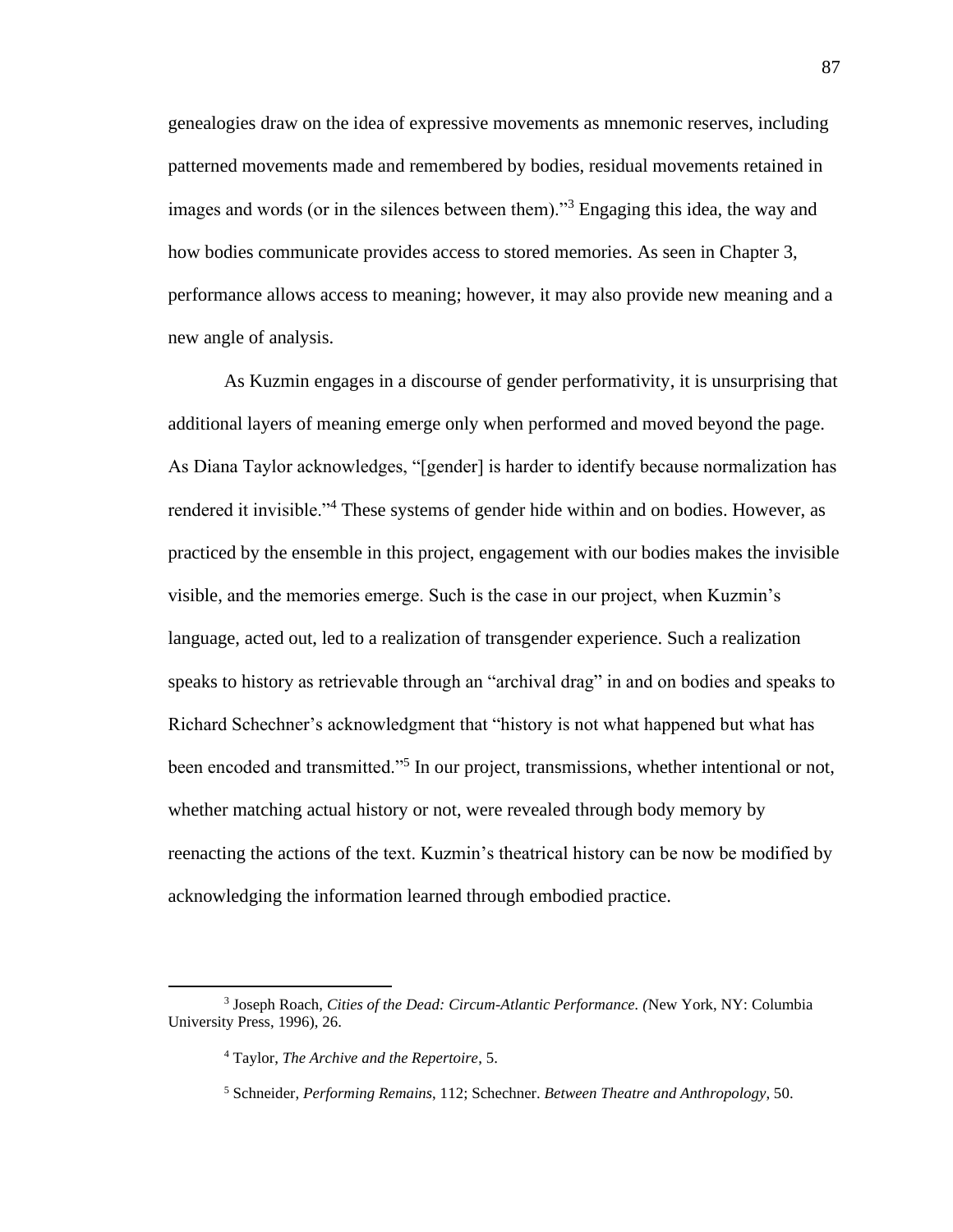Such bodily memory could only occur given the realities of the queer ensemble. As a queer ensemble, the coded cultural memory of gender performance, hiding, and subsequently coming out, exist within ourselves and remembered through the acting of the script. Specifically, it was through enacting on a transgender body that we discovered a new narrative. Whether or not Kuzmin would consider this an overread can be debated; however, we found the experiences, messages, and memories of being a transgender individual within Kuzmin's words.

The discovery of a transgender read of Kuzmin's work is then phenomenological, or rather it was felt through the body. Jay Prosser states "that [transgender individuals] continue to deploy the image of wrong embodiment because being trapped in the wrong body is simply what [being transgender] feels like."<sup>6</sup> In agreement with Lucas Cassidy Crawford, wrong embodiment is not a true lived experience for all transgender individuals; it is, however, frequent and accessible enough as a framework for understanding.<sup>7</sup> It was, and is, a true experience for the transgender actress who participated in our ensemble and raised the possibility of a transgender read.

As the discovery of this read was through phenomenological and embodied approaches, I will utilize narratives of lived experience through performing throughout most of this chapter. In Chapter 3, I conducted a thorough discussion of the script and plot. I will only refer to the plot here when necessary to understand the alterations

<sup>&</sup>lt;sup>6</sup> Jay Prosser, *Second Skins: The Body Narratives of Transsexuality*, (New York, NY: Columbia University Press, 1998), 69. Note that I have substituted transgender individuals and being transgender for transsexual. This is not to erase the work by Prosser, but to acknowledge new and contemporary terminology while utilizing a theoretical framework that remains relevant despite outdated terminologies.

<sup>7</sup> Lucas Cassidy Crawford, "Transgender Without Organs," In *The Routledge Queer Studies Reader,* edited by Donald E. Hall, Annamarie Jagose, Andrea Bebell, and Susan Potter, (New York, NY: Routledge, 2013), 560-562.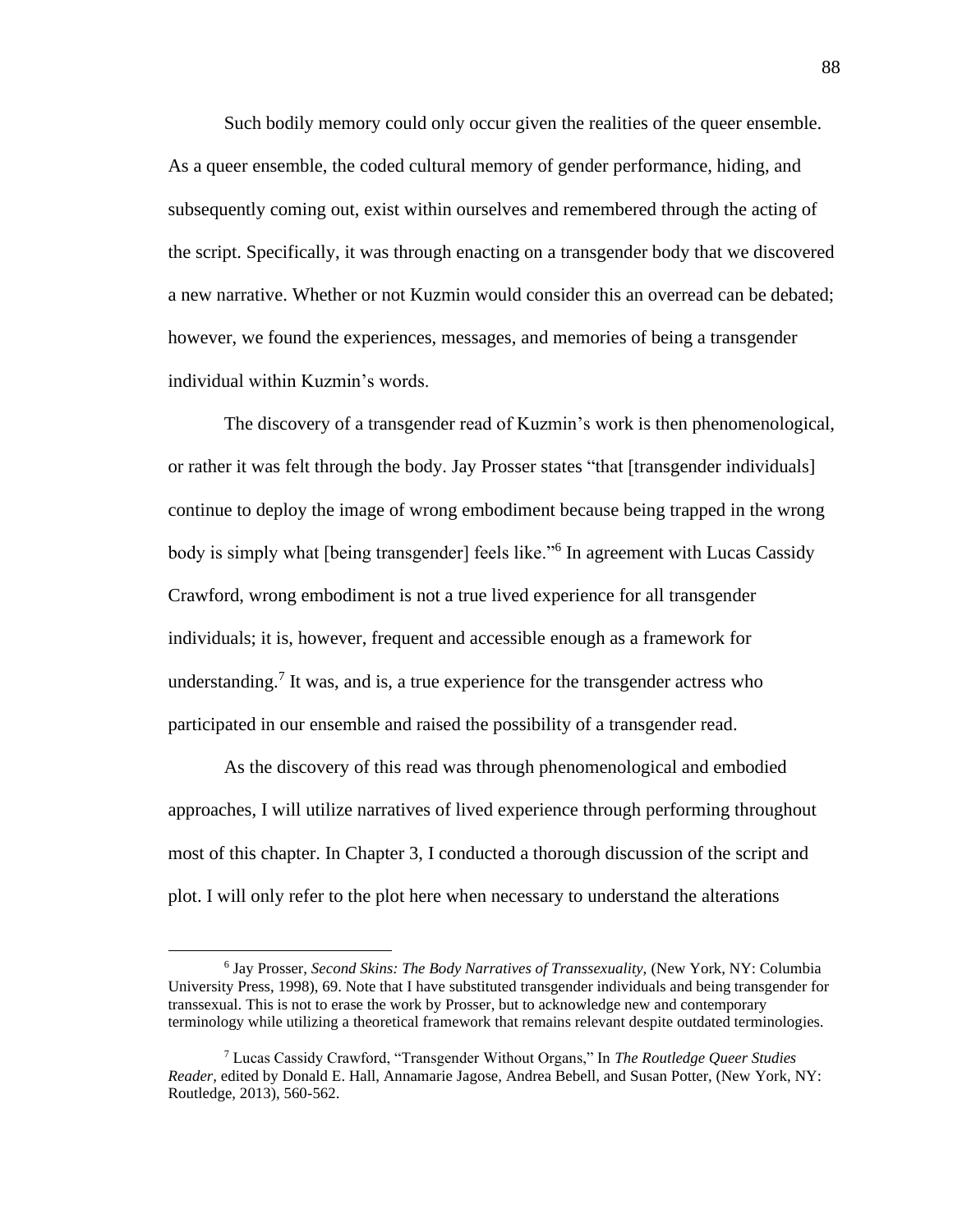appearing in this new performance. In terms of script changes, a transgender read only required one adjustment. One of the last lines, "There is no Dorita," was changed to "There is no Floridal."<sup>8</sup> No other changes occurred on the script, only new ways of performance, based upon new interpretations provided by a change in identity for the character Dorita. Please note, to differentiate between the two scripts, the character's default identity in this version will be Dorita, recognizing that Floridal would become a deadname. The only references to Floridal will occur when Dorita herself requires such for an understanding of her narrative. In other words, when referring to Floridal, it is understood in this reading that such a person no longer exists, is dead, and exists only as a memory; Dorita is the living character appearing on stage.

As I examine Dorita's experience, I draw upon the concept of identifying and disidentifying with heteronormative structures. Jose Muñoz turns the Freudian concept of identification into a political act that he terms disidentification. Queer communities, subject to alterity, are often faced with the choice between assimilation or rejection of the heteronormative code. Disidentification allows a third choice to queer individuals to work within heteronormative codes, altering and changing to create a new identity that allows utilizing those same structures of power without the risk that occurs with outright removal from society.<sup>9</sup> Muñoz finds that "disidentification does not dispel those ideological contradictory elements; rather, like a melancholic subject holding on to a lost object, a disidentifying subject works to hold on to this object and invest with it new

<sup>8</sup> Shionalyn and Kuzmin, *The Dangerous Precaution,* 8

<sup>9</sup> Muñoz, *Disidentifications*.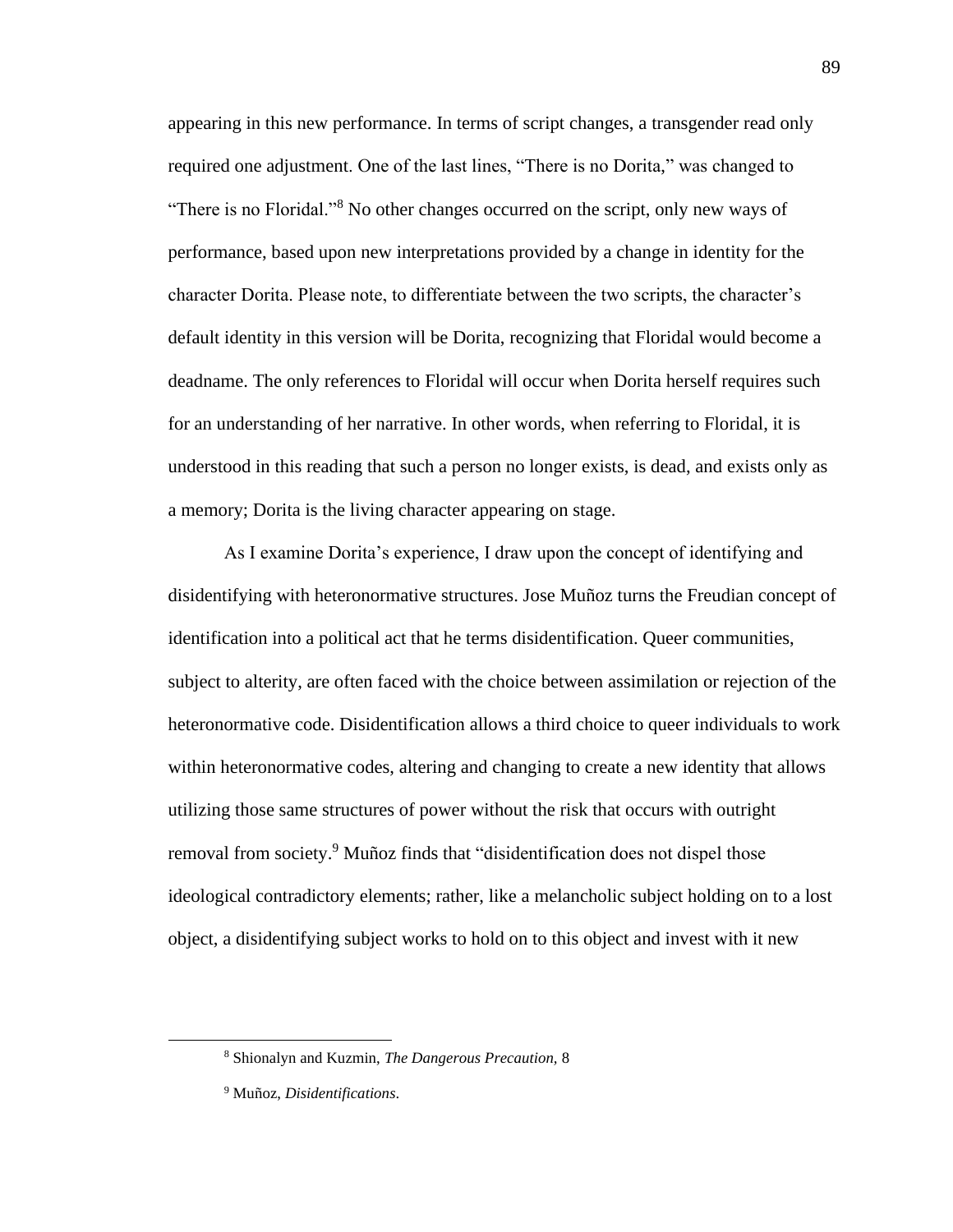life."<sup>10</sup> To disidentify then is to recognize the codes and performatives placed upon bodies in society, utilize those performatives, so your self is understood within society's terms. Doing so dismantles the social structures you are operating within, as your new identity creates a contradictory state.

In creating the theory of disidentification, Jose Muñoz responds to observations of queer performers of color, noting that, unlike white homosexual males, their lives exist intersectionally. A rejection of gendered codes of the heteronormative risks a simultaneous loss within other inscribed codings such as race. Muñoz notes:

> People of color, queers of color, white queers, and other minorities occasionally and understandably long for separatist enclaves outside of the dominant culture. Such enclaves, however, are often politically disadvantageous when one stops to consider the ways in which the social script depends on minority factionalism and isolationism to maintain the status of the dominant order. $^{11}$

Complete rejection of a social code, then, is not the best survival technique. In terms of queerness, self-marginalization is often only available to cis-white gay males who maintain a sense of power inscribed to their whiteness. In other words, the more intersectional the identity, the more likely disidentification proves to be the most advantageous political action. The ability to survive and reject social codes is a sign of privilege and not available to all.

To some, disidentification appears to be assimilation at the surface level; that is, there is no complete disavowal of structures of power. However, to do so is not "homonormative," as the structures disidentified do not aim to support traditional

<sup>10</sup> Muñoz, *Disidentifications,* 12.

<sup>11</sup> Muñoz, *Disidentifications,* 14.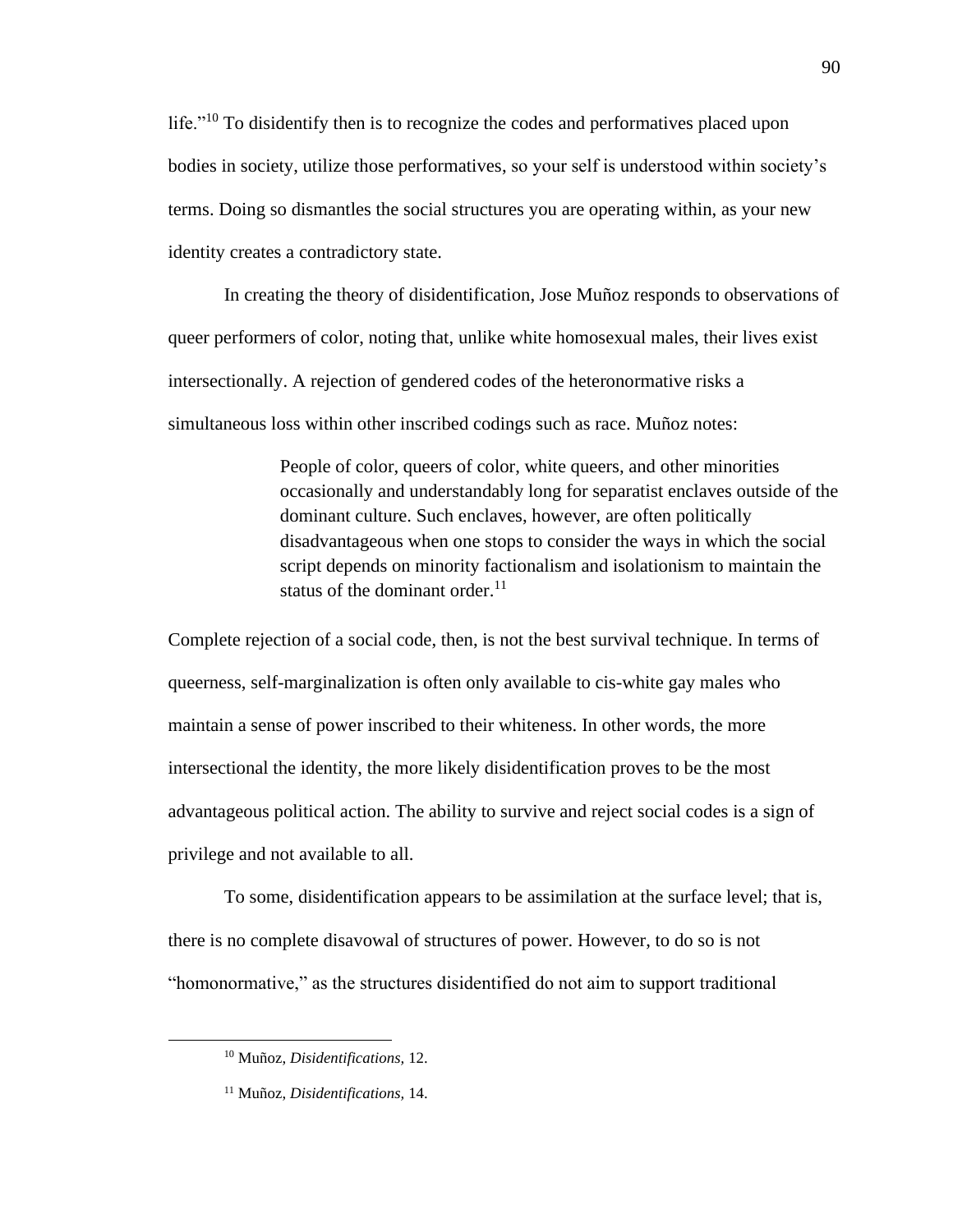heterosexual norms on queer bodies. Rather, disidentified actions find heteronormative structures to identify with, such as prescribed gender roles. Then it disrupts them by placing those norms on bodies that exist outside heteronormative expectedness. Building from Sara Ahmed's ideas of "queer feelings," disidentified performance then situates its radicalness due to its proximity to heterosexuality.<sup>12</sup> Discomfort is created as the performed actions appear queer on non-normative bodies. However, unlike queer feelings, disidentification causes reflection upon the normative body questioned by its performatives appearing on queer bodies.

In the case of our new read of Kuzmin's *The Dangerous Precaution*, we examine disidentification as used through a transgender body. A queer and transgender individual participates and performs heteronormative behaviors. In the case of our actress, she performs both masculinity and femininity. By doing so, however, both genders create discomfort. To Dorita, however, the performance of masculinity ensures survival until such actions create a safe environment in which she may perform gender at will.

Disidentification is engaged in questioning the performance of gender and displacing a presumed homosexual read. In this sense, I re-engage the phrase homonormative, not just to reference the performance of heterosexually prescribed actions but also to acknowledge the privilege among white gay males. By placing a transgender body within an expected homosexual narrative, we can question the universality of homosexual feelings. The reperformance of assumed gay-male narratives in the now, with contemporary understandings of gender, questions the identity of Mikhail Kuzmin. Similar to the finding by Thomas R. Dunn, in his performance of Oscar

<sup>&</sup>lt;sup>12</sup> Ahmed, "Queer Feelings," 422-423.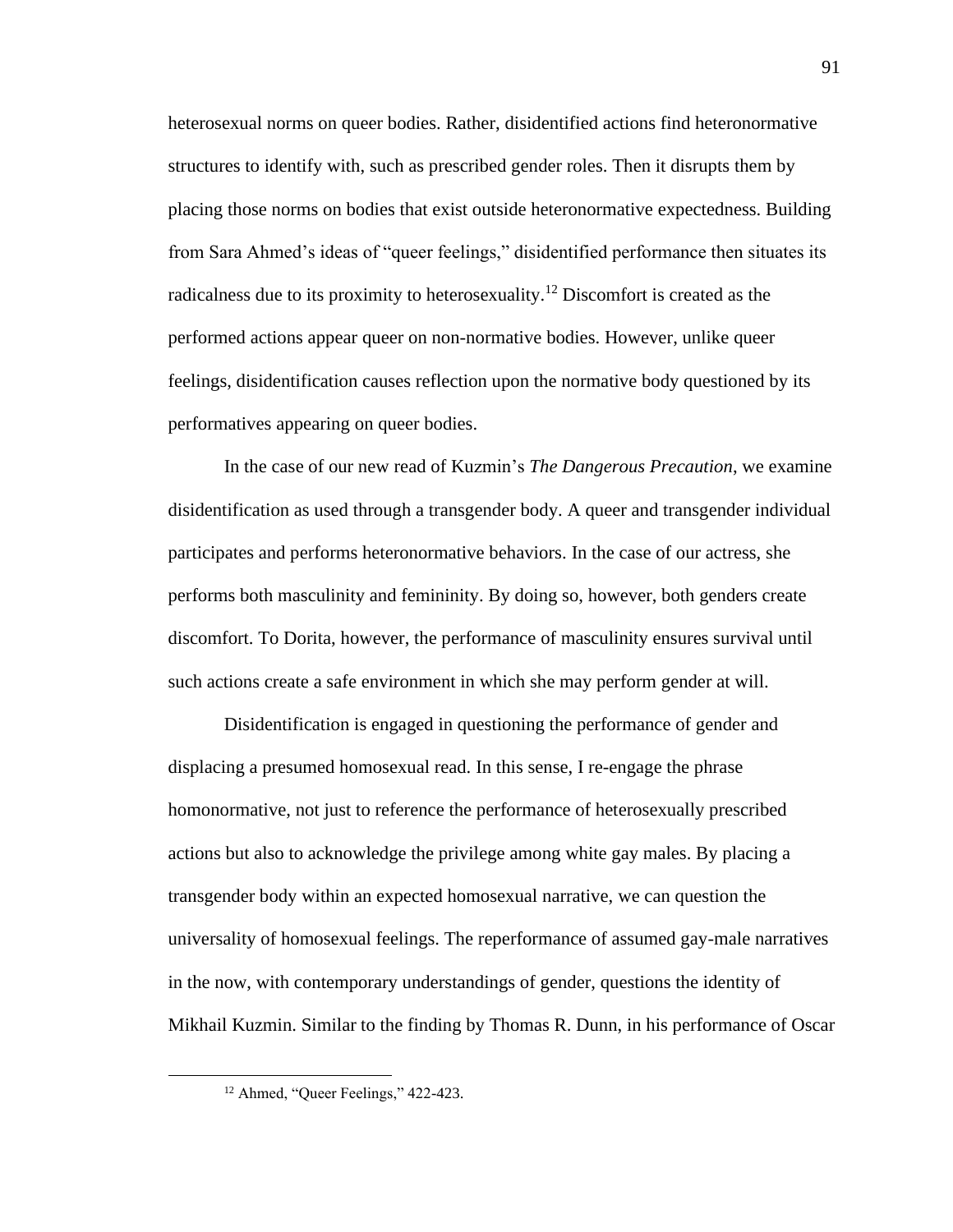Wilde, contemporary gender formations question the stability of the gender identities of our gay elders.<sup>13</sup> I do not suggest that Oscar Wilde and Mikhail Kuzmin are both transgender individuals; however, their writings suggest that even at the turn of the  $20<sup>th</sup>$ century, queer identity was more complex, precluding an assumed gay male identity. Evidence gathered from our performance suggests the possibility of complex gender identity on the part of Kuzmin. Such observations do not remove Kuzmin's identity as a gay male but merely allow for additional complexity.

Those exact biographical discoveries about Mikhail Kuzmin, found through historiographical performance, a theatrical staging, participate in a form of time travel. Unlike traditional time travel, however, no violations of physics are required. Queer time travel exists within queer temporalities that vehemently reject a linear model of time. Such a conception is not new but combines multiple theories to create a theatrical historiographical methodology to assist archive retrieval when silences prevent traditional access. I base my approach on Carolyn Dinshaw's desire for a queer history whereby, "the possibility of touching across time, collapsing time through affective contact between marginalized people now and then […] suggested that with such queer historical touches we could form communities across time."<sup>14</sup> Rebecca Schneider, building off Dinshaw's idea of a conversation through time, acknowledges the importance of accepting camp in recreative performance.<sup>15</sup> By accepting queer disruptions or camp that occur through recreated performance, I can conceptualize a conversation across time that

<sup>&</sup>lt;sup>13</sup> Dunn, "The Quare in the Square"

<sup>&</sup>lt;sup>14</sup> Dinshaw et al. "Theorizing Queer Temporalities," 178.

<sup>15</sup> Schneider. *Performing Remains*, 112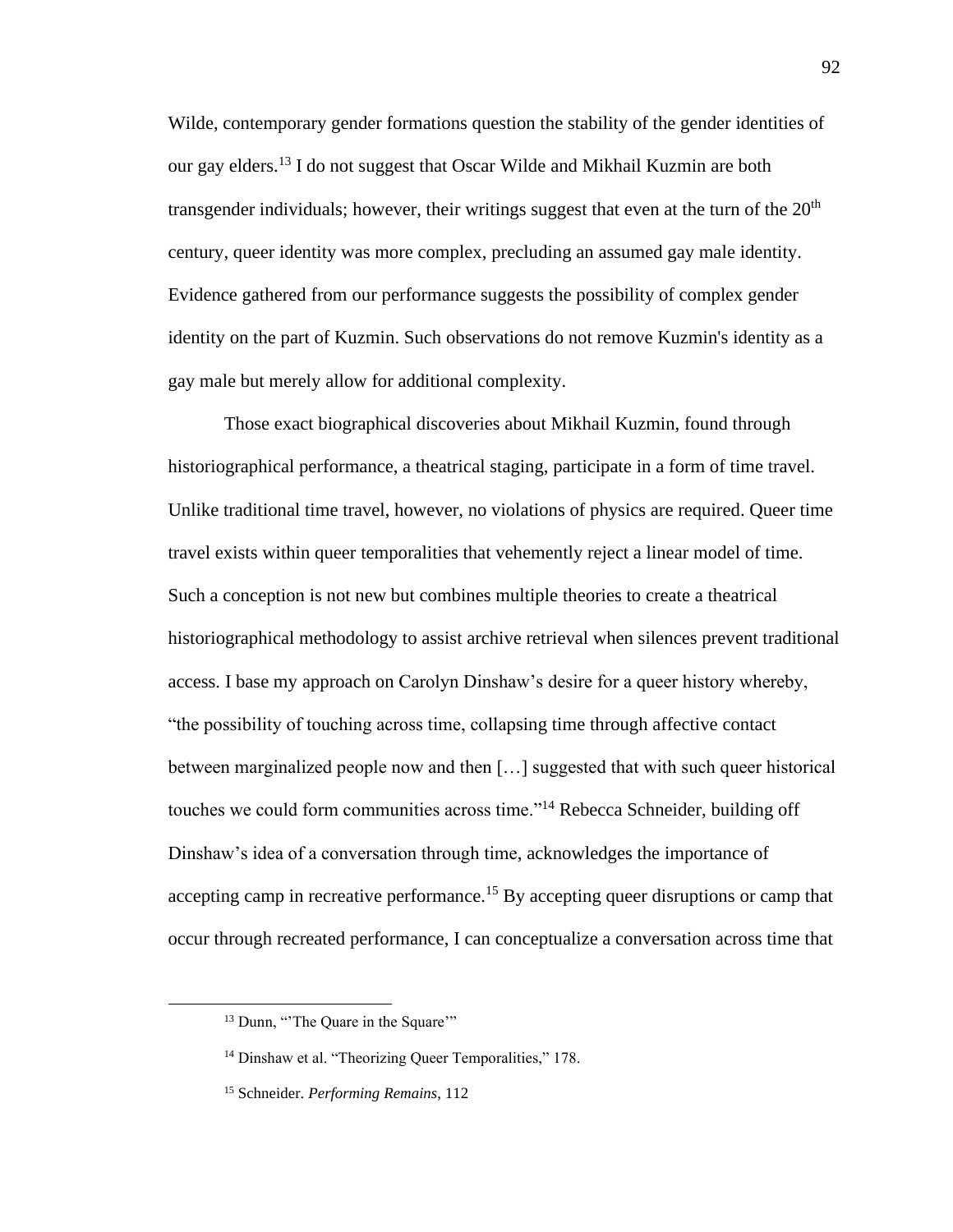is not reliant on realism or authenticity. Finally, layering on Elizabeth Freeman's idea of "temporal drag," we allow for the possibility of movement through time that situates itself next to the historical event while never fully recreating it.<sup>16</sup>

I conceptualize queer time travel or temporal dislocation as the blending of these three theories, wherein the stage becomes the vessel and performance becomes the catalytic energy. Engaging in queer time travel is unlike time travel in science fiction television, wherein we must be careful not to disrupt the timeline. In queer time travel, disruption is the goal. Queer temporal dislocation assumes that heteronormative readings have tainted queer histories robbing us of our shared cultural heritage. History of queers in the traditional archive is always partially silenced as documentation and retrieval require a heteronormative lens. Disidentification then becomes the tool to dismantle the filter that limits us to a singular view of history. Situating the performance in traditional expectations, utilizing the traditional read, then intentionally disrupting from within allows us to see the cracks in the filter preventing a complete queer history. Such time travel is inherently dragged. It is different, it is queer, it is situated in a new timeline as a form of (re)remembering that allows the usage of the past in the contemporary to achieve a utopian queer future, visible just upon the horizon. Such a conception might seem fantastical, if not absurd, but I pressure that such is the power of queering the archive. By upsetting linear time, we question traditional power structures and we place new meanings on old texts. History is written anew, not to serve a heteronormative archive, but for creating our own, utilized for the creation of our future.

<sup>16</sup> Freeman. *Time binds*, 9-10.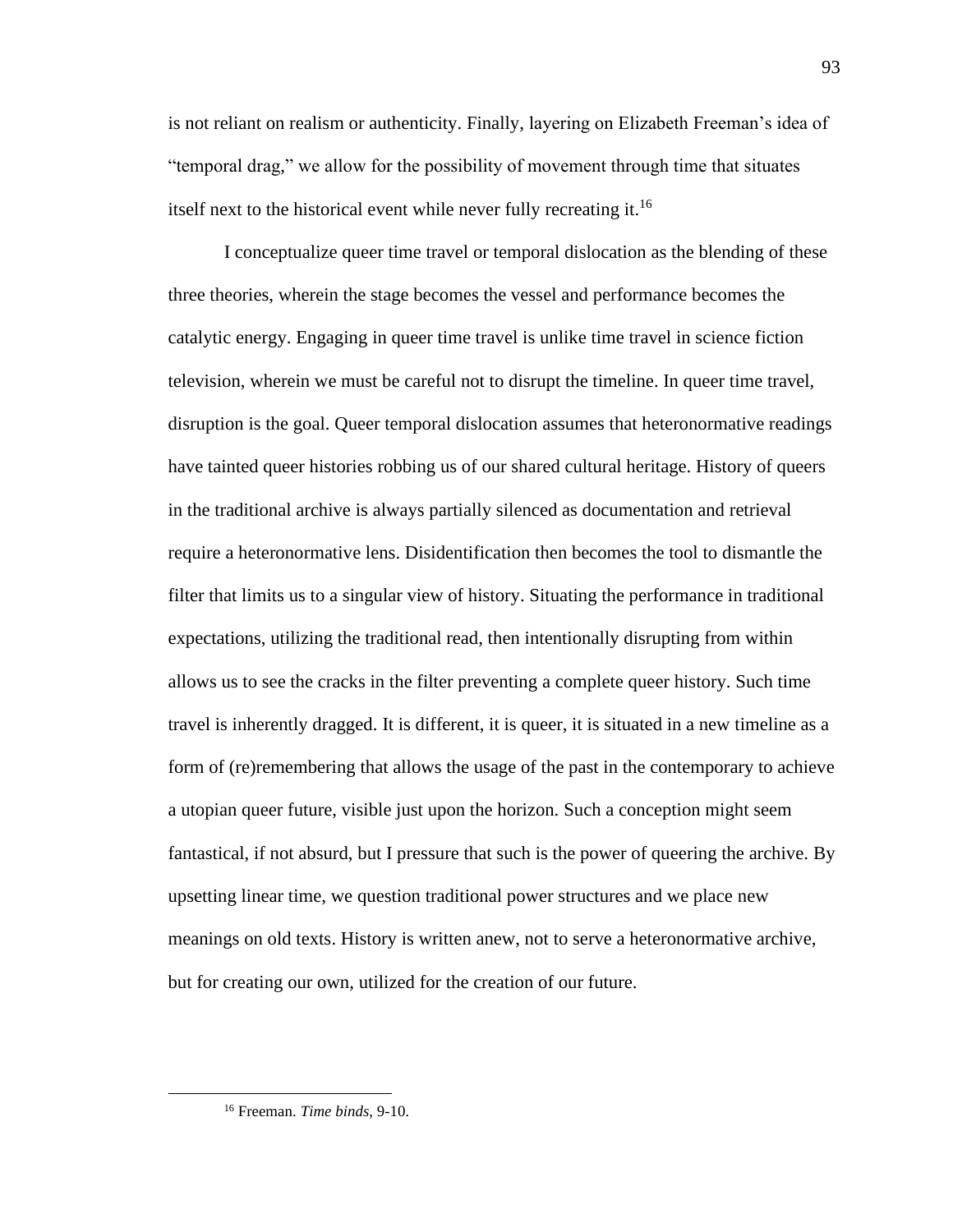The selection of the queer ensemble creates the energy requirements to travel our stage, made queerer by the necessity of digital performance. Displacing the historically gay-male narrative with a transgender body resituates the past of Mikhail Kuzmin and allows discovery in direct transmission from queer elders to the contemporary community. We do, in hope, that the utopia built by Kuzmin becomes more visible on the horizon.

# **The New Transgender Read**

While instructive and impactful, the version of *The Dangerous Precaution*, with a narrative assumed to be about two gay men, is far from the only possible interpretation. It is likely the intended message by Kuzmin and the assumed tale by those who previously studied Kuzmin. <sup>17</sup> However, after translating two other early Kuzminian dramatic works, the consistent and complicated discussions of gender identity I have observed suggest the possibility that Kuzmin is exploring a blended gender identity without having the words to say as much. Homosexuality was discussed in St. Petersburg in 1906, evidenced by the censorship this play received directly utilizing the word.<sup>18</sup> In those discussions, homosexuality is often referred to as either pederasty or in strictly gendered terms when coming to its defense.<sup>19</sup> I cannot discount the reality that Kuzmin is simply using gender as a metaphor for an essentialist view of homosexuality; however, as a scholar in the contemporary, I also wish to engage a queer interpretation that is

<sup>17</sup> Senelick. *Lovesick*, 103-115

<sup>18</sup> Timofeev, "M. Kuzmin and the Tsar's Censorship," 135-136.

<sup>19</sup> David M. Halperin, "How to Do the History of Male Homosexuality," In *The Routledge Queer Studies Reader,* edited by Donald E. Hall Donald E. Hall, Annamarie Jagose, Andrea Bebell, and Susan Potter, (New York, NY: Routledge, 2013), 263.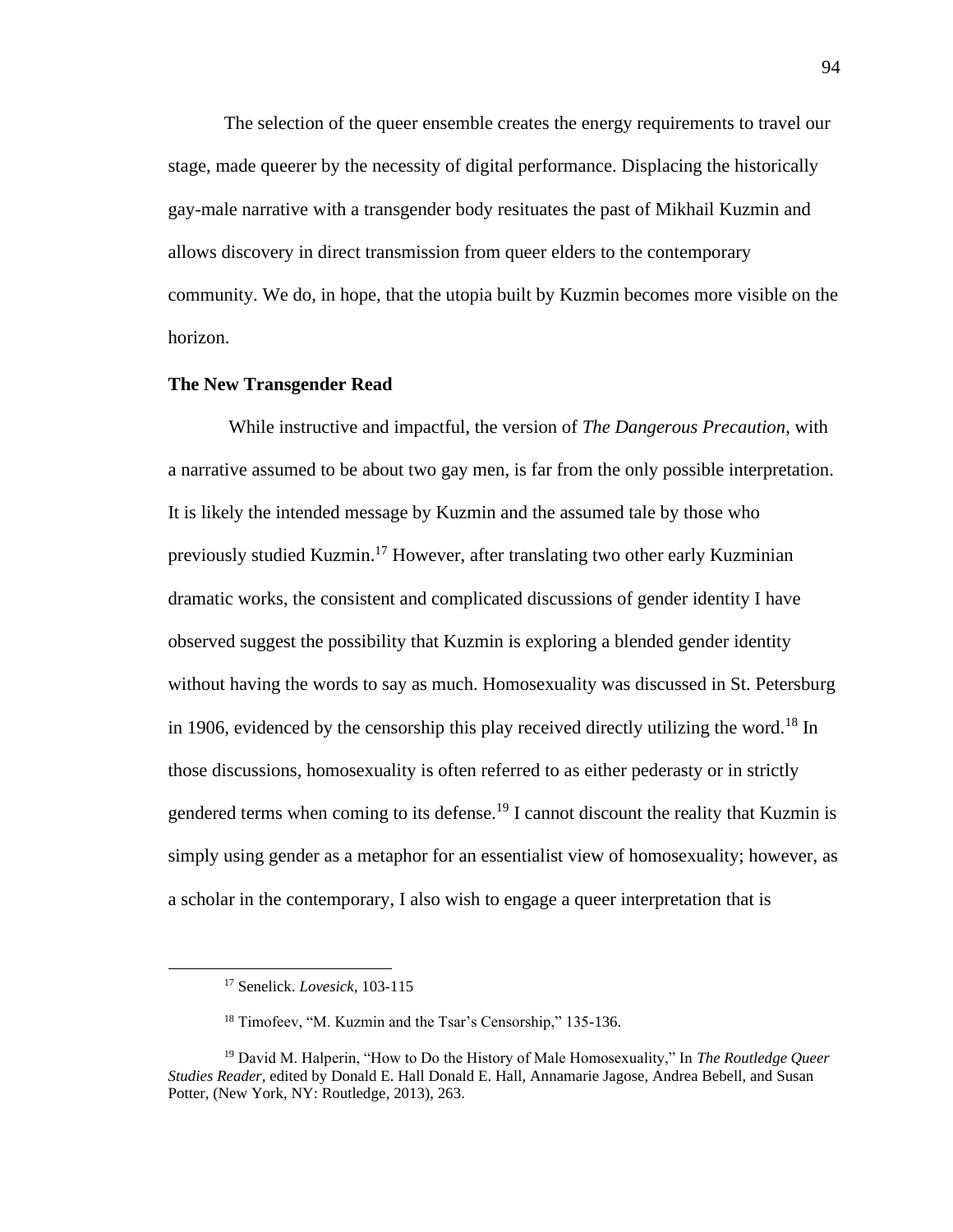simultaneously useful to queer communities of today. Archival drag then allows the more liberal transgender read, even if not intended by Kuzmin, for its capacity to inform contemporary audiences. Allowing such a read does not remove the possibility that Kuzmin's discourse on gender identity exhibits complex ideas not expected for at least a half-century or more. This allowance is the advantage of a queer read that denies a linear progression of time; we allow the achronological interpretations and entertain the possibilities such observations bring forward.

The transgender read emerged through embodied discovery about four weeks into the rehearsal process. One of the ensemble members, who is a transgender woman, stopped the rehearsal to comment. With a simple, "Is anyone else feeling the trans message in this piece?," she immediately rendered the previously gay male read incomplete and a new performance necessary.<sup>20</sup> After asking for further clarification so we could fully understand her read, she stated, "The words Floridal is saying, they are my experiences, this is what it feels like to be trans, especially before coming out."<sup>21</sup> Breaking for lunch, we pondered those words and, after returning, voted, as an ensemble, to create the second staging of this play. The parallels to the transgender experience were too strong and more so, timelier in our current environment, where it is relatively safer for gay men than transgender individuals. With such a staging, we also decided it would be best to cast a transgender person to allow for better representation alongside improved authenticity. With a simple character swap, we were able to create a second staging of the play.

<sup>20</sup> Shionalyn, *Three Plays Rehearsal Journal*¸ Date of Entry 2/6/21.

<sup>21</sup> Shionalyn, *Three Plays Rehearsal Journal*¸ Date of Entry 2/6/21.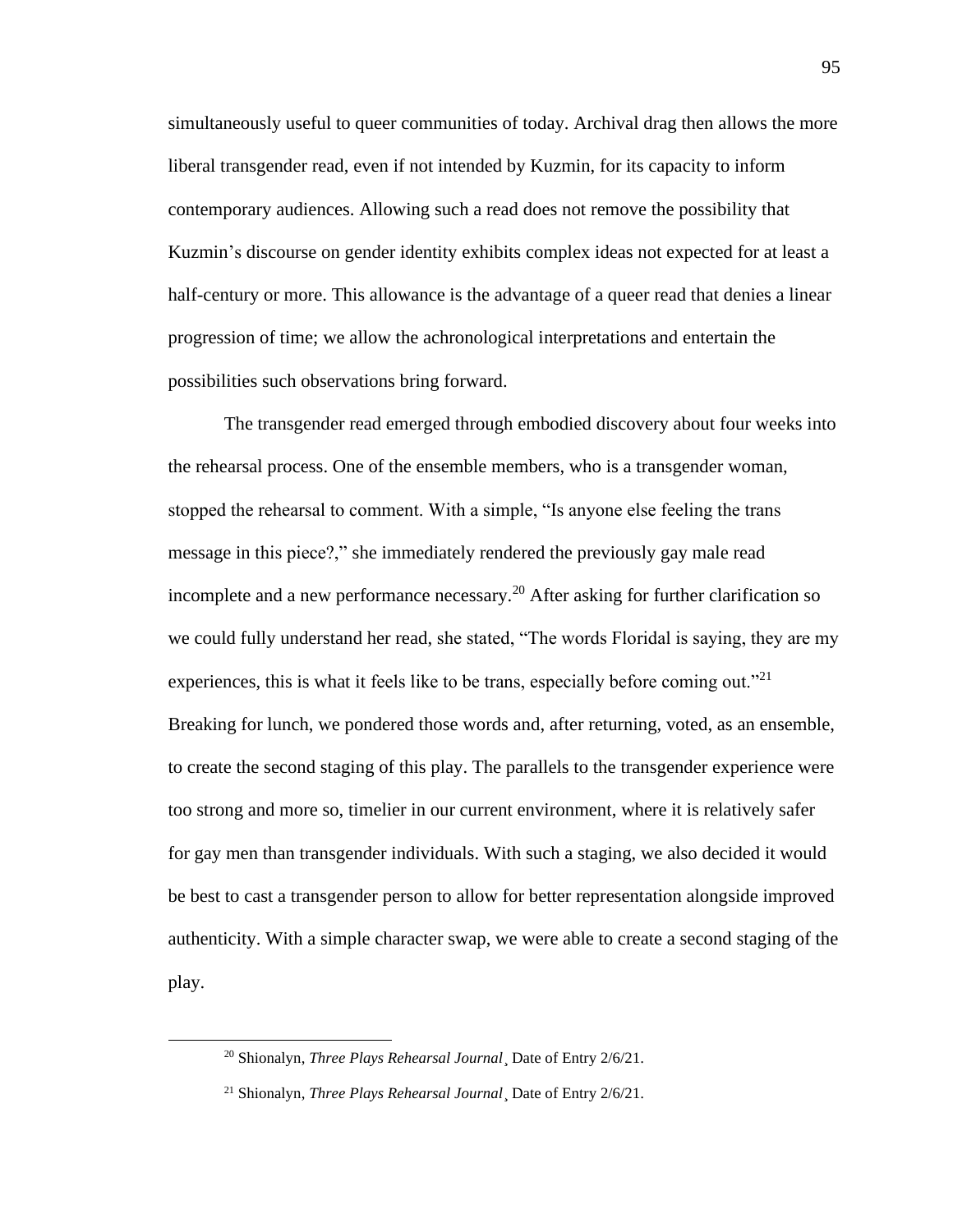Making one change to the script, replacing "There is no Dorita" with "There is no Floridal," the remaining adjustments in acting were expected to be minimal.<sup>22</sup> The narrative, however, felt new and distinct. It was no longer a story of two gay men openly acknowledging their attraction but a more profound tale of a transgender woman becoming comfortable and accepting her identity. She utilizes a heteronormative gender role for survival until a better world is available to her. More surprisingly, such a tale changed the read of each character. Villains became allies, fathers became loving, and lovers became holders of intimate knowledge eager to assist in discovery. From the audience's perspective, the play was also more successful. After discussing the play with several audience members, who willingly started conversations, the new staging became the highlight of the evening. The other plays remained enjoyable, but multiple audience members reported being moved to tears when the identity of Dorita is accepted. Additionally, lines previously seen as filler became moments that provided a greater depth to characters.

We elected to perform this version last, meaning audiences were already aware of the narrative, so the focus became less on the story, and the changes became more readily apparent. It remains a possibility that whatever story came second would have been the most impactful, simply due to narrative familiarity on the part of the audience. However, I believe the success of the transgender read had more to do with contemporary relevance that moved audiences as they rewrote their historical narrative. After all, how could a playwright from 1906 have envisioned such a performance? We rewrote the complexity of queer history for ensemble and audience members alike by changing one word in a

<sup>22</sup> Shionalyn and Kuzmin, *The Dangerous Precaution,* 8.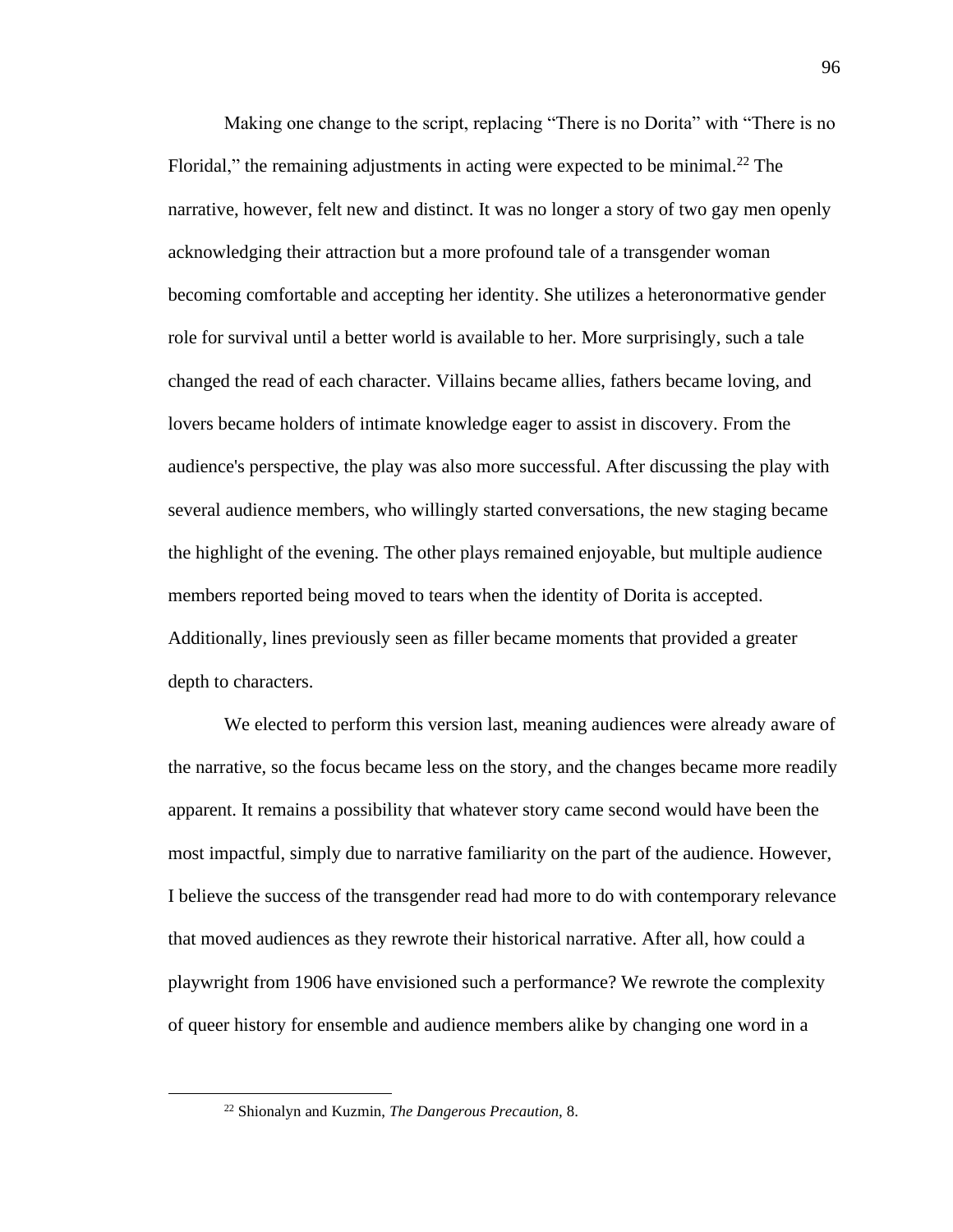single line. The significant impact of such a slight change in script questions the expectation of queer experience in 1906 and St. Petersburg. Would such a tale be so impactful if Kuzmin had no conception of such possibilities? Alternatively, I argue we engaged in metaphysical time travel that reinformed our thinking of Kuzmin, allowing already present knowledge to emerge, seen in a new light. This historical reimagining seen within the performance did not add knowledge that Kuzmin did not have but instead allowed a new viewpoint on the same situation given new contextual surroundings and new vocabularies. The transgender identity discourse was already within Kuzmin, in St. Petersburg, in 1906; however, it took queer theatrical time travelers in 2021, specifically those familiar with the transgender experience, to see the narrative truth. The old gaymale read remains and is still valid alongside this new tale. Such a conception is not unlike seeing a theatre in the round show multiple times with different seats. The show remains the same, but a new angle reveals new details, depths, and ideas.

What was it like, then, to experience this temporal dislocation? Our audiences, like theoretical time-travelers, had a cursory understanding of the historical artifact. Having just witnessed a staging of the play advocating for homosexual acceptance, our audience has a preconceived notion of the event. Like historical time travelers, a familiarity with the moment in time exists due to the artifacts leftover in the historical record landing in textbooks. However, when those travelers go back and look at the artifact, it looks different, as it always will, from the historical record, because their social and cultural context has changed, forcing a new perspective and a new read. Because we already had a cursory knowledge of the event, new details, new items become noticeable.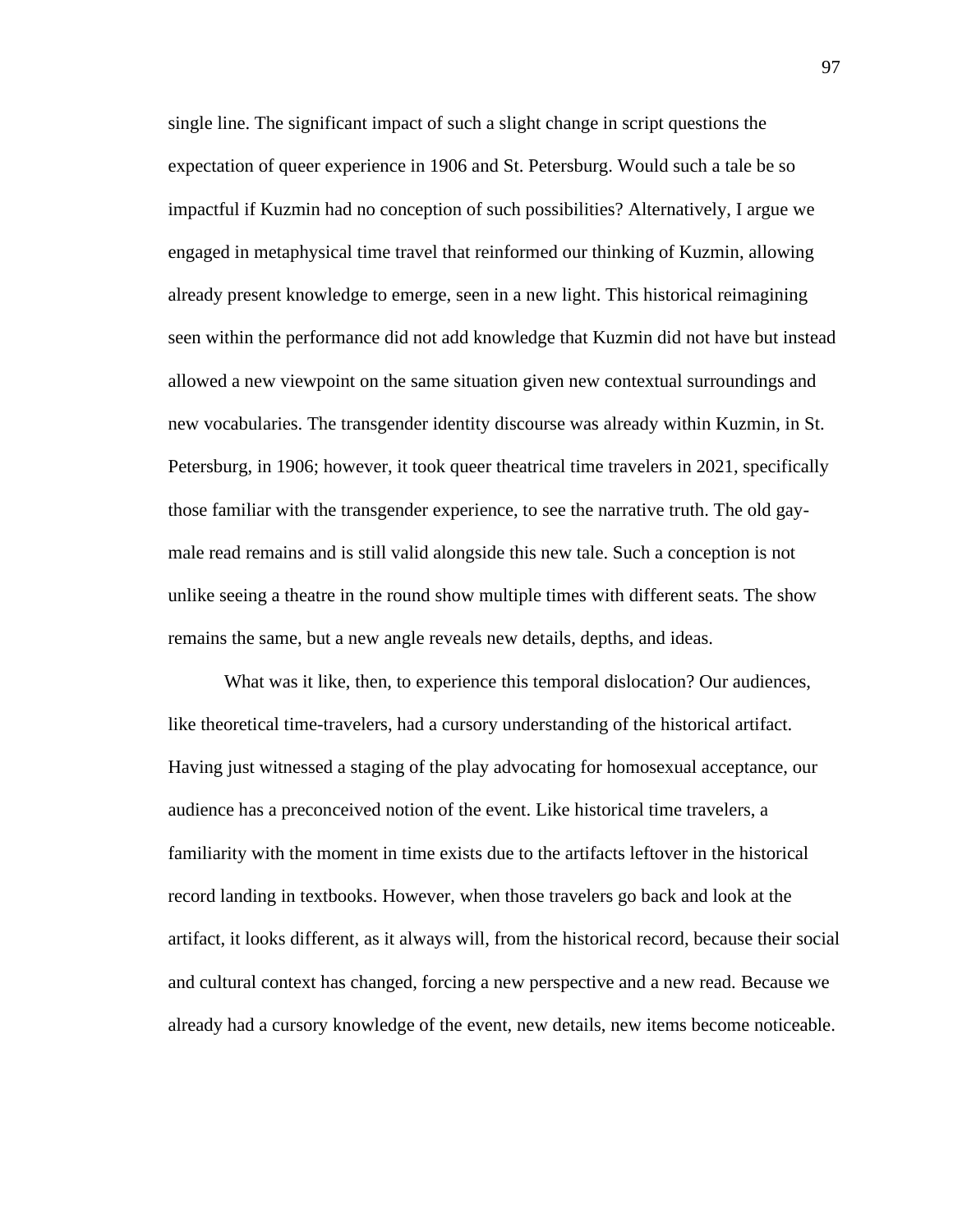Those items are not new; our time travel did not place those items there. They simply were not recorded in the historical record.

Following this logic then, our second performance is experiencing the same aesthetic result. Our audiences know the performance, but this time around, it seems different; they notice details, and a new narrative adjusts their understanding of history. We did not create history; the archival record of the event has simply expanded, allowing our understanding to become more rich and full.

# **A Different Play but Same Words**

The initial cognitive dissonance occurs within the first moments. The beginning music and backdrop remain the same, the only difference, a subtitle mentioning, "A different perspective."<sup>23</sup> We primed the audience, just as time travelers would be, to see things anew, from a new angle, rewriting their expectations. Changes, adjustments, and details will be more noticeable than before. Such a notice certainly biases our audiences; however, a repeat performance would result in similar behaviors. Informing our audiences, we felt, would result in a quicker acceptance of the new premise.

The first scene begins, and the actors playing Gaetano and Postumius appear the same as before, in the same positions. However, the square where the actor playing Floridal resides is now empty, quickly replaced by a new actor. This new actor appears more masculine than the previous Floridal with her long hair pulled up tight, wearing a loose-fitting red flannel shirt.<sup>24</sup> With hands clutching her shirt near the chest, the

<sup>23</sup> Shionalyn and Kuzmin, *Kuzmin's Three Plays*, 1:06:57.

 $24$  Please note I will be using she/her pronouns for this actress, despite playing a male named character to acknowledge the identity of the actress. Furthermore, by referencing actor over character, it is my hope that the distinction between Floridal and Dorita is made clear.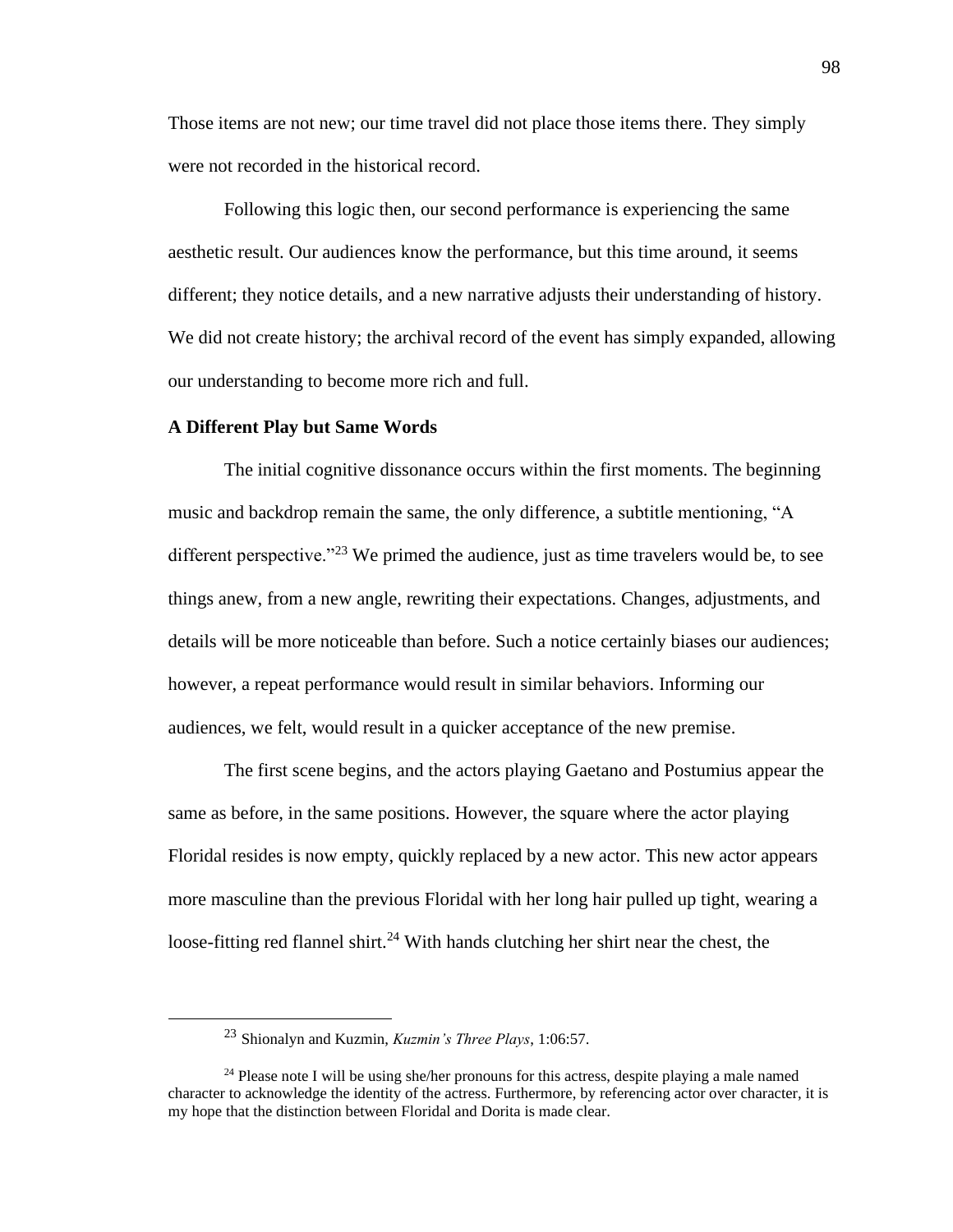character's discomfort is made clear with a gesture towards gendered bodies. Delivering her lines in a low masculine tone, we immediately know this is a new Floridal, different from before. The other two characters begin to show differences as well. Choices made possible through discovery in rehearsal while interacting with this new transgender Dorita. Postumius becomes jollier than before, a choice meant to signify his general acceptance of his daughter's identity, despite the possibly cruel choice to force her into a situation questioning her gender. Gaetano appears more serious, more contemplative, almost like a pedagogue hoping to instill wisdom to Dorita through poetry. The other characters required no changes; however, such adjustments felt necessary, like a domino effect created by altering one character.

With Gaetano's initial monologue, these reverberations are clear; the bawdy and foolish lines before felt like an Arlecchino merely playing with words for a shock reaction due to their sexually charged nature. However, with a new, more serious Gaetano, the lines land with a more seductive tone maintaining the element of sexuality but refined. In a sense, Arlecchino has become a noble, and his words are academic, taken more seriously. The discourse on gender does not annoy this time but instead hits Dorita in her soul, visible on the face of the actress. Of note, the actress playing Gaetano decided that while her previous character was bisexual, she would perform as a nonbinary individual in this more contemporary read. Gaetano, then eschews any sort of gendered role. Gaetano is the same character prescribed earlier, but by establishing gender neutrality within the actress's mind, we engage in disidentified performance. Gaetano's look remains the same, but the gendered speech no longer lives on the periphery of society. A turn towards the academic allows a safe place for such discussion.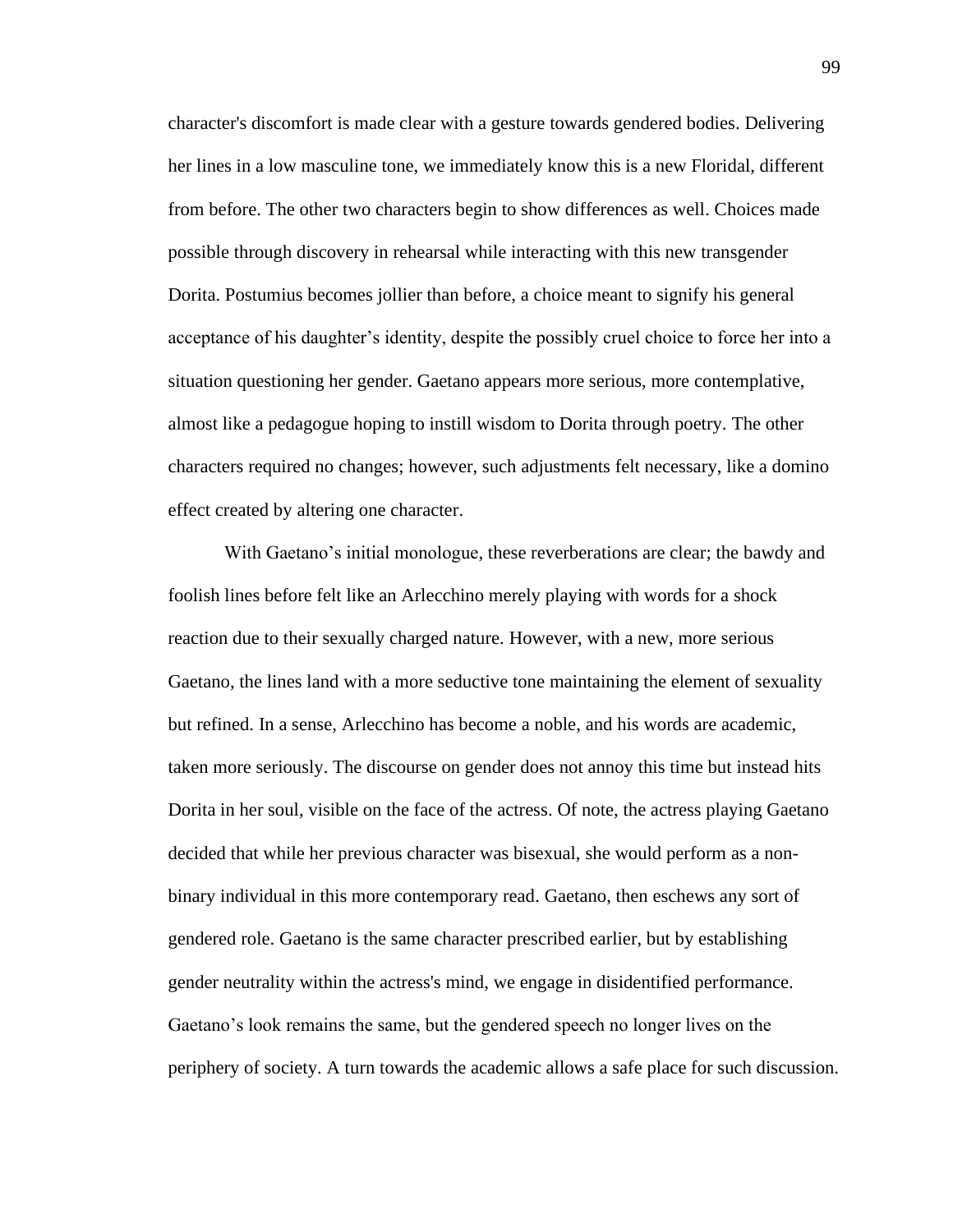Gaetano emulates acceptable social norms while simultaneously rejecting them on academic grounds. As the initial scene ends, Postumius and Gaetano seem genuinely hopeful for Dorita, still calling herself Floridal.

As the performance transitions into the poetry by Rene, the disembodied voice takes on new meaning. Dorita's reactions appear similar to that of Floridal, demonstrating that some reactions exist across any perceived gender differences. Individuality remains, while the gay male actor playing Floridal sent eyes up into the sky in wistfulness, the words to our transgender actress went inward, becoming part of the body. The possibility of being Dorita has connotations felt within the body of our actress. For a gay man, it was simply drag, a costume, and a caricature of gender, while within a transgender body, those performatives have meaning, value, and identity. Becoming Dorita has a physiological response, and the threat of discovery appears grander. Muñoz's argument for a third approach to queer identity, between assimilation and rejection, is evident on stage. To Dorita, at this moment, survival depends upon acceptance of gendered norms, yet Dorita exists and as such disrupts the notion that gender performativity communicates truth. However, the hope, or life as Dorita, now exists, but survival becomes the priority as the actress quickly exits the stage, avoiding the entertainment of such thoughts.

#### **Disidentification and Making the Invisible Seen**

Further emphasizing the new changes made upon the entire performance by changing the identity of a single actor, our new Clorinda, emerging, feels immediately less threatening. During rehearsal, we discussed how Dorita being transgender would change the reactions of the characters. Clorinda, the flat villain in the gay version, is transformed in this performance, softened and interesting. The actress playing Clorinda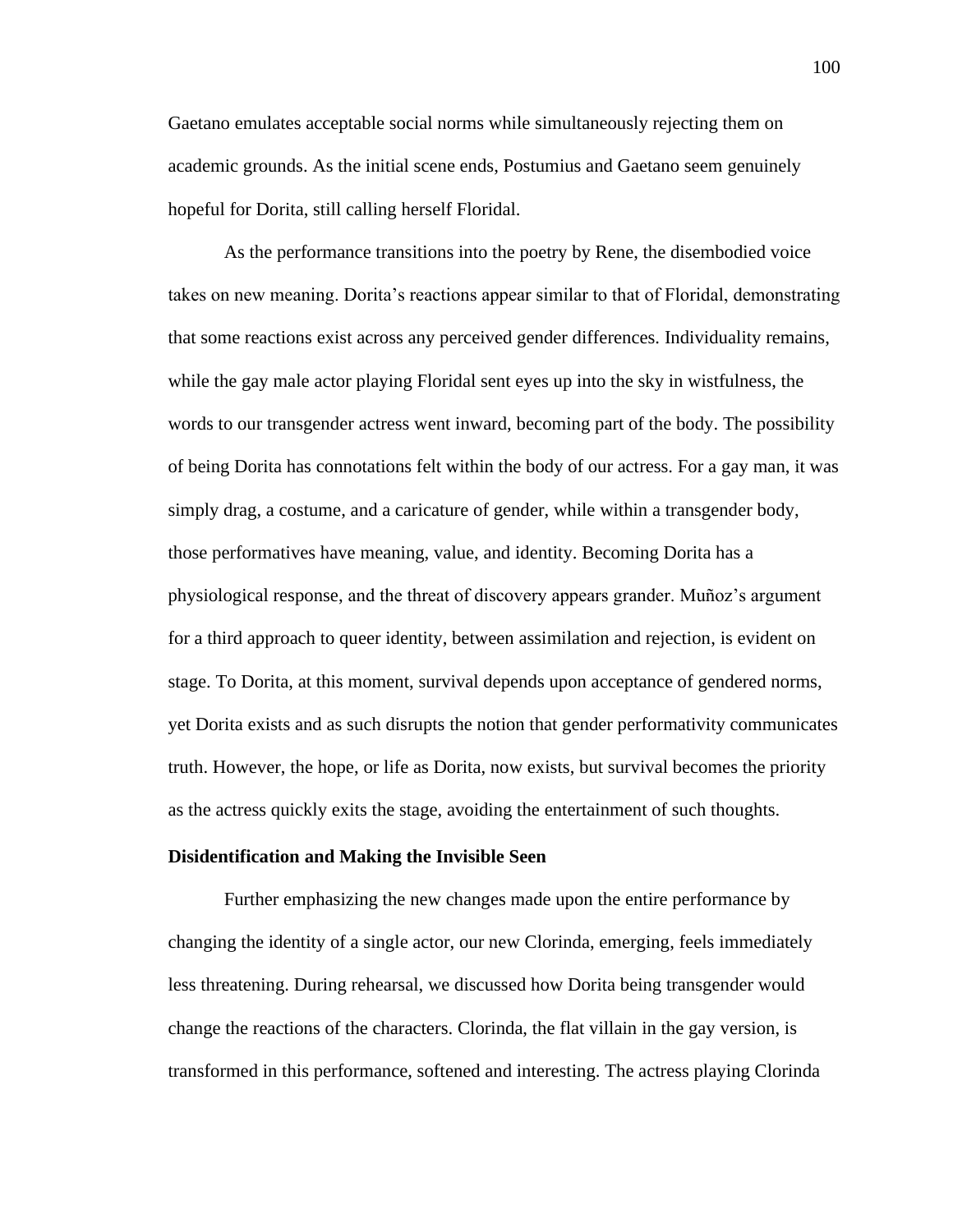saw two possibilities. Seeing her character as definitely straight and cis-gender, she could support Dorita or remain the villain and act out the role of a TERF (Trans-exclusive radical feminist).<sup>25</sup> In rehearsal, the actress played with both but found the supportive role more authentic to the character interactions, even considering Clorinda's request for Dorita to leave Rene. To the actress, this request has only to do with her love of Rene. The conflict of supporting a transgender friend versus requesting her to leave due to personal, romantic affections gave Clorinda a more nuanced and authentic feel.<sup>26</sup> No longer flat, the second performance of Clorinda felt more impactful on audiences, and we simultaneously felt empathy for both characters in love with Rene. The result in performance meant intrigue where once we felt boredom. No longer is Clorinda empty space on stage, further pointing out that the essentialist misogynist critique of Kuzmin fails to acknowledge the advanced understanding of gender exhibited by the playwright.

As the scene continues, even Rene's presence takes on new significance. Previously, the interruption by Rene further alienated Clorinda. Now, when the actor playing Rene interrupts the scene, the torn emotions became strong as his camera replaces hers. Whereas in the gay reading, the relationship felt empty. As the scene progresses, indicating a dance, the sense of how this will turn out on the new transgender body raises the tension. With this read, what previously felt as a rushed progression in

<sup>25</sup> Viv Smythe. "I'm credited with having coined the word 'Terf'. Here's how it happened." *The Guardian*, November 18, 2018, Accessed on 4/25/2021. https://www.theguardian.com/commentisfree/2018/nov/29/im-credited-with-having-coined-the-acronymterf-heres-how-it-happened

<sup>26</sup> Shionalyn, *Three Plays Rehearsal Journal¸* Date of Entry: 2/6/21.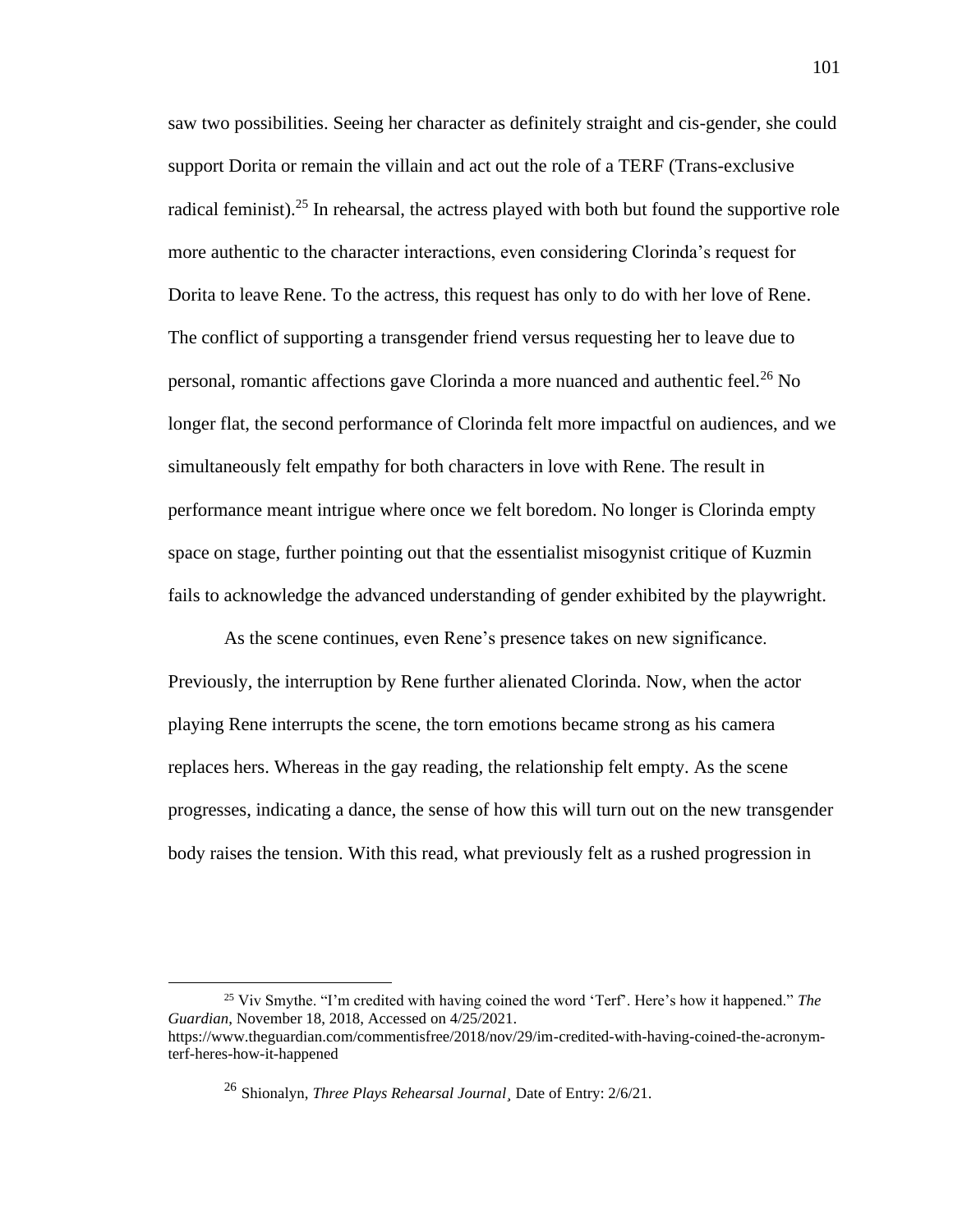narration suddenly becomes the inciting incident that forces the simultaneous performance of both Dorita and Floridal on a single body.

Returning to the party scene, where before we saw two overly gendered women, we now see two tropishly masculine men (played by a female actress and the Floridal from the gay version). The actors, having selected the elitist frat boy and the overly masculine partier tropes, lent an overtly sexual reading to such a small scene. Previously feeling gossipy, the new take feels uncomfortable, and the gendered take on clothing become problematic and sexist. The clothing worn by women suddenly become objects as a barrier to sexual conquest. As a contemporary read by a queer ensemble, such an interpretation, while a trope, felt surprisingly real, and as one actor said during rehearsal, "I know these men, yes we are exaggerating, but I know exactly who they are at parties."<sup>27</sup> Intriguingly, by performing and stating these gender performatives, a new narrative forms in the play. Clorinda is replaced as the villain, making toxic masculinity the center of critique. The true antagonist to transgender identity acceptance is not gender roles but toxic gendered performance. Their tropish gestures and dress further bring to light how disidentification operates. By engaging and performing expected gendered norms, Dorita ensures survival amongst these men, but by doing so, heterosexual norms are questioned and create discomfort. However, it is not the queer individuals that cause discomfort but those operating obliviously within the prescribed heterosexual codes.

Giving us a reprieve from such visible gender tropes and discomfort created by the presence of toxic masculinity, Clorinda emerges again, alone, and no longer feeling like an undeveloped character. In contrast with new surroundings, a character that was

<sup>27</sup> Shionalyn, *Three Plays Rehearsal Journal¸* Date of Entry: 2/6/21.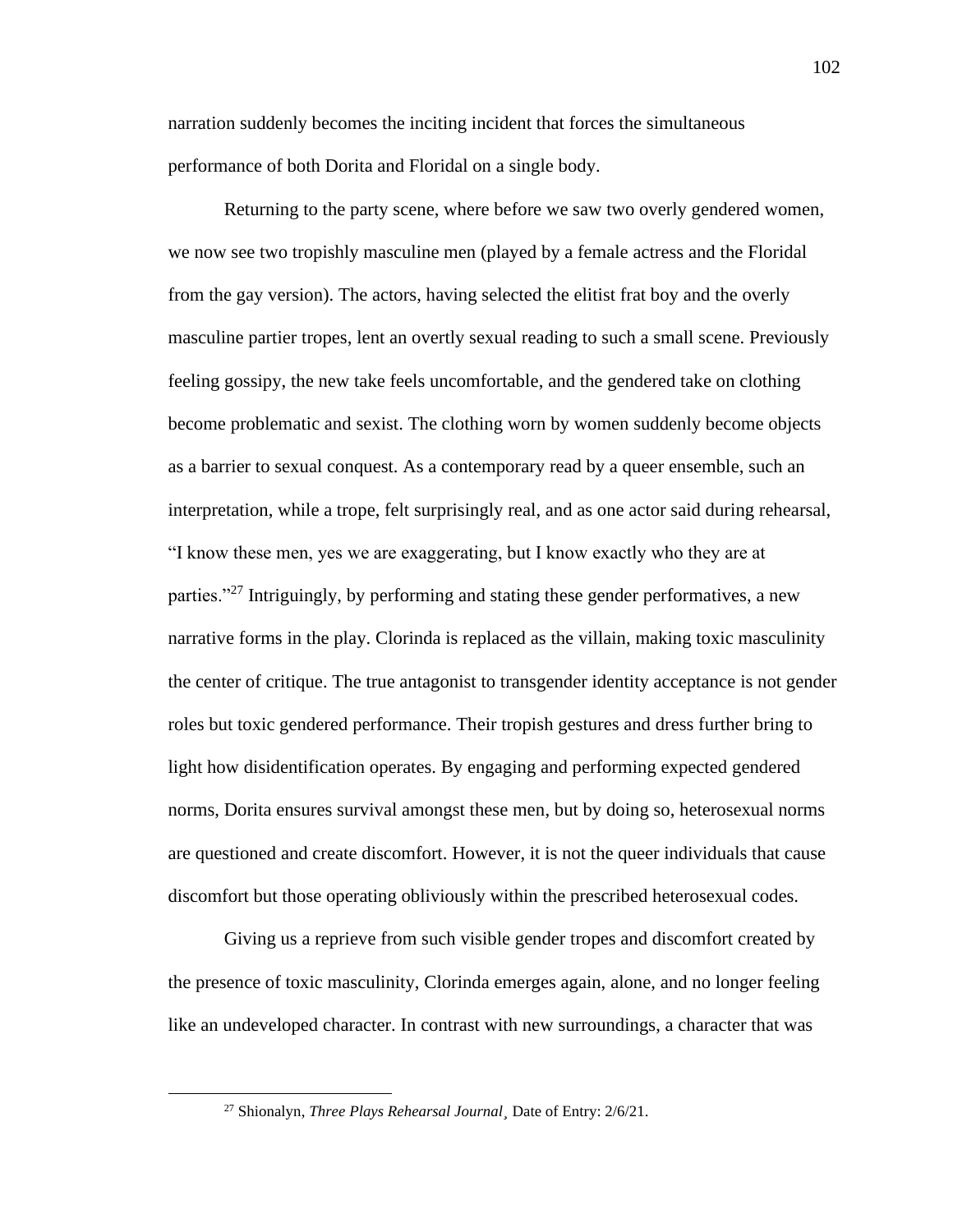previously my largest critique of Kuzmin's writing becomes a fascinating and complex character. The obnoxious rhyme, performed by a more complex character, becomes evidence of the limited ability of Clorinda to explain her complicated emotions. Reverting to simplistic child-like rhymes, the desire for a simpler time manifests.

As Dorita reemerges on the scene, Clorinda appears to muster the courage to ask something she knows will harm her friend, give up Rene, and return him to Clorinda. Previously whiney, this interpretation lends depth, and the crisis facing Dorita is no longer straightforward. Dorita and Clorinda become friends, sisters in arms, and one of them has to be hurt, either Clorinda as Dorita is allowed a relationship in her new identity or Dorita forced to remain in a body that does not seem to fit. This situation is faced in the real world when queer people are told their coming out will harm their friends and family, thereby creating guilt about one's identity. Within this scene, the actress playing Dorita seems to be in a dual emotive state, simultaneously desiring Rene and fearful of losing him, demonstrated by the tight posture and folded arms. The emotions of Clorinda and Dorita match, communicating the actress's choice to depict a character supportive of a transgender friend yet conflicted by her relationship with Rene. At this moment on stage, shared humanity and identity are visible, despite the variance in the situation. Clorinda sees Dorita as a woman, not as an other. Again, disidentification works by operating within the confines of heterosexuality. Clorinda accepts Dorita as a woman the equal treatment by Clorinda evident that the third route is viable.

#### **Dorita as Real, Floridal as Costume**

Continuing in monologue, the actress playing Clorinda begs for the return of Rene. The emotions become too much for Dorita as the actress slowly lets down her hair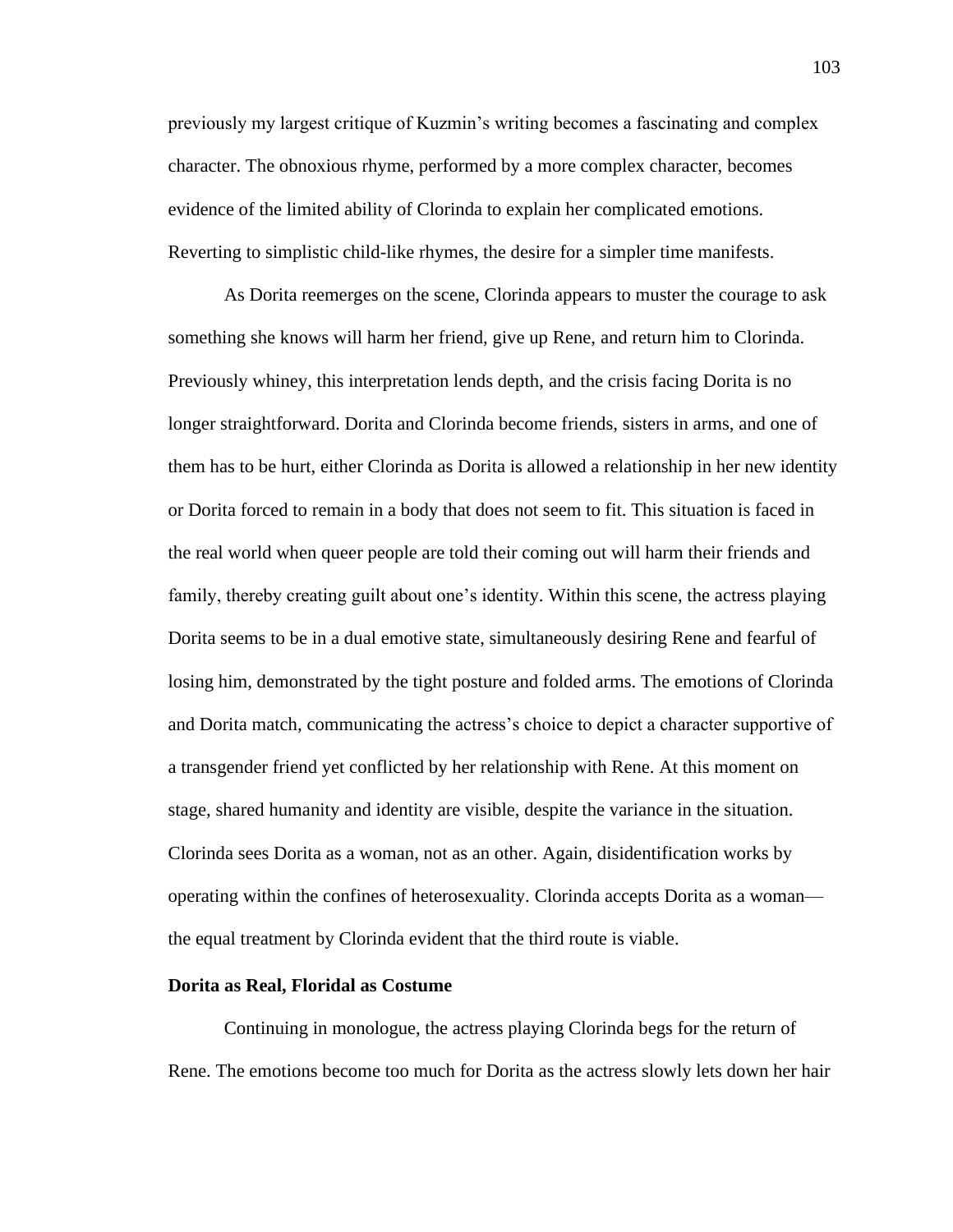and removes her plaid flannel shirt. She now appears as a woman, in a purple blouse, clothes again performative of gender. At this moment, the identity of Dorita overwhelms, and Floridal begins to melt away significantly before required by the script. Unprompted by direction, this moment occurred naturally in rehearsal as the actress embodied this new role. As stated in earlier chapters, Kuzmin's work is a puzzle whose meaning lies between the words. The discovery by the actress playing Dorita in this moment is further evidence of that argument.

Allowing audiences to visualize the newly revealed and performatively demonstrated woman, the actress playing Dorita stands in silence for a bit. The process of disidentification, replacing a homonormative role with a transgender body, allows the audience to process the similarities and hopefully recognize the shared emotional state. As Clorinda exits the stage, the reality of the request sinks in, that is, to abandon Rene and allow things to return to the simpler time before Dorita existed. The reveal of Dorita as a woman was impactful, and the real lived impact of asking a transgender person to return to their deadname feels trauma-inducing.

As Dorita begins her monologue acknowledging the duality within her, gendered performance becomes centered. Beginning in a feminine voice matching the gendered clothing, the actress playing Dorita takes a moment to stop—to restart her monologue with a gruffer masculine sound. Her voice is performed far lower in register than heard by the gay male, a performative overly emphasizing manhood and maintaining the life of Floridal for just a bit longer. The course delivery of "I am not Dorita" sounds comical. We know the inner debate, and the outcome seems clear.<sup>28</sup> Floridal now sounds fake and

<sup>28</sup> Shionalyn and Kuzmin, *Kuzmin's Three Plays,* 1:18:00.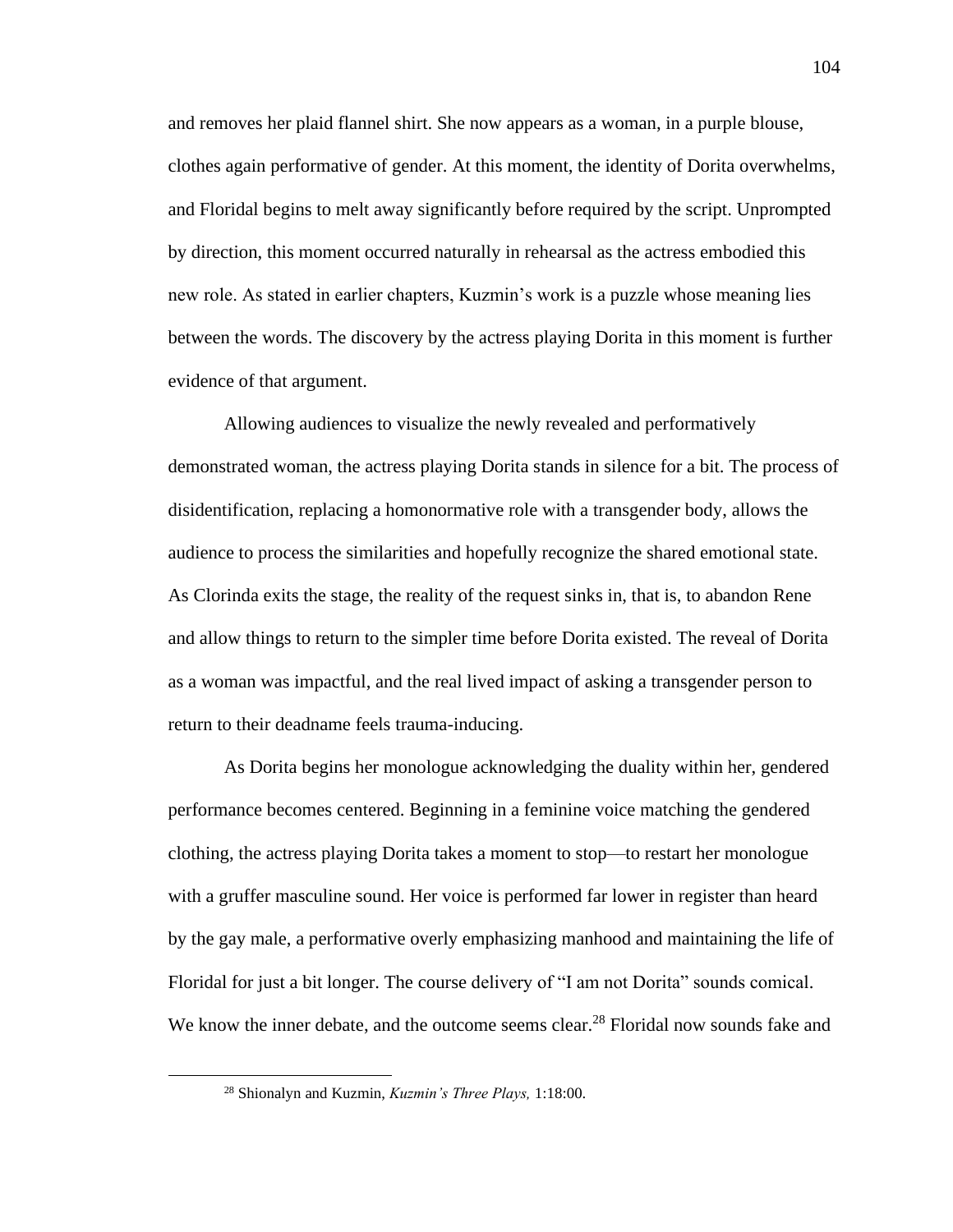inauthentic to us, and we wish to return to the honest-sounding feminine voice of Dorita. An acknowledgment of the fakeness providing further evidence of the socially constructed nature of gender revealed through disidentification. What we previously read as male now sounds wrong, yet the characters are the same; only knowledge of identity and self has changed. Similar performatives no longer match given the new situation. If gender were not performative, such a response could not occur. Additionally, if disidentification was not a viable pathway, such a phenomenological response could not occur. It is through Dorita's proximity to heterosexually defined gender that gender now appears uncomfortable. Remarkably, it is not a transgender identity that feels uncomfortable, but a cis-straight identity made stable only through gendered performatives that now betray.

The line, "Has a women's heart awakened within my body," takes on a deeper meaning. Rather than communicating confusion while attempting to deal with the cognitive dissonance of accepting homosexuality, it instead reads as a sincere question. That question leads us to hope for Dorita, hoping that if such a thing is possible, we may experience that transition with her and see her full self come into existence. However, the conflict of identity remains as Dorita states that Rene loves the woman and "not me." The line is spoken by the actress while pulling her hair backward to indicate that this woman we see on stage is not the real identity.<sup>29</sup> The performative of shorter hair proves a false read as we no longer see a Floridal at all but a Dorita. Everyone but Dorita sees this, and the hope of the ending brings anticipation. Instead of dismay at society's unwillingness to accept a gay relationship, we see an internal debate where Dorita is unwilling to accept

<sup>29</sup> Shionalyn and Kuzmin, *Kuzmin's Three Plays,* 1:19:29.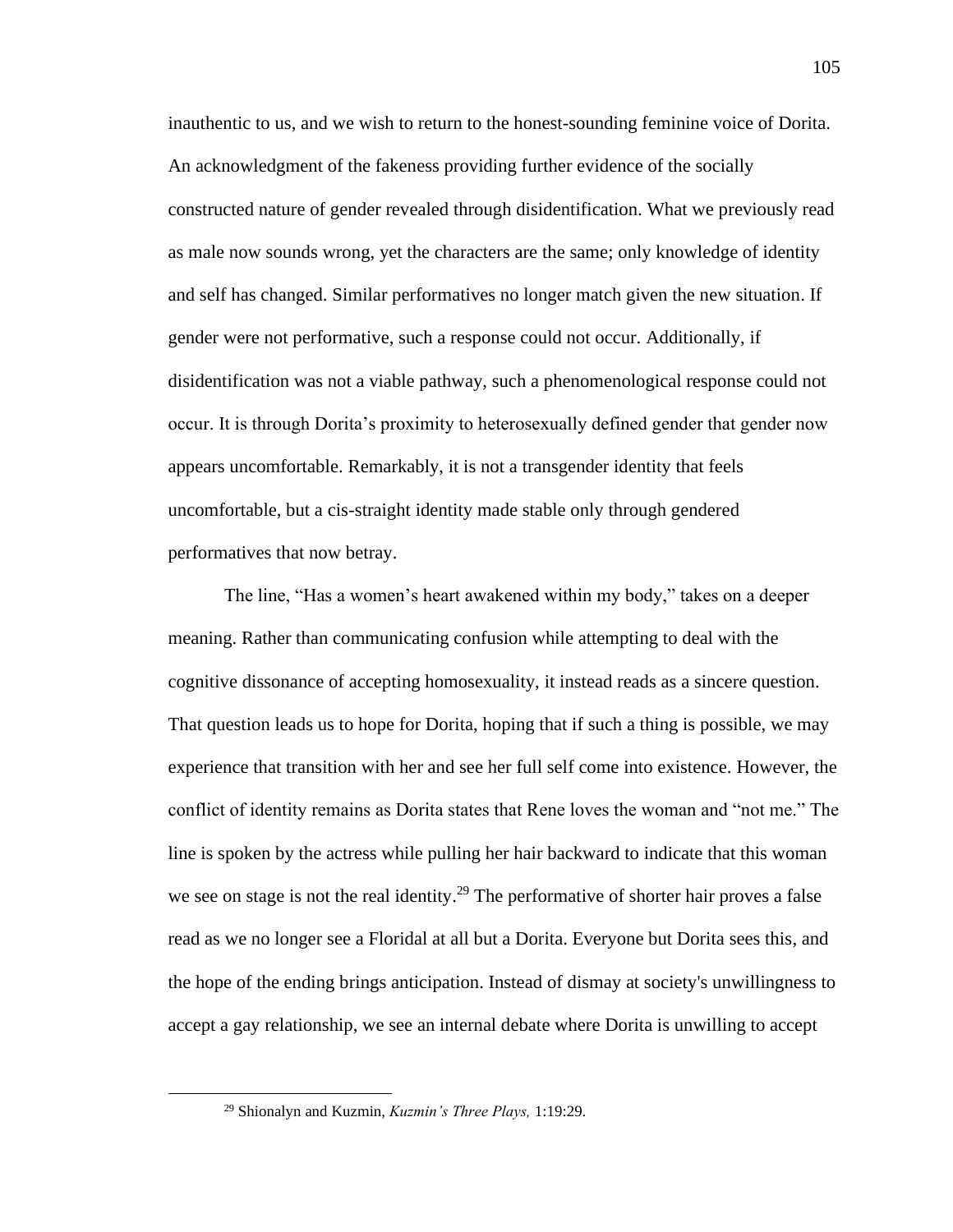her own identity. The sadness we feel is not for society being unwilling to see gay relationships as valid, but at the sadness experienced by transgender individuals who do not feel their identities are valid and cannot be their true selves. The latter resulting in a more impactful performance, with us begging for freedom alongside Dorita.

As Rene bursts onto the scene, the actor delivers his line quickly, feeling less masculine than before. We feel a sense of dread knowing Dorita is about to deny her identity. As time travelers, we have already seen this event play out. Yet, in the build, something seems different. Rene's lines do not land as threatening anymore; instead, they sound supportive. The line, "I know that you are a woman," previously an attack on Floridal feels like Rene begging for Dorita to emerge into her true identity. After rehearsing this scene multiple times, the actor playing Rene felt similarly. As a transgender actor himself, he could justify the harsh approach seen in the gay version. However, in the transgender narrative, it was as if he was speaking to his earlier self, full of compassion, understanding, and yearning for truth. Such a complex motivation was unavailable to the previous Rene. As the actress playing Dorita attempts to interrupt, Rene's dismissal and insistence on remaining quiet feel more like a friend in assistance than a domineering attempt to control the situation. The dismissal instead feels more like a friend asking to hear them out before you return to self-harming behavior.

The remainder of the scene, including the monologue by Dorita, feels similar to the gay version. The most significant differences are demonstrated by the exasperations heard in Dorita's voice and the quiet demeanor of the new Rene. The fear response seen in Dorita feels justifiable, and we empathize with her conflict. The gender performatives discussed in Dorita's monologue no longer speak directly to sexuality but rather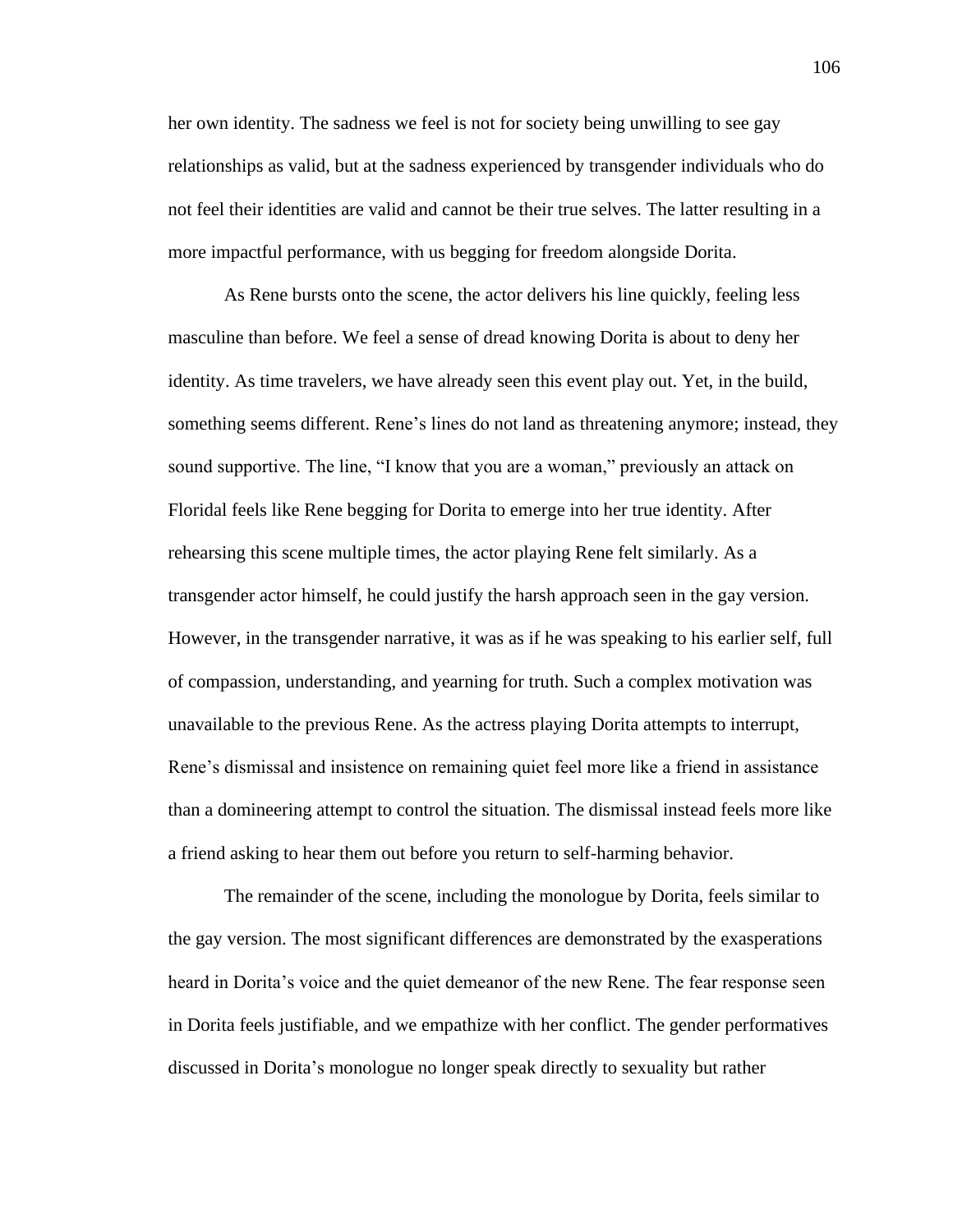acknowledge the lived dualities of transgender individuals who feel alienated from their bodies. 30

As we hear Rene speak, "I look at you and my heart beats and my head spins, just like when I thought of Dorita," we see the actress playing Dorita open—filled with the hope of existence alongside this supportive lover, her transition seems possible.<sup>31</sup> Rene's response, rather than disappointment, recognizes that perhaps Dorita is not yet ready, and ultimately it is her decision. In this performance, Dorita's kiss, meant to demonstrate the awkwardness of love shared between two men, enacts no such performative. Instead, the kiss connects her and Rene, fulfilling her sense of womanhood. It not only validates their love but awakens within Dorita her own identity. With the kiss, Floridal dies, and Dorita is born. The new identity creation is impactful and moves when Dorita states, "Perhaps it has always been Dorita."<sup>32</sup> As her face displays relief, the story resolves. Less a story of love, more a story of personal growth and acceptance, we feel more deeply impacted in a personal way.

The celebration at the end is the denouement that we needed, a moment to collectively share with Dorita in her acceptance of herself. Strung along with the denial of Dorita's true self, we need to release the anxiety and tension such denial created. After accepting her identity as a woman, the actress is visibly shaking, still unsure of the reality she has entered into and what is to come next. As Rene begs for music, the anxiety remains as the classical dance begins—leaving only when the call for a lively jig arrives.

<sup>&</sup>lt;sup>30</sup> See Roach for a detailed discussion of the duality of the transgender experience.

<sup>31</sup> Shionalyn and Kuzmin, *Kuzmin's Three Plays,* 1:22:49

<sup>32</sup> Shionalyn and Kuzmin, *Kuzmin's Three Plays,* 1:29:29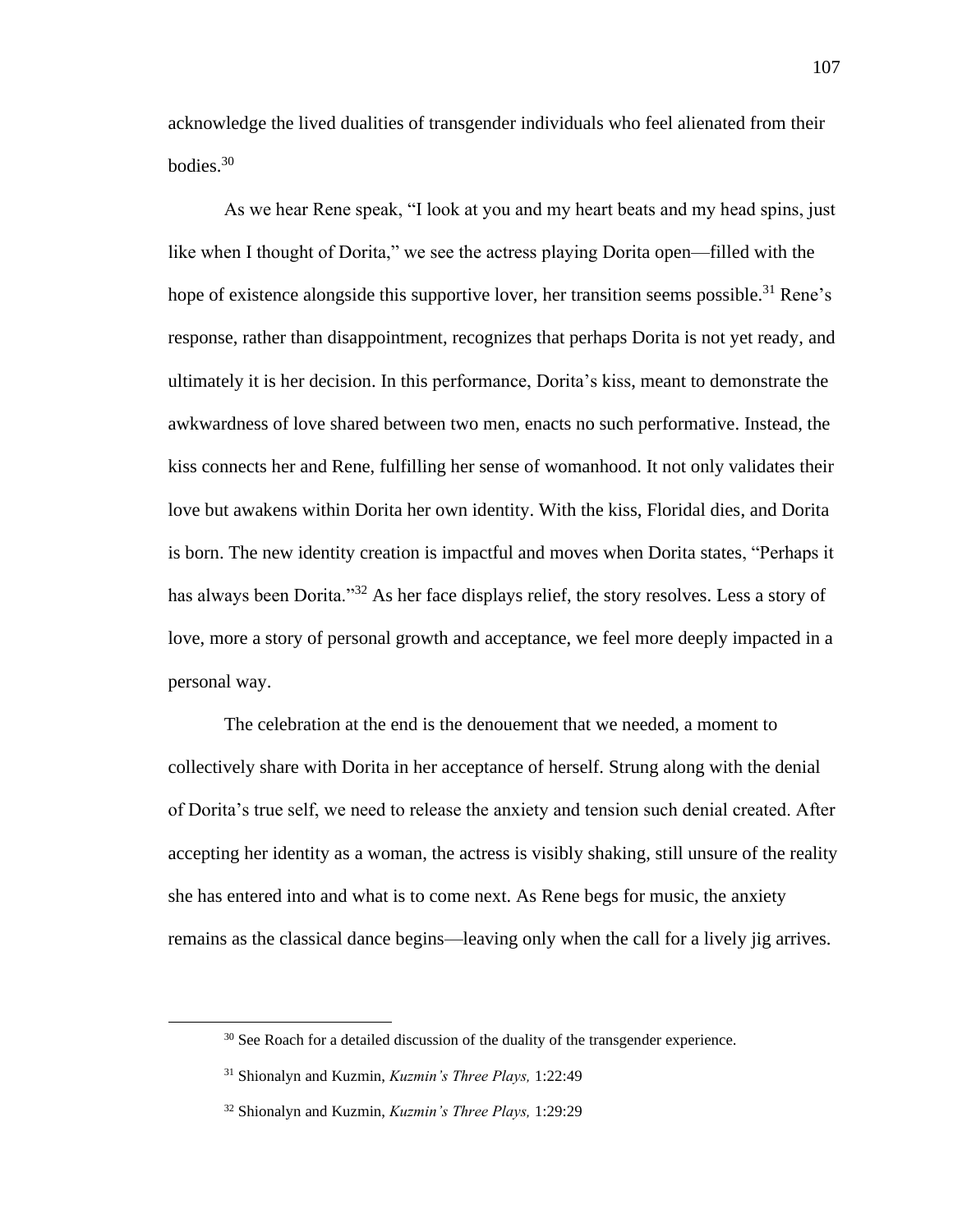The celebration and the liveliness of the jig announce that our true identities are worthy of such energy and happiness. With a gesture of thanks on the part of the actress playing Dorita, she takes a moment to see the people surrounding her during the dance; a public celebration previously thought unavailable.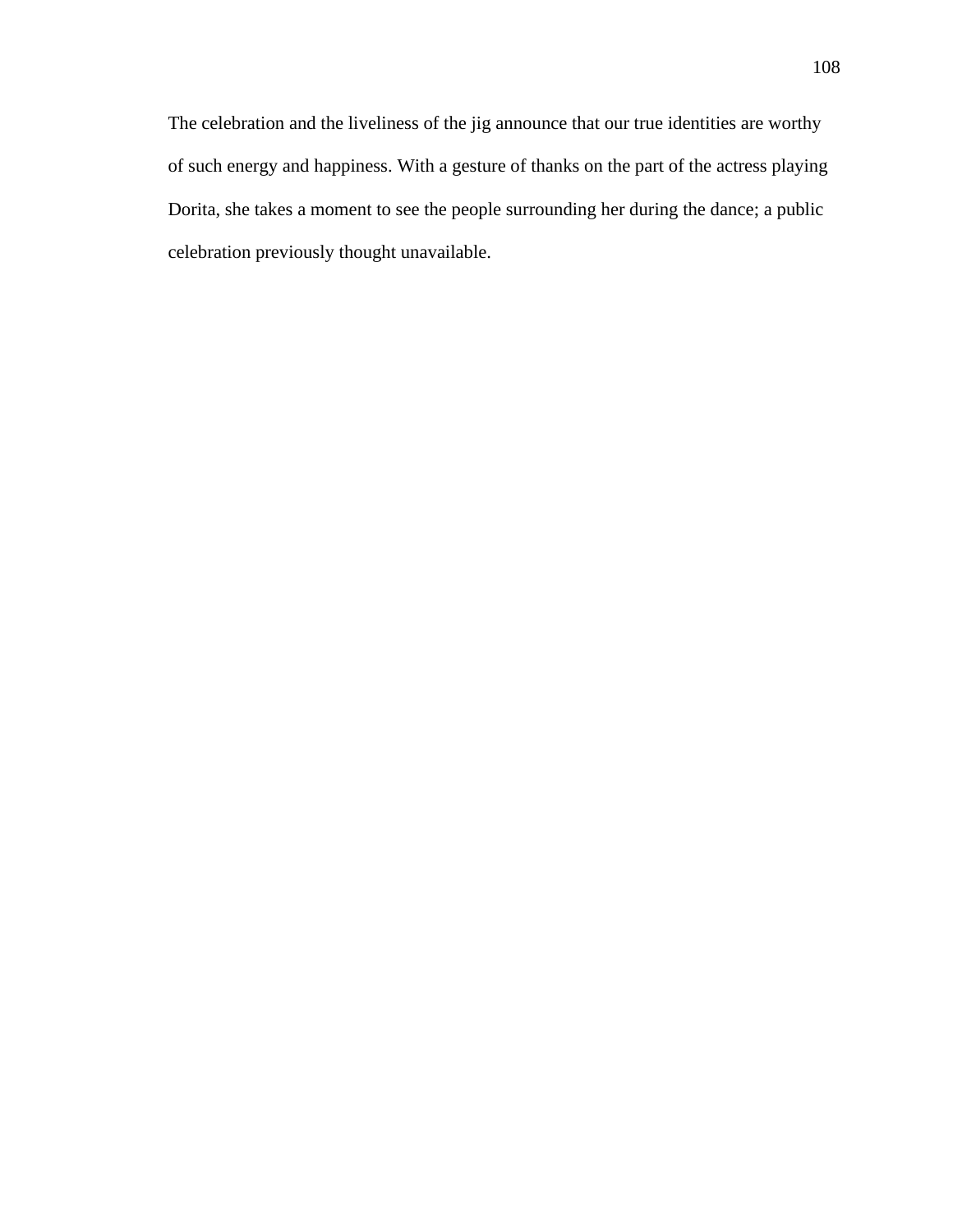#### **CHAPTER 5**

#### **CONCLUSION**

"So I'm glad the drizzle has soaked my clothes: It has brought with it a precious hope."

-Mikhail Alekseevich Kuzmin, 1906<sup>1</sup>

As the performance ends, we now have two possible reads of essentially the same script. Performance has rendered a new account of the same historical event. A celebratory but simpler version tells of two men learning to accept their love for each other. The second provides a profound discovery of a transgender identity hidden within, worthy of celebration. Regardless of the read, both performances speak to a complex view of gender as a social construction alongside a deep understanding of sexuality that transcends a simplistic binary between straight and gay. Our audience and actors have successfully traveled through time through creative performance. Having altered the expectations of Kuzmin's work, the importance of performance as a form of historiographical discovery becomes clear. Performing through time allows such discoveries as the historical performance was never a singular event but a vast array of possible interpretations and perspectives. We have uncovered only two.

Our metaphysical time travel is critical because the historical event we traveled to never existed. Our temporal dislocation has opened a new timeline in which Kuzmin's work is celebrated and performed without censorship. Such playful re-remembering of histories proves helpful for queer audiences to engage our elders and learn the lessons

<sup>1</sup> Mikhail Kuzmin, "This Summer's Love," In *Mikhail Kuzmin: Selected Writings,* edited by Michael A. Green, and Stanislav A. Shvabrin, (Cranbury: Associated University Presses, 2005), 35.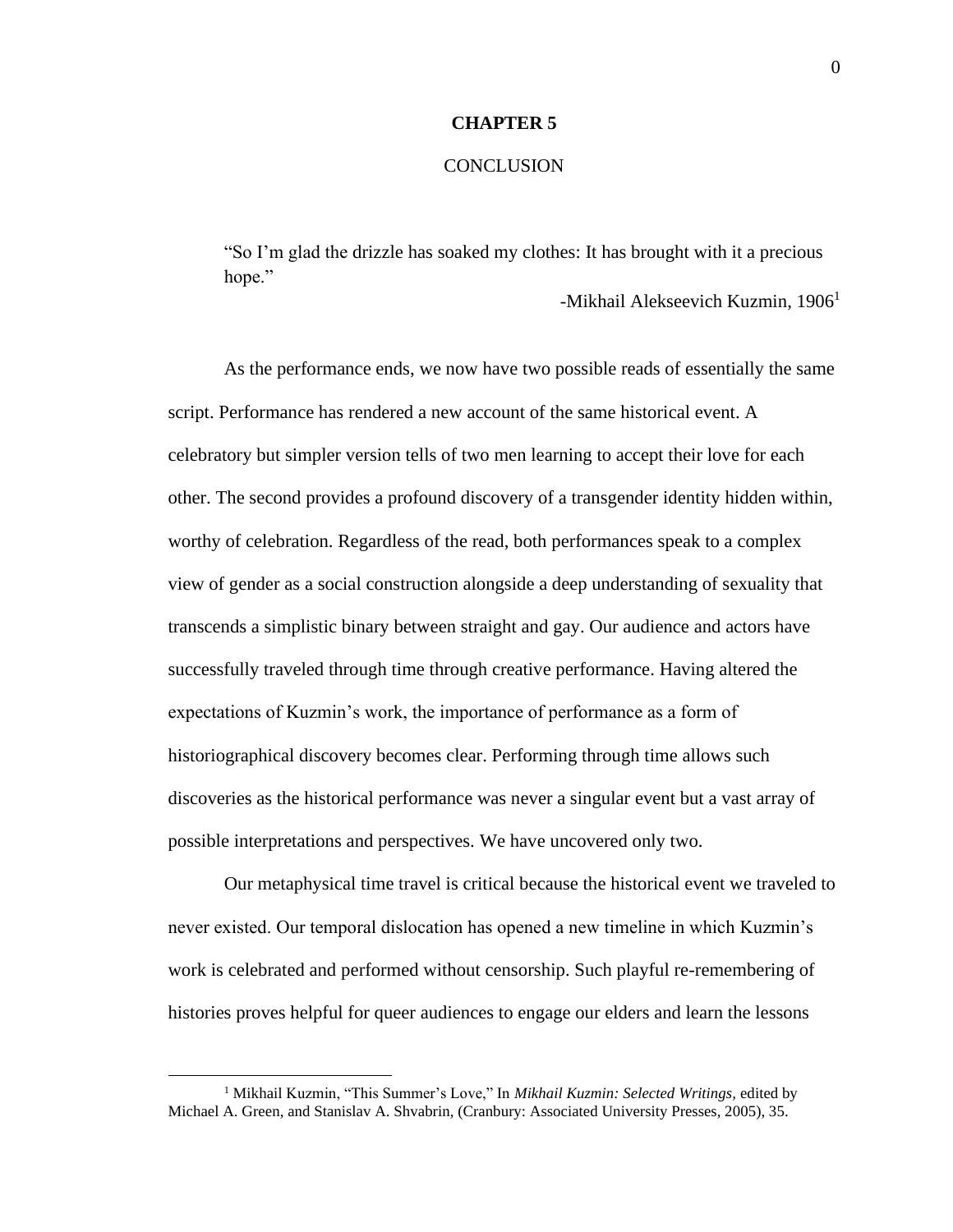they have to offer. In his wisdom of 1906, Kuzmin teaches us to acknowledge the socially constructed nature of gender, seek love to those who love us, and accept our identities to become more complete humans. These messages transcend cultural and political boundaries, feeling just as relevant in Ellensburg in 2021 as St. Petersburg in 1906. Performance allows transcendence often eluded when left on the page.

Having completed our temporal shift, I now wish to reexamine each of the goals of this project and evaluate what successes occurred and where we need to adjust in the future. In the introduction, I established four goals: 1) Translate, embody, and perform the works of Mikhail Kuzmin, 2) Examine the ways Kuzmin utilizes heteronormative structure in order to create a queer vocabulary and disrupt systems, 3) Expand and fill in the gaps within queer history, 4) Engage queer temporalities to examine how using historical performance may exist within the present in service to a future. I wish to examine each of those in a bit more detail alongside a summary of findings. Afterward, I hope to lay a ground plan for future work in both Kuzmin studies and embodied theatrical and historiographical research.

As I have spent the last significant portion of a year reading, contemplating, and entrenching myself in the early dramatic works of Kuzmin, I am struck at how my own historiographical work has existed within a temporality of its own. Within that year, Kuzmin has shifted from a minor footnote to an individual that is now framing my future work within theatre studies through a queer lens. I am indebted to his life, his writing, and his thinking. At the same time, my conception of Kuzmin has dramatically shifted due to discoveries made during this project. Situating his historical works on contemporary bodies has allowed a new lens to examine his story.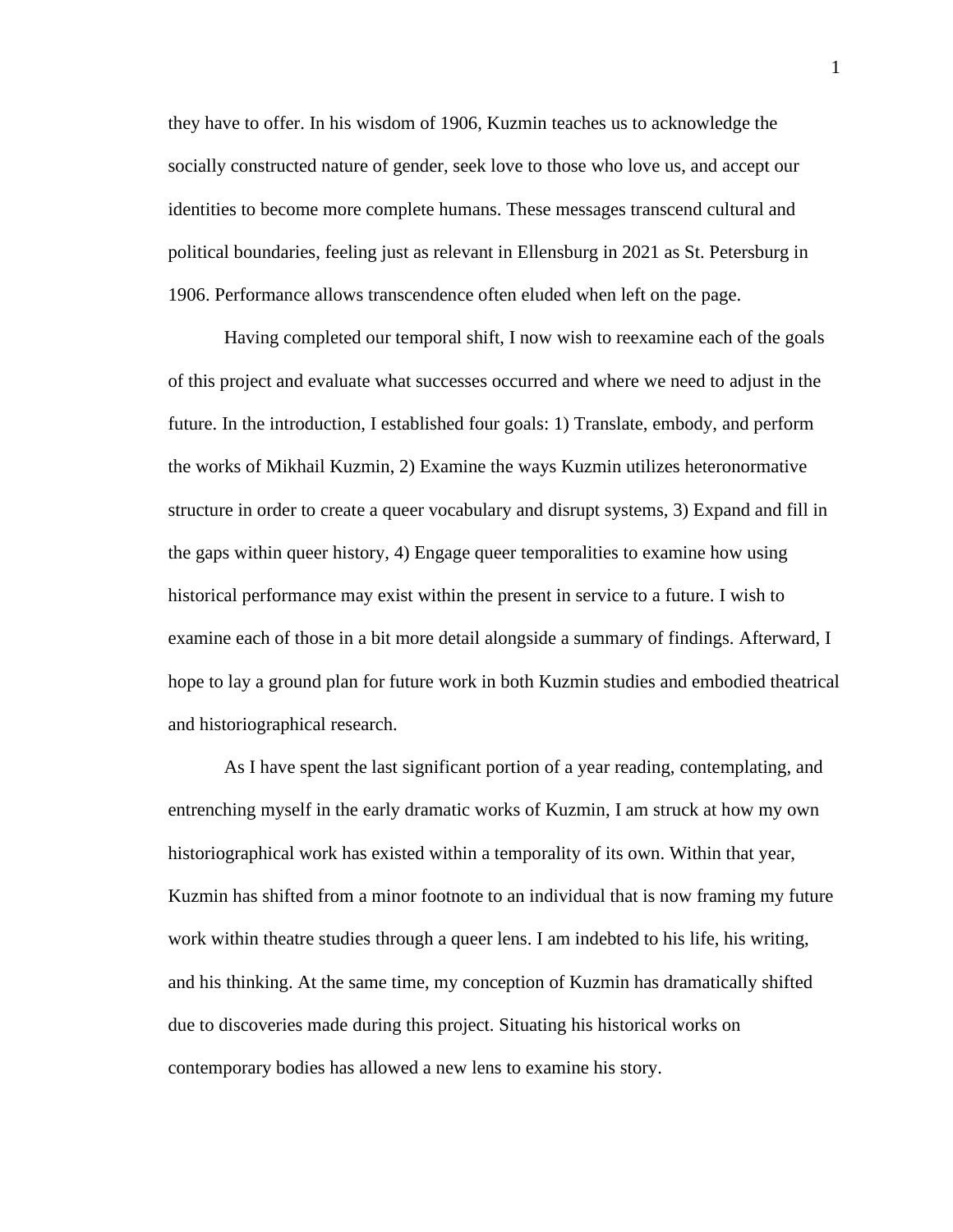At the initial stage of translation, *The Dangerous Precaution* existed in a somewhat uninteresting and jilted text that felt imitative of Shakespeare at best. My disappointment at the early stage was pronounced as I felt I had to expand any new knowledge beyond what Laurence Senelick had already discovered several decades ago. Luckily for both Kuzmin and myself, I had an engaged cast willing to embody and work through the text. That work moved his censored play from a simplistic Shakespearean copy to a stand-alone text that, in my mind, speaks brilliantly to the complex gender and sexuality structures that existed for Kuzmin and us today. Without placing Kuzmin's texts on contemporary queer bodies, the available knowledge about his writings and his identity would keep the perception of him as another copycat whose only dramatic invention was the choice to center queer individuals in his narratives. What we have discovered, however, is that Kuzmin's understanding of gender and sexuality was well beyond its time and holds up today. His narratives and characters engage in queer discourse that contemporary scholars still grapple with. Through embodied translation, with the assistance of transgender actors, we discovered an entirely new read that allows an altered reflection of who Kuzmin was. If this project were to be examined solely by the resulting text, its success could be questioned. However, by performing the texts and the resulting adaptations, we have garnered new and valuable knowledge that may aid in creating a queer history. Acknowledging the latter, no matter how imperfect the translation may be, the project's first goal remains a success.

When reading the first translations of *The Dangerous Precaution*, I found it the least interesting of the three texts. Beyond its censorship, I failed to see what interest it had to offer. The other two plays were vibrant, comedic, and had a unique salon charm to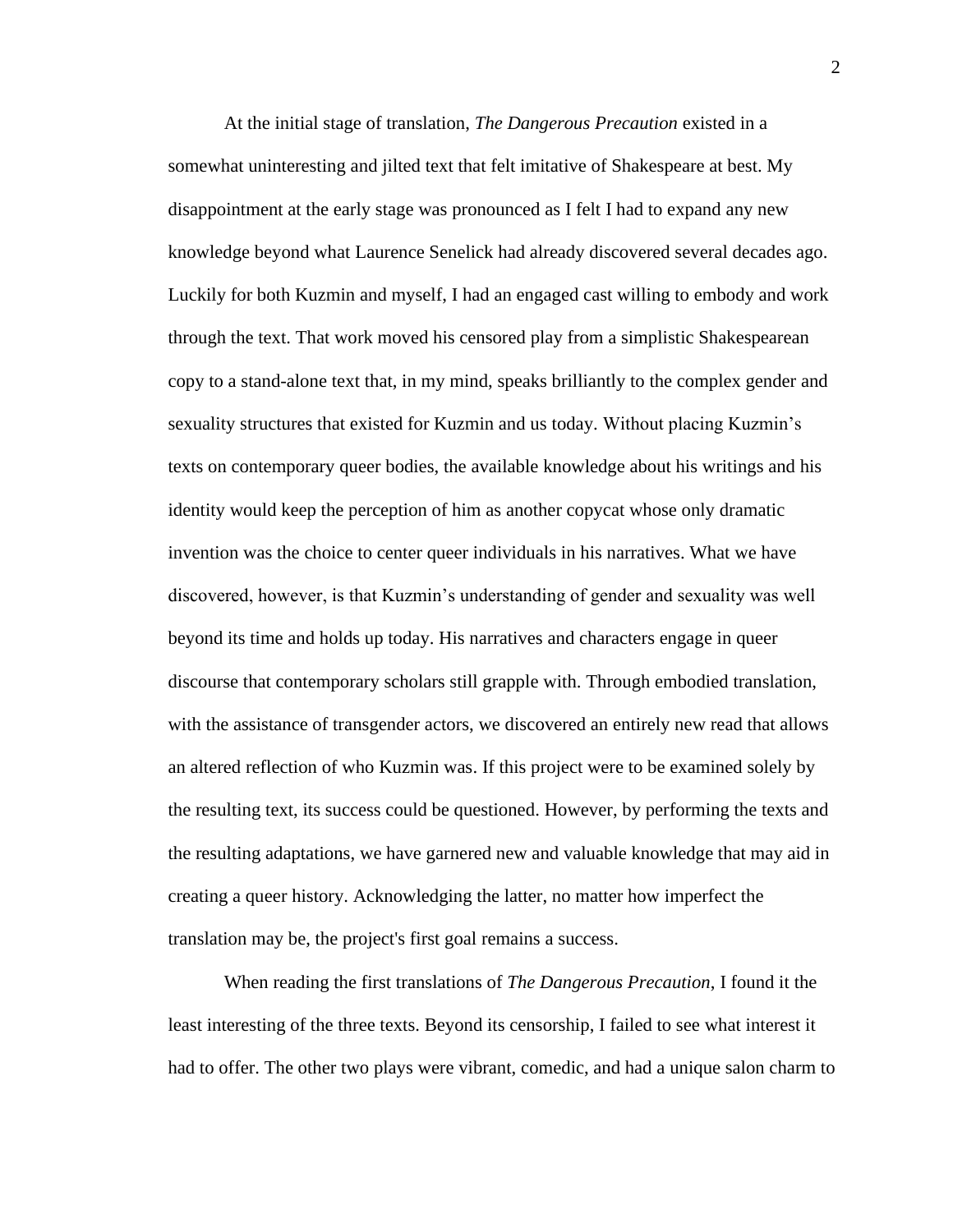them. *The Dangerous Precaution*, however, felt standard. Part of that reason is that I could only recognize the centering of queer characters as a redeeming value. Yet, as I began to explore the text further, the subsurface layers began to emerge, and the beauty of the Kuzmin riddle began to appear. What initially appeared reification of heteronormative values suddenly became a dismantling of the gender construct. This dismantling added to my intrigue; however, I was stuck in thinking that Kuzmin only understood sexuality in purely gendered terms, a trait that would appear dated to contemporary queer artists. What I did not expect was that those same artists had little trouble connecting to Kuzmin. The queer ensemble so readily took up the premises presented by Kuzmin that we made discoveries almost instantly. When the ensemble discovered the transgender read, a concept foreign in vocabulary in 1906, we knew we had made a connection that made Kuzmin relevant to audiences today.

Within both reads, however, we found intentional and helpful closeness to heteronormativity that create an accessible and powerful discourse on queerness. The powerfulness of this choice speaks directly to contemporary queer theories put forward by Sara Ahmed and Jose Muñoz. Intriguingly each utilized heteronormative structures in unique ways. When Floridal is considered a gay man, such structures seem to discomfort straight audiences, thereby dismantling gender structures that prevent queer sexualities from existing freely within society. When Dorita is considered a transgender woman, those same structures seem like safety nets, ensuring her survival until she can have a safe external and internal environment. More classical queer theories would reject such pathways as assimilation strategies, but contemporary queer artists, looking at intersexual identities, realize that is simply not a choice many have.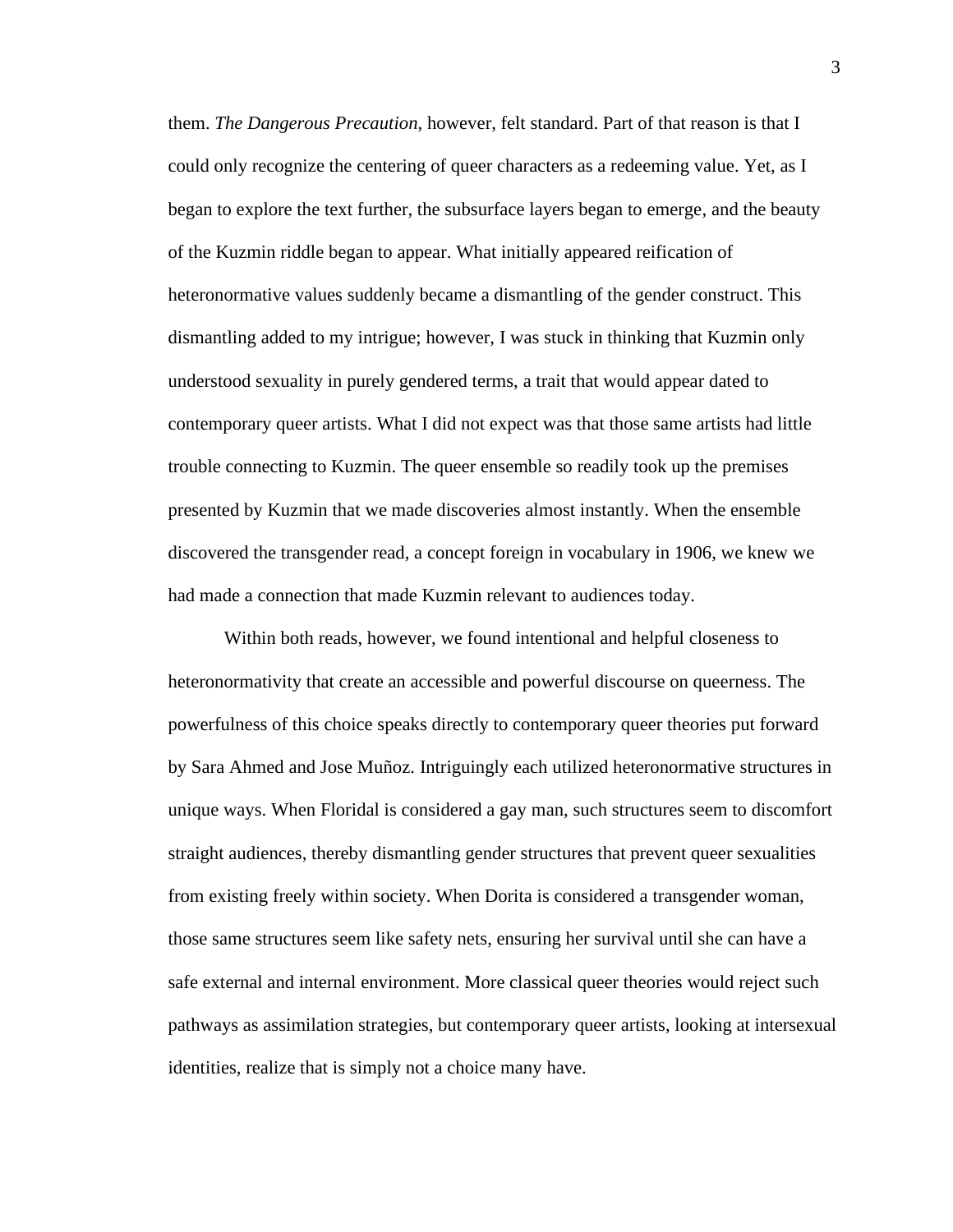Having performed both plays, what then do they communicate about Kuzmin, and how does that knowledge contribute to a queer history? The most significant contribution that I want to mark is that Kuzmin's dramatic works go well beyond simply acknowledging queer characters. His narratives center and celebrate pleasure in those individuals. Many queer writers of his time utilized coded structures to hide sexuality to all but queer readers. Kuzmin openly engaged in discussions of sexuality without resorting to harmful tropes such as the tragic queer, whose identity leads to harm or death. Kuzmin was doing more than centering these characters; he built a queer vocabulary that allowed for queer discourse. What initially appears as a simple gay love story evolves into a discussion of a coming out pathway, a rejection of gender, and a celebration of identity known externally but not yet acknowledged. These complex narratives allow queer communities, as early as 1906, to see pathways towards the creation of a hopeful utopia without resorting to tropes that serve only as blind optimism. Kuzmin acknowledges the struggle but refuses to let us stay there. To Kuzmin, queer identity was worth celebrating.

By engaging a lens of queer temporality, by exploring how two times may touch, sit next to each other, and converse, Kuzmin's work takes on an evocative nature. It is easy to see historical works as purely historical; however, it is clear that queer temporal experiences work differently. Kuzmin's words spoke directly to artists today. The evidence is my transgender actress—whose lived experience exists in words written over a century ago. Traditional history likes to have us believe in a progressive nature, meaning transgender ideas were given vocabulary in the contemporary and must only exist in the present. Such ideas are patently false when historical texts give new insight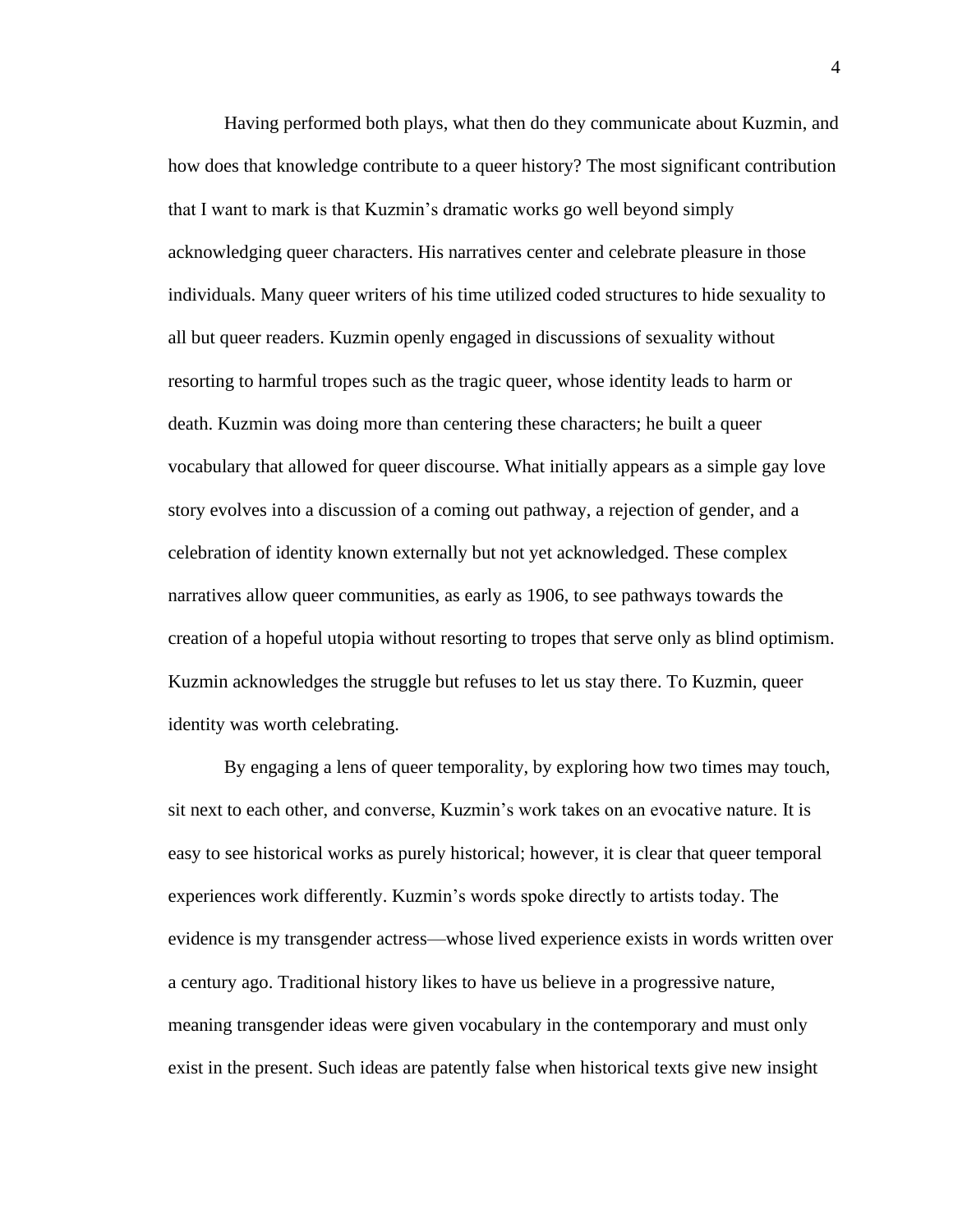into the experiences of transgender individuals. Without a discovery of Kuzmin stating such, we can never know the original intent. The original intent, however, is irrelevant because these ideas exist in new artists engaging with his text. We have created a new timeline in which Kuzmin understands a transgender experience in addition to his already known experience as an openly gay man.

More intriguing than the notice that contemporary concepts are recognizable in historical texts inherently lacking such a vocabulary is the power that such texts have in inspiring a future. Kuzmin's utopia in *The Dangerous Precaution* is a concrete one. Rather than removing struggles and creating a blissful fantasy, Kuzmin creates a world where conflict and struggle still exist, yet the freedom to be two gay men in love or a transgender woman is possible. It is not blind optimism as those individuals still had to work against systems to exist in their utopia. Kuzmin's play has the power to help us reach our future. To him, the first step towards reaching a queer utopia is recognizing and rejecting heteronormative gender structures within society, a dismantling from within that openly mocks such systems while simultaneously embodying them. This step creates a hopeful and solid utopia. It provides us a pathway to success and the queer vocabulary required for passage. Given these observations, it is clear that our project distorted traditional temporalities and, for a brief time, allowed open conversation between two locations separated by time, space, and even language.

In a holistic sense, this project was a success. We successfully translated, embodied, and staged a performance that brought to light new knowledge about Mikhail Kuzmin. We engaged in a political act demonstrating a better world available to us in the future. The past, present, and future connected. The work, however, is not done. This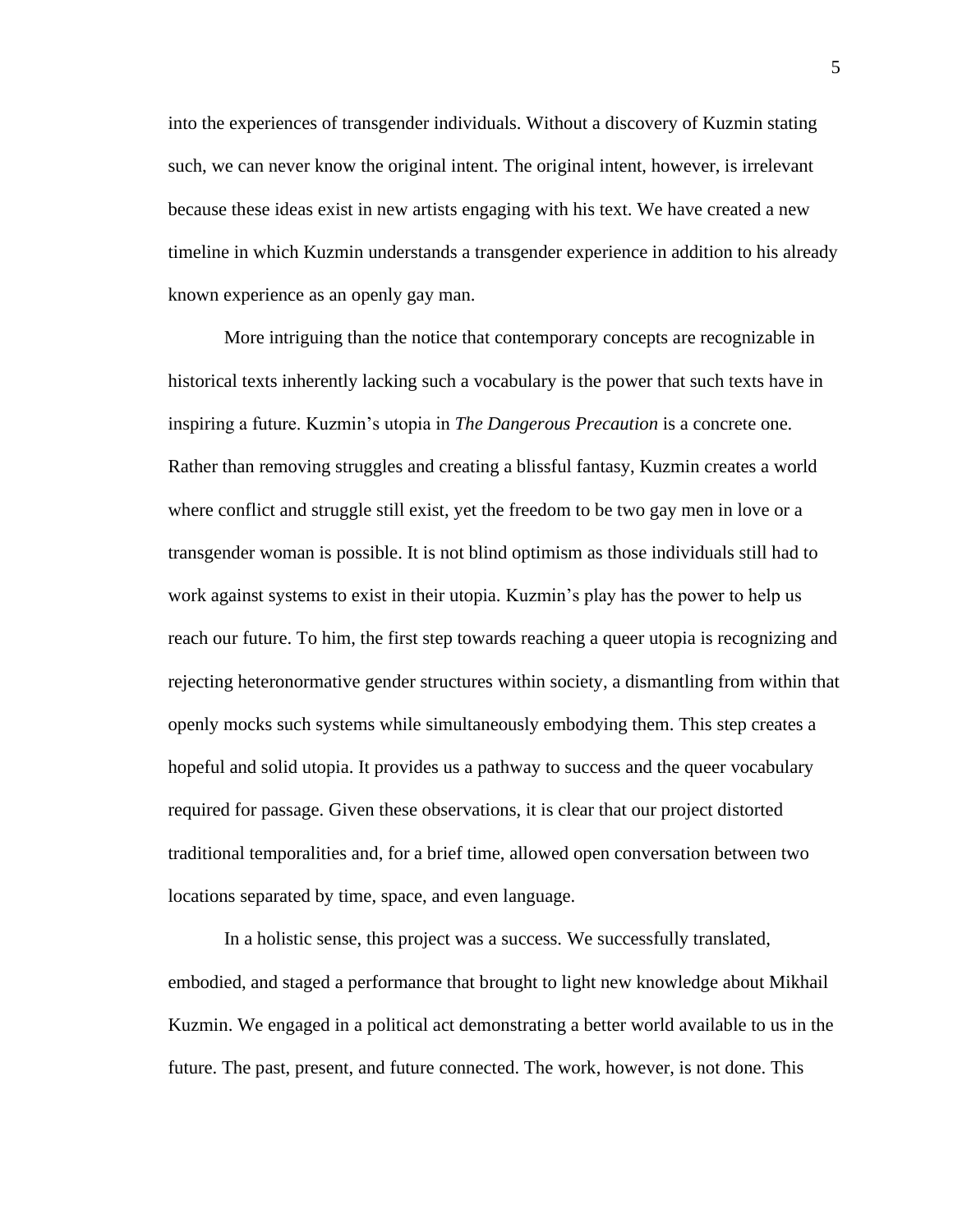project was exploratory in a naturalist sense. Meaning, we wanted to see if there was any merit to this process, to which we found a resounding yes. That same process now can continue in more refined ways.

My study focused on *The Dangerous Precaution* and the other two plays in the *Three Plays* collection to a lesser extent. Kuzmin's work, however, is vast and unexplored in the West. More than twenty other plays are waiting for discovery. I also recognize that his writings before the 1917 revolution are the most studied of his work in general. Little scholarship exists about his later work and even less about his later dramatic works. I now wonder how exactly Kuzmin moved from such a symbolist comedic style into his later German Expressionistic works. *On the Death of Nero*, his full-length play also engaged in temporal shifts, blending Kuzmin's time with Rome centuries earlier, making it a prime target for embodied work engaging with queer temporalities.

In addition to the work of Kuzmin himself, I now wonder what allowed Kuzmin to be so successful and safe enough to write in the way he did. Noticing his association with "The Tower" and several other queer members of St. Petersburg, I believe they created a queer temporal dislocation themselves, a pocket of time in which queer thinking could flourish. Knowing this pocket somewhat disappeared and certainly changed after the revolution, I wonder how these pockets respond to normal temporal and political activities outside their sphere. Given that information, what other pockets exist, both within and beyond Russia. How do these pockets operate, how are they built, and what specifically are they responding to? When are the times they have existed, and how do these pockets communicate to each other? These questions are far larger than the scope of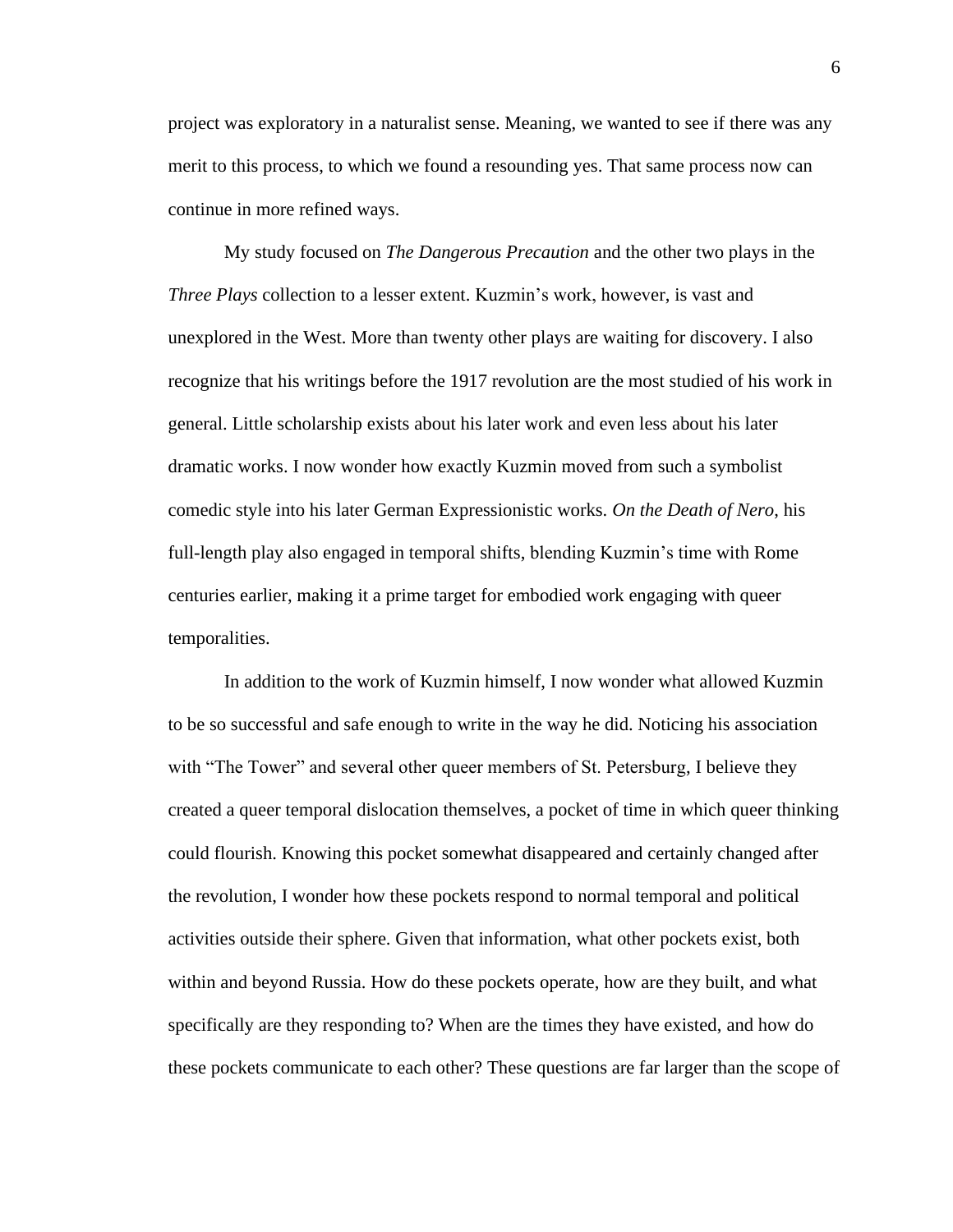this project but remain the focal point going forward. As stated in Chapter 2, Kuzmin was the first footnote, but now I must find the others, even more so, the queer artists whose lack of proximity to canonized figures have left them without the privilege of a mention. The future work of this project is their discovery, so we may regain a queer history that leads to a collaborative utopia.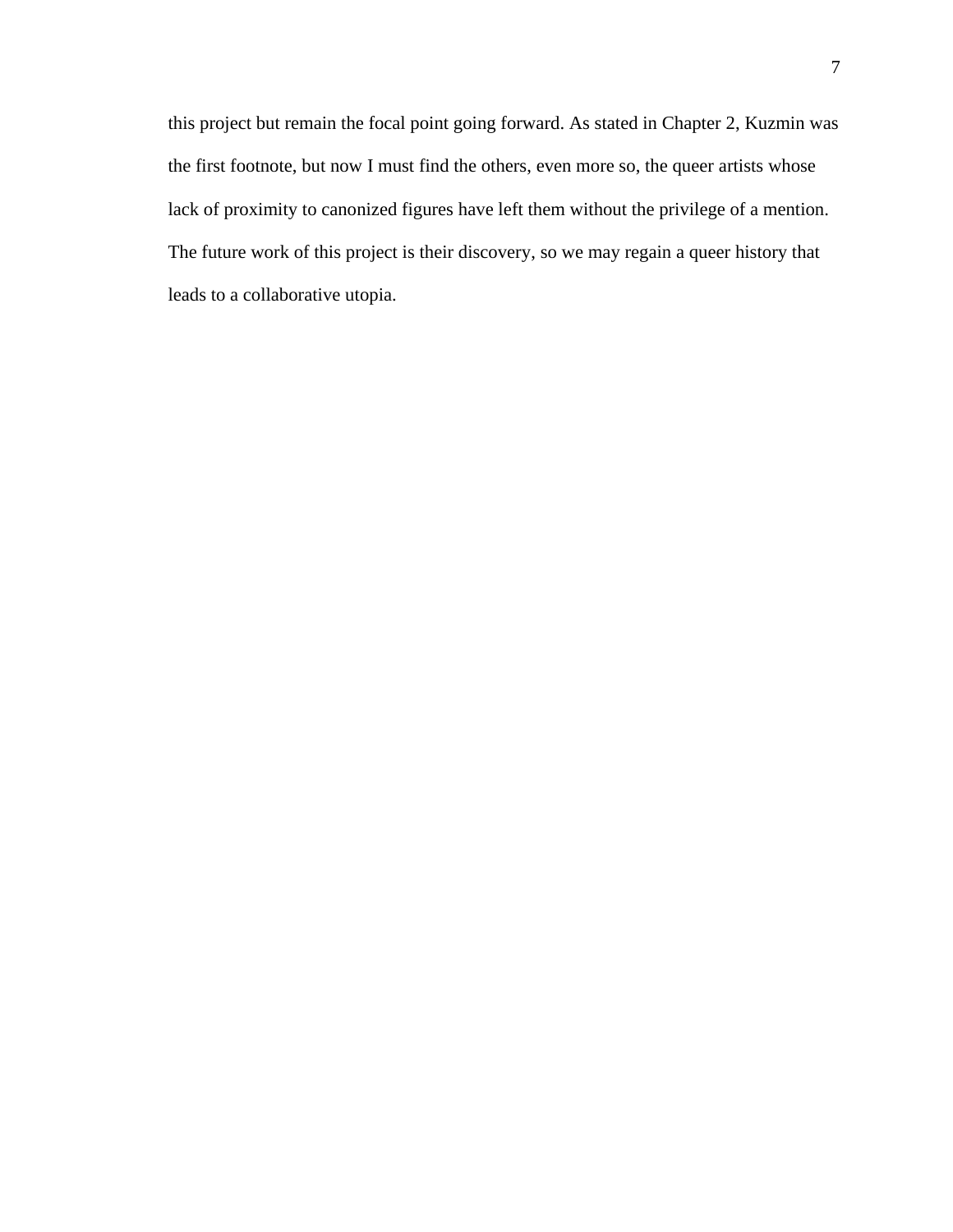### **BIBLIOGRAPHY**

- Ablelove, Henry. "The Queering of Lesbian/Gay History." *Radical History Review 62*  (1995): 45-57.
- Ahmed, Sara. "Queer Feelings." In *The Routledge Queer Studies Reader,* edited by Donald E Hall, Annamarie Jagose, Andrea Bebell, and Susan Potter, 422-441. New York, NY: Routledge, 2013.
- Alexander, M. Jacqui. *Pedagogies of Crossing: Meditation on Feminism, Sexual Politics Memory, and the Sacred.* Durham, NC: Duke University Press, 2005.
- Arlander, Annette Arlander, Bruce Barton, Melanie Dreyer-Lude, and Ben Spatz. *Performance as Research: Knowledge, Methods, Impact. New York, NY:* Routledge, 2018.
- Bancroft, Christian. "'In the Meantime, My Songs Will Travel': Ezra Pound's *Elektra* and *Cathay.*" In *Queering Modernist Translation: The Poetics of Race, Gender, and Queerness*, edited by Christian Bancroft, 22-66. New York, NY: Routledge, 2020.
- ———. *Queering Modernist Translation: The Poetics of Race, Gender, and Queerness*. New York, NY: Routledge, 2020.
- Bassnett, Susan. "Still Trapped in the Labyrinth: Further Reflections on Translation and Theatre." In *Constructing Cultures,* edited by Susan Bassnett and Andre Lefevere, 90-108*.* Clevedon: Multilingual Matters, 1998.
- Baur, Brian James. "Translating Queer Texts in Soviet Russia: A case study in productive censorship." *Translation Studies* 4, no.1 (2010): 21-40.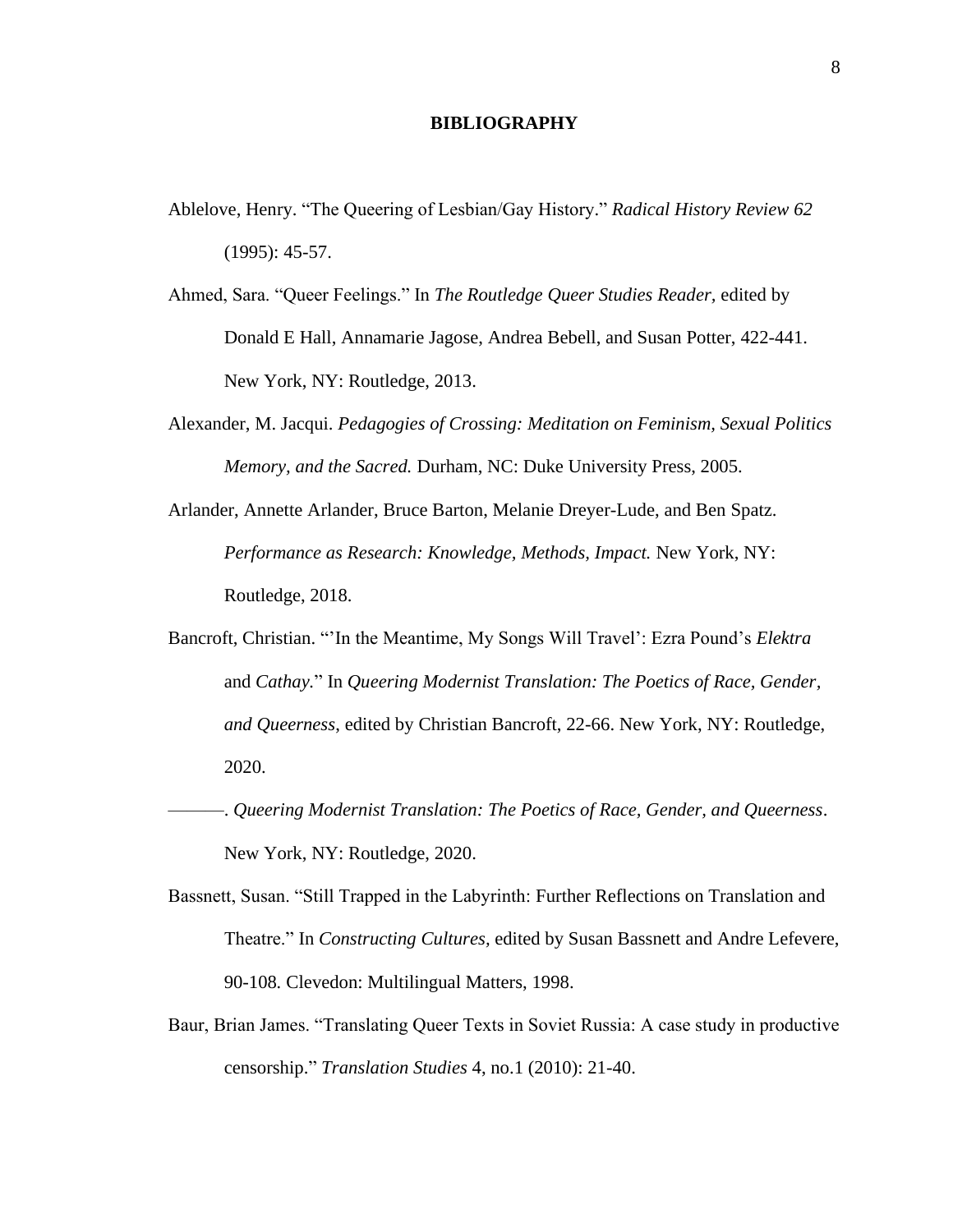- Bay-Cheng, Sarah. "Digital Historiography and Performance," *Theatre Journal* 68*,* no. 4 (2016): 507-527.
- Bucknall, Joanna. "The Daisy Chain Model: An approach to epistemic mapping and dissemination in performance-based-research." In *Performance as Research: Knowledge, Methods, Impact,* edited by Annette Arlander, Bruce Barton, Melanie Dreyer-Lude, and Ben Spatz, 50-74. New York, NY: Routledge, 2018.
- Butler, Judith. *Gender Trouble: Feminism and the Subversion of Identity*. New York, NY: Routledge, 1990.
- Castiglia, Christopher and Christopher Reed. *If Memory Serves: Gay Men, AIDS, and the Promise of the Queer Past*. Minneapolis, MN: University of Minnesota Press, 2011.
- Cieslak, Ryszard and Margaret Croyden. *The Body Speaks : Exercises of the Theater Laboratory of Wroclaw*. Academic Video Online: Premium. Kent, CT: Creative Arts Television, 2007.
- Crawford, Lucas Cassidy. "Transgender Without Organs." In *The Routledge Queer Studies Reader,* edited by Donald Hall, Annamarie Jagose, Andrea Bebell, and Susan Potter, 558-568. New York, NY: Routledge, 2013.
- Dinshaw, Carolyn, Lee Edelman, Roderick A. Ferguson, Carolyn Freceero, Elizabeth Freeman, Judith Halberstam, Annamarie Jagose, Christopher Nealon, Christopher, and Hoang Tan Nguyen. "Theorizing Queer Temporalities: A Roundtable Discussion", *GLQ: A Journal of Gay and Lesbian Studies* 13*,* no.2-3 (2007): 177- 195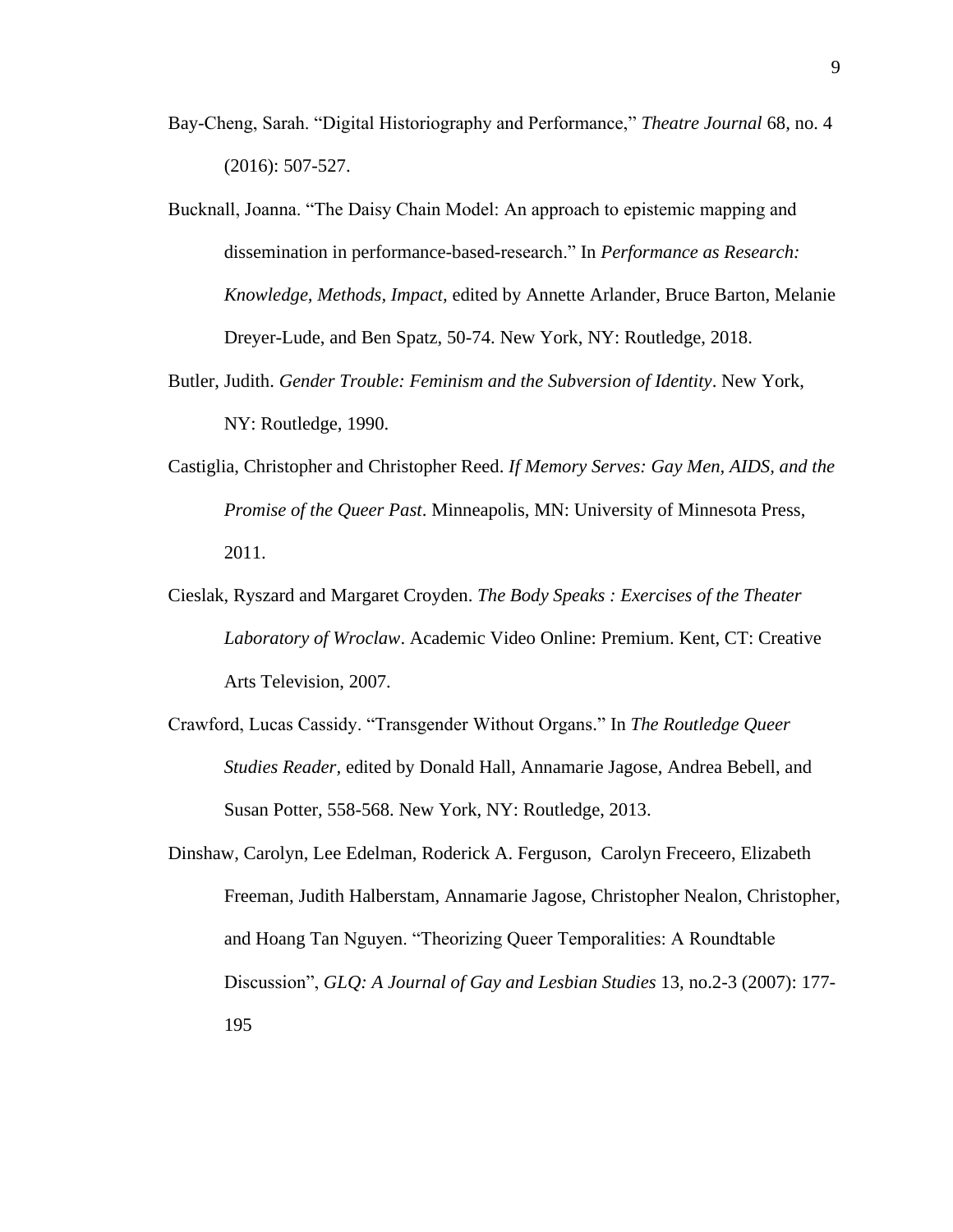Dmitrieva, Marina. "Transcending Gender: Cross-Dressing as a Performative Practice of Woman Artists of the Avant-garde." In *Marianne Werefkin and the Women Artists in Her Circle,* edited by Tanja Malycheva and Isabel Wünsche, 123-136. Boston, MA: Brill Rodopi, 2017.

Dolan, Jill. *Theatre & Sexuality*, London, UK: Red Globe Press, 2010.

- ———. *Utopia in Performance: Finding Hope at the Theater.* Ann Arbor, MI: University of Michigan Press, 2005.
- Dunn, Thomas R. "'The Quare in the Square': Queer Memory, Sensibilities, and Oscar Wilde." *Quarterly Journal of Speech* 100, no. 2 (2014): 213-240.
- Edelman, Lee. *No Future: Queer Theory and the Death Drive*. Durham, NC: Duke University Press, 2004.
- Edvinsson, Rodney. "History Currency Converter." Historical Statistics. January 10, 2016. Accessed on October 18, 2020.

https://www.historicalstatistics.org/Currencyconverter.html

- Farrier, Stephen. "Playing with Time: Gay Intergenerational Performance Work and the Productive Possibilities of Queer Temporalities." *Journal of Homosexuality* 62, no. 10 (2015): 1398-1418.
- Field, Andrew. "Mikhail Kuzmin: Notes on a Decadent's Prose," *The Russian Review* 22*,*  no. 3 (1963): 289-300.
- Forrester, Sibelan E.S., and Martha M.F. Kelley. *Russian Silver Age Poetry: Texts and Contexts*. Brookline, MA: Academic Studies Press, 2015.
- Foucault, Michel. "Two Lectures." In *Power/Knowledge: Seleccted Interviews and Other Writings,* edited by Colin Gordon, 78-108. New York, NY: Pantheon, 1980.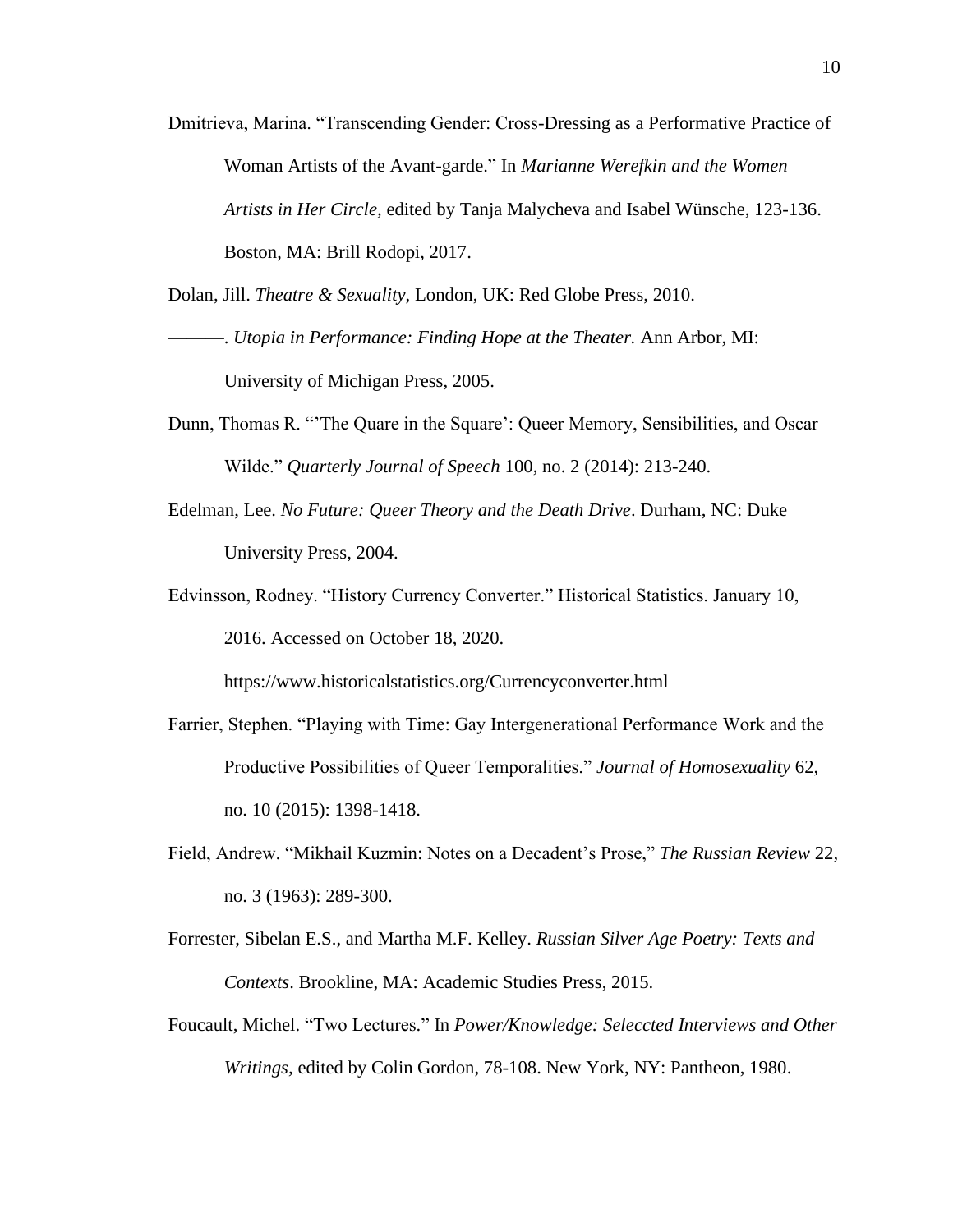- Freeman, Elizabeth. "*Time binds: Queer temporalities, queer histories.* Durham, NC: Duke University Press, 2010.
- ———. "Turn the Beat Around: Sadomasochism, Temporality, History." In *The Routledge Queer Studies Reader,* edited by Donald Hall, Annamarie Jagose, Andrea Bebell, and Susan Potter, 236-261. New York, NY: Routledge, 2013.
- Gerstner, David A., *Routledge International Encyclopedia of Queer Culture*, New York, NY: Taylor and Francis, 2006.
- Golub, Spencer. "The Silver Age, 1905-1917." In *A History of Russian Theatre,* edited by Robert Leach and Victor Borovsky, 278-301. Cambridge, UK: Cambridge University Press. (1999), 278-301.
- Gordon, Mel. "Meyerhold's Biomechanics." In *Acting (Re)Considered: A Theoretical and Practical Guide,* edited by Phillip B. Zarilli, 106-128. New York, NY: Routledge, 2002.
- Green, Michael A. *Russian Symbolist Theatre*. Ann Arbor, MI: Ardis Publishers, 1986.
- Green, Michael A. and Stanislav A Shvabrin (Trans. and Eds.), *Mikhail Kuzmin: Selected Writings.* Cranbury: Associated University Presses, 2005.
- Hakanen, Ulla. "The Tower: Housing Modernity and Modernism." Accessed on 4/2/2021. http://petersburg.berkeley.edu/ulla/ulla2.html
- Halberstam, Jack. *In a Queer Time and Place: Transgender Bodies, Subcultural Lives.*  New York, NY: NYU Press, 2005.
- Halberstam, Judith "What's That Smell? Queer Temporalities and Subcultural Lives," *International Journal of Cultural Studies* 6, no 3. (2003): 313-333.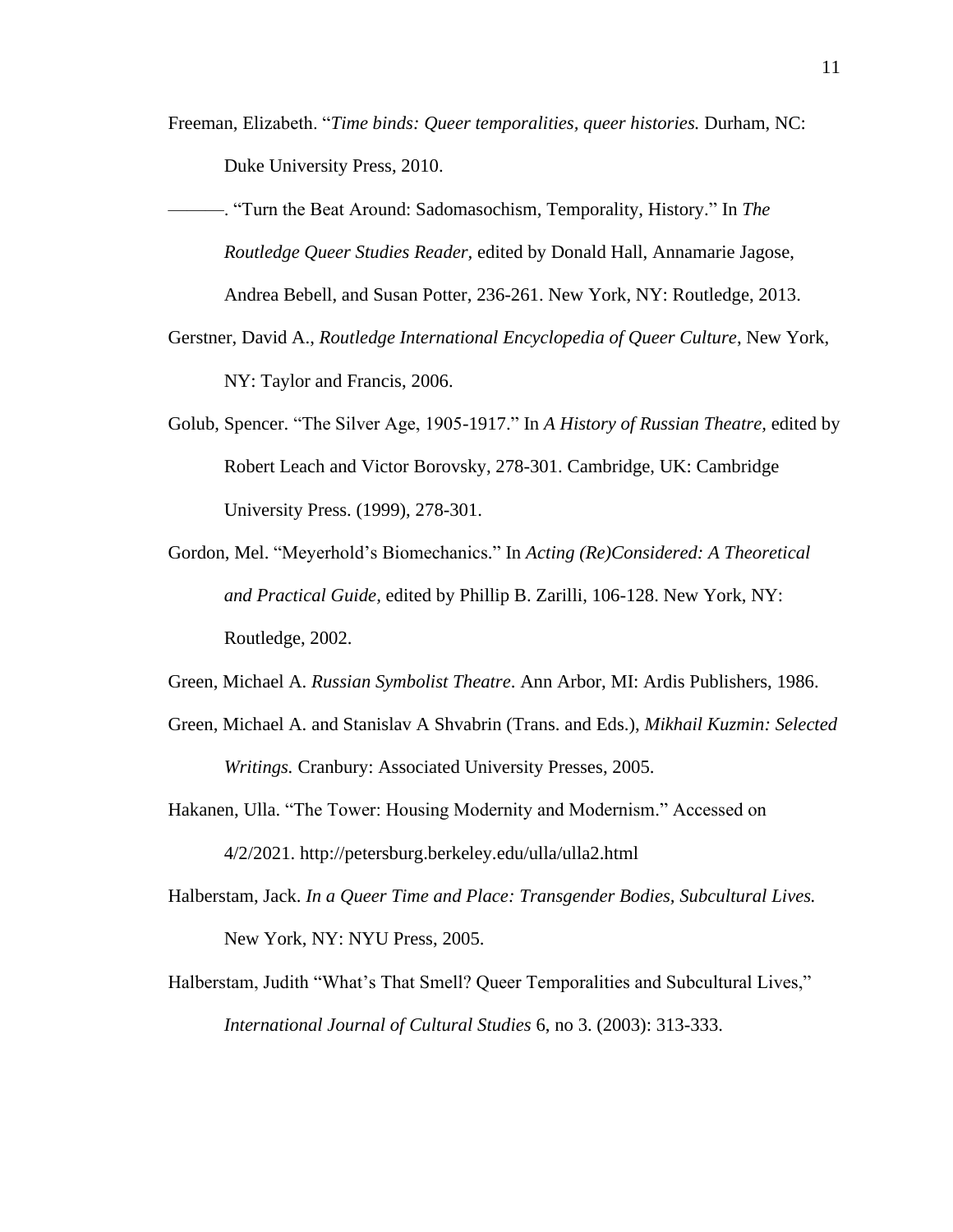- Hall, Donald E, Annamarie Jagose, Andrea Bebell, and Susan Potter. *The Routledge Queer Studies Reader,* New York, NY: Routledge, 2013.
- Halperin, David M. "How to Do the History of Male Homosexuality." In *The Routledge Queer Studies Reader,* edited by Donald Hall, Annamarie Jagose, Andrea Bebell, and Susan Potter*,* 262-286. New York, NY: Routledge, 2013.
- Hoover, Marjorie L. "V.E. Meyerhold: A Russian Predecessor of Avant-Garde Theatre", *Comparative Literature* 17, no. 3 (1965): 234-250.
- Interview #1. March 4, 2021. Recording maintained by author. Anonymity protected in accordance with IRB procedures.
- Interview #2. March 3, 2021. Recording maintained by author. Anonymity protected in accordance with IRB procedures.
- Interview #3. March 4, 2021. Recording maintained by author. Anonymity protected in accordance with IRB procedures.
- Jackson, Shannon. *Professing Performance: Theatre in the Academy from Philology to Performativity.* New York, NY: Cambridge University Press, 2004.
- Ji Young, Ahn. "The Problem of 'Stylization' in Early Twentieth-Century Russian Dramaturgy: 'The World of Art' and Stylization in the Vein of M. Kuzmin's 'Balagan'," *Toronto Slavic Quarterly* 1 (2002)
- Kalb, Judith. "The Politics of an Esoteric Plot: Mikhail Kuzmin's Death of Nero." *The Soviet and Post-Soviet Review* 20 no. 1, (1993): 35-49.
- Karlinsky, Simon. "The Death and Resurrection of Mikhail Kuzmin." In *Freedom from Violence and Lies: Essays on Russian Poetry and Music by Simon Karlinsky*,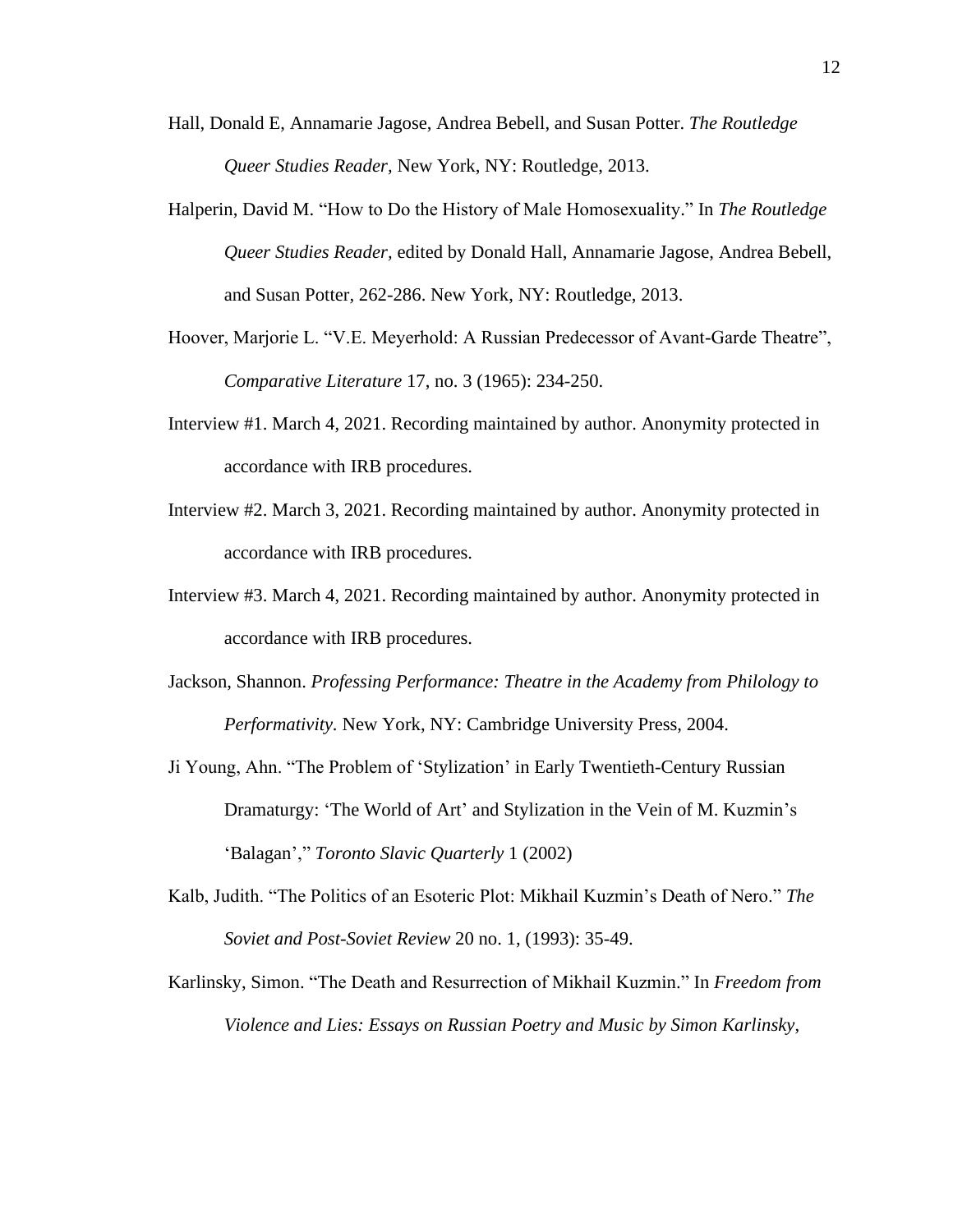edited by Robert P. Hughes, Thomas A. Koster, and Richard Taruskin, 125-132. Brighton, MA: Academic Studies Press, 2013.

- Katzner, Kenneth. *English-Russian Russian-English Dictionary.* New York, NY: John Wiley & Sons, Inc. 1994.
- Kline, A.S. (Trans.) and Jean Moreas. *The Manifesto of Symbolism*. (Original in 1886, Translation in 2019), available at:

https://www.poetryintranslation.com/klineasmoreas.php.

- Kuzmin, Mikhail Alekseevich. "Declaration of Emotionalism." in *Mikhail Kuzmin: Selected Writings*, edited by Michael A. Green, and Stanislav A Shvabrin, 162- 163. Cranbury: Associated University Presses, 2005.
- ———. *Три Пьесы.* St. Petersburg, RU: Т-Во «Вольн Тип», 1907.
- ———. "The Trout Breaks the Ice." In *Mikhail Kuzmin: Selected Writings,* edited by
	- Michael A. Green, and Stanislav A. Shvabrin, 65-76. Cranbury: Associated University Presses, 2005.
- ———. "This Summer's Love." In *Mikhail Kuzmin: Selected Writings,* edited by Michael A. Green, and Stanislav A. Shvabrin, 30-36. Cranbury: Associated University Presses, 2005.
- Kuzmin, M.A., A.G. Timofeev, Vladimir Markov, and George Cheron. Театр: В Четырех томах (в двух книгах). Berkeley, CA: Berkeley Slavic Specialties, 1994.
- Leach, Robert and Victor Borovsky (eds.). *A History of Russian Theatre*. Cambridge, UK: Cambridge University Press., 1999.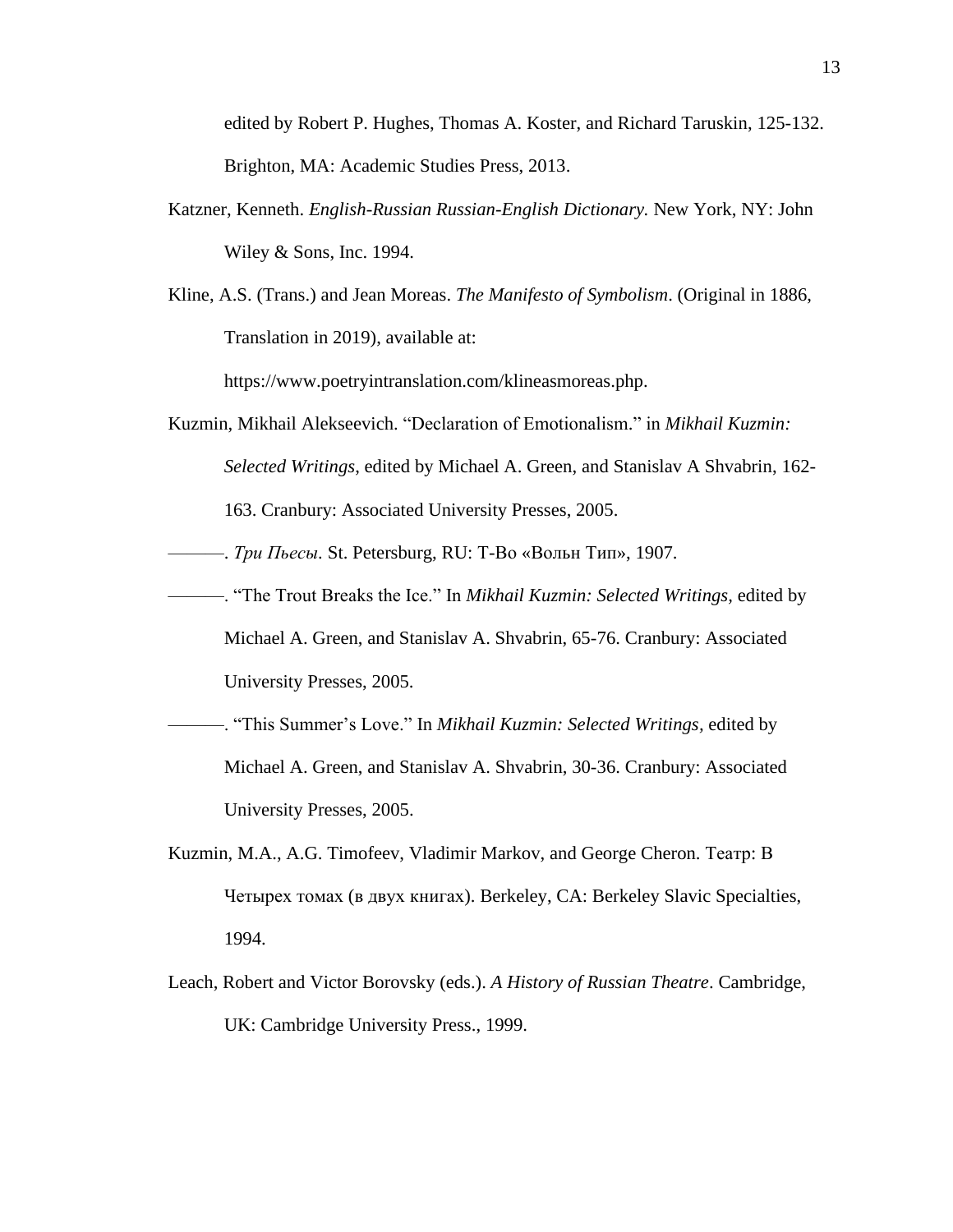- Lerman, Liz and John Borstel. *Liz Lerman's Critical Response Process: A Method for Getting Useful Feedback on Anything You Make, from Dance to Desert*. Takoma Park, MD: Dance Exchange, Inc., 2003.
- Malmstad, John E. "Bathhouses, Hustlers, and a Sex Club: The reception of Mikhail Kuzmin's *Wings*." *Journal of the History of Sexuality* 9, no. 1-2, (2000): 85-104.
- ———. "The Mystery of Iniquity: Kuzmin's "Temnye ulitsy rozhdaiut temnye mysli," *Slavic Review* 34, no. 1. (1975): 44-64.
- Malmstad, John E. and Nikolay Bogomolov. *Mikhail Kuzmin: A Life in Art.* Cambridge, MA: Harvard University Press, 1999.
- Muñoz, Jose. *Cruising Utopia: The Then and There of Queer Futurity.* New York, NY: NYU Press, 2009.

———. *Disidentifications: Queers of Color and the Performance of Politics*.

Minneapolis, MN: University of Minnesota Press, 1999.

- O'Malley Donnels, Lurana. "Russian Dramatist Mikhail Kuzmin and the Sexual Ambiguity of the Commedia Mask." *Modern Drama,* 37, (1994): 613-625.
- Panova, Lada. "A Literary Lion Hidden in Play View." In *The Many Facets of Mikhail Kuzmin: a miscellany, UCLA Slavic Studies: Vol. VIII*, edited by Lada Panova and Sarah Pratt, 89-142. Bloomington, IN: Indiana University Slavic Publishers, 2011.

Phelan, Peggy. *Unmarked*: *The Politics of Performance*. London: Routledge, 1992.

- Proskurina, Vera. *Creating the Empress: Politics and Poetry in the Age of Catherine II*. Brighton, MA: Academic Studies Press, 2011.
- Prosser, Jay. *Second Skins: The Body Narratives of Transsexuality*. New York, NY: Columbia University Press, 1998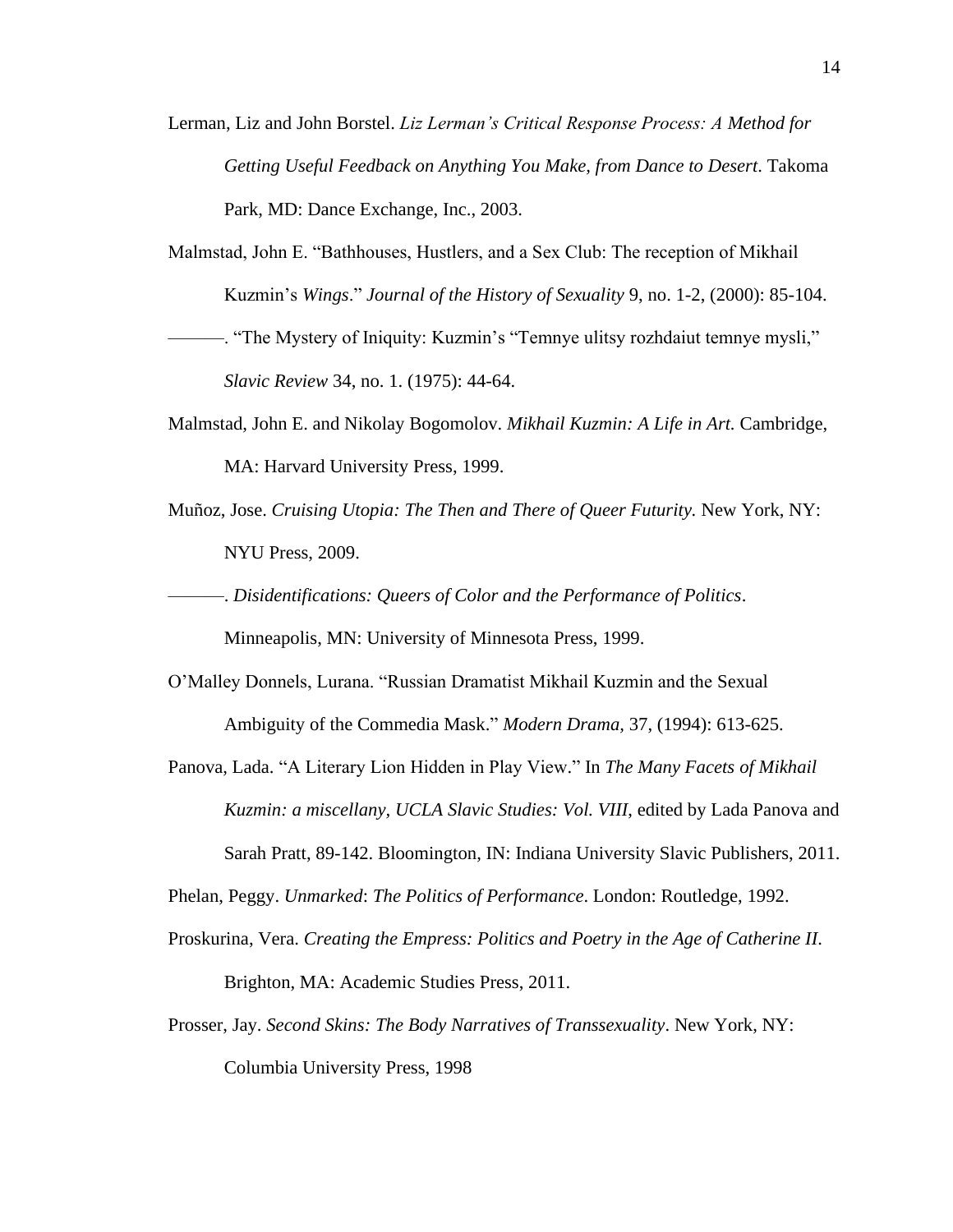- Pymand, Avril. *A History of Russian Symbolism*. Cambridge, UK: Cambridge University Press, 1994.
- Roach, Joseph. *Cities of the Dead: Circum-Atlantic Performance.* New York, NY: Columbia University Press, 1996.
- Roman, David. *Performance in America: Contemporary US Culture and the Performing Arts*. Durham, NC: Duke University Press, 2005.
- Schechner, Richard. "TDR Comment: A Critical Evaluation of Kirby's Criticism of Criticism," *TDR: The Drama Review* 18, no. 4 (1974): 116-118.
- Schneider, Rebecca. *Performing Remains: Art and War in Times of Theatrical Reenactment*. New York, NY: Routledge, 2011.
- Sedgwick, Eve. *Epistemology of the Closet.* Berkeley, CA: University of California Press, 1990.
- Senelick, Laurence. *The Changing Room: Sex, Drag, and Theatre.* London, UK: Routledge, 2000.
- Senelick, Laurence. *Lovesick: modernist plays of same-sex love, 1894-1925.* New York, NY: Routledge, 1999.
- Shionalyn, Keenan. *Three Plays Rehearsal Journal*. Journal is kept private and secure in accordance with IRB regulations.

Shionalyn, Keenan (trans.) and Mikhail Kuzmin. *The Dangerous Precaution,*  Unpublished, 2021.

———. *Kuzmin's Three Plays.* Directed by Keenan Shionalyn (February 28th, 2021, Ellensburg, WA). YouTube link not provided in accordance with IRB regulations, 48:12-1:25:12.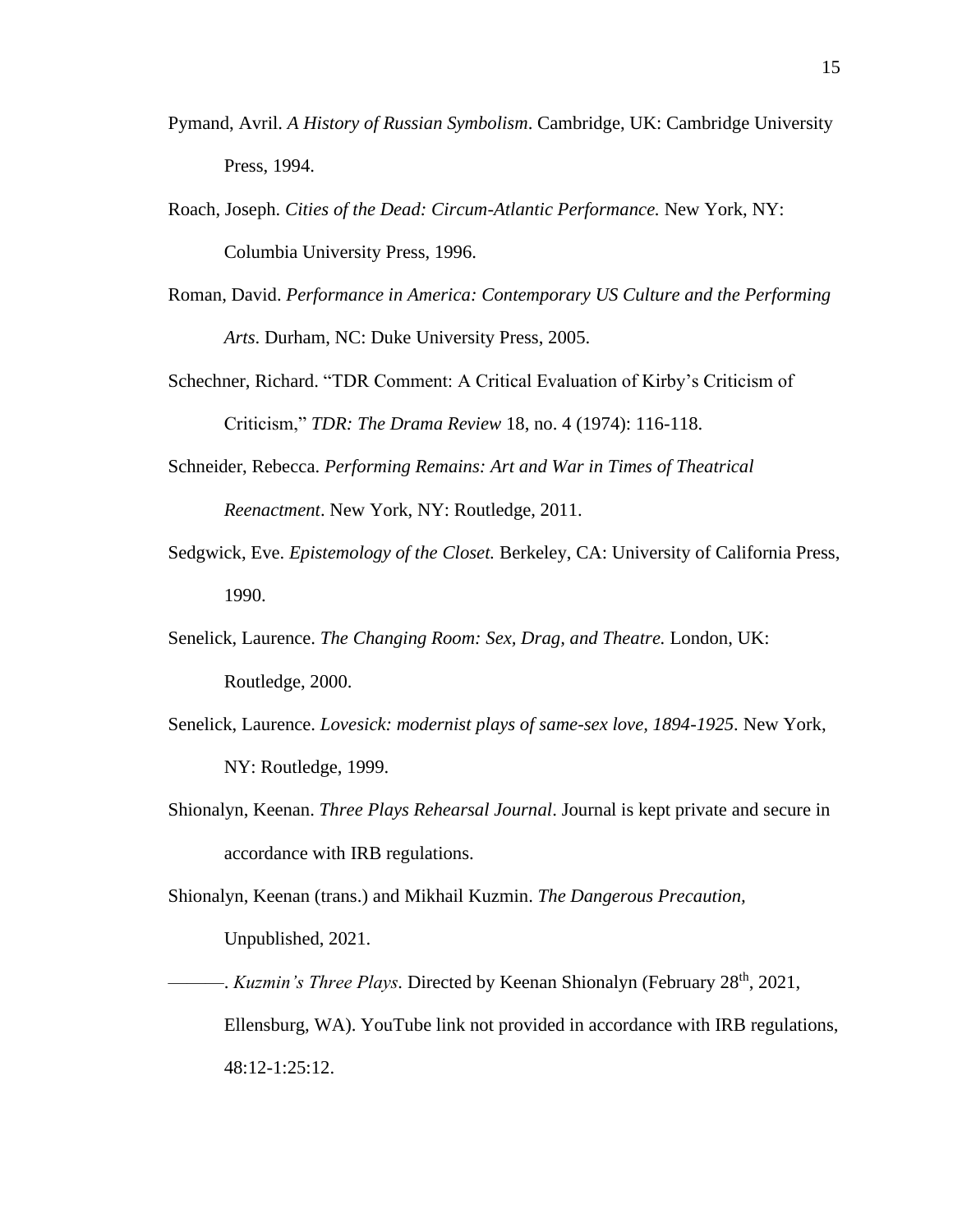- Smythe, Vyv. "I'm credited with having coined the word 'Terf'. Here's how it happened." *The Guardian*, November 18, 2018, Accessed on 4/25/2021. https://www.theguardian.com/commentisfree/2018/nov/29/im-credited-withhaving-coined-the-acronym-terf-heres-how-it-happened
- Solovyova, Inna. "Socialist Realism, 1929-1953." In *A History of Russian Theatre,* edited by Robert Leach and Victor Borovsky, 325-357. Cambridge, UK: Cambridge University Press, 1999.
- Somov, Konstantin. *Portrait of Mikhail Kuzmin*¸1909. Available in the public domain at: https://www.wikiart.org/en/konstantin-somov/portrait-of-mikhail-kuzmin-1909
- Taylor, Diana, *The Archive and the Repertoire*: *Performing Cultural Memory in the Americas*, Durham: Duke University Press, 2003.
- Timofeev, E.G. "M. Kuzmin and the Tsar's Censorship: EPISODE ONE (on the materials of the Russian historical archive). 135-136. Accessed on 8/20/20, https://literary.ru/literary.ru/readme.php?subaction=showfull&id=1203429637&ar chive=1203491298&start from=&ucat=&
- Trouillot, Michel-Rolph. *Silencing the Past: Power and Production of History.* Boston: Beacon Press, 2015.
- Wade, Terence. *A Comprehensive Russian Grammar 3 rd Edition*. Malden, MA: Blackwell Publishers Ltd, 2011.
- Watton, Lindsey. "Constructs of Sin and Sodomy in Russian Modernism: 1906-1909." *Journal of the History of Sexuality* 4, no 3, (1994): 369-394.
- Xhonneux, Lies. "The Classic Coming Out Novel: Unacknowledged Challenges to the Heterosexual Mainstream", *College Literature* 39, no 1 (2012): 94-118.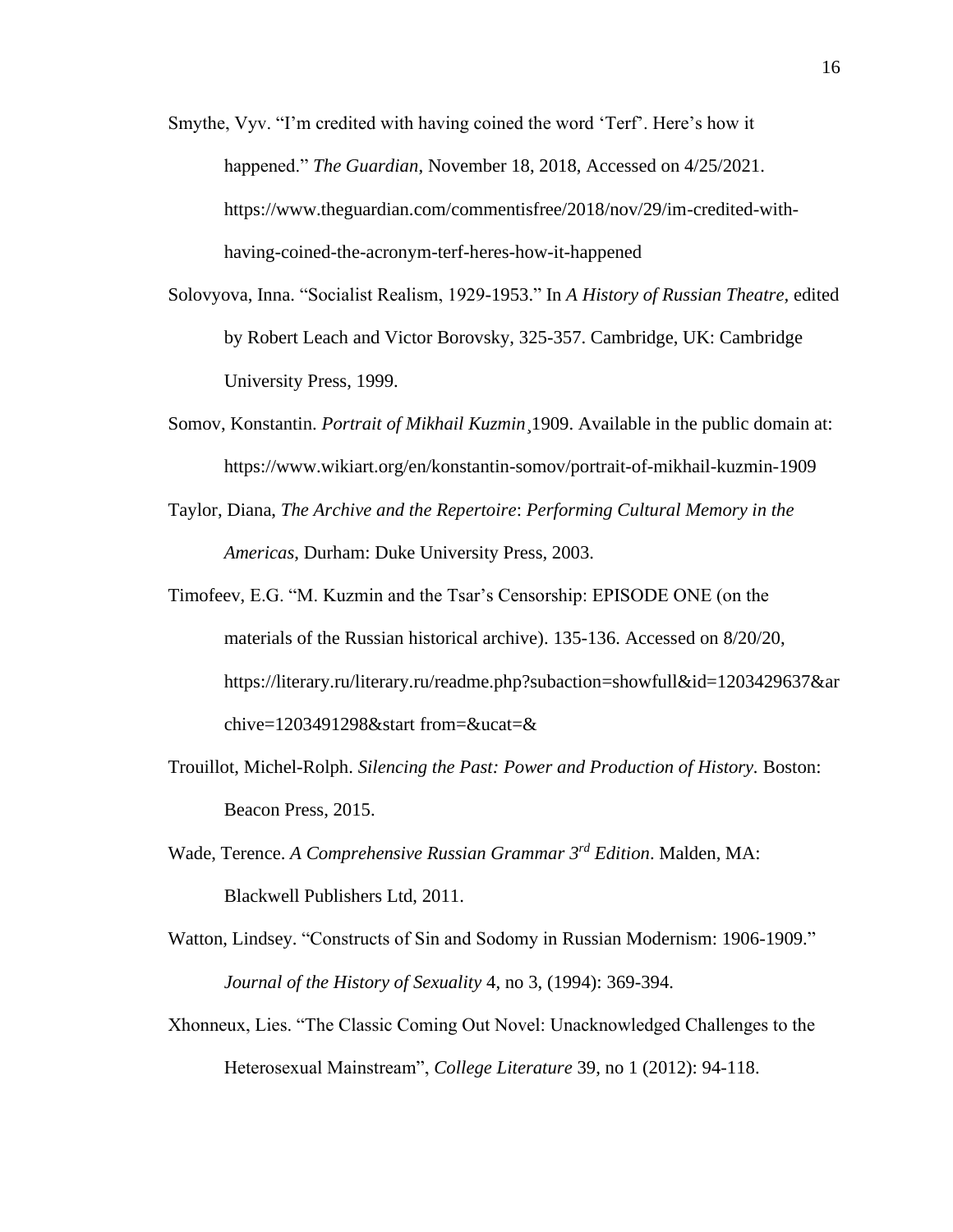## **APPENDIX A**

## TRANSLATED SCRIPT OF *THE DANGEROUS PRECAUTION*

The Dangerous Precaution Comedy with singing in one act

Written by Mikhail Alekseevich Kuzmin (1906)

Translated by Keenan Shionalyn and the *Three Plays* Ensemble (2021)

Personae:

Postumius; Floridal, his son *(presumed to be his daughter Dorita);* Rene, young prince; Clorinda, his beloved; Gaetano, of Postumius' court; 1<sup>st</sup> Courtier; 2<sup>nd</sup> Courtier; Courtiers, Dames, Servants.

Setting: Rene's Garden.

Time: 17<sup>th</sup> Century

Performed digitally via Zoom on February 27<sup>th</sup>, 2021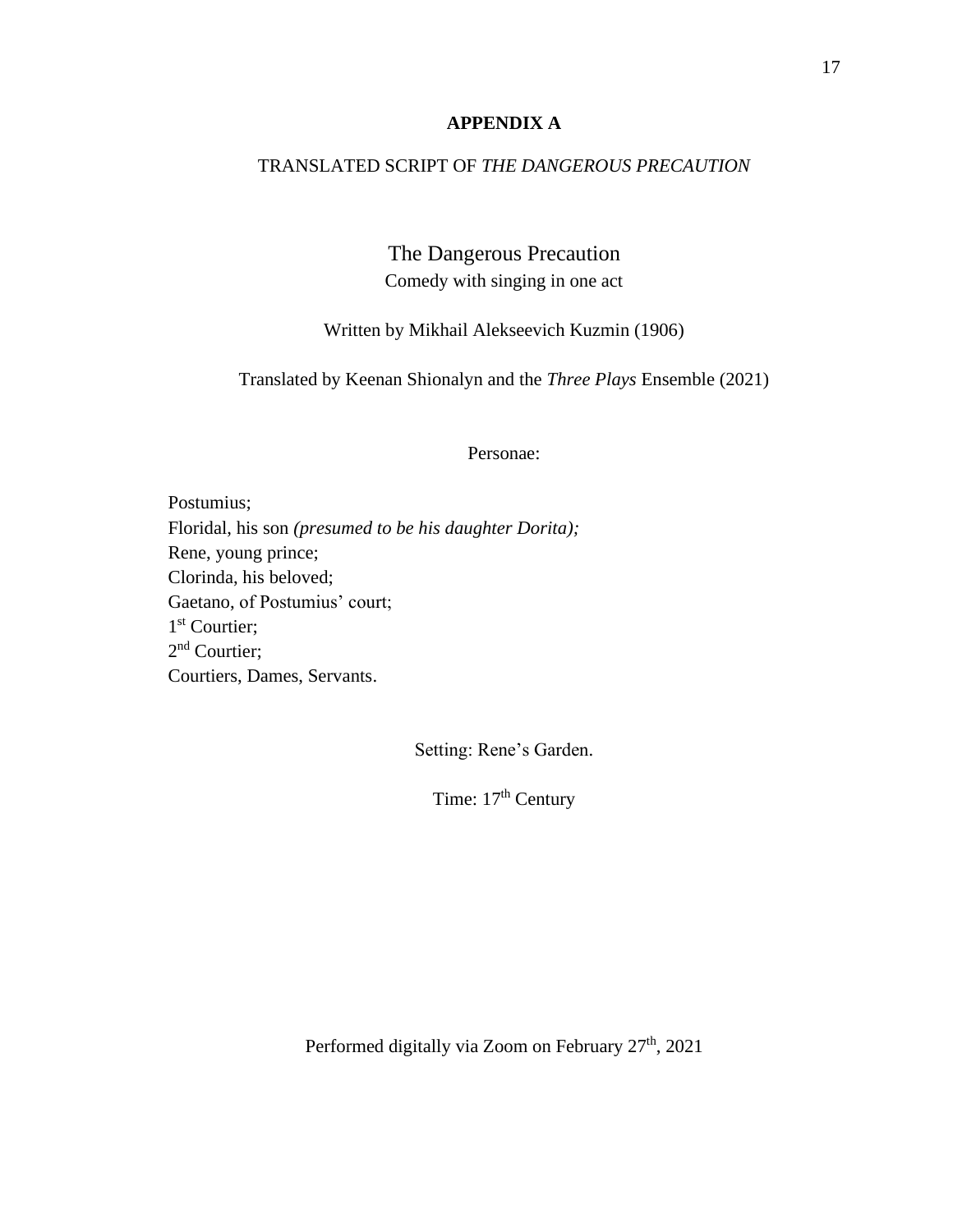#### **Scene 1**

# (Postumius, Floridal, Gaetano and multiple courtiers enter.)

Floridal. I am done with this!

Postumius. Calm down, my son, have a little more patience…

Floridal. I am fed up with this game, this deception! Everyone suspects I am a lady, and following your instructions I cannot rightly prove otherwise.

Gaetano. O, proving it would be easy with a show and tell!

Floridal. This is ridiculous! This poor Rene fellow is losing his mind...

Postumius. Precaution — this is only a precaution, my son, you have to let us finish our business, to be rid of Clorinda, and then, when the time is right, I will be the first to make this deception clear; and this this will be remembered laughingly.

Gaetano. It is only three more days of courtship, prince.

Floridal. Another three days of sighing, of reproaches, of gentle strolls. And after all of this, I will feel sorry for him—Rene.

## Gaetano.

О Floridal! Between a woman and young men Differences are not so grand, As between a hill and a glen Or how an ear differs from a hand: All are only trifles, All are only trifles, Narrow hips and a slender bod To the young man are the gift from God, While women are round and shapely — That is the difference — do you see? A glance from either may impair A kiss from both can kill. A young man who is svelte and fair,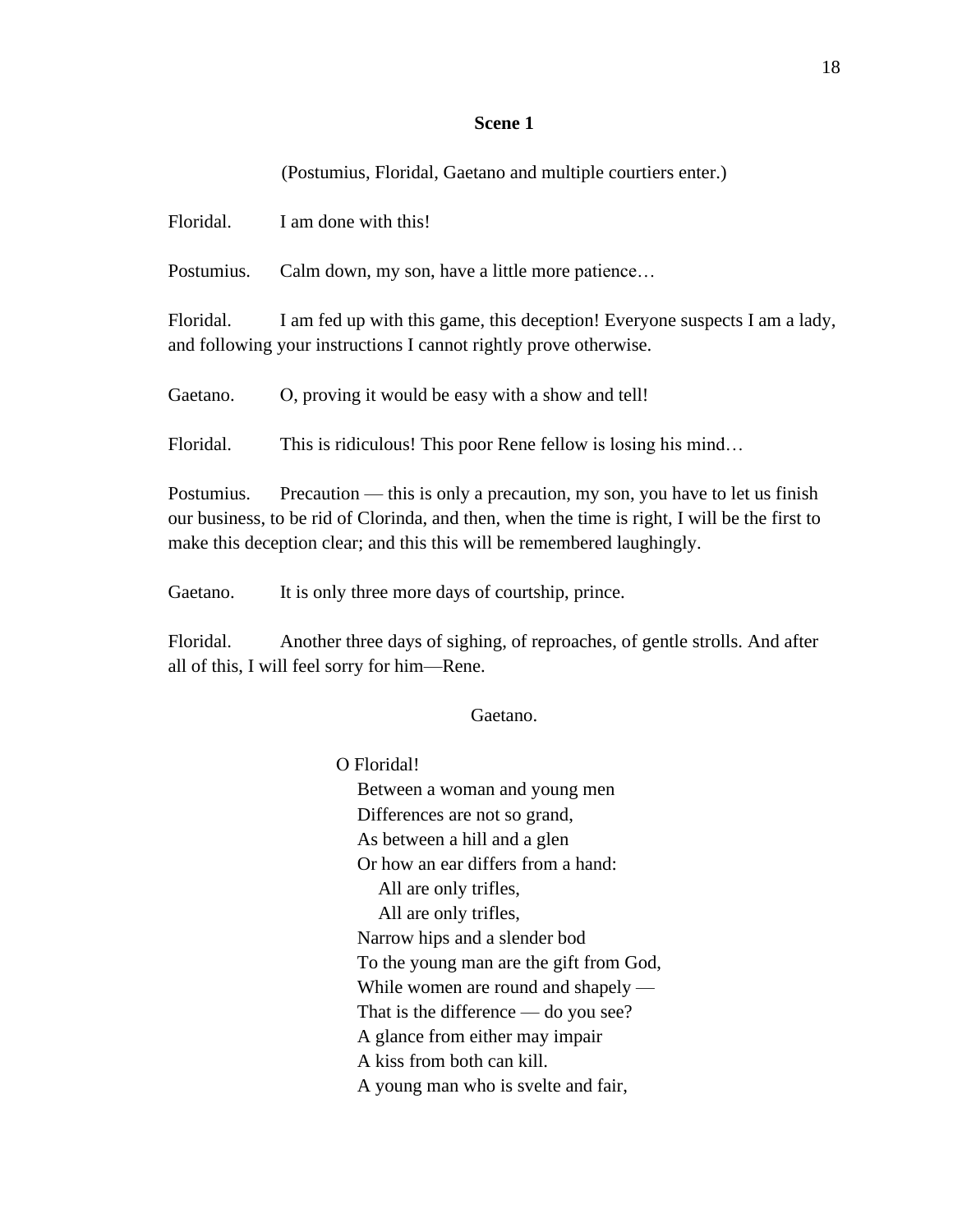Our heart and passions thrill All are only trifles, All are only trifles; Narrow hips and a slender bod To the young man are the gift from God, While women are round and shapely — That is the difference — do you see? Or to say another way: Top or bottom, heads or tails, For a player, more regales.

Postumius. I find your song indecent, Gaetano.

Gaetano. I am a free poet; decency is a social construct — ergo: one, my poems are beyond decent. Two, they tell the truth. Additionally, they have size, grace, and playfulness.

Postumius. In other words, they have everything except modesty. But quiet...I hear singing of our bird-catcher. Patience, my son, this is only a precaution, in three days all will be discovered. Goodbye!

Gaetano. All the blessings and success!

*(They exit.)*

## **Scene 2**

*(Floridal is alone; behind the stage is Rene singing.)*

#### Rene.

To the woods, the woods Let's leave behind our boring neighborhoods! The sun shines there, We are alone, my friend, together a pair. The viridescent grass, blossoms full and sings The wind blows and whips, flaps and spreads its wings. The cool brook sparkles, revels with the ravine And suddenly it melts, drifts far until unseen. To the woods, the woods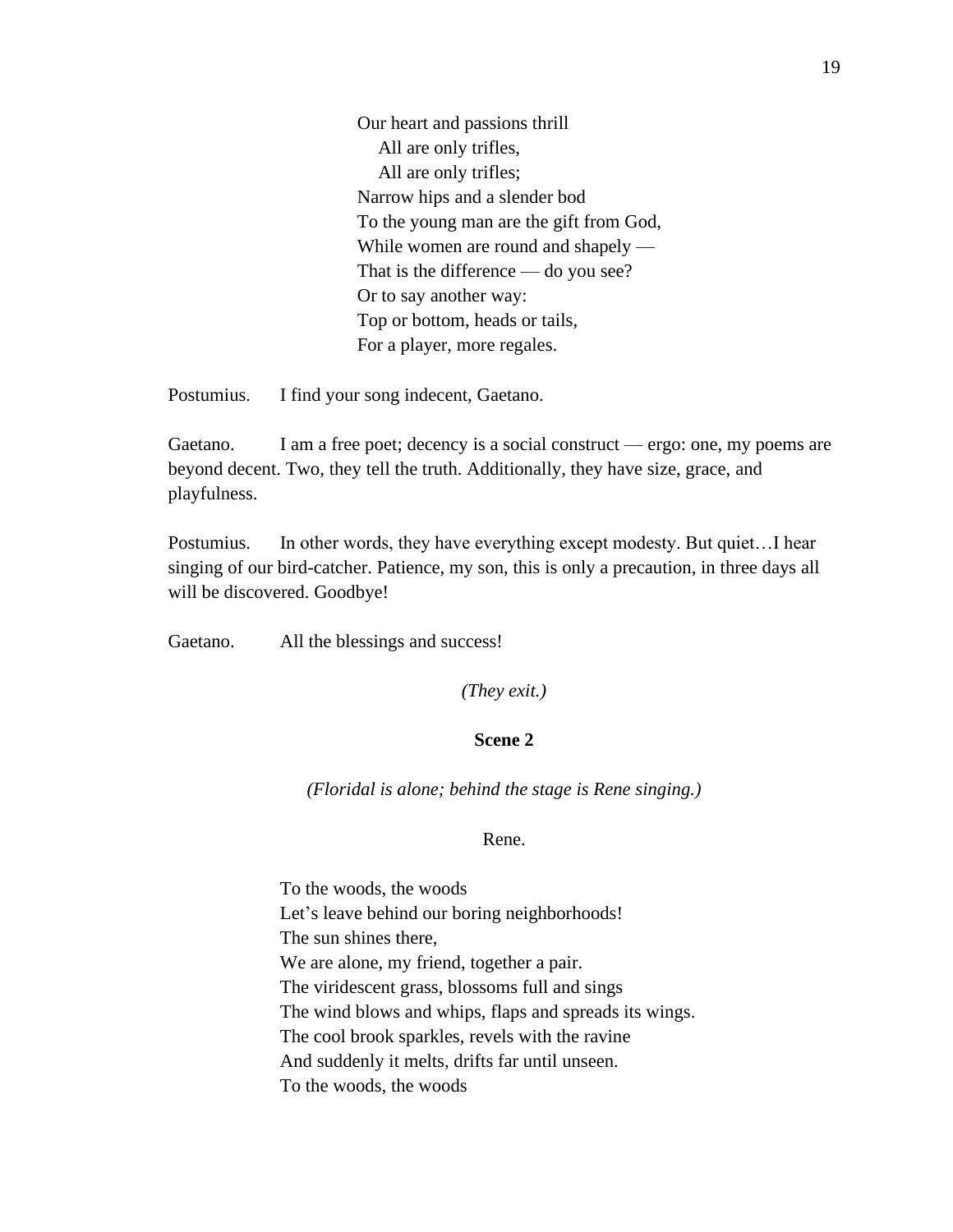Let's watch my love, as only blue skies could! The singing feathered friends, feathered friends soaring by, Glittering northern lights, northern lights glimmer high The sun slowly sets, ascends above us all. Here love but wanders, surveys big and small To the woods, the woods Whom love did find, grant marvels good. There, in the dense moss and ivy a hut you'll find, There I will live, will live with Dorita entwined. Without Dorita I grow weak like in a dream, Dorita here, I'm risen, passion agleam To the woods, the woods Go all, who like me, have risen and stood.

#### **Scene 3**

(Rene, Clorinda, and a few ladies and courtiers enter.)

Clorinda *(to Floridal).* Hello, prince.

Floridal. Haven't we seen each other before?

Clorinda. How attentive you are! You look like a lover, who has not seen his beloved for more than an hour.

Floridal. I was listening to our host sing and was daydreaming.

Clorinda. О yes! This Dorita is intriguing me, I wanted to get a look at his love. *(admiring herself in a handmirror)*

Rene. You will be able to do it now.

Clorinda. О prince, (You are) too kind.

Rene. I was not speaking about the mirror. *(To Floridal)* Are you bored, prince? Maybe, you wish to put together a dance?

Floridal. It is all the same to me.

Rene. Bring musicians to the terrace.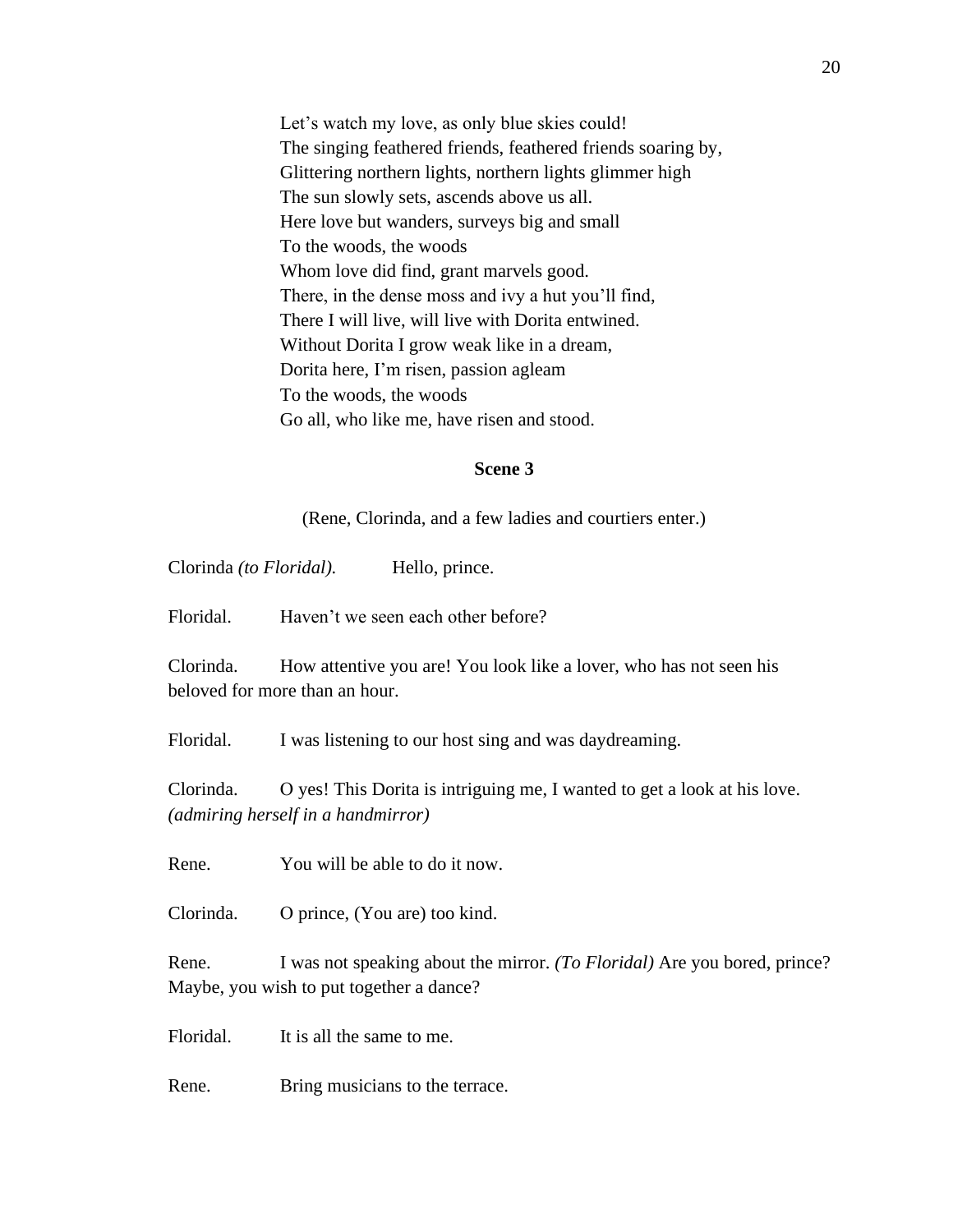#### *(They exit.)*

## **Scene 4**

 $1<sup>st</sup>$  Courtier. He would have gladly danced a Sarabande with her if she wasn't wearing pants.

 $2<sup>nd</sup>$  Courtier. The pants are not a hindrance to either a Sarabande or a Matlot.

 $1<sup>st</sup>$  Courtier. Pants get in the way of the fantasy.

2nd Courtier. Yes, when your fantasies are as limited as you are.

*(They exit; with distant music. Clorinda later returns and plants herself on a bench.)*

## **Scene 5**

Clorinda. Although she calls herself Floridal, her face is that of a schoolboy. Even though she lacks all the feminine charms in her clothing, his heart has turned to her. О Rene! And at one time we were happy, at one time!

> Under the shade of the wide fir tree Sat close with my lovely And sang, sang with glee. When the sun falls and the sky goes rosy, Pan flute's sweet melody We melt'd tenderly Where did these days go to fly and flee? The years, the hours and the weeks set free Were they, maybe? Is my friend right in his mind or crazy? Is he truly no more in love with me Oh really? Oh really? 'Neath these waters shoals hid in the sea, Our ship stopped still too far from a quay And stuck, stuck were we… The skies now go dark and blacken like tea My soul barely clinging to my lifeless body It's leaving, empty…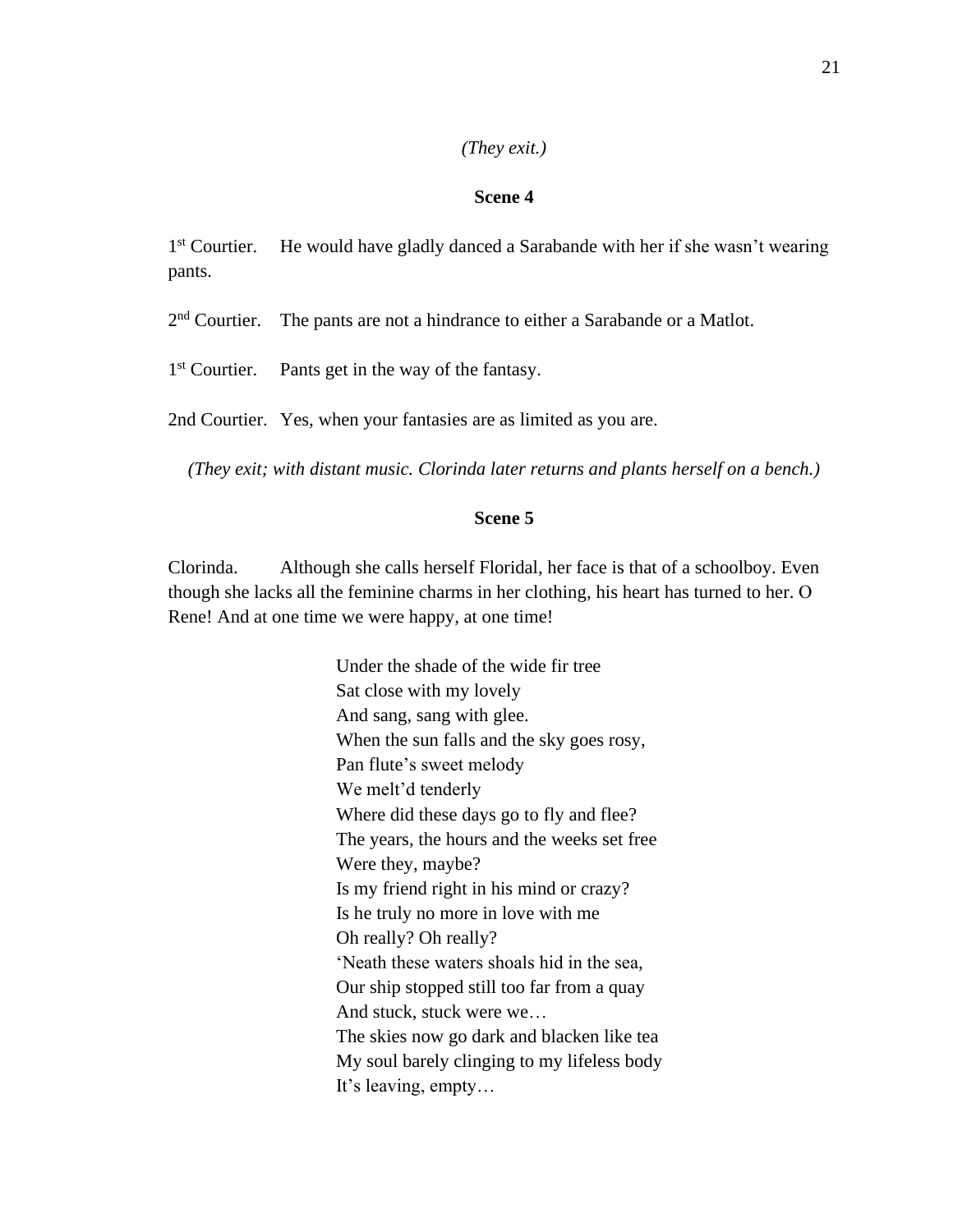Аh!

## *(Floridal enters.)*

## **Scene 6**

Clorinda. Two words, Floridal. Floridal. You wish to speak with me? Clorinda. Yes, prince. Floridal. I am at your service.

Clorinda. It is no secret to you that I loved Rene, it is not a secret that he doesn't love me, he is infatuated with you, which is not Floridal, but Dorita. You can, as a woman, understand my torment and help me, I beg you.

> Oh please return to me, give me back his love, So I am able to see above, Forget our trial, His beautiful smile. Oh please return to me, give me back love's flame, So my old strength I may yet reclaim Remove all stems and bud, And heat left in my blood. Oh please return to me, give me back that kiss, That softly said: "I love you, don't be jealous". (But how I do crave kiss's poison wave!) Like the royal purple seal of the Czar, My lips hold silence no one can unbar. Hear me now, oh hear me now, Give it back to me!

Floridal. I am no less sad than you, Clorinda, but you exaggerate my significance to think that I can return Rene to you.

Clorinda. You can, sister, you can, if you want; you promise?

Floridal. Fine, I promise.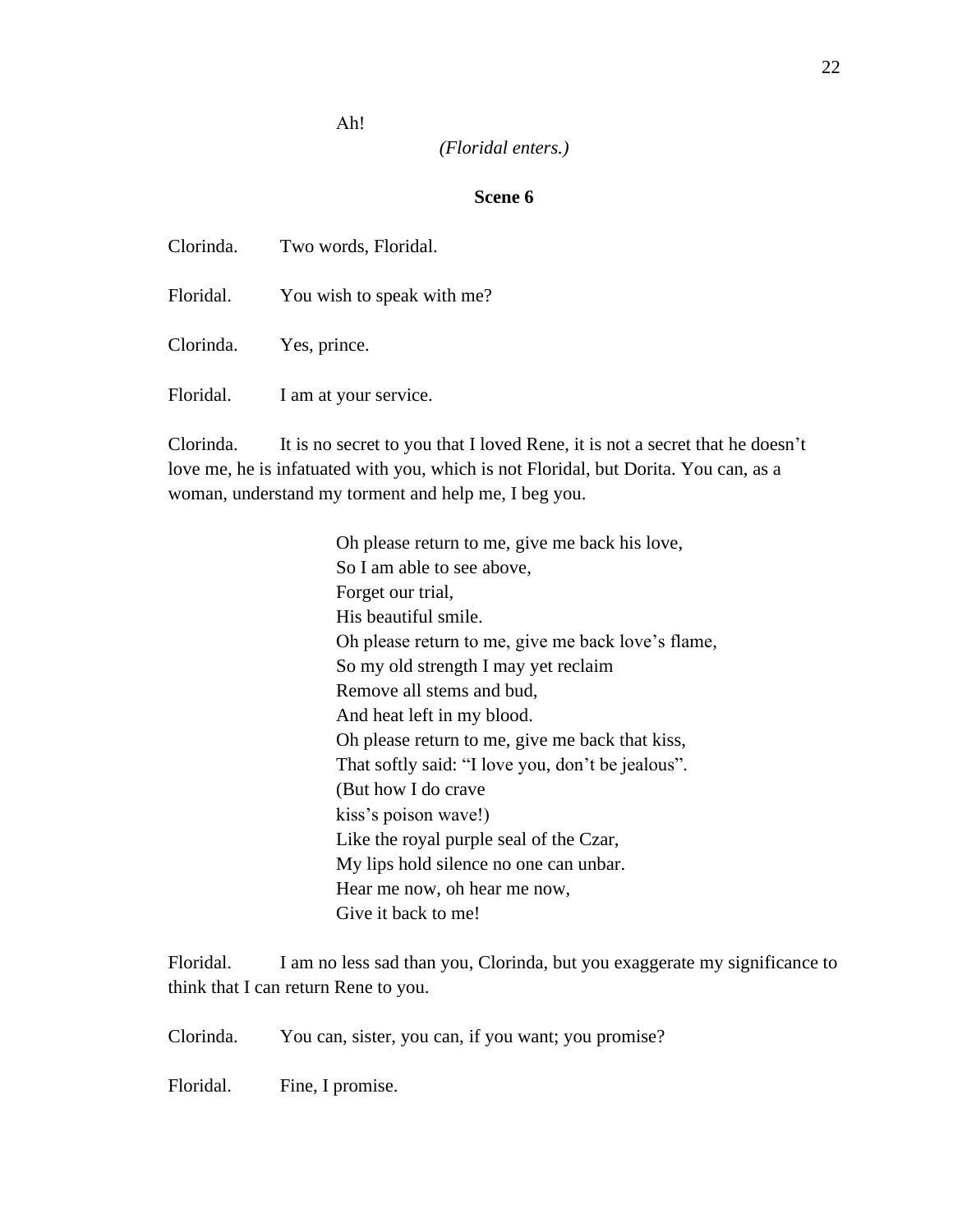Clorinda. Yes, let the heavens bless you for this.

*(She exits.)*

## **Scene 7**

Floridal. This woman's words truly move me. This game has gone too far, and furthermore, I sense a kind of emotion, which cannot simply be pity for Rene. What is this?

> I am not Dorita nor will I ever be, Yet my dreams fill of naught but thoughts of Rene! I am in reality, not a dream, Has a woman's heart awakened within my body? Yet who is allowed to read fate's future design, Who knows the countless whims of passion and love? And who suffers, whose honor suffers, When your eyes look at me, Rene, and excite me so? But ah! He's fallen for Dorita, and not me. In my visage he sees only Dorita If there is no Dorita, his love dies. And I return home, my love and I, forgotten.

At whatever cost, I will open myself to him today. The girl's words and my feelings demand it.

## *(Rene enters quickly.)*

#### **Scene 8**

Rene. Dorita, do not leave, or be contrary! I know, that you are a woman, that you are Postumius' daughter Dorita, which as a precaution out of fear of reproach, appear in man's dress. Not a word, do not contradict! Any secret or disguise will come to light and these tricks are useless as I know, that you are Dorita, and I say, shout to you, that I love you, do you hear, I love you!

Floridal. Clearly, I hear.

Rene. Not a word! I love you and will break the skull of anyone who says you are not Dorita, that I do not love you and etcetera. Why are you silent? I have spoken...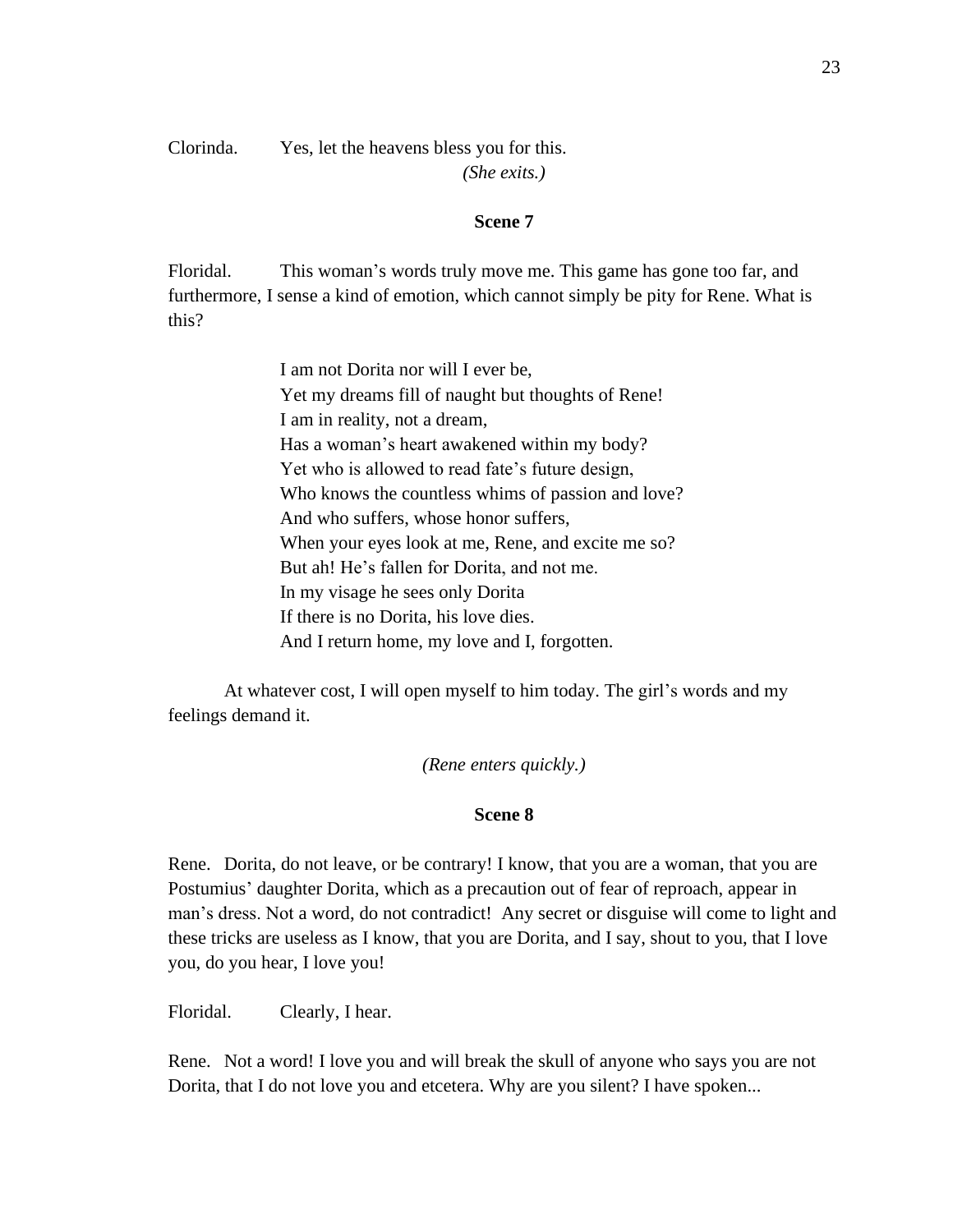Floridal. I fear, that you will break my skull, because I cannot say anything other than, I am not Dorita…

Rene. You do not love me, you despise me!

Floridal. I did not say that I do not love you and that I despise you, I only say, that I am not a woman and speak seriously, I swear by your love and mine also.

Rene. Not Dorita! Not Dorita!

## Floridal.

Оh young man, I feel sorry for you, withal, But I'm not Dorita, but Floridal. Would a women really have such rosy cheeks, Like I have? Would a woman really have such a strong handshake, Like I have? Would a woman have such passion in embrace, Like I have? I weep along with you, Rene, but what can be done? I feel sorry for you, withal, But I'm not Dorita, but Floridal. You still do not believe what I say, do you?

Rene. No, I do not believe…but why? I look at you here and I feel my heart beats, my head spins, just like when I thought of Dorita.

Floridal. Yes?

Rene. Yes. Forgive me, this will pass.

Floridal. This will pass, clearly. I am not Dorita—here let me kiss you.

## *(He kisses him slowly.)*

Rene. There is no Dorita. *(Transgendered reading: "There is no Floridal")*

Floridal. Perhaps it has always been Floridal.